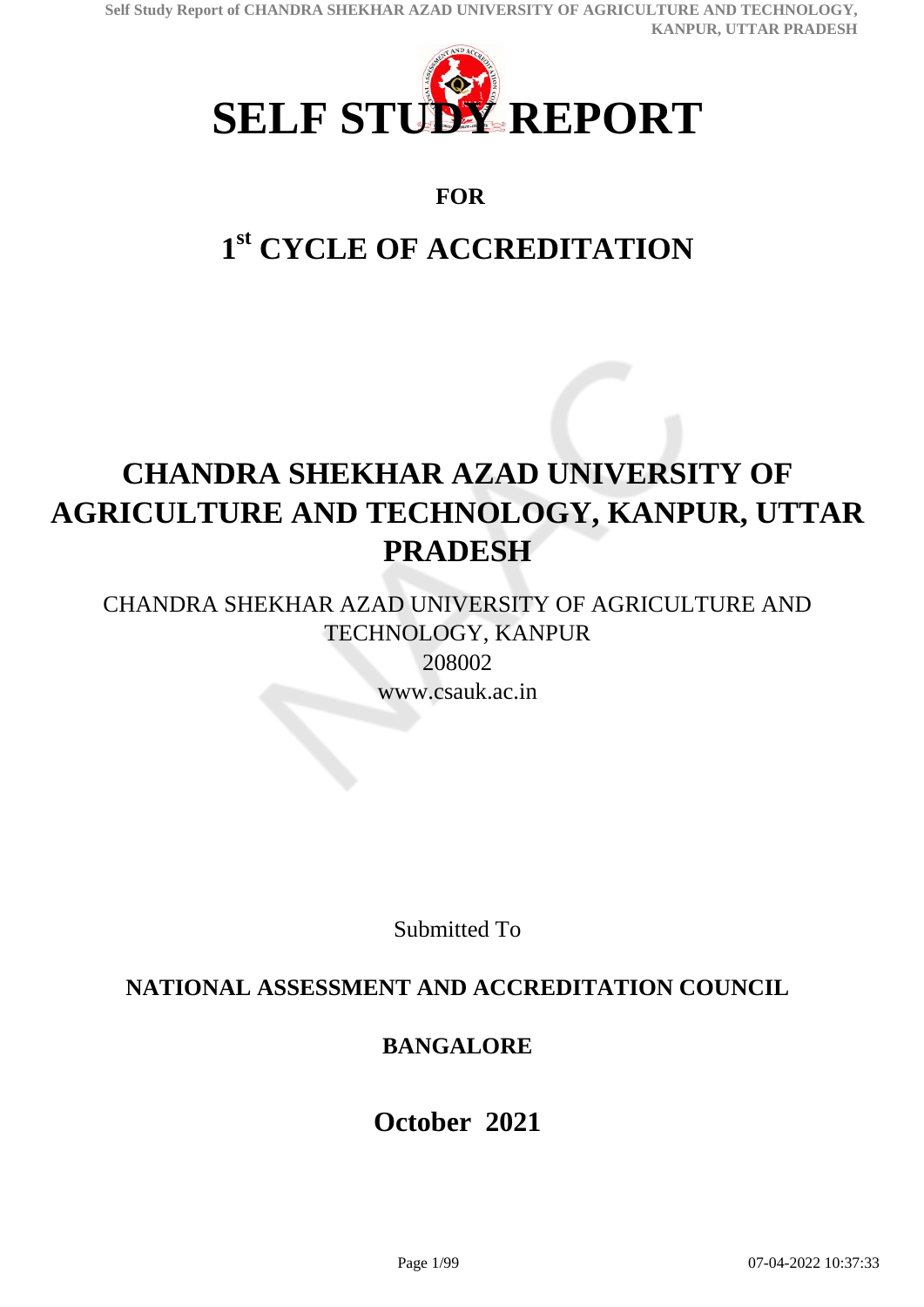## **1. EXECUTIVE SUMMARY**

## **1.1 INTRODUCTION**

Chandra Shekhar Azad University of Agriculture & Technology, Kanpur is one of the premier institution of agricultural research and teaching in the country as a whole and in the state of Uttar Pradesh as a particular. The history of the institution dates back to 1906 as a college of agriculture. In 1969, the U.P. Government took a historic decision to upgrade the Government Agriculture College, Kanpur as U.P. Institute of Agricultural Sciences, Kanpur. Consequently, in March 1975, the Chandra Shekhar Azad University of Agriculture and Technology, came into being by an Act of legislation, UP Act XI-V of 1958. The Act was later amended under UP Universities Re-enactment and Amendment Act 1972. The U.P. Institute of Agricultural Sciences, Kanpur and its all research units were made the constituent units of this University.

 The Headquarter of the University is in Kanpur situated at the bank of holy river Ganga with latitude and longitude 26.4912° N and 80.3071° E, respectively. It is about 126 meters above the sea level and receives 869.10 mm average annual rainfall.

 The University has now eight Colleges i.e. College of Agriculture, College of Home Science, College of Horticulture, College of Forestry, College of Agricultural Engineering & Technology, College of Dairy Technology, College of Fisheries Science & Research Centre and College of Agriculture, Lakhimpur Kheri, 04 Research Sections (Rabi cereals, oilseeds, legumes and vegetables), four crop units (paddy, sorghum, cotton & tobacco), five Regional Research Stations (Kalai Aligarh, Mainpuri, Hazratpur-Firozabad, Daleepnagar-Kanpur, Saini–Kaushambi,), 13 Krishi Vigyan Kendra (KVKs), 02 Centre of Excellence, Agricultural Knowledge Management Unit (AKMU), Internal Quality Assurance Cell (IQAC), Placement Cell, PME Cell, IPR Cell, Nodal Cell (ICAR), Central Library, Cafeteria, Agricultural Education Museum, Health Centre, Agriculture Technology Information Centre (ATIC), Central Instrumentation Laboratory (CIL), Playgrounds and several basic amenities, which provide enough opportunities to the students and the faculty to develop their skills. The University has contributed enormously in the field of research by developing more than 291 high yield varieties of cereal, pulses, oilseeds and vegetables.

### **Vision**

The vision of the University is to strive ahead and to provide leadership in teaching, research and extension services in the field of agriculture and allied sciences. The University has identified several short-term and longterm goals in teaching, research and extension activities with a view to realize the mission statement and developed more than 291 high yielding varieties in cereals, oilseeds, pulses, vegetables and other important crops. The University is guided by a Board of Management, which is a policy making body and is responsible for the management of the University. The Board of studies advice the Board of Management through Academic Council on different academic matters. Similarly, the Research Advisory Committee and Extension Advisory Committee advise the Board on research and extension activities, respectively.

- Making provision for the education of rural people of Uttar Pradesh in different branches of agriculture and allied sector including rural industry and agri-business and other allied subjects.
- Furthering the prosecution of research, particularly in agriculture and other allied sciences and.
- Undertaking field and extension programmes in its service area.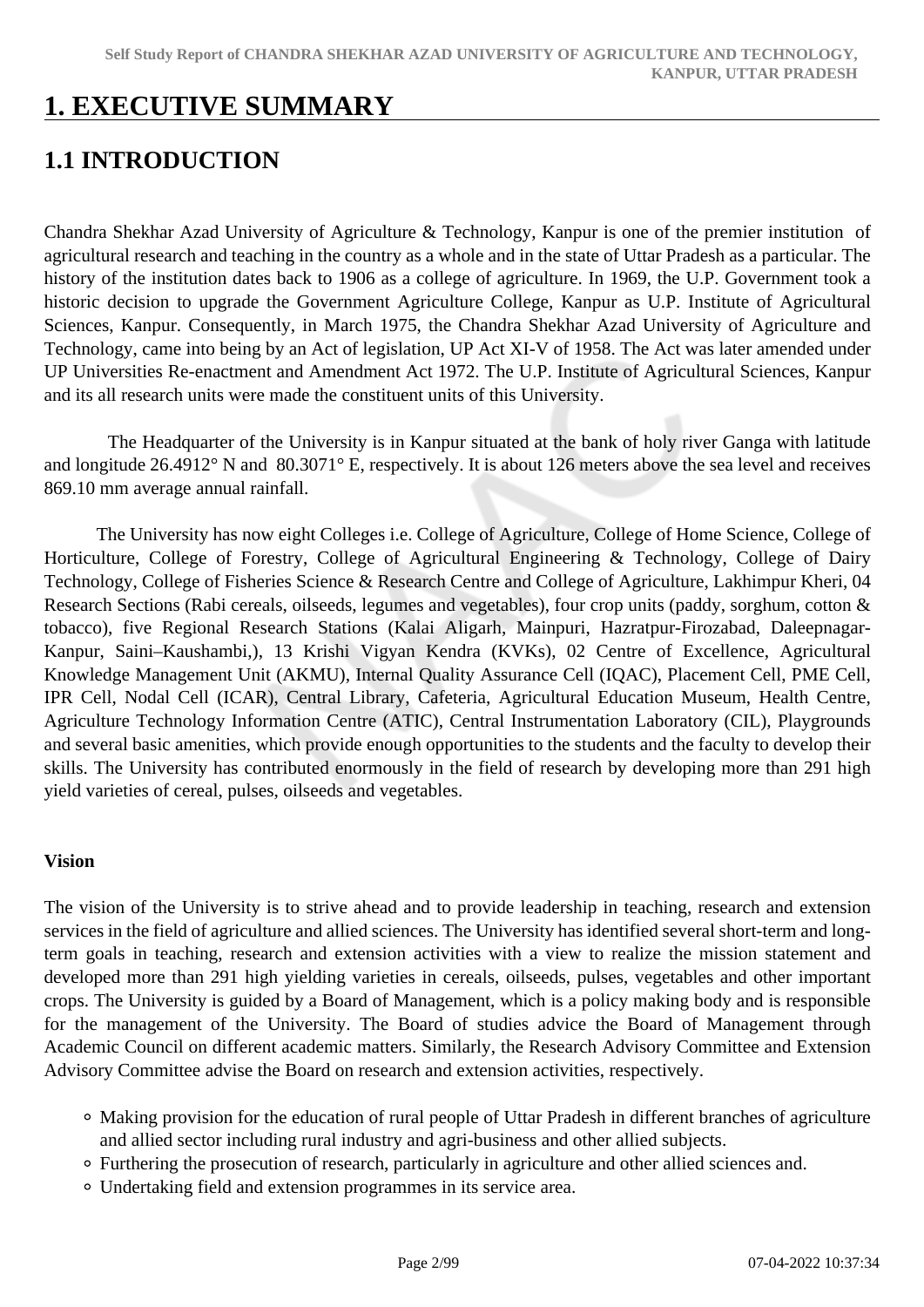### **Mission**

Improving the competitiveness of agriculture by developing quality human resource competency, enhancing productivity, profitability and maintaining the sustainability of production system through efficient use of resources, technology transfer, and catalyzing innovation across the agriculture in order to ensure food and nutritional security and rural prosperity.

However, to achieve the above-mentioned mission the University is always focused on

- People's participation
- Demonstrating excellence
- Dovetailing of ongoing programmes
- Evolution of new varieties/ breeds
- Better land management
- Plant protection
- Post-harvest management
- Intensive marketing efforts
- Manpower development
- Transfer of technology

 To fulfill the mission, the University has provided leadership at all levels to students interested in the agricultural and allied sectors with basic knowledge of the main disciplines through different Colleges.

## **1.2 Strength, Weakness, Opportunity and Challenges(SWOC)**

### **Institutional Strength**

- Multistoried building with adequate space.
- Encouragement from authorities.
- Effective and efficient technical processing.
- Have access to network.
- Adequate qualitative and quantitative collection
- Cost-effective searching of information.
- Service oriented staff.
- Electronic infra structure available

#### **Institutional Weakness**

- Shortage of resources (physical, staff and financial)
- Poor organization structure.
- Absence of new technologies.
- Poor investigation of users needs.
- Knowledgeable and experienced staff.
- Declining number of users.
- Lack of standardized software package.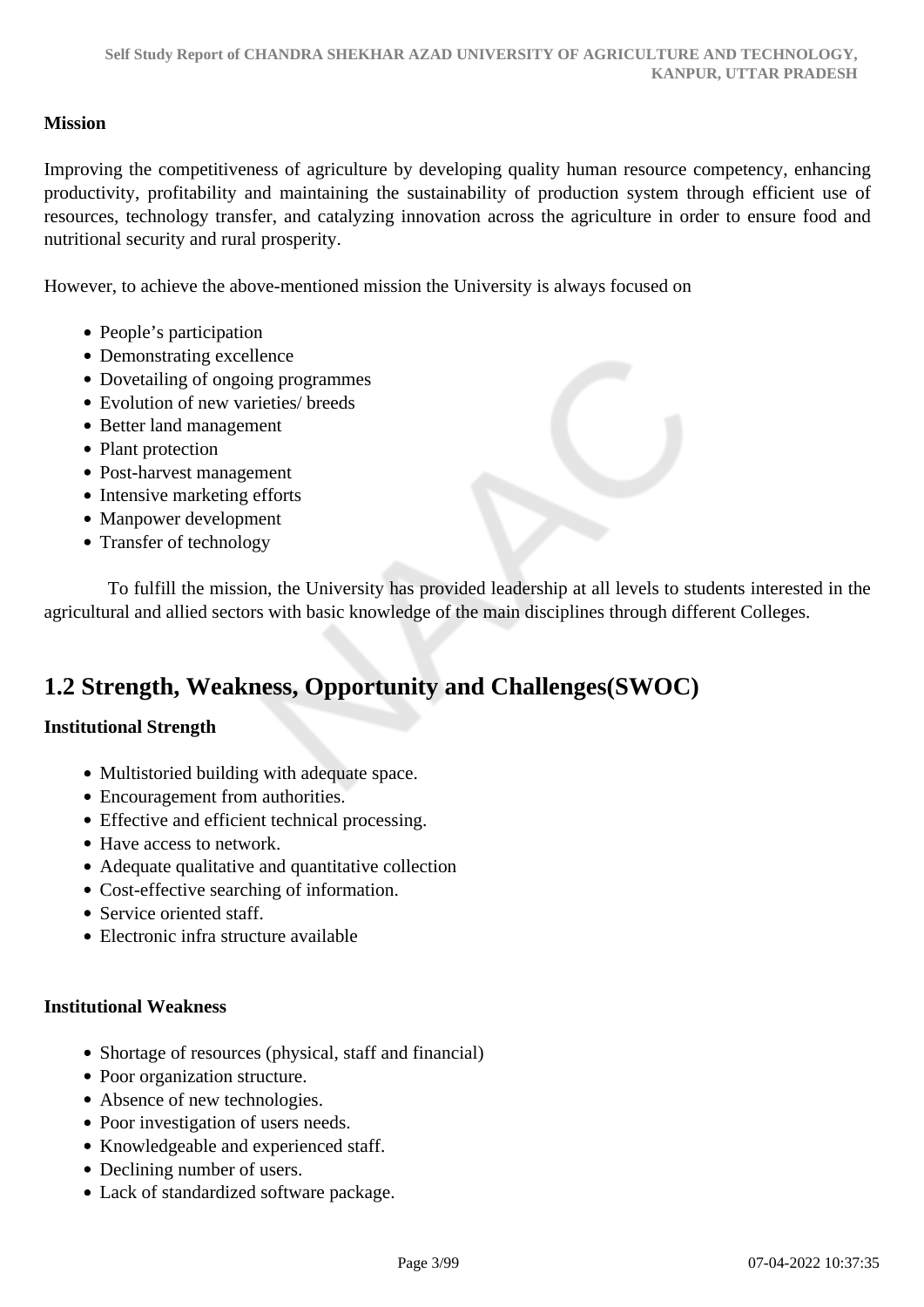- Well organized collection.
- Networking with other libraries.
- Library facilities at out station campuses are not well developed.
- Unavailability of a preservation unit create a great problem to maintain the old and important literatures

#### **Institutional Opportunity**

- To procure grants from various sources.
- Digitization of collections.
- Developing library website.
- Desktop delivering of articles.
- Giving formal training programmes & software demonstrations to staff.
- Identification of users needs.
- Table of contents via email.
- High level conversations with campus stakeholders-students, faculty and administration.

### **Institutional Challenge**

- Inadequate funds.
- Information through internet is free, so no need to visit library.
- Increase in publication cost.
- Getting library outdated demand for enhancing users services.
- Lack of understanding and cooperation of administrators.

## **1.3 CRITERIA WISE SUMMARY**

### **Curricular Aspects**

Indian Council of Agricultural Research is the apex body for coordinating, guiding and managing research, education and extension in agriculture in the entire country. Curricula developed and implemented by the University is based on local, national, regional and global developmental needs, which are as follows:

- To reorient graduates of Agriculture and allied subjects for ensuring and assuring employability and develop entrepreneurs through hands on training, skill development training, Rural Agriculture Works Experience, industrial attachment, internship etc.
- Introduction of common course in agriculture and allied subjects like Environmental Studies & Disaster Management, Communication Skills & Personality Development, Information & Communication Technology, Entrepreneurship Development & Business Management, Agri-Informatics and Economics and Marketing in all the undergraduate programmes for personality development.
- The University has adopted the semester based course work in all the programmes. One credit lecture is of 50 minutes (one period) duration or minimum of two-periods (100 minutes) practical/ and threeperiods for field work per week. Thus, in a semester, 18 periods for theory and 36 periods for practical/ tutorial work per credit are required.
- In addition to these course work, 8-week skill development training (2 nos. each 4 weeks) after IV and V semester. 10 weeks or one month experimental learning and 10 weeks of industrial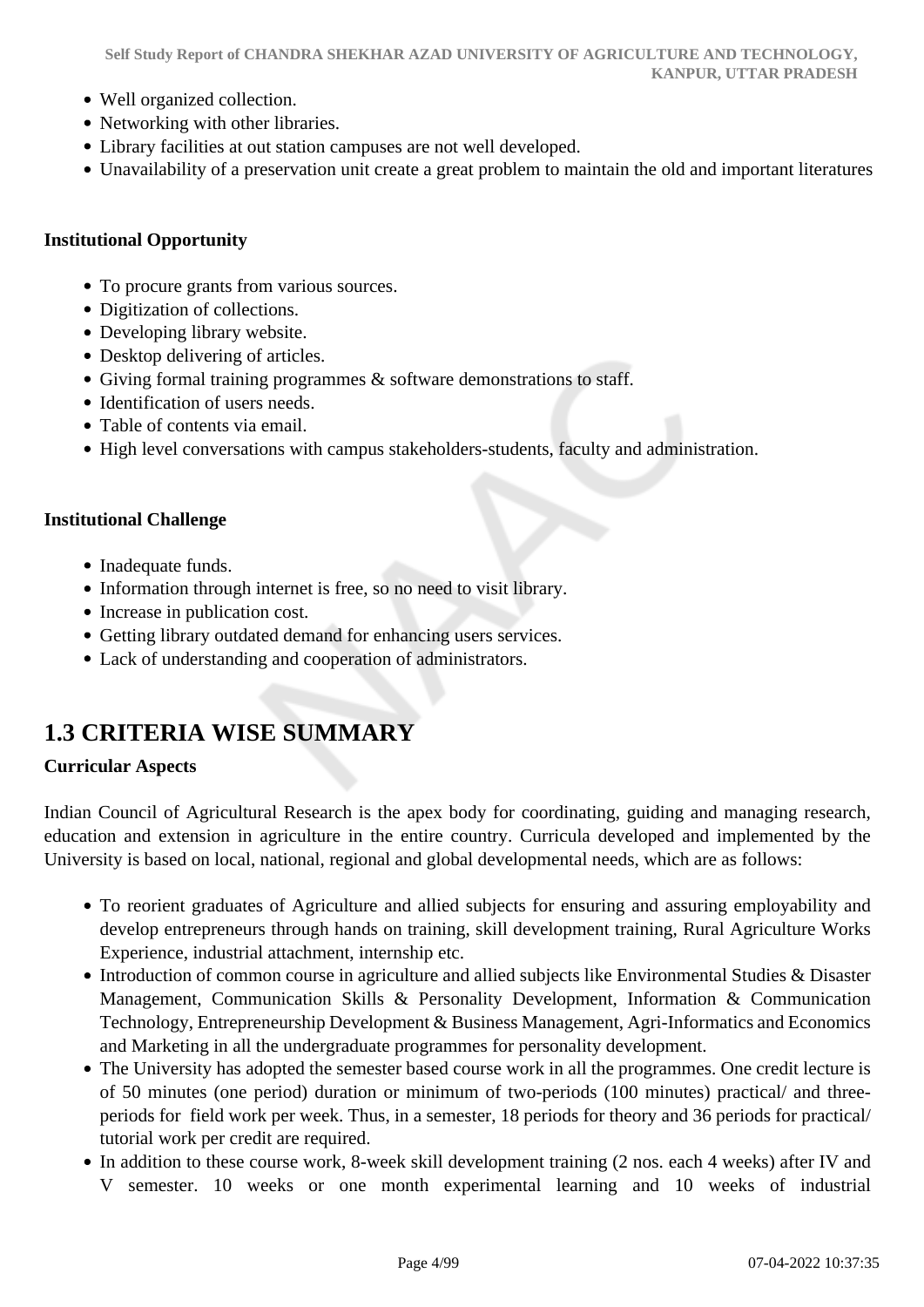attachment/internship, educational tour and 20 weeks of project planning and report writing are also included in curricula.

- As per ICAR Model Course Curriculum, the syllabus has been developed to meet local, regional and national requirements. The minimum credit requirement for the graduate degree should be **183 credits** for Math/Bio and **184 credit** for Agriculture including non-gradial and remedial courses.
- University is also providing M.Sc. degree in 21 disciplines and Ph.D. Degree in 17 disciplines of agriculture and allied subjects. The minimum credit load requirement for Master Degree is 55 and Ph.D. degree is 75. Duration of M.Sc. degree is for two years and Ph.D. degree programme is three years.

### **Teaching-learning and Evaluation**

The university is involved in teaching of UG/PG students on practical aspects in research and extension activities. The admission to various programmes is done strictly in order of merit-cum-reservation through UPCATET. After the students get admission orientation programme is organized for fresher students at the commencement of new academic session each year. The students are apprised about the issues including the rules and regulations of the university teaching methodologies, students information system, learning management system, discipline, anti-ragging, student welfare activities, administration and sport facilities, examination system, grading system, university placement cell activities, life on campus etc.

The university has a full-fledged office of the Controller of Examination with a proper establishment and sufficient number of staff. Evaluation procedure follows in the university is given below:

**Hourly Examination:** Hourly examination consists of 20 marks. This is organized nearly in the middle of a semester and the date of holding this examination is announced by the instructor in advance. It consist of objective type questions (brief answers) of 8 marks and detailed questions of 12 marks.

**Practical and Viva-Voce Examination:** All final practical including viva-voce examination is organized at least one week before the commencement of the final semester examination. Total marks of practical and vivavoce examination is 30.

Final Examination: Final examinations are conducted on the dates notified by the Registrar, which is made available to the students at the beginning of each academic or otherwise. Candidates coming late by more than 30 minutes in the Final Semester examination are not allowed to appear in that examination and no examinee are allowed to go out of the examination hall for the first 30 minutes. The total marks for final examination is 60 and distributed between Objective (20 marks) and Subjective (40 marks).

### **Research, Innovations and Extension**

Mandate of Directorate of Research is Planning, Execution, Monitoring, Co-ordination, Evaluation and Impact Assessment of Research Programmes across the Faculties to cater the research needs of two agro-climatic zones of state of Uttar Pradesh namely, South-Western Semi- Arid and Central plain zones covering 22 districts of five administrative divisions. The University has a long history of significant research contributions in the form of more than 291 high yielding varieties in cereals, oilseeds, pulses, vegetables and other important crops. University has four Research Sections, four crop units, five Regional Research Stations and 14 farms.

The research programmes in the university can be broadly classified into four major areas: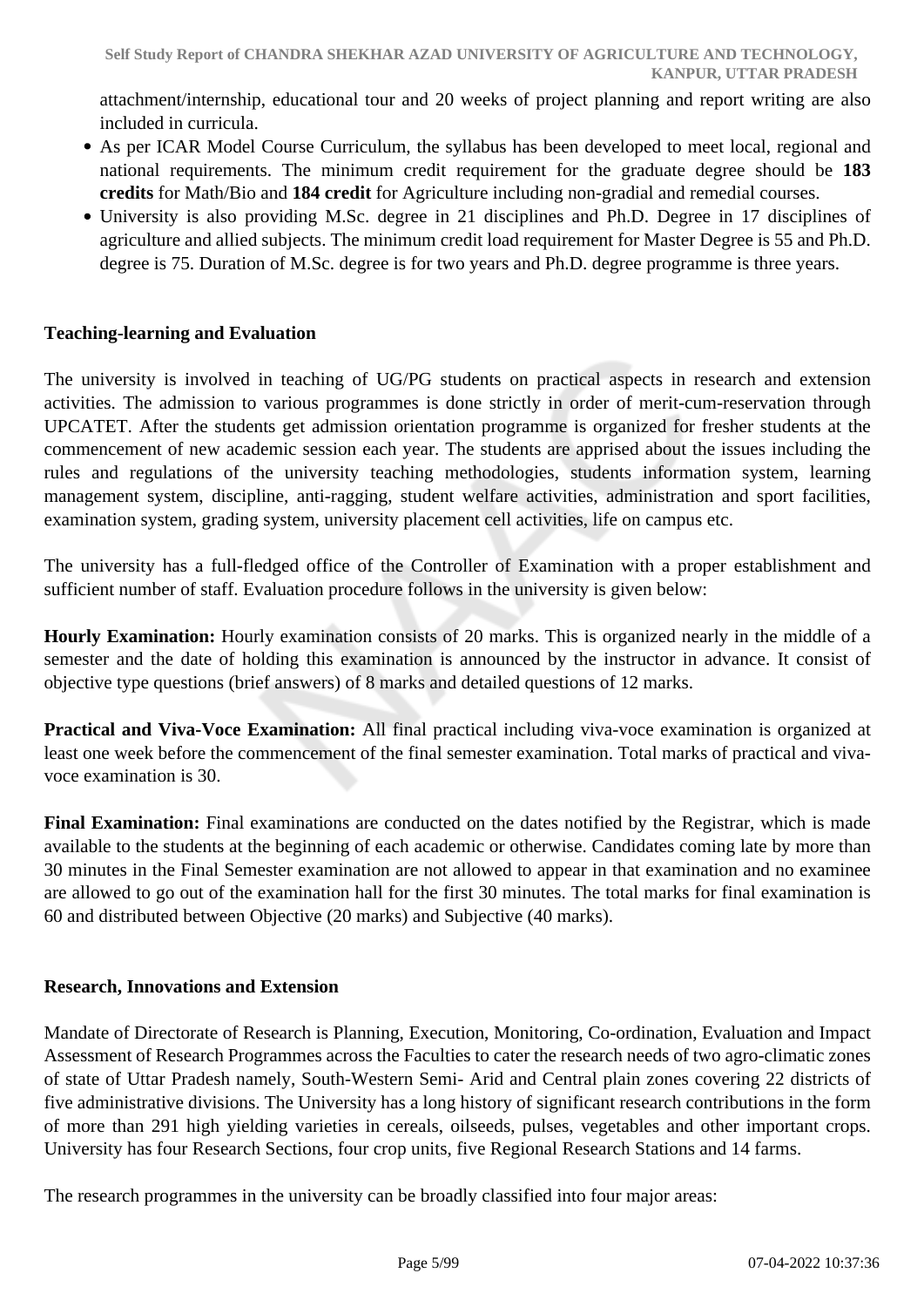- Basic or Fundamental Research
- Applied research
- Need-based research
- Operational Research

 The Chandra Shekhar Azad University of Agriculture and Technology, Kanpur U.P. globally renowned Patthar College is pioneer in the country in agricultural research and education. This university internationally known for its wheat varieties K 9107- Deva (adopted by Bangladesh for large scale cultivation) and K 9006- Ujiyar (adopted by Nepal and released as Achutya). In case of pulses, lentil variety K -75-Malika (for high export quality, high seed demand from South Korea. In varietal capacity building of Uttar Pradesh, CSA University has contributed about 94 % in linseed, 91 % in sesame, 80% in chickpea, 74-70 % in groundnut, vegetables and mustard, 65 % in barley: 52-47 in field pea, urdbean and lentil in distribution of certified seeds. This university has the credit to establish Anuppur village of Kanpur Dehat as first of its kind Bio-fortified Village in India to alleviate problem of mal- nutrition and hidden hunger.

The Students sensitized to social issues and holistic development by their participation in the different extension activities *viz*. Rural Awareness Work Experience, Farmer's Fair, Agri-Exhibition, Afforestation, Swachata Abhiyaaan, Environment Protection Activities, Water conservation, Food and Nutrition, Saksharta Abhiyaan. Student's participate in quiz, slogan, painting competitions based on social issues and holistic development at colleges and university level. They learned to prepare the plan for holistic development by involvement of people at grass root level through Participatory Rural Appraisal tools.

#### **Infrastructure and Learning Resources**

All the constituent colleges of the university have developed effective physical facilities administrative building, Academic blocks, furnished offices, Museum, guest houses, hostels, information and communication technology, (ICT) infrastructure for quality teaching and research. The facilities like library and seminar hall, Examination hall, Video conferencing room etc. are available to impart qualitative teaching learning and extension education to the students as per requirement in all departments of all the constituent colleges.

Teaching is done with the aid of latest ICT technologies (multimedia and LCD projectors along with display boards) for enabling more interactive and participatory teaching for better grasping and learning to the students. The library has developed an integrated reading space that facilitates print and online access with the state of art e-library having computers, with LCD screens for demonstration and access to the knowledge of the information resources.

 There are total 18 class rooms and 12 seminar hall at Kanpur campus of which 8 class rooms and 12 seminar halls with ICT enable facility such as LCD, Smart Board, WiFi, audio/video recording facilities.

 The facilities of the Central Library are also available to assist learning process of students. Most of the department also have departmental library facilities for the student and faculty. Central Instrumentation facility (CIL), are also well established to conduct advance level research work for the student and faculties. All the departments have seminar halls that are used for student, faculty seminar and invited lectures by eminent scholars in the respective fields which target a larger audience. Most of the departments have committee room also for conducting departmental meeting and different activities of the department.

The University has one auditorium for organizing conferences, symposium, workshops and many more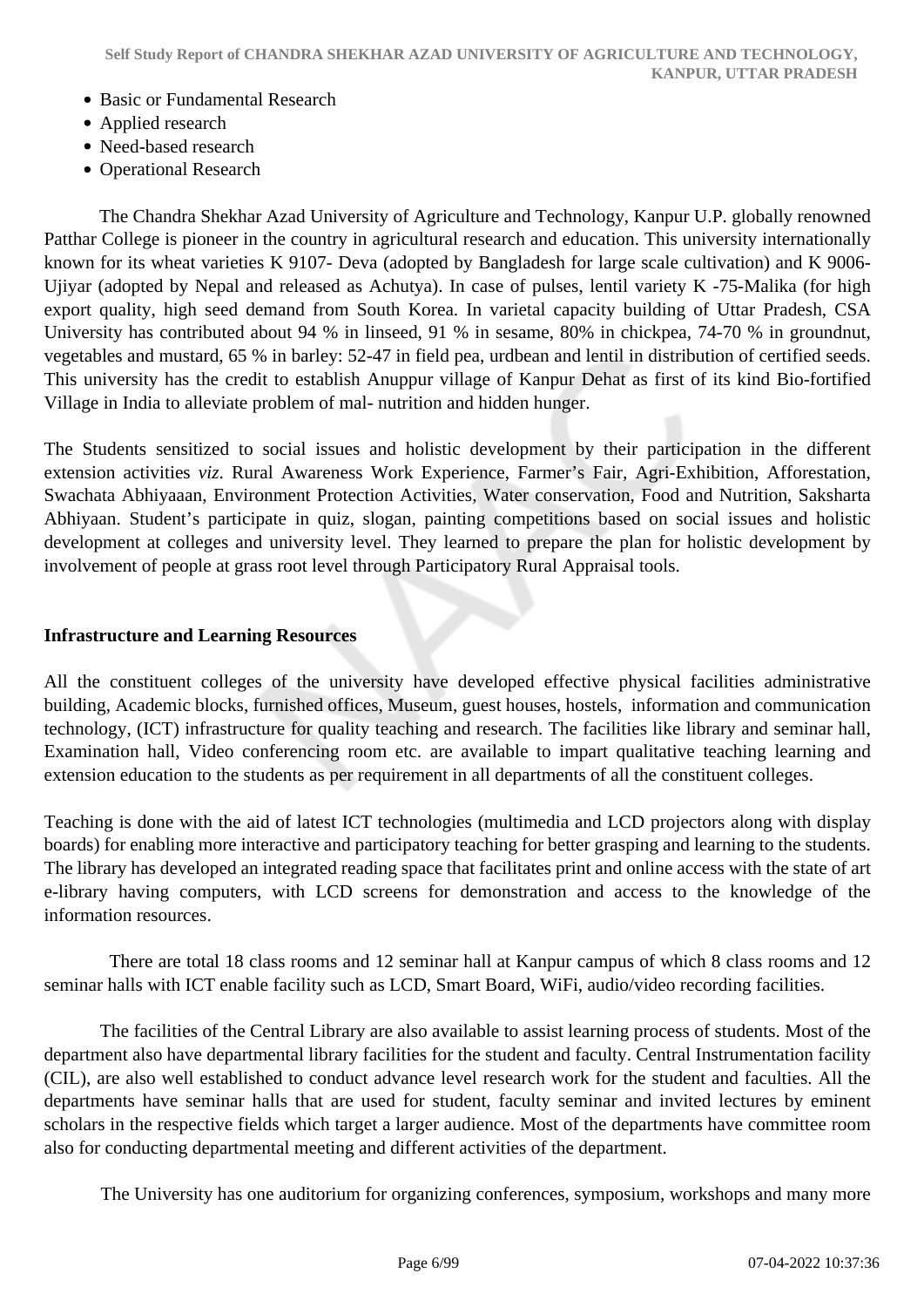activities. For Internet access and computing purpose, the University has massive network of computers with good band width. ARIS Cell at Kanpur Campus provide the facilities of internet to different department, hostels, academic building etc. of the university. All computers are connected by LAN and Internet. Some computer laboratories are equipped with high end servers and computers with high end processors.

### **Student Support and Progression**

The University has an effective and efficient system for student support and progression. There are several cells and committees like placement cell, SC-ST Cell, Sexual harassment cell, Anti-ragging committee and so and so forth to safeguard the interest and provide opportunities to the students. Being a residential university, the students are required to reside in 14 hostels available in the campus. Cafeteria facilities are being provided to all the students.

The functioning of the Hostels is governed by the Hostel Regulations. All the hostels are spacious and equipped with modern facilities. 2015-16

 The Alumni Association of the University was constituted on September 6, 2006 with its 35 founder members. It was registered on 10.07.2007 with its registration No. K-37915/472/2007-08 under Societies Registration No. Act. 1860. Since then every year meetings of the executive council and Annual General body were organized every year. The goal of Alumni Association is to make sincere effort for and all round and holistic development of the university, its students and members. Personality development programmes for students and placement of students are our prime focus. Interface with Alumni's are also organized.

### **Governance, Leadership and Management**

The highest policy making body of the University is the Board of Management with Vice Chancellor as its Chairman, ex-officio members are the secretaries of the government departments of Finance, Agriculture, Animal Husbandry and Higher Education and nine nominated members representing diverse field agricultural education, progressive farmers, agricultural graduates, the ICAR nominee and social workers. The Academic Council, Board of Studies, Finance Committee, Research Advisory Committee and Extension Advisory Committee advise the Board on academic and administrative matters.

 The Vice-Chancellor is Principal Executive and Academic Head of the University and Ex-officio Chairman of Board of Management and Academic Council. Board of Management and Academic Council are the apex bodies, which takes decisions on administrative, financial and academic matters, respectively. The authorities like Academic Council, Board of Studies, Finance Committee, Research Advisory Committee, Extension Advisory Committee, Sports and Cultural Committees and various Boards Sub-Committees etc. provide necessary recommendations/ suggestions to facilitate the Board of Management to take appropriate decisions. The decisions taken by these two apex bodies are translated into action by respective functional heads. Matters pertaining to finance and budgetary aspects are channeled through Comptroller whereas those concerned with general administration are dealt through Director, Administration & Monitoring. Dean coordinates the academic activities of the University and the constituent colleges.

 The academic regulations pertaining to student's admission and award of degrees are being looked after by Registrar of the University. The actions to be initiated in research and extension activities of the University are executed through Director of Research and Director of Extension, respectively. The students' co-curricular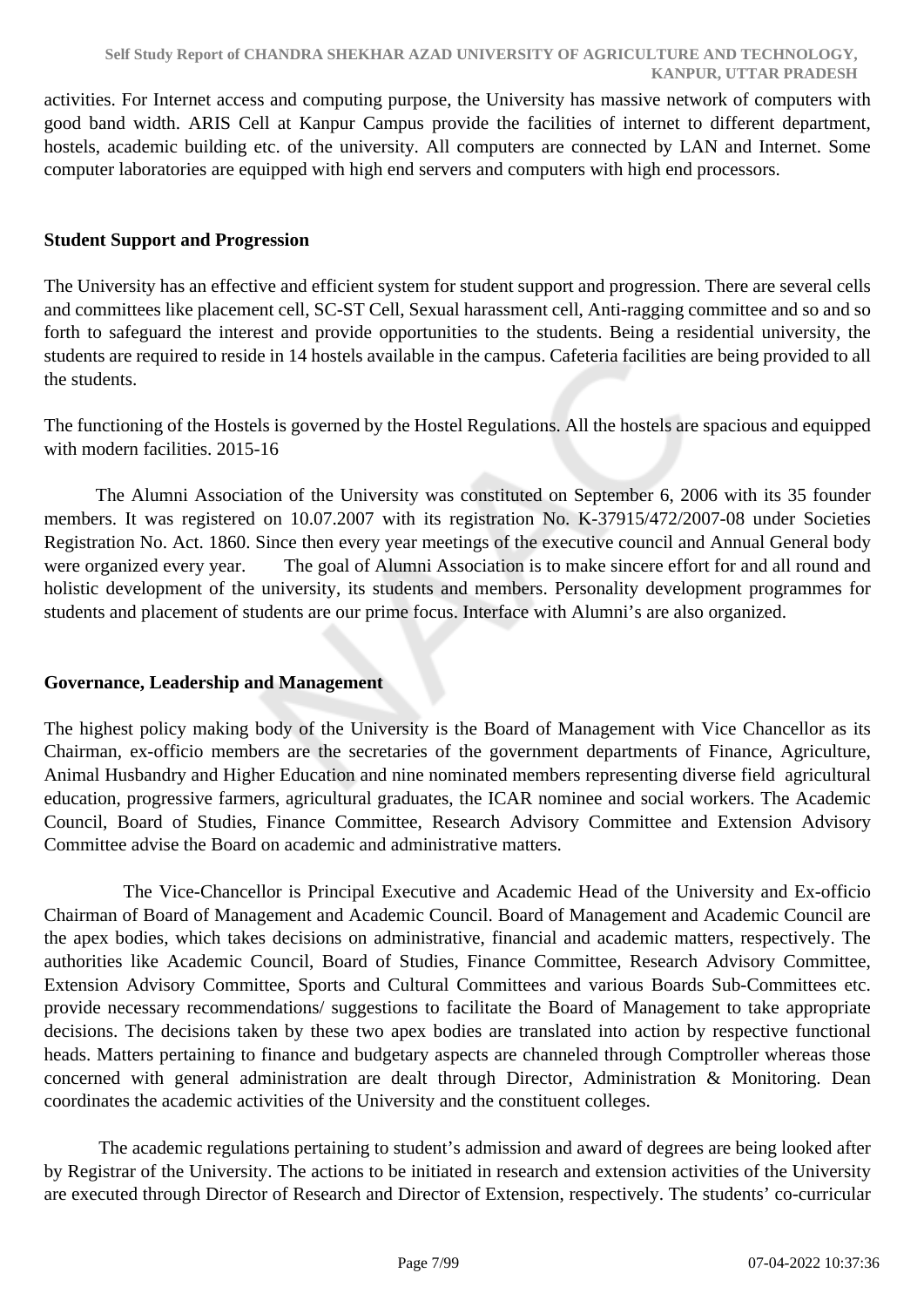activities are monitored through Dean Students' Welfare. Director Placement arranges the job to alumni of different faculties besides their career counselling. The activities pertaining to construction of buildings, maintenance of buildings and other physical facilities are monitored through University Engineer.

 The administrative, technical and non-teaching staff is classified in Group A, B, C and D. Appointing Authority for the posts in Group 'A' is the BOM and for Group 'B', Group 'C' and Group 'D' is the Vice-Chancellor. Promotion under *Carrier Advancement Scheme* (CAS) is also done regularly.

### **Institutional Values and Best Practices**

The main motto of our University is to achieve excellence in all the spheres of academics, teaching, research and extension. We are committed to inculcate human values and divine qualities in the students, functional relationship with all the stakeholders for the holistic development of the individual and society. The University has consistently sustained a culture of best practices and innovations in its academic and administrative endeavours.

Around women for entering in skilled labor sectors. CSAUAT, Kanpur is ensuring equal concern for girls and boys in the institution in all curricular, co-curricular and extracurricular activities through its proactive faculty, staff and student programs. Some of the important genders sensitizing programmes regularly organized by the University are as follows:

**International Fortnight to Stop Violence against Women** Nov. 25 to Dec. 10, 2012 is observed as the International Fortnight of Stop Violence against women.

**Independence Day (August 15 of every year):** is celebrated on the theme "Women Hold Half the Sky".

**Participation in "One Billion Rising"** (February 14, 2016): This was a global event organized to protest against the growing violence against women. In Kanpur, the theme was *Gender Equity* making public spaces safer for women. Our students participated in this.

**World Human Rights Day – Women's Human Rights (**December 10, 2015): NSS coordinator unit celebrated this day by having a quiz on women's human rights, poster exhibition, group discussion on 'right to the city'.

**Campaign Combating Sex Selective Abortion/ Female Foeticide (**July 13, 2017**):** Events like essay writing, poetry, collages and posters making, group discussions are organized to sensitize the people.

**Women's Safety Audit on CSAUAT Campus:** (December 2018) This was undertaken to make the campus safer for women as a part of NSS Campaign

**Campaign Men against Gender Violence:** An awareness rally, distribution of pamphlets and posters on prominent places were put up as a part of NSS Campaign. (3 & 4 Jan. 2013)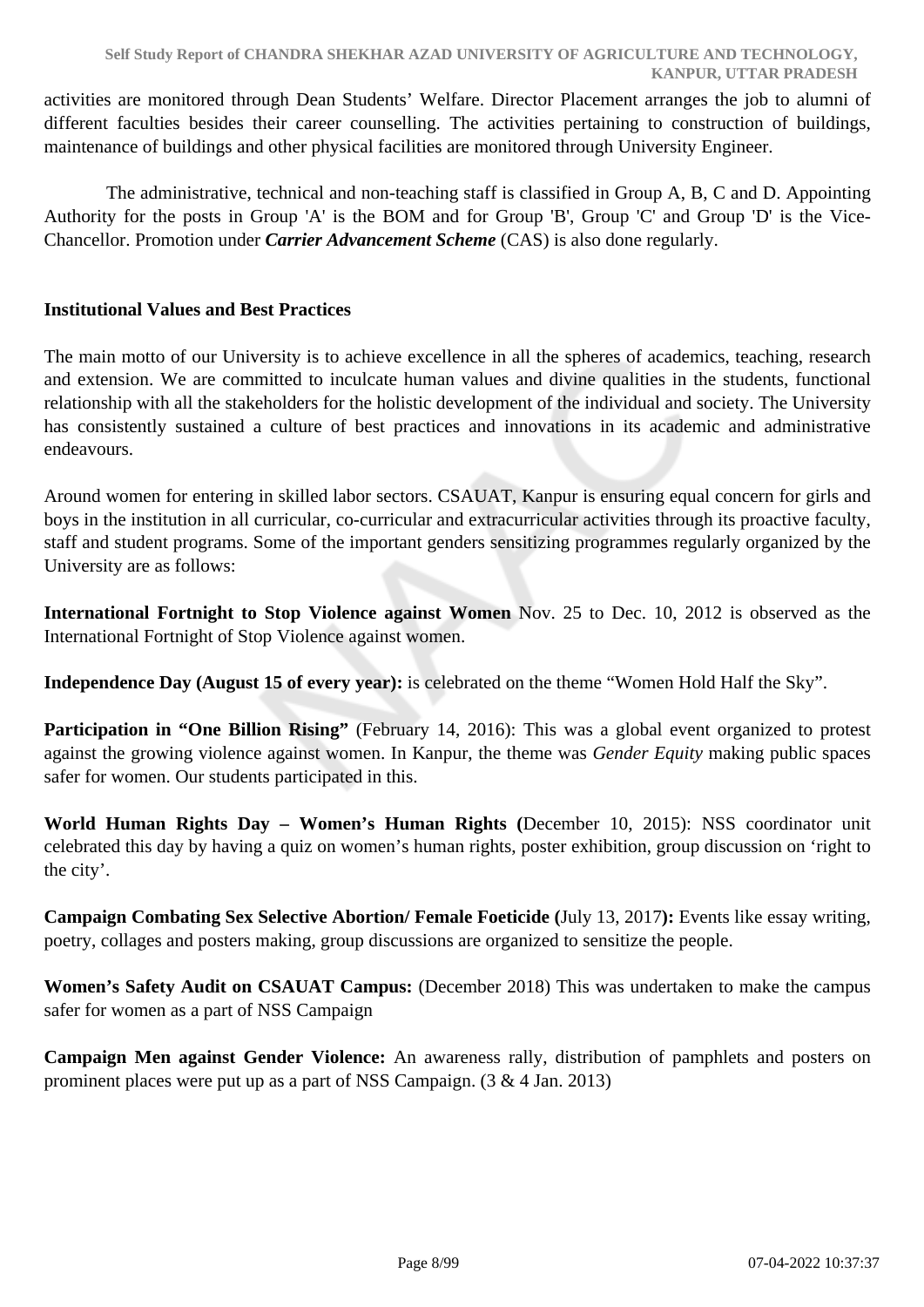## **2. PROFILE**

## **2.1 BASIC INFORMATION**

| <b>Name and Address of the University</b> |                                                                                            |
|-------------------------------------------|--------------------------------------------------------------------------------------------|
| Name                                      | CHANDRA SHEKHAR AZAD UNIVERSITY OF<br>AGRICULTURE AND TECHNOLOGY,<br>KANPUR, UTTAR PRADESH |
| Address                                   | Chandra Shekhar Azad University of Agriculture<br>and Technology, Kanpur                   |
| City                                      | Kanpur Nagar                                                                               |
| <b>State</b>                              | Uttar pradesh                                                                              |
| Pin                                       | 208002                                                                                     |
| Website                                   | www.csauk.ac.in                                                                            |

| <b>Contacts for Communication</b> |             |                                          |               |                  |                         |
|-----------------------------------|-------------|------------------------------------------|---------------|------------------|-------------------------|
| <b>Designation</b>                | <b>Name</b> | <b>Telephone with</b><br><b>STD Code</b> | <b>Mobile</b> | Fax              | Email                   |
| Vice<br>Chancellor                | D. R. Singh | 0512-2534155                             | 9434264404    | 0512-253380<br>8 | vc@csauk.ac.in          |
| IQAC / CIQA<br>coordinator        | P. K. Singh | 0512-2533704                             | 7355751246    | 0512-253390<br>6 | pksingh@csauk.ac.<br>1n |

| <b>Nature of University</b> |                         |
|-----------------------------|-------------------------|
| Nature of University        | <b>State University</b> |

| Type of University |         |
|--------------------|---------|
| Type of University | Unitary |

| <b>Establishment Details</b>                 |                           |
|----------------------------------------------|---------------------------|
| Establishment Date of the University         | 17-03-1975                |
| Status Prior to Establishment, If applicable | <b>Affiliated College</b> |
| <b>Establishment Date</b>                    | $01-07-1906$              |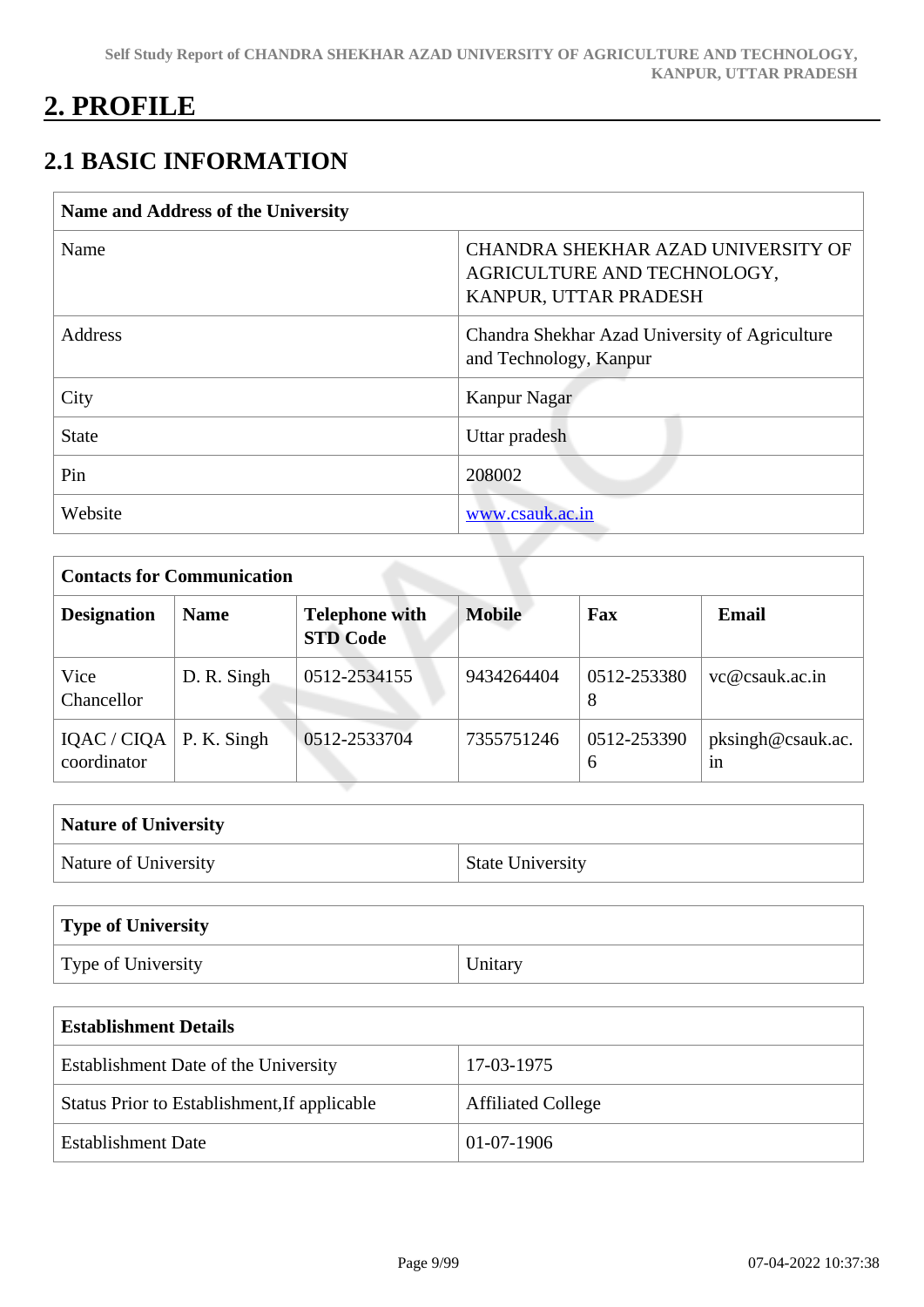| <b>Recognition Details</b>                                                |                  |                      |
|---------------------------------------------------------------------------|------------------|----------------------|
| Date of Recognition as a University by UGC or Any Other National Agency : |                  |                      |
| <b>Under Section</b>                                                      | Date             | <b>View Document</b> |
| 2f of UGC                                                                 | $01-02-2020$     | <b>View Document</b> |
| 12B of UGC                                                                | $01 - 02 - 2020$ | <b>View Document</b> |

 $\overline{1}$ 

| <b>University with Potential for Excellence</b>                                                 |    |
|-------------------------------------------------------------------------------------------------|----|
| Is the University Recognised as a University with<br>Potential for Excellence (UPE) by the UGC? | No |
|                                                                                                 |    |

|                              |                                                                                                   | <b>Location, Area and Activity of Campus</b> |                                          |                                       |                                                                                                                 |                                 |                                                        |
|------------------------------|---------------------------------------------------------------------------------------------------|----------------------------------------------|------------------------------------------|---------------------------------------|-----------------------------------------------------------------------------------------------------------------|---------------------------------|--------------------------------------------------------|
| <b>Campus</b><br><b>Type</b> | <b>Address</b>                                                                                    | Location*                                    | <b>Campus</b><br>Area in<br><b>Acres</b> | <b>Built up</b><br>Area in<br>sq.mts. | Program<br>mes<br><b>Offered</b>                                                                                | Date of<br><b>Establishment</b> | Date of<br><b>Recognition</b><br>by<br><b>UGC/MHRD</b> |
| Main<br>campus               | Chandra<br>Shekhar<br>Azad U<br>niversity<br>of Agric<br>ulture<br>and Tec<br>hnology<br>, Kanpur | Urban                                        | 279.3                                    | 110805                                | UG, PG<br>and<br>Ph.D. $(A)$<br>griculture<br>, Horticul<br>ture and<br>Home<br>Science)<br>and UG-<br>Forestry |                                 |                                                        |
| Off<br>Campus                | College<br><b>Of Agric</b><br>ulture, L<br>akhimpu<br>r Kheri<br>(u.p.)                           | Rural                                        | 61.75                                    | 15163.49                              | UG-Agri<br>culture                                                                                              | 01-07-2015                      | 01-02-2020                                             |
| Off<br>Campus                | College<br>Of<br>Dairy T<br>echnolo<br>gy<br>Etawah                                               | Urban                                        | 16.18                                    | 56201.89                              | B.Tech.<br>(Dair) Te<br>chnology                                                                                | $01-07-2015$                    | $01 - 02 - 2020$                                       |
| Off<br>Campus                | College<br>Of<br>Fisherie                                                                         | Urban                                        | 3.95                                     | 1426                                  | B.F.Sc.<br>(Fisherie<br>$\boldsymbol{S}$                                                                        | $01 - 07 - 2015$                | $01 - 02 - 2020$                                       |

Ī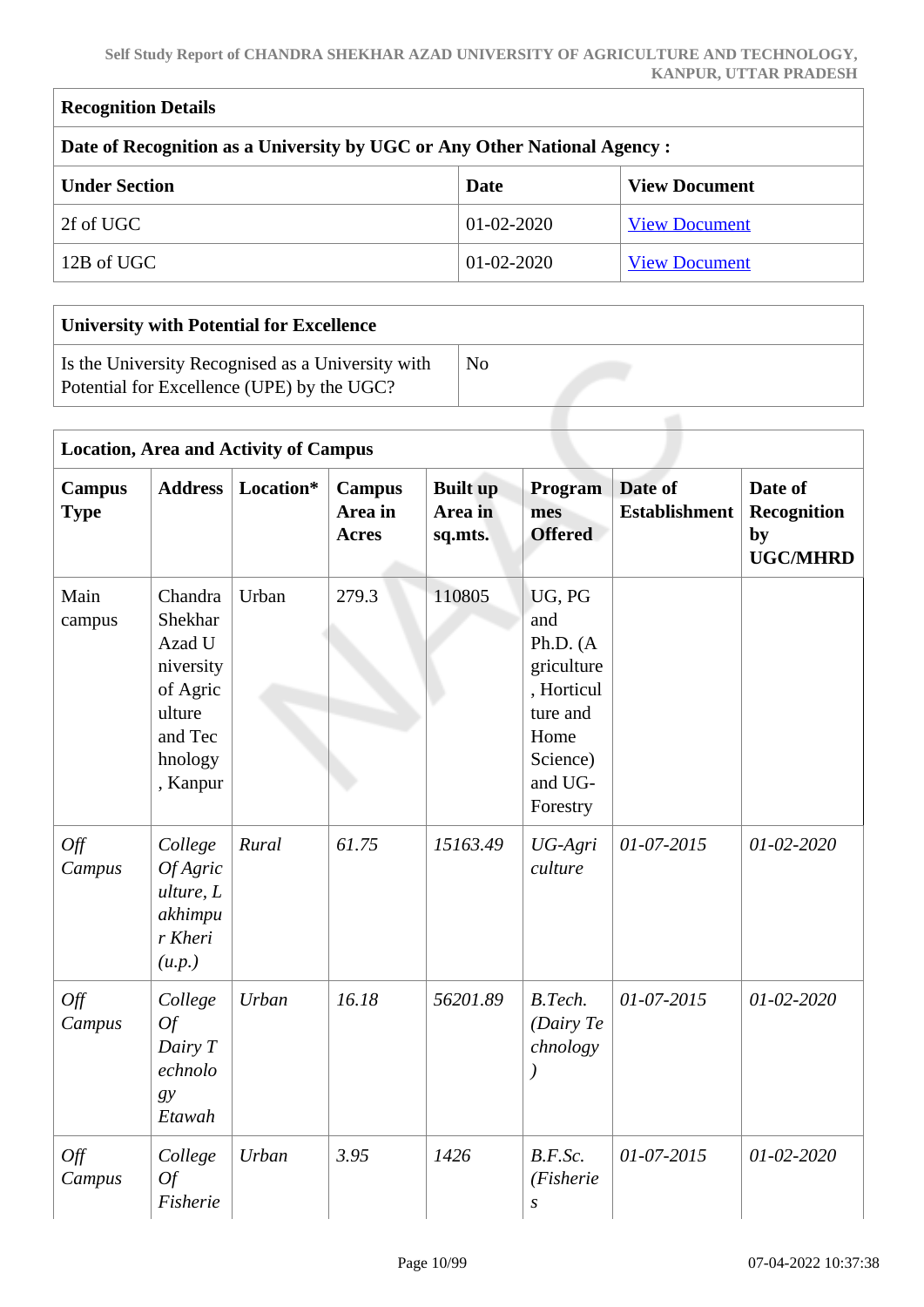|               |                                                                                                                                        |       |        |          |                                                                                                                                          |            | <u>hulu vinj vitilin i numbioni</u> |
|---------------|----------------------------------------------------------------------------------------------------------------------------------------|-------|--------|----------|------------------------------------------------------------------------------------------------------------------------------------------|------------|-------------------------------------|
|               | $\boldsymbol{S}$<br>Science<br>And<br>Researc<br>$\boldsymbol{h}$<br>Centre,<br>Etawah                                                 |       |        |          | Science)                                                                                                                                 |            |                                     |
| Off<br>Campus | Baba<br>Saheb<br>(dr, B<br>R Ambe<br>dkar<br>College<br><i>Of Agric</i><br>ultural<br>Enginee<br>ring<br>And Tec<br>hnology,<br>Etawah | Urban | 124.87 | 42327.89 | B.Tech.<br>(Agril.<br>Engg.,<br>Compute<br>r Science,<br>Mechanic<br>al Engg.<br>and Elect<br>ronics<br>and Com<br>municati<br>on Engg.) | 01-07-1994 | 01-02-2020                          |

## **2.2 ACADEMIC INFORMATION**

### **Affiliated Institutions to the University**

| <b>Type of Colleges</b> | manent | -<br><b>Temporary</b> | `otal<br>. |
|-------------------------|--------|-----------------------|------------|
|                         |        |                       |            |

### **Furnish the Details of Colleges of University**

| <b>Type Of Colleges</b>                           | <b>Numbers</b> |
|---------------------------------------------------|----------------|
| <b>Constituent Colleges</b>                       | 8              |
| <b>Affiliated Colleges</b>                        | $\theta$       |
| Colleges Under $2(f)$                             | 8              |
| Colleges Under 2(f) and 12B                       | 8              |
| <b>NAAC</b> Accredited Colleges                   | $\overline{0}$ |
| Colleges with Potential for Excellence (UGC)      | $\theta$       |
| <b>Autonomous Colleges</b>                        | $\theta$       |
| Colleges with Postgraduate Departments            | 3              |
| <b>Colleges with Research Departments</b>         | 3              |
| University Recognized Research Institutes/Centers | $\overline{2}$ |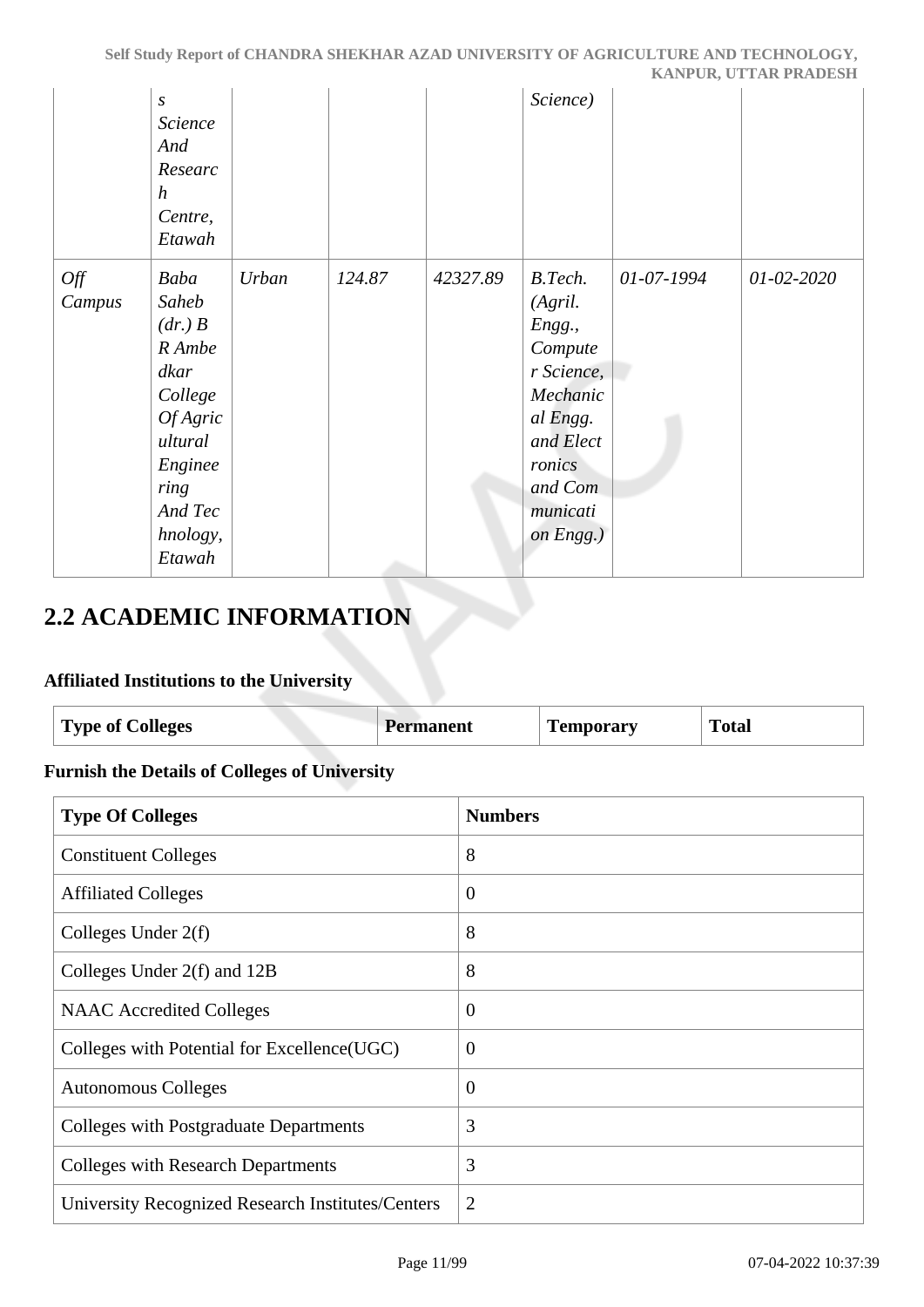| Is the University Offering any Programmes Recognised by any Statutory<br><b>Regulatory Authority (SRA)</b> |                             |  |
|------------------------------------------------------------------------------------------------------------|-----------------------------|--|
| SRA program                                                                                                | Document                    |  |
| <b>AICTE</b>                                                                                               | 110514_6746_1_1629984159.pd |  |
| <b>ICAR</b>                                                                                                | 110514 6746 3 1625638433.pd |  |

### **Details Of Teaching & Non-Teaching Staff Of University**

| <b>Teaching Faculty</b> |          |                  |                |          |                            |                |                |                            |          |                |                  |          |
|-------------------------|----------|------------------|----------------|----------|----------------------------|----------------|----------------|----------------------------|----------|----------------|------------------|----------|
|                         |          | <b>Professor</b> |                |          | <b>Associate Professor</b> |                |                | <b>Assistant Professor</b> |          |                |                  |          |
|                         | Male     | Female           | <b>Others</b>  | Total    | Male                       | Female         | Others         | Total                      | Male     | Female         | Others           | Total    |
| Sanctioned              |          |                  |                | 29       |                            |                |                | 112                        |          |                |                  | 330      |
| Recruited               | 28       | $\mathbf{0}$     | $\overline{0}$ | 28       | 40                         | $\overline{0}$ | $\overline{0}$ | 40                         | 54       | 21             | $\boldsymbol{0}$ | 75       |
| <b>Yet to Recruit</b>   |          |                  |                |          |                            |                |                | 72                         |          |                |                  | 255      |
| <b>On Contract</b>      | $\theta$ | $\theta$         | $\overline{0}$ | $\theta$ | $\overline{0}$             | $\overline{0}$ | $\theta$       | $\theta$                   | $\theta$ | $\overline{0}$ | $\theta$         | $\theta$ |

| <b>Non-Teaching Staff</b>                              |                |    |                  |      |  |  |
|--------------------------------------------------------|----------------|----|------------------|------|--|--|
| <b>Male</b><br>Female<br><b>Others</b><br><b>Total</b> |                |    |                  |      |  |  |
| Sanctioned                                             |                |    |                  | 1192 |  |  |
| Recruited                                              | 893            | 97 | $\boldsymbol{0}$ | 990  |  |  |
| <b>Yet to Recruit</b>                                  |                |    |                  | 202  |  |  |
| On Contract                                            | $\overline{0}$ |    | $\overline{0}$   | 0    |  |  |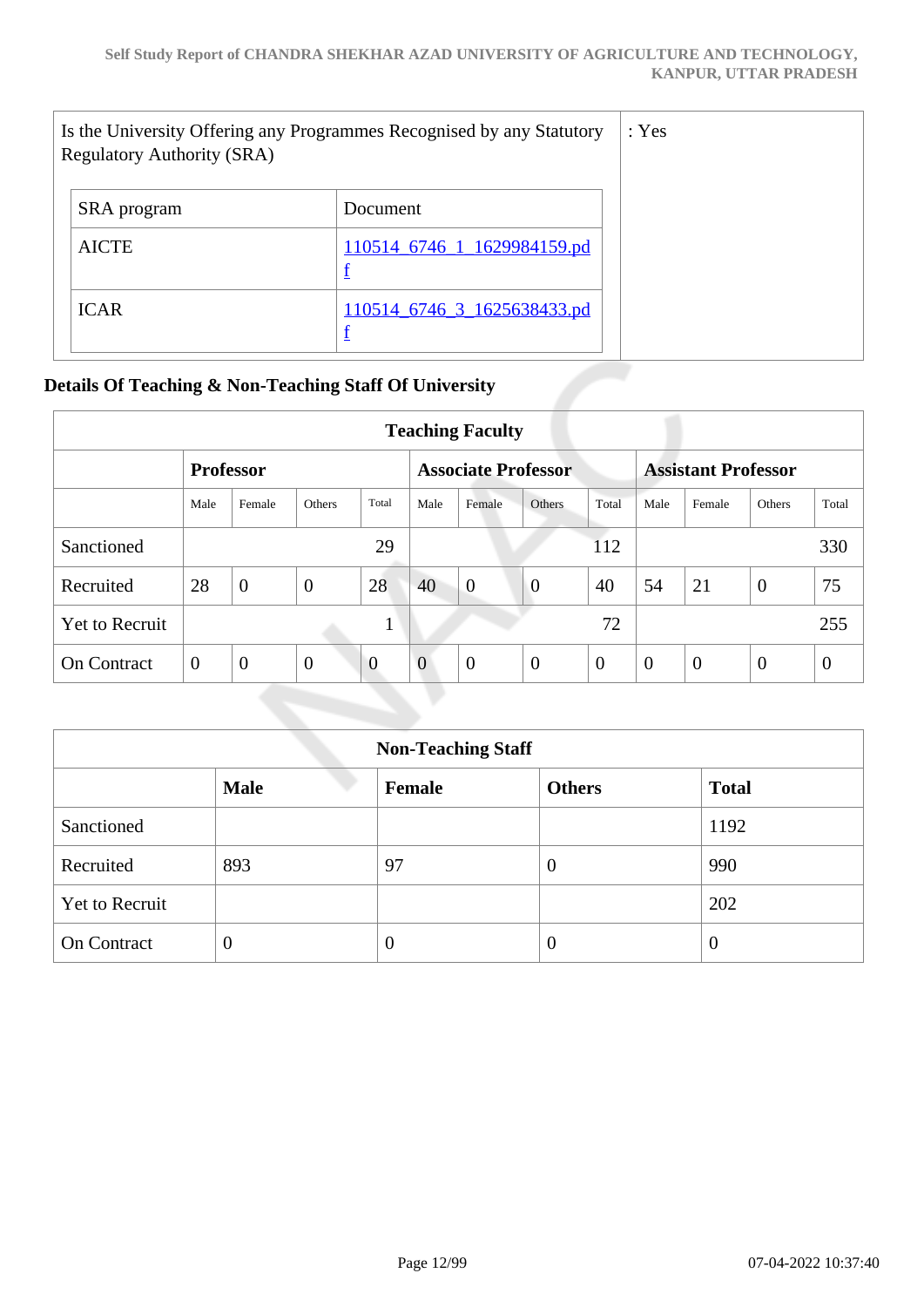| <b>Technical Staff</b> |             |                  |               |              |  |  |
|------------------------|-------------|------------------|---------------|--------------|--|--|
|                        | <b>Male</b> | Female           | <b>Others</b> | <b>Total</b> |  |  |
| Sanctioned             |             |                  |               | 239          |  |  |
| Recruited              | 127         | 7                | $\theta$      | 134          |  |  |
| Yet to Recruit         |             |                  |               | 105          |  |  |
| On Contract            | $\theta$    | $\boldsymbol{0}$ | $\theta$      | $\theta$     |  |  |

### **Qualification Details of the Teaching Staff**

|                                           | <b>Permanent Teachers</b> |                |                            |                |                            |                  |                |                  |                |              |
|-------------------------------------------|---------------------------|----------------|----------------------------|----------------|----------------------------|------------------|----------------|------------------|----------------|--------------|
| <b>Highest</b><br>Qualificatio<br>n       | <b>Professor</b>          |                | <b>Associate Professor</b> |                | <b>Assistant Professor</b> |                  |                |                  |                |              |
|                                           | Male                      | Female         | Others                     | Male           | Female                     | Others           | Male           | Female           | Others         | Total        |
| $D.\text{sc}/D.\text{Litt}$<br><b>LLD</b> | $\overline{0}$            | $\overline{0}$ | $\boldsymbol{0}$           | $\overline{0}$ | $\overline{0}$             | $\overline{0}$   | $\overline{0}$ | $\overline{0}$   | $\mathbf{0}$   | $\mathbf{0}$ |
| Ph.D.                                     | 28                        | $\overline{0}$ | $\overline{0}$             | 39             | $\mathbf{1}$               | $\overline{0}$   | 136            | 20               | $\theta$       | 224          |
| M.Phil.                                   | $\mathbf{0}$              | $\overline{0}$ | $\boldsymbol{0}$           | $\overline{0}$ | $\overline{0}$             | $\overline{0}$   | $\overline{0}$ | $\boldsymbol{0}$ | $\overline{0}$ | $\mathbf{0}$ |
| PG                                        | $\theta$                  | $\mathbf{0}$   | $\overline{0}$             | $\overline{0}$ | $\mathbf{0}$               | $\boldsymbol{0}$ | 18             | $\mathbf{1}$     | $\overline{0}$ | 19           |

|                                     | <b>Temporary Teachers</b> |                |                            |                |                            |                |                |                |                |                |
|-------------------------------------|---------------------------|----------------|----------------------------|----------------|----------------------------|----------------|----------------|----------------|----------------|----------------|
| <b>Highest</b><br>Qualificatio<br>n | <b>Professor</b>          |                | <b>Associate Professor</b> |                | <b>Assistant Professor</b> |                |                |                |                |                |
|                                     | Male                      | Female         | Others                     | Male           | Female                     | Others         | Male           | Female         | Others         | Total          |
| D.sc/D.Litt/<br><b>LLD</b>          | $\overline{0}$            | $\overline{0}$ | $\boldsymbol{0}$           | $\overline{0}$ | $\boldsymbol{0}$           | $\theta$       | $\overline{0}$ | $\overline{0}$ | $\mathbf{0}$   | $\overline{0}$ |
| Ph.D.                               | $\theta$                  | $\overline{0}$ | $\overline{0}$             | $\overline{0}$ | $\overline{0}$             | $\theta$       | 12             | 7              | $\overline{0}$ | 19             |
| M.Phil.                             | $\mathbf{0}$              | $\overline{0}$ | $\boldsymbol{0}$           | $\overline{0}$ | $\overline{0}$             | $\theta$       | $\overline{0}$ | $\overline{0}$ | $\mathbf{0}$   | $\overline{0}$ |
| PG                                  | $\overline{0}$            | $\overline{0}$ | $\overline{0}$             | $\overline{0}$ | $\overline{0}$             | $\overline{0}$ | 33             | 13             | $\overline{0}$ | 46             |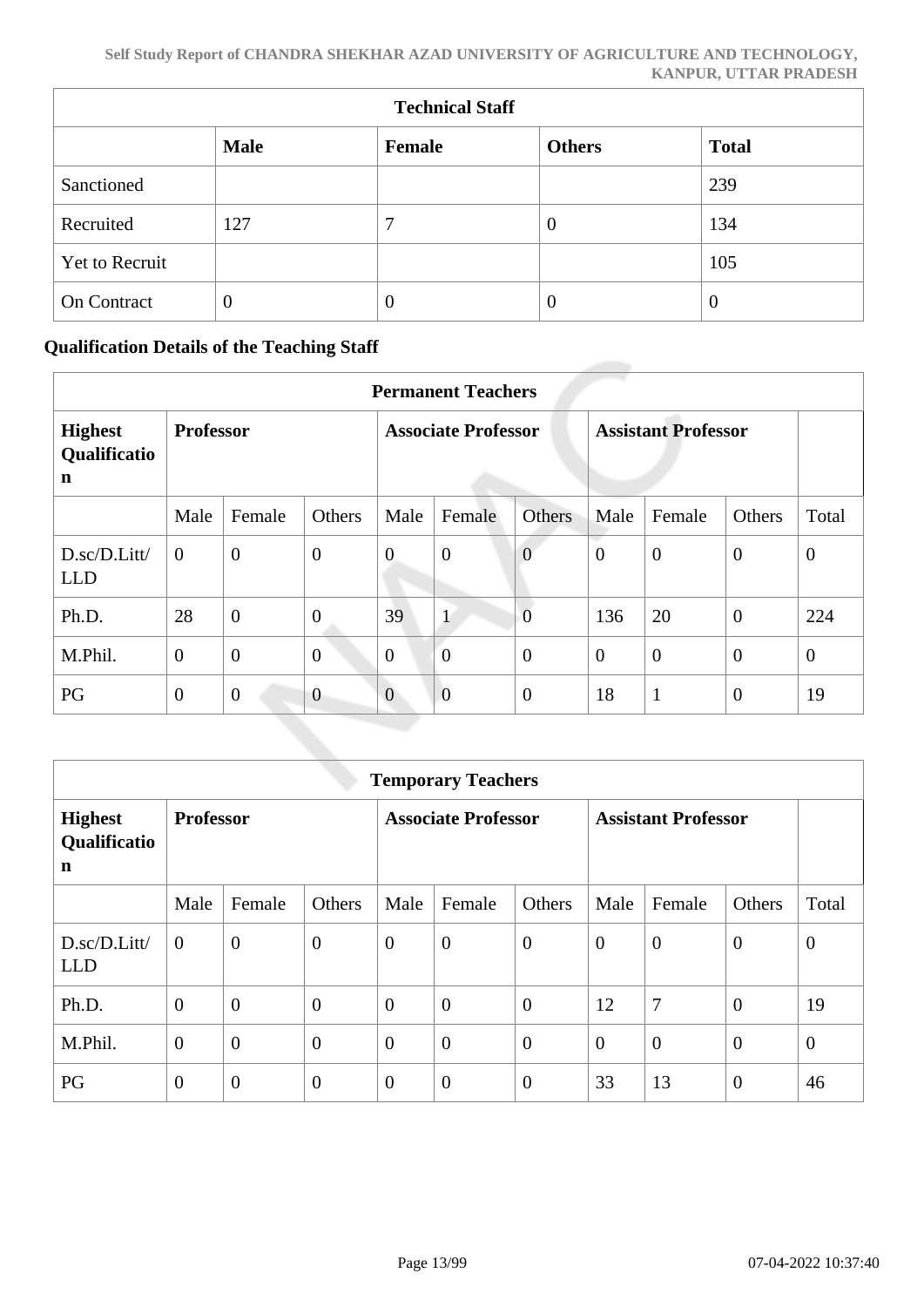| <b>Part Time Teachers</b>                     |                  |                |                            |                |                            |                  |                  |                |                |                |
|-----------------------------------------------|------------------|----------------|----------------------------|----------------|----------------------------|------------------|------------------|----------------|----------------|----------------|
| <b>Highest</b><br>Qualificatio<br>$\mathbf n$ | <b>Professor</b> |                | <b>Associate Professor</b> |                | <b>Assistant Professor</b> |                  |                  |                |                |                |
|                                               | Male             | Female         | Others                     | Male           | Female                     | Others           | Male             | Female         | Others         | Total          |
| D.sc/D.Litt/<br><b>LLD</b>                    | $\overline{0}$   | $\mathbf{0}$   | $\boldsymbol{0}$           | $\overline{0}$ | $\boldsymbol{0}$           | $\boldsymbol{0}$ | $\boldsymbol{0}$ | $\overline{0}$ | $\overline{0}$ | $\overline{0}$ |
| Ph.D.                                         | $\overline{0}$   | $\theta$       | $\boldsymbol{0}$           | $\overline{0}$ | $\overline{0}$             | $\overline{0}$   | $\overline{0}$   | $\overline{0}$ | $\theta$       | $\theta$       |
| M.Phil.                                       | $\overline{0}$   | $\theta$       | $\overline{0}$             | $\overline{0}$ | $\overline{0}$             | $\overline{0}$   | $\boldsymbol{0}$ | $\overline{0}$ | $\overline{0}$ | $\overline{0}$ |
| PG                                            | $\overline{0}$   | $\overline{0}$ | $\boldsymbol{0}$           | $\overline{0}$ | $\mathbf{0}$               | $\overline{0}$   | $\overline{0}$   | $\overline{0}$ | $\overline{0}$ | $\overline{0}$ |

### **Distinguished Academicians Appointed As**

|                                    | <b>Male</b> | Female         | <b>Others</b> | <b>Total</b> |
|------------------------------------|-------------|----------------|---------------|--------------|
| Emeritus Professor $\vert 0 \vert$ |             |                | U             |              |
| <b>Adjunct Professor</b>           | $\perp 0$   | v              | 0             |              |
| <b>Visiting Professor</b>          | $\mid 0$    | $\overline{0}$ | 0             |              |

### **Chairs Instituted by the University**

| Sl.No | Name of the<br><b>Department</b>                  | <b>Name of the Chair</b> | Name of the Sponsor<br><b>Organisation/Agency</b> |
|-------|---------------------------------------------------|--------------------------|---------------------------------------------------|
|       | Soil Science and<br><b>Agricultural Chemistry</b> | <b>IFFCO Chair</b>       | Indian Farmer Fertilizer<br>Cooperative Limited   |

### **Provide the Following Details of Students Enrolled in the University During the Current Academic Year**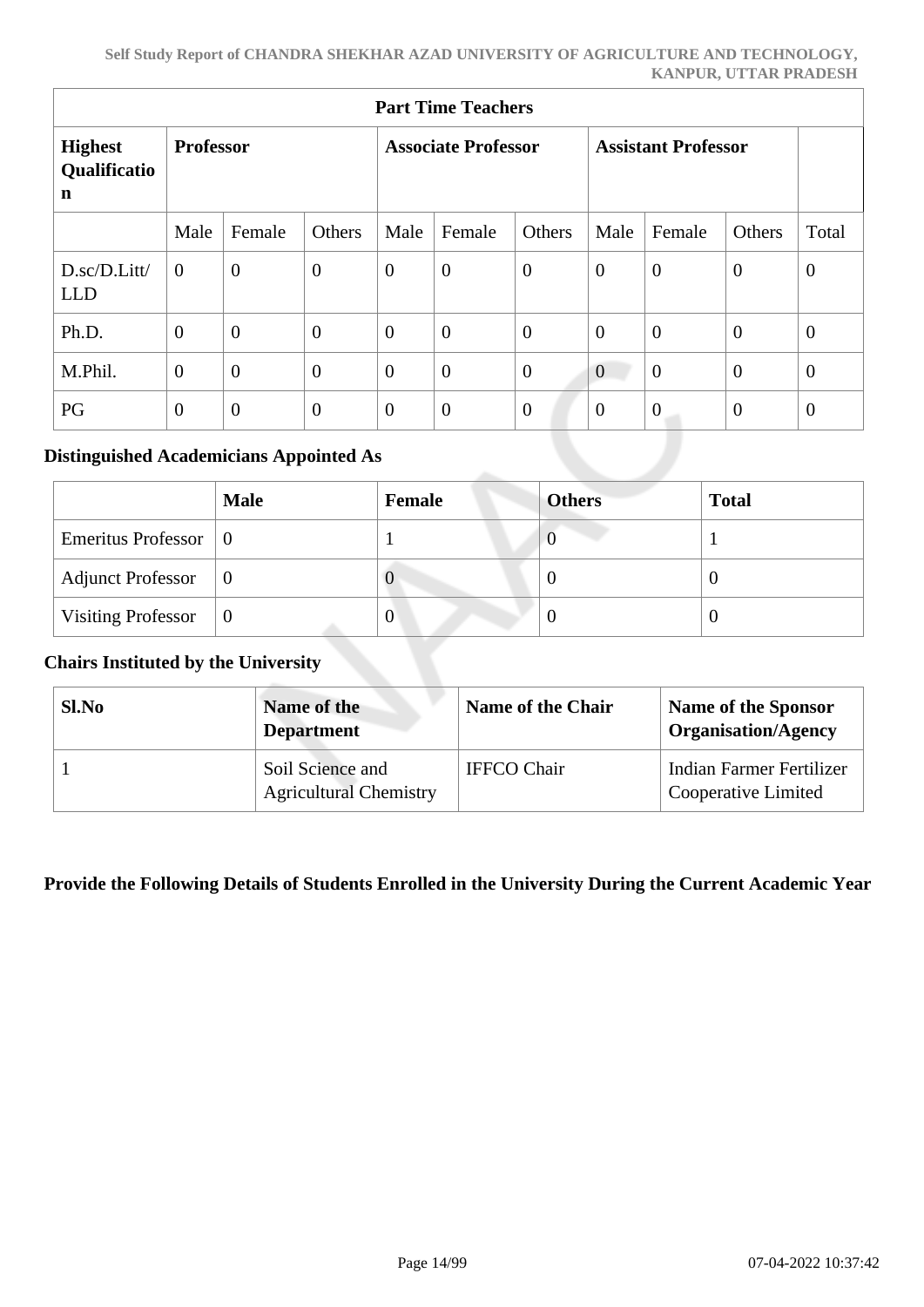| <b>Programme</b> |        | <b>From the State</b><br><b>Where</b><br>University is<br><b>Located</b> | <b>From Other</b><br><b>States of India</b> | <b>NRI Students</b> | Foreign<br><b>Students</b> | <b>Total</b>     |
|------------------|--------|--------------------------------------------------------------------------|---------------------------------------------|---------------------|----------------------------|------------------|
| <b>UG</b>        | Male   | 1223                                                                     | 26                                          | $\overline{0}$      | $\mathbf{1}$               | 1250             |
|                  | Female | 334                                                                      | 20                                          | $\overline{0}$      | $\overline{0}$             | 354              |
|                  | Others | $\overline{0}$                                                           | $\overline{0}$                              | $\overline{0}$      | $\overline{0}$             | $\overline{0}$   |
| PG               | Male   | 254                                                                      | 36                                          | $\overline{0}$      | $\overline{0}$             | 290              |
|                  | Female | 43                                                                       | 22                                          | $\overline{0}$      | $\mathbf{0}$               | 65               |
|                  | Others | $\overline{0}$                                                           | $\boldsymbol{0}$                            | $\overline{0}$      | $\theta$                   | $\boldsymbol{0}$ |
| Doctoral (Ph.D)  | Male   | 126                                                                      | $\mathbf{1}$                                | $\overline{0}$      | $\overline{0}$             | 127              |
|                  | Female | 29                                                                       | $\overline{0}$                              | $\overline{0}$      | $\overline{0}$             | 29               |
|                  | Others | $\overline{0}$                                                           | $\overline{0}$                              | $\theta$            | $\mathbf{0}$               | $\boldsymbol{0}$ |

### **Does the University offer any Integrated Programmes?** No

### **Details of UGC Human Resource Development Centre, If applicable**

| Year of Establishment                                     | <b>Nill</b> |
|-----------------------------------------------------------|-------------|
| Number of UGC Orientation Programmes                      | $\theta$    |
| Number of UGC Refresher Course                            | 0           |
| Number of University's own Programmes                     | O           |
| Total Number of Programmes Conducted (last five<br>years) | - ()        |

## **2.3 EVALUATIVE REPORT OF THE DEPARTMENTS**

| <b>Department Name</b>                                                                  | <b>Upload Report</b> |
|-----------------------------------------------------------------------------------------|----------------------|
| Baba Saheb Dr B R Ambedkar College Of<br>Agricultural Engineering And Technology Etawah | <b>View Document</b> |
| College Of Agriculture                                                                  | <b>View Document</b> |
| College Of Dairy Technology Etawah                                                      | <b>View Document</b> |
| College Of Forestry                                                                     | <b>View Document</b> |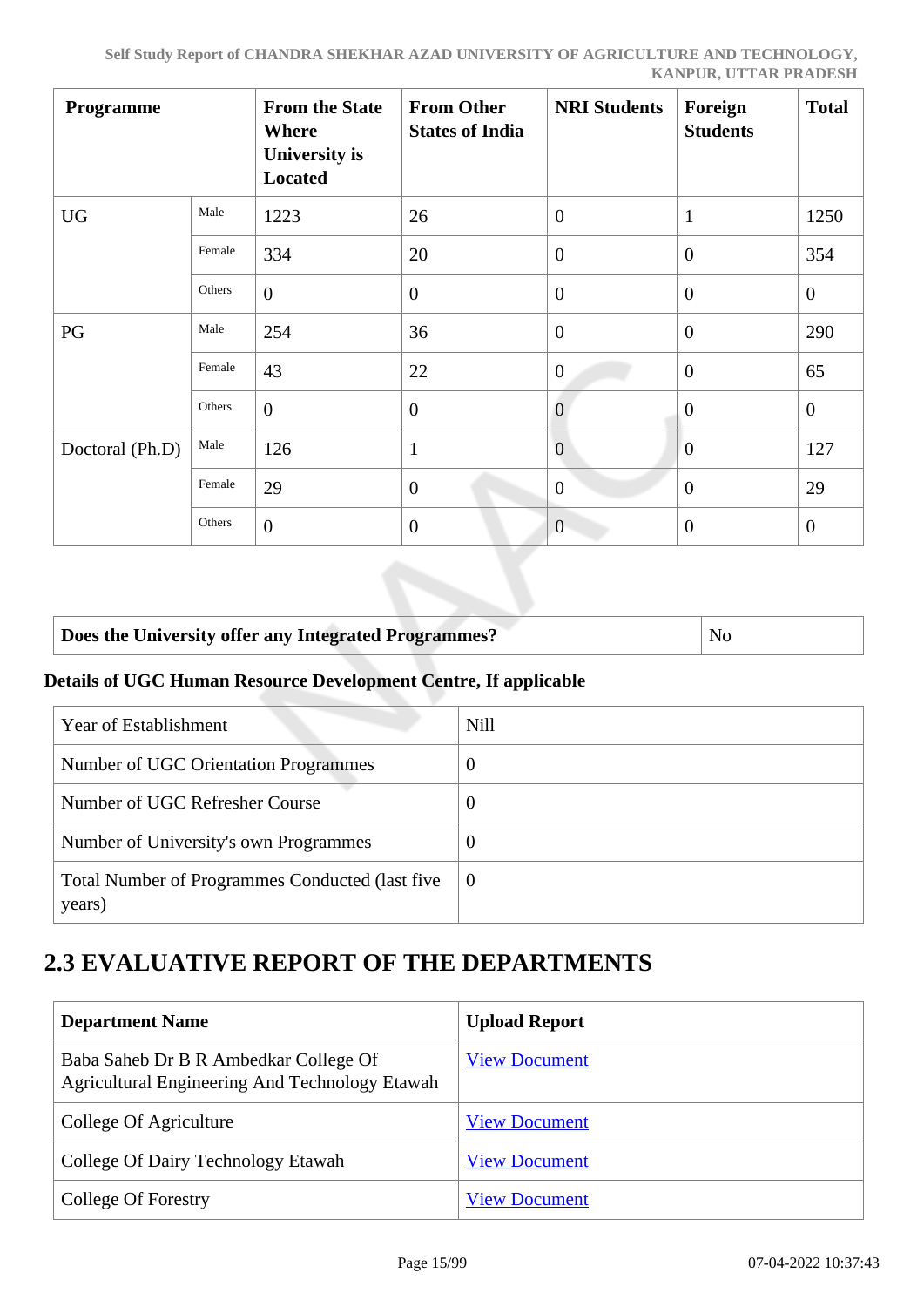| College Of Horticulture                                                  | <b>View Document</b> |
|--------------------------------------------------------------------------|----------------------|
| Department Of Agricultural Biochemistry                                  | <b>View Document</b> |
| Department Of Agricultural Economics And<br><b>Statistics</b>            | <b>View Document</b> |
| Department Of Agricultural Extension                                     | <b>View Document</b> |
| Department Of Agronomy                                                   | <b>View Document</b> |
| Department Of Animal Husbandry And Dairying                              | <b>View Document</b> |
| Department Of Entomology                                                 | <b>View Document</b> |
| Department Of Extension Education And<br><b>Communication Management</b> | <b>View Document</b> |
| Department Of Family Resource Management                                 | <b>View Document</b> |
| Department Of Food Science And Nutrition                                 | <b>View Document</b> |
| Department Of Fruit Science                                              | <b>View Document</b> |
| Department Of Genetics And Plant Breeding                                | <b>View Document</b> |
| Department Of Human Development And Family<br><b>Studies</b>             | <b>View Document</b> |
| Department Of Plant Pathology                                            | <b>View Document</b> |
| Department Of Plant Physiology                                           | <b>View Document</b> |
| Department Of Seed Science And Technology                                | <b>View Document</b> |
| Department Of Soil Conservation And Water<br>Management                  | <b>View Document</b> |
| Department Of Soil Science And Agricultural<br>Chemistry                 | <b>View Document</b> |
| Department Of Textile And Clothing                                       | <b>View Document</b> |
| Department Of Vegetable Science                                          | <b>View Document</b> |
| Maharani Avanti Bai College Of Home Science                              | <b>View Document</b> |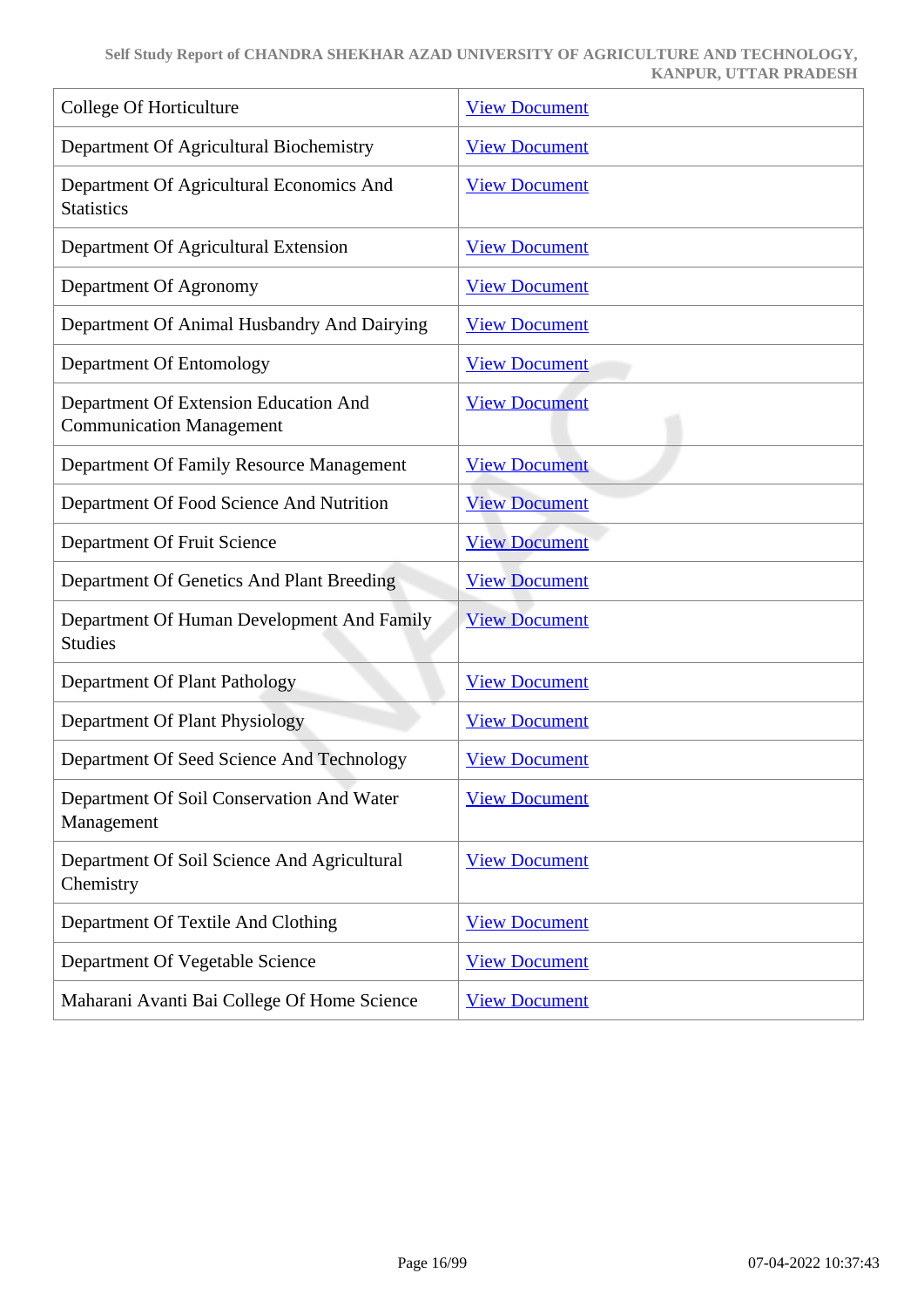## **Extended Profile**

## **1 Program**

### **1.1**

### **Number of programs offered year-wise for last five years**

| 2020-21                                 | 2019-20 | 2018-19 |          | 2017-18              | 2016-17 |
|-----------------------------------------|---------|---------|----------|----------------------|---------|
| 32                                      | 32      | 32      |          | 32                   | 32      |
| <b>File Description</b>                 |         |         | Document |                      |         |
| Institutional data in prescribed format |         |         |          | <b>View Document</b> |         |

### **1.2**

### **Number of departments offering academic programmes**

### **Response: 21**

## **2 Students**

### **2.1**

### **Number of students year-wise during last five years**

| 2020-21                                 | 2019-20 | 2018-19 |          | 2017-18              | 2016-17 |
|-----------------------------------------|---------|---------|----------|----------------------|---------|
| 2137                                    | 2111    | 2196    |          | 2305                 | 2117    |
| <b>File Description</b>                 |         |         | Document |                      |         |
| Institutional data in prescribed format |         |         |          | <b>View Document</b> |         |

### **2.2**

### **Number of outgoing / final year students year-wise during last five years**

| 2020-21                                 | 2019-20 | 2018-19 |          | 2017-18              | 2016-17 |  |
|-----------------------------------------|---------|---------|----------|----------------------|---------|--|
| 618                                     | 701     | 487     |          | 424                  | 501     |  |
| <b>File Description</b>                 |         |         | Document |                      |         |  |
| Institutional data in prescribed format |         |         |          | <b>View Document</b> |         |  |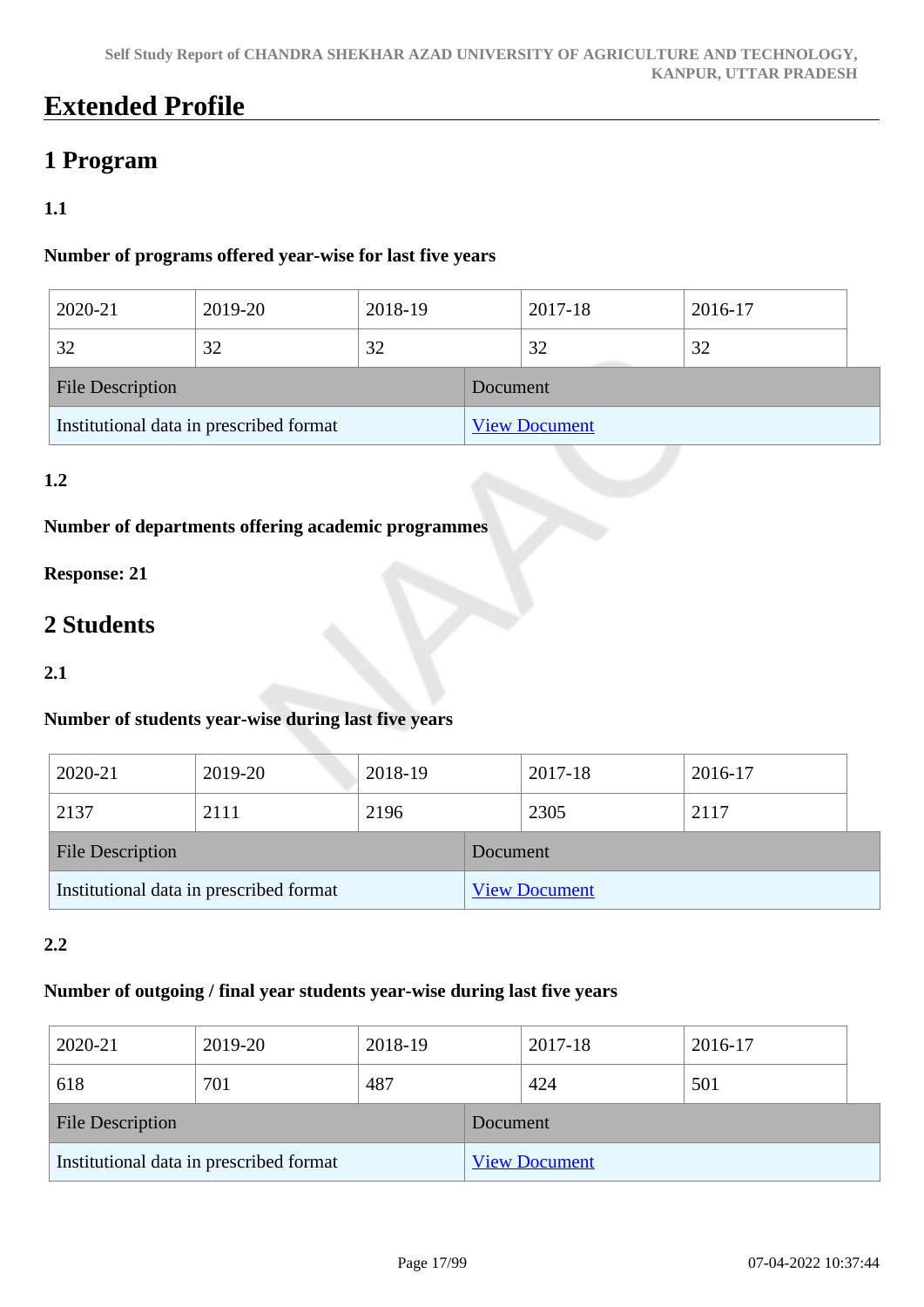### **2.3**

### **Number of students appeared in the University examination year-wise during the last five years**

| 2020-21                                 | 2019-20 | 2018-19 |          | 2017-18              | 2016-17 |  |
|-----------------------------------------|---------|---------|----------|----------------------|---------|--|
| 618                                     | 701     | 487     |          | 424                  | 501     |  |
| <b>File Description</b>                 |         |         | Document |                      |         |  |
| Institutional data in prescribed format |         |         |          | <b>View Document</b> |         |  |

### **2.4**

### **Number of revaluation applications year-wise during the last 5 years**

| 2020-21 | 2019-20 | 2018-19 | 2017-18 | 2016-17 |
|---------|---------|---------|---------|---------|
| v       |         |         | ν       |         |

### **3 Teachers**

### **3.1**

### **Number of courses in all programs year-wise during last five years**

| 2020-21                                 | 2019-20 | 2018-19 |          | 2017-18              | 2016-17 |
|-----------------------------------------|---------|---------|----------|----------------------|---------|
| 844                                     | 844     | 844     |          | 844                  | 844     |
| <b>File Description</b>                 |         |         | Document |                      |         |
| Institutional data in prescribed format |         |         |          | <b>View Document</b> |         |

### **3.2**

### **Number of full time teachers year-wise during the last five years**

| 2020-21                                 | 2019-20 | 2018-19 |          | 2017-18              | 2016-17 |
|-----------------------------------------|---------|---------|----------|----------------------|---------|
| 239                                     | 243     | 265     |          | 271                  | 285     |
| <b>File Description</b>                 |         |         | Document |                      |         |
| Institutional data in prescribed format |         |         |          | <b>View Document</b> |         |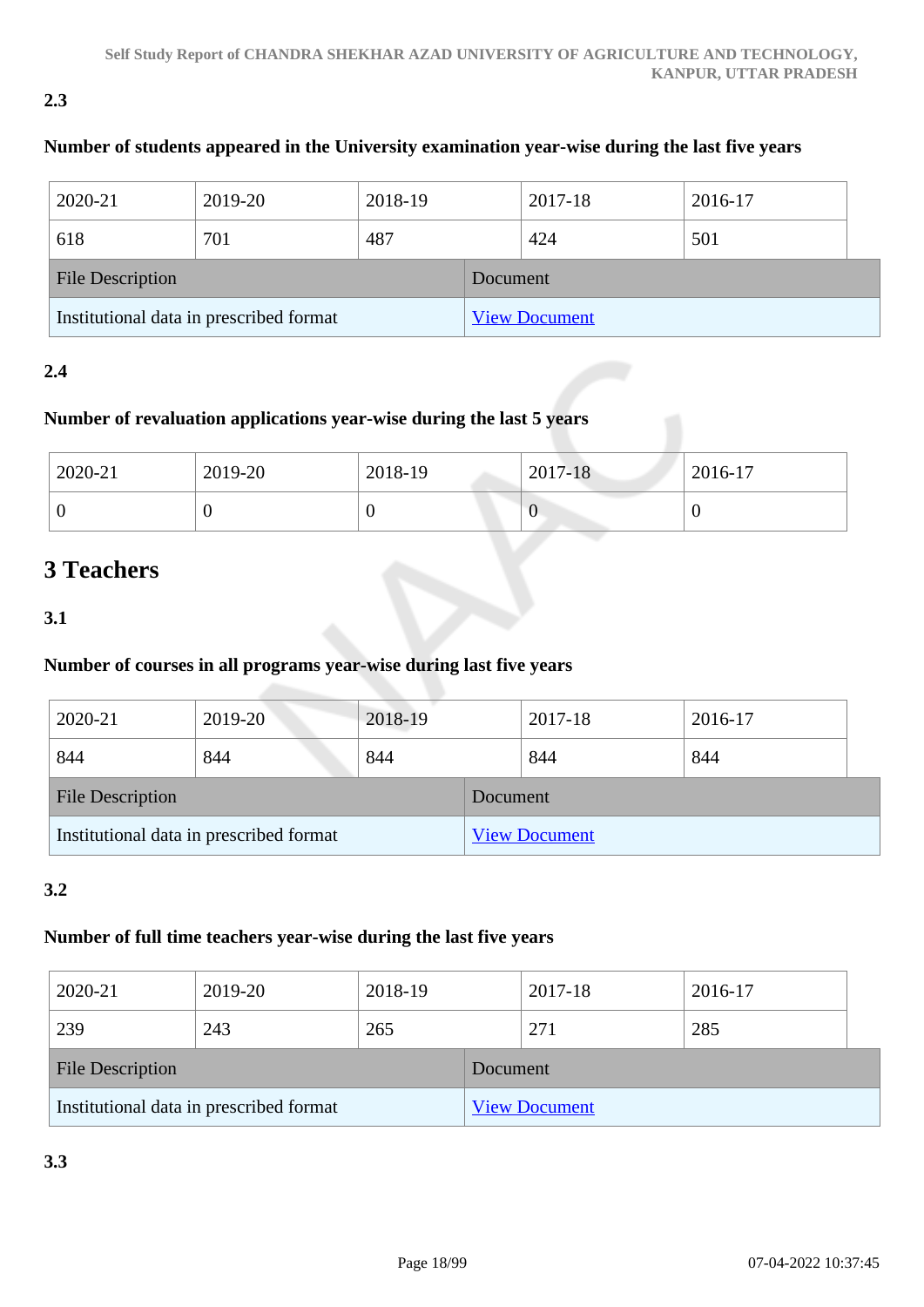#### **Number of sanctioned posts year-wise during last five years**

| 2020-21                                 | 2019-20 | 2018-19 |          | 2017-18              | 2016-17 |  |
|-----------------------------------------|---------|---------|----------|----------------------|---------|--|
| 480                                     | 471     | 471     |          | 433                  | 433     |  |
| <b>File Description</b>                 |         |         | Document |                      |         |  |
| Institutional data in prescribed format |         |         |          | <b>View Document</b> |         |  |

### **4 Institution**

### **4.1**

**Number of eligible applications received for admissions to all the programs year-wise during last five years**

| 2020-21                                 | 2019-20 | 2018-19 |          | 2017-18              | 2016-17 |
|-----------------------------------------|---------|---------|----------|----------------------|---------|
| 5841                                    | 6987    | 6157    |          | 6094                 | 5098    |
| <b>File Description</b>                 |         |         | Document |                      |         |
| Institutional data in prescribed format |         |         |          | <b>View Document</b> |         |

### **4.2**

**Number of seats earmarked for reserved category as per GOI/State Govt rule year-wise during last five years**

| 2020-21                                 | 2019-20 | 2018-19 |          | 2017-18              | 2016-17 |  |
|-----------------------------------------|---------|---------|----------|----------------------|---------|--|
| 394                                     | 422     | 552     |          | 467                  | 430     |  |
| <b>File Description</b>                 |         |         | Document |                      |         |  |
| Institutional data in prescribed format |         |         |          | <b>View Document</b> |         |  |

### **4.3**

### **Total number of classrooms and seminar halls**

#### **Response: 119**

### **4.4**

**Total number of computers in the campus for academic purpose**

**Response: 275**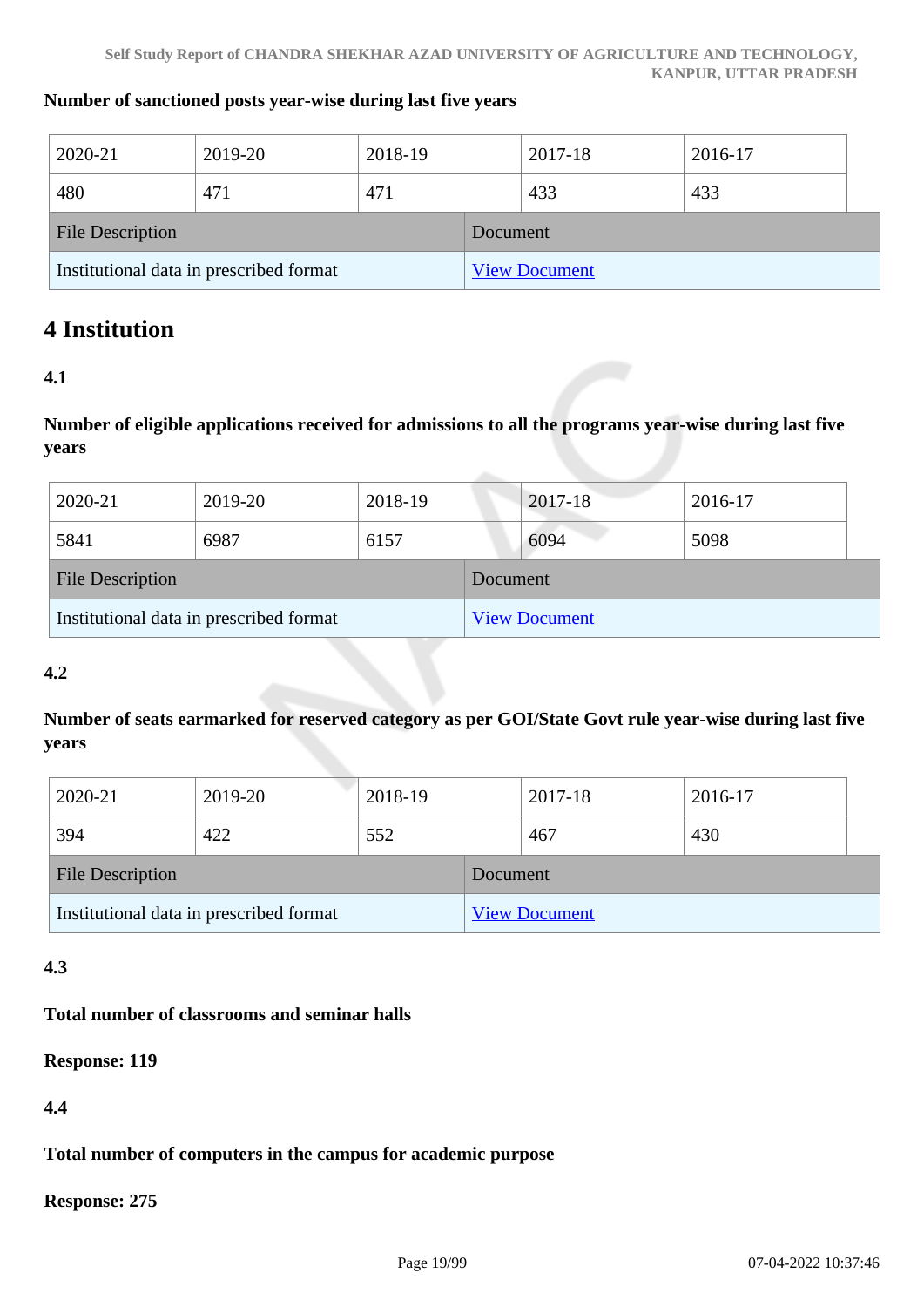### **4.5**

### **Total Expenditure excluding salary year-wise during last five years ( INR in Lakhs)**

| 2020-21 | 2019-20 | 2018-19 | 2017-18 | 2016-17 |
|---------|---------|---------|---------|---------|
| 6948    | 3295    | 4562    | 2928    | 3410    |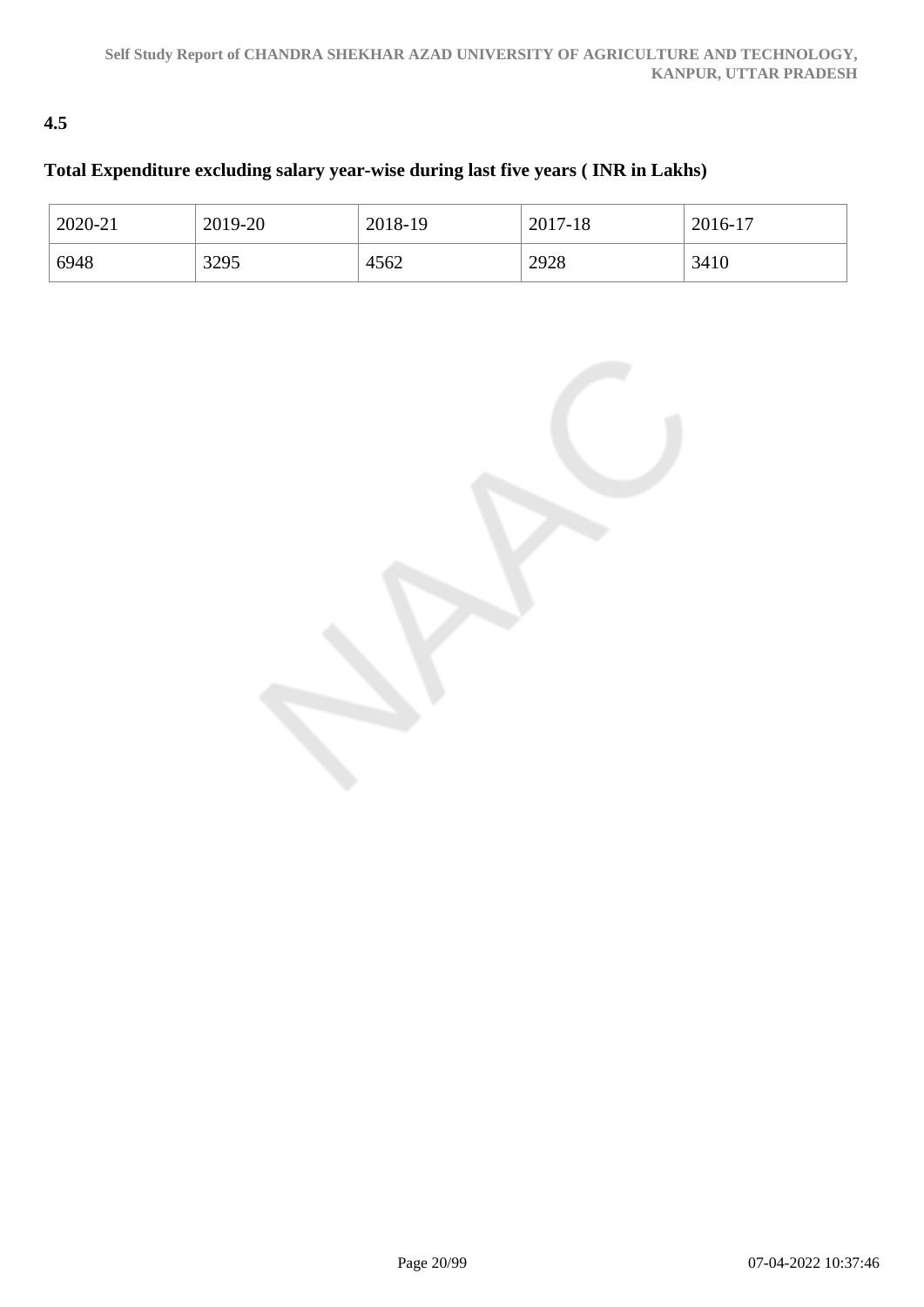## **4. Quality Indicator Framework(QIF)**

## **Criterion 1 - Curricular Aspects**

### **1.1 Curriculum Design and Development**

 **1.1.1 Curricula developed and implemented have relevance to the local, national, regional and global developmental needs which is reflected in Programme outcomes (POs), Programme Specific Outcomes(PSOs) and Course Outcomes(COs) of the Programmes offered by the Institution.**

### **Response:**

ICAR is the apex body for co-ordinating, guiding and managing research and education in agriculture in the entire country. Our University also adopting the guidelines of ICAR to provide quality agricultural education through policy support, accreditation, framing of minimum standards for higher agricultural education, academic regulation, personnel policies, review of course curricula and delivery systems, development support for creating/ strengthening infrastructure and facilities, improvement of faculty competence and admission of students. Curricula developed and implemented by the University is based on local, national, regional and global developmental needs, which are as follows:

- To reorient graduates of Agriculture and allied subjects (Agricultural Engineering, Community Science, Forestry, Horticulture, Fisheries Science & Dairy Technology) for ensuring and assuring employability and develop entrepreneurs for emerging knowledge intensive agriculture through hands on training, skill development training, Rural Agriculture Works Experience, industrial attachment, internship etc.
- Introduction of common course in agriculture and allied subjects like Environmental Studies & Disaster Management, Communication Skills & Personality Development, Information & Communication Technology, Entrepreneurship Development & Business Management, Agri-Informatics and Economics and Marketing in all the undergraduate programmes for personality development.
- The University has adopted the semester based course work in all the programmes. One credit lecture is 50 minutes (one period) duration or minimum of two-periods (100 minutes) practical/ and three- periods for field work per week. Thus, in a semester, 18 periods for theory and 36 periods for practical/ tutorial work per credit are required. However, for many courses where field work is required, one credit requires 3 periods of field work per week.
- As per ICAR Model Course Curriculum, Syllabus has been developed to meet local, regional and national requirements. The minimum credit requirement for the graduate degree should be **183 credits** for Math/Bio and **184 credit** for Agriculture including non-gradial and remedial courses.
- The minimum credit load requirement for Master Degree is 55 and Ph.D. degree is 75. Duration of M.Sc. degree is two years and Ph.D. degree programme is three years.
- University also developed and implemented the courses in four years B.Sc. (Hons.) Degree programme as basic fundamentals courses in first year, theory/ practicals and principles in second year, modern and frontier area of education in third year and Student READY programme of one year in final year.

### **Programme specific outcomes:**

An capability to design a component system, or process to meet necessary needs within the realistic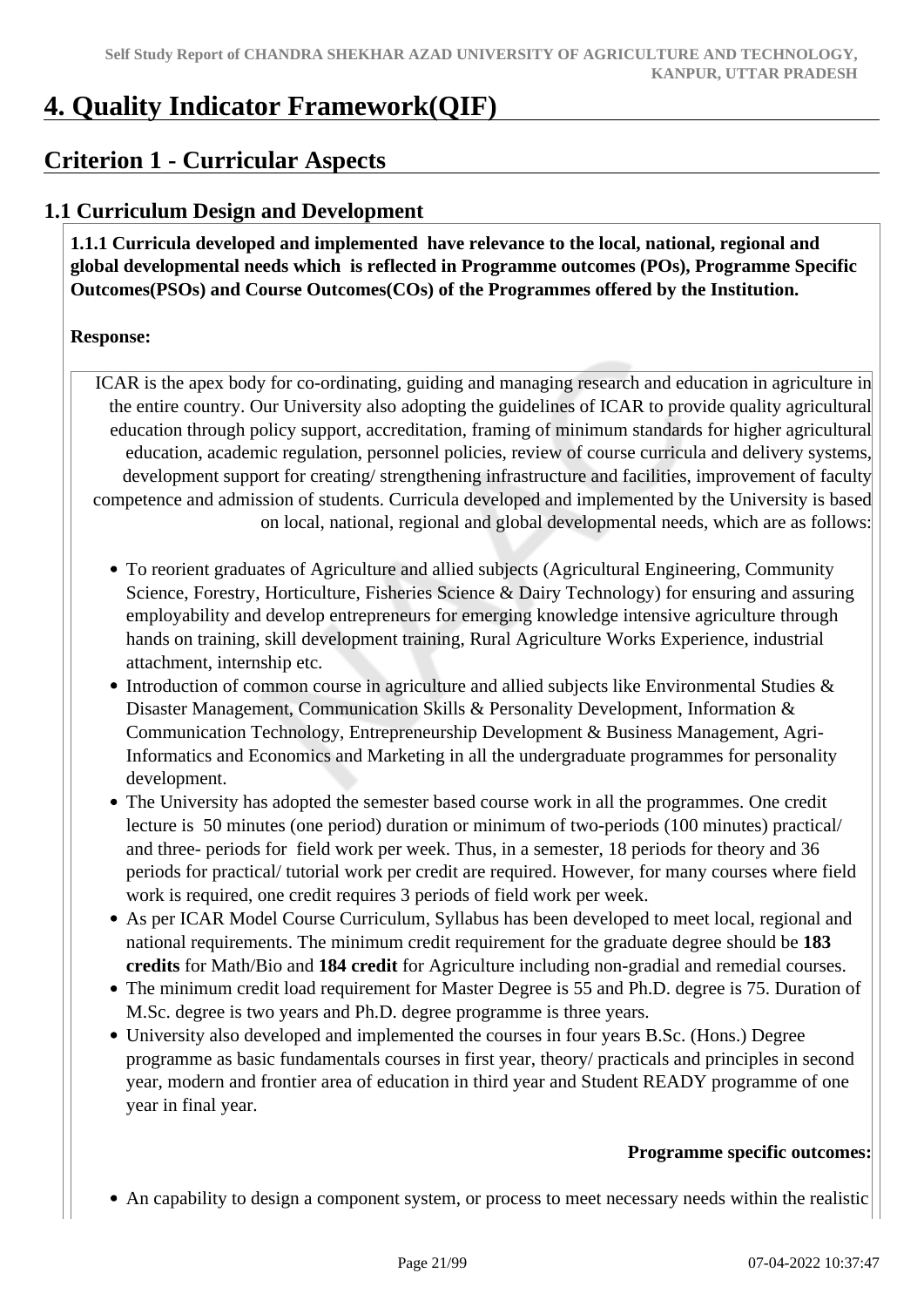constraints such as environmental, safety, health, economic, social, political, ethical, manufacturability and sustainability.

- An capability to use the techniques, skills, modern tools and concepts of agricultural, horticultural, forestry, community science, fisheries science, dairy technology and agricultural engineering.
- An ability to design, implement and evaluate the agriculture and allied subjects based system, components or processes to meet the desired needs within realistic constraints.
- An ability to develop entrepreneurship skill through hands-on-training and industrial attachment.

### **1.1.2 Percentage of Programmes where syllabus revision was carried out during the last five years.**

### **Response:** 100

1.1.2.1 **How many Programmes were revised out of total number of Programmes offered during the last five years**

Response: 48

### 1.1.2.2 **Number of all Programmes offered by the institution during the last five years.**

Response: 48

| <b>File Description</b>                                   | <b>Document</b>      |
|-----------------------------------------------------------|----------------------|
| Minutes of relevant Academic Council/BOS<br>meeting       | <b>View Document</b> |
| Institutional data in prescribed format                   | <b>View Document</b> |
| Details of Programme syllabus revision in last 5<br>years | <b>View Document</b> |

### **1.1.3 Average percentage of courses having focus on employability/ entrepreneurship/ skill development offered by the institution during the last five years**

**Response:** 16.35

1.1.3.1 Number of courses having focus on employability/ entrepreneurship/ skill development year-wise during the last five years

| 2020-21 | 2019-20 | 2018-19 | 2017-18 | 2016-17 |
|---------|---------|---------|---------|---------|
| 138     | 138     | 138     | 138     | 138     |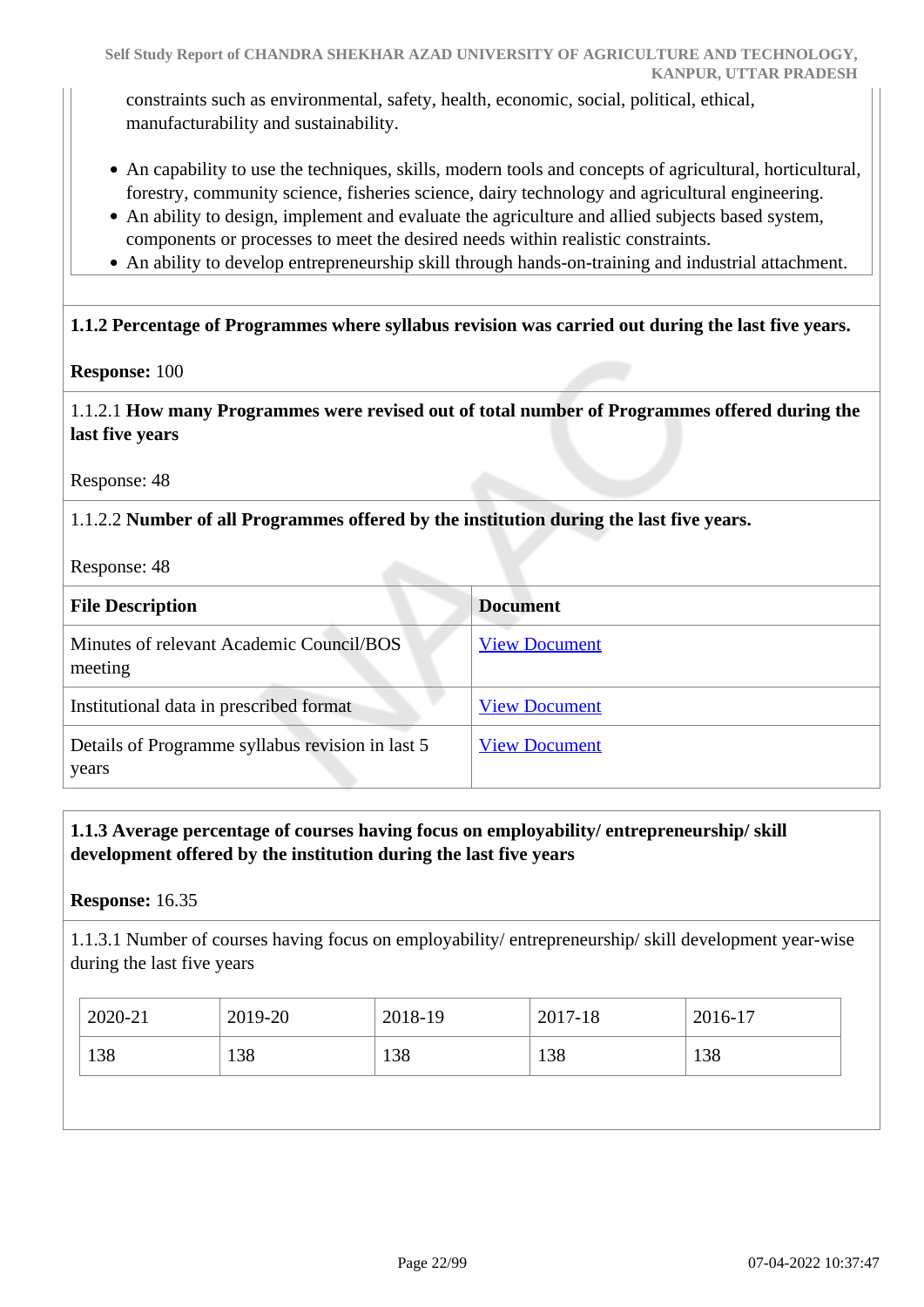| <b>File Description</b>                                                                        | Document             |
|------------------------------------------------------------------------------------------------|----------------------|
| Programme/ Curriculum/ Syllabus of the courses                                                 | <b>View Document</b> |
| Minutes of the Boards of Studies/Academic<br>Council meetings with approvals for these courses | <b>View Document</b> |
| Institutional data in prescribed format                                                        | <b>View Document</b> |

### **1.2 Academic Flexibility**

 **1.2.1 Percentage of new courses introduced of the total number of courses across all programs offered during the last five years.**

**Response:** 26.23

1.2.1.1 **How many new courses were introduced within the last five years.**

Response: 16

1.2.1.2 **Number of courses offered by the institution across all programmes during the last five years.**

Response: 61

| <b>File Description</b>                             | <b>Document</b>      |
|-----------------------------------------------------|----------------------|
| Minutes of relevant Academic Council/BOS<br>meeting | <b>View Document</b> |
| Institutional data in prescribed format             | <b>View Document</b> |

 **1.2.2 Percentage of Programmes in which Choice Based Credit System (CBCS) / elective course system has been implemented (Data for the latest completed academic year).**

**Response:** 125

1.2.2.1 **Number of Programmes in which CBCS / Elective course system implemented.**

Response: 40

| <b>File Description</b>                              | <b>Document</b>      |
|------------------------------------------------------|----------------------|
| Minutes of relevant Academic Council/BOS<br>meetings | <b>View Document</b> |
| Institutional data in prescribed format              | <b>View Document</b> |

### **1.3 Curriculum Enrichment**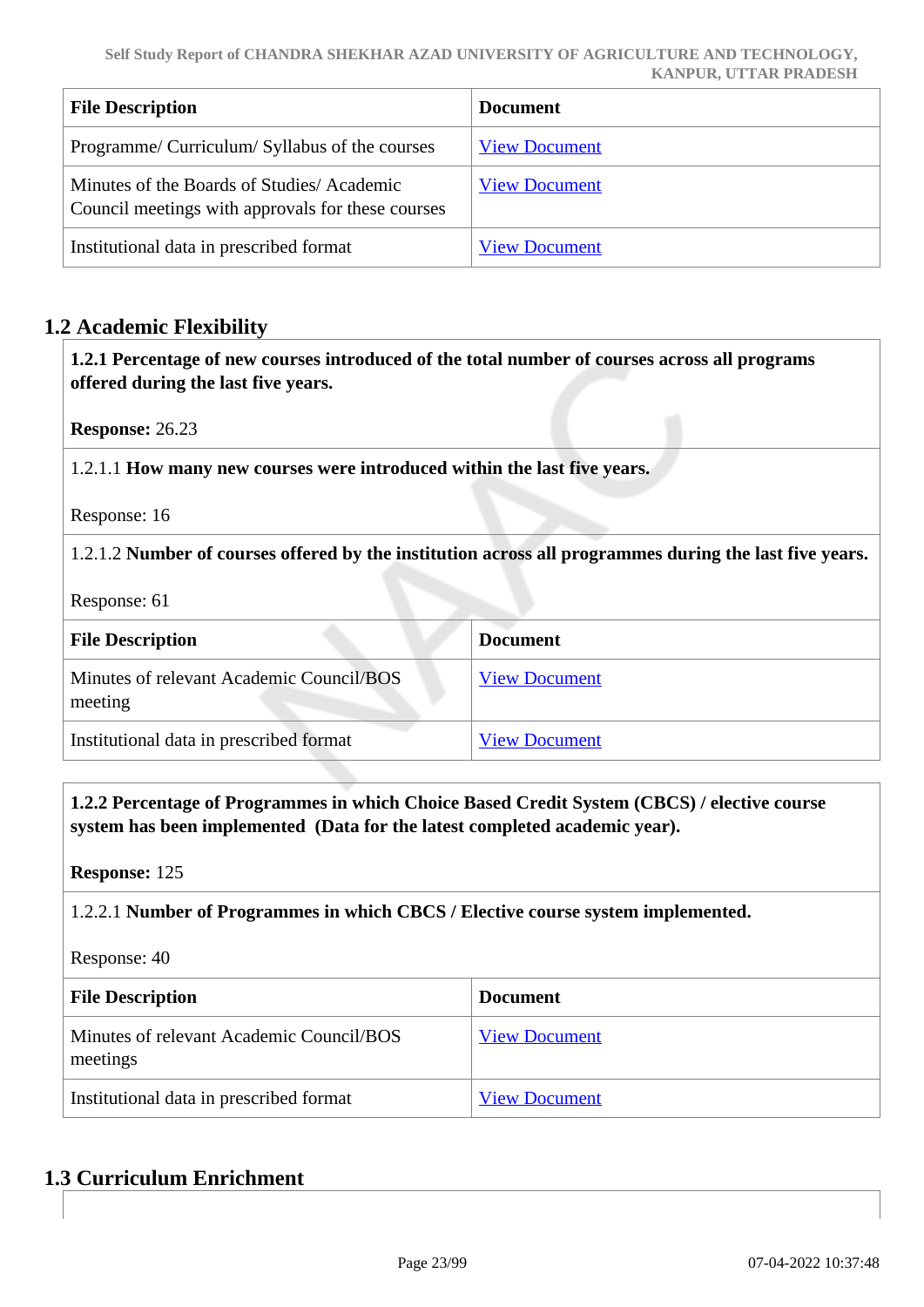### **1.3.1 Institution integrates crosscutting issues relevant to Professional Ethics ,Gender, Human Values ,Environment and Sustainability into the Curriculum**

### **Response:**

Chandra Shekhar Azad University of Agriculture & Technology, Kanpur inculcates various cross cutting issues linked to human values, gender equality, professional ethics, promotion of environmental conservation and sustainable development among students. University strives to address for various issues relevant to these spheres. The students undertake a number of activities to inculcate these values. Undergraduate, Master and Ph.D. programmes in Agriculture and Allied Subjects sensitizes students with innovative teaching-learning pedagogies to acquaint with environment and sustainable development related issues. Various aspects of Agricultural Sciences, Community Science, Forestry, Horticulture, Agricultural Engineering, Dairy Technology and Fisheries Science as a subject are taught in undergraduate, master and Ph.D. programmes. A glance of all courses reflects the diversity of courses covered in the area of agriculture and allied subjects. Now a days students are very much enthusiastic to study the subject of agriculture, community science, forestry, horticulture, agricultural engineering, dairy technology and fisheries science. Gender and ethical issues are part of almost every discipline of Agricultural and allied subjects. Additionally students are sensitized on the above degree programme through course work, series of extra-curricular activities including lecture series by eminent personalities and cultural events organized regularly by the students with the support of Dean Student's Welfare. Equal opportunities are provided to both the genders in all aspects like admissions, employment, training programmes, sports, cultural activities etc., and so issues pertaining to gender discrimination generally do not arise. Women's day is celebrated and popularized in the University campus every year on the occasion of International Women's day. Both boys and girls are made members of various cultural committees associated with academic, cocurricular and extracurricular activities. Girls and boys participate in various co-curricular activities such as paper presentations, organization of paper contests, group discussions and technical quiz programmes.

 Important courses like *Environmental Study and Disaster Management, Environment and Ecology, Environmental Studies, Human values, Communication Skills and Personality Development, General English, environment, sustainability and personality development* are running in the Programmes. These subjects provide free environment for inculcating values and developing ethical competence among the students. It is in response to a long- felt and urgent need to integrate value education with decision making skills in their personal, social and professional life.

 The University has Women Grievance Cell and Grievance Redressal Cell to provide counseling to students, promote gender equity among students and also deal with related issues of safety and security of female students, staff and faculty. There are separate Boys & Girls hostels in all the campus for providing the better, congenial and comfortable atmosphere to all students. University also organized awareness programmes from time to time to keep the campus, hygienic, pleasant, clean and green campus. Awareness about environment is necessary for the protection of the environment and survival of human life. The basic aim of this subject is to make the students aware about the importance of ecosystem to human life.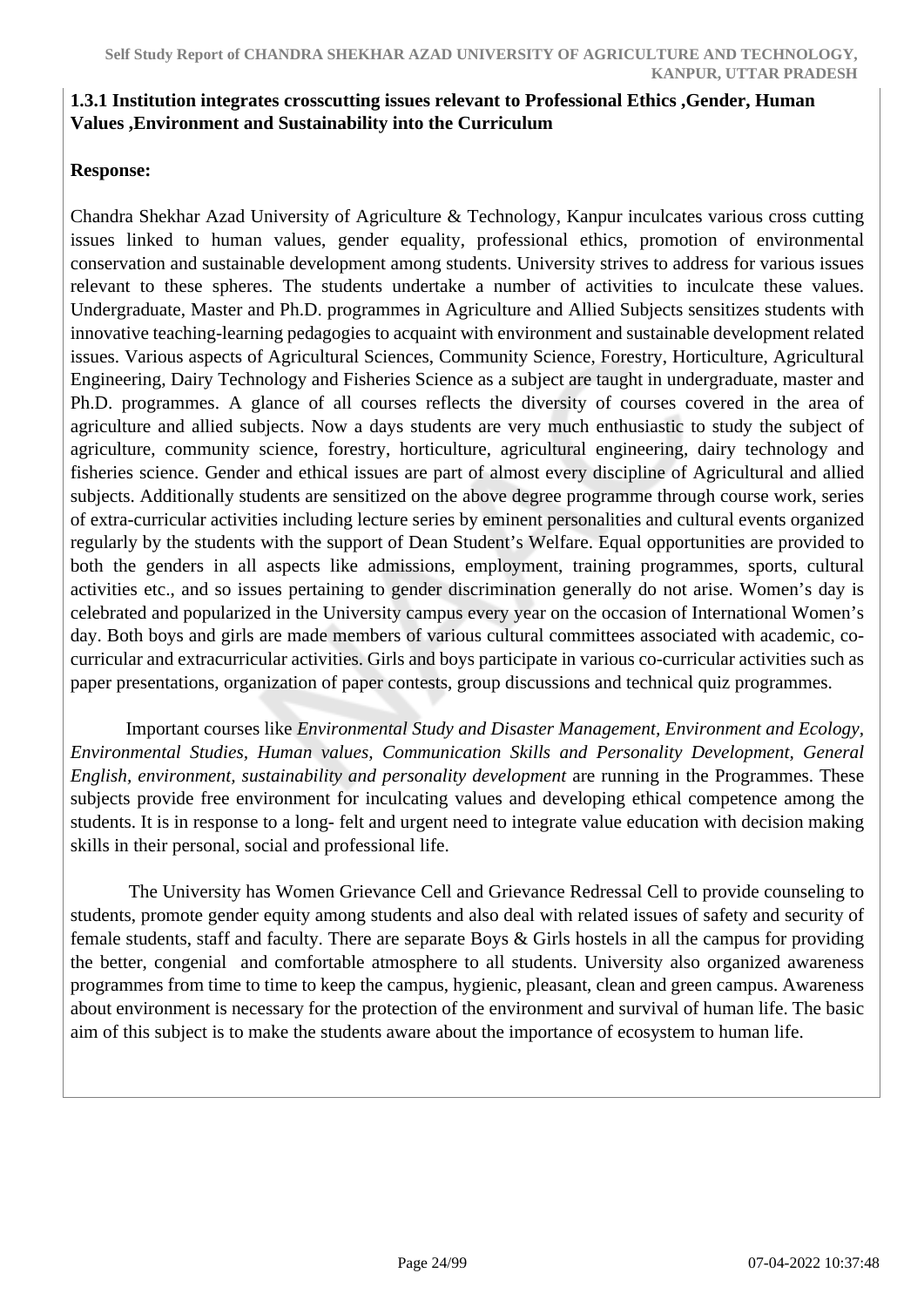| <b>File Description</b>                                                                                                                                                                                                     | <b>Document</b> |
|-----------------------------------------------------------------------------------------------------------------------------------------------------------------------------------------------------------------------------|-----------------|
| Upload the list and description of the courses which $\frac{V_{\text{icw}}}{V_{\text{icw}}}$ Document<br>address the Gender, Environment and Sustainability,<br>Human Values and Professional Ethics into the<br>Curriculum |                 |

 **1.3.2 Number of value-added courses for imparting transferable and life skills offered during last five years.**

### **Response:** 0

| 1.3.2.1 How many new value-added courses are added within the last five years. |
|--------------------------------------------------------------------------------|
|--------------------------------------------------------------------------------|

| <b>File Description</b>                 | <b>Document</b>      |
|-----------------------------------------|----------------------|
| Institutional data in prescribed format | <b>View Document</b> |

### **1.3.3 Average Percentage of students enrolled in the courses under 1.3.2 above.**

#### **Response:** 205.06

1.3.3.1 **Number of students enrolled in value-added courses imparting transferable and life skills offered year-wise during the last five years.**

| 2020-21 | 2019-20 | 2018-19 | 2017-18 | 2016-17 |
|---------|---------|---------|---------|---------|
| 4992    | 4496    | 4532    | 4672    | 3592    |

 **1.3.4 Percentage of students undertaking field projects / research projects / internships (Data for the latest completed academic year).**

### **Response:** 20.31

1.3.4.1 **Number of students undertaking field projects or research projects or internships.**

Response: 434

| <b>File Description</b>                                                                                                    | <b>Document</b>      |
|----------------------------------------------------------------------------------------------------------------------------|----------------------|
| List of Programmes and number of students<br>undertaking field projects research projects//<br>internships (Data Template) | <b>View Document</b> |

### **1.4 Feedback System**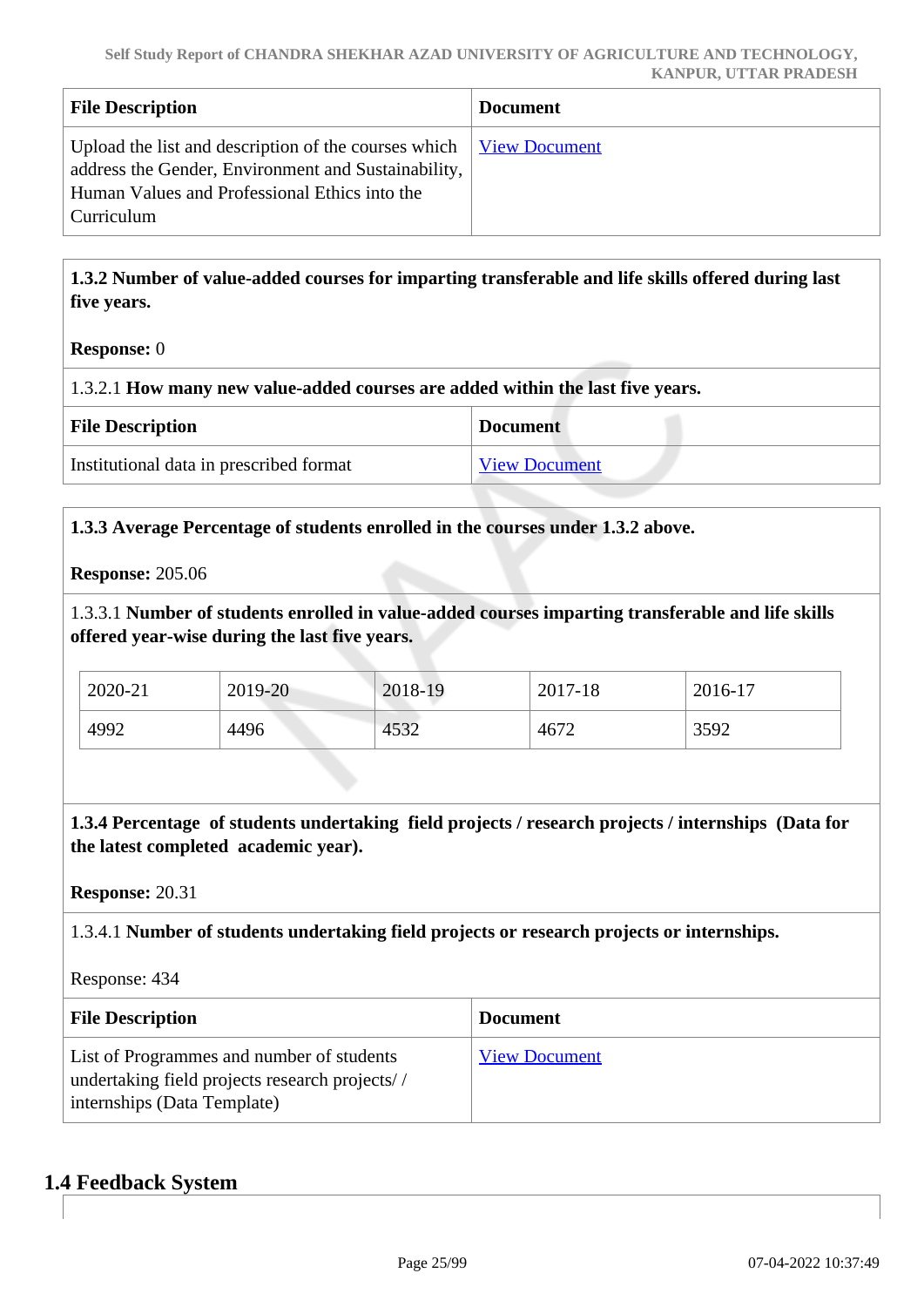### **1.4.1 Structured feedback for design and review of syllabus – semester-wise / year-wise is received from 1) Students, 2) Teachers, 3) Employers, 4) Alumni**

**Response:** E. None of the above

| <b>File Description</b>                 | <b>Document</b>      |
|-----------------------------------------|----------------------|
| URL for stakeholder feedback report     | <b>View Document</b> |
| Institutional data in prescribed format | <b>View Document</b> |

### **1.4.2 Feedback processes of the institution may be classified as follows:**

**Response:** E. Feedback not collected

| <b>File Description</b>                 | <b>Document</b>      |  |
|-----------------------------------------|----------------------|--|
| Institutional data in prescribed format | <b>View Document</b> |  |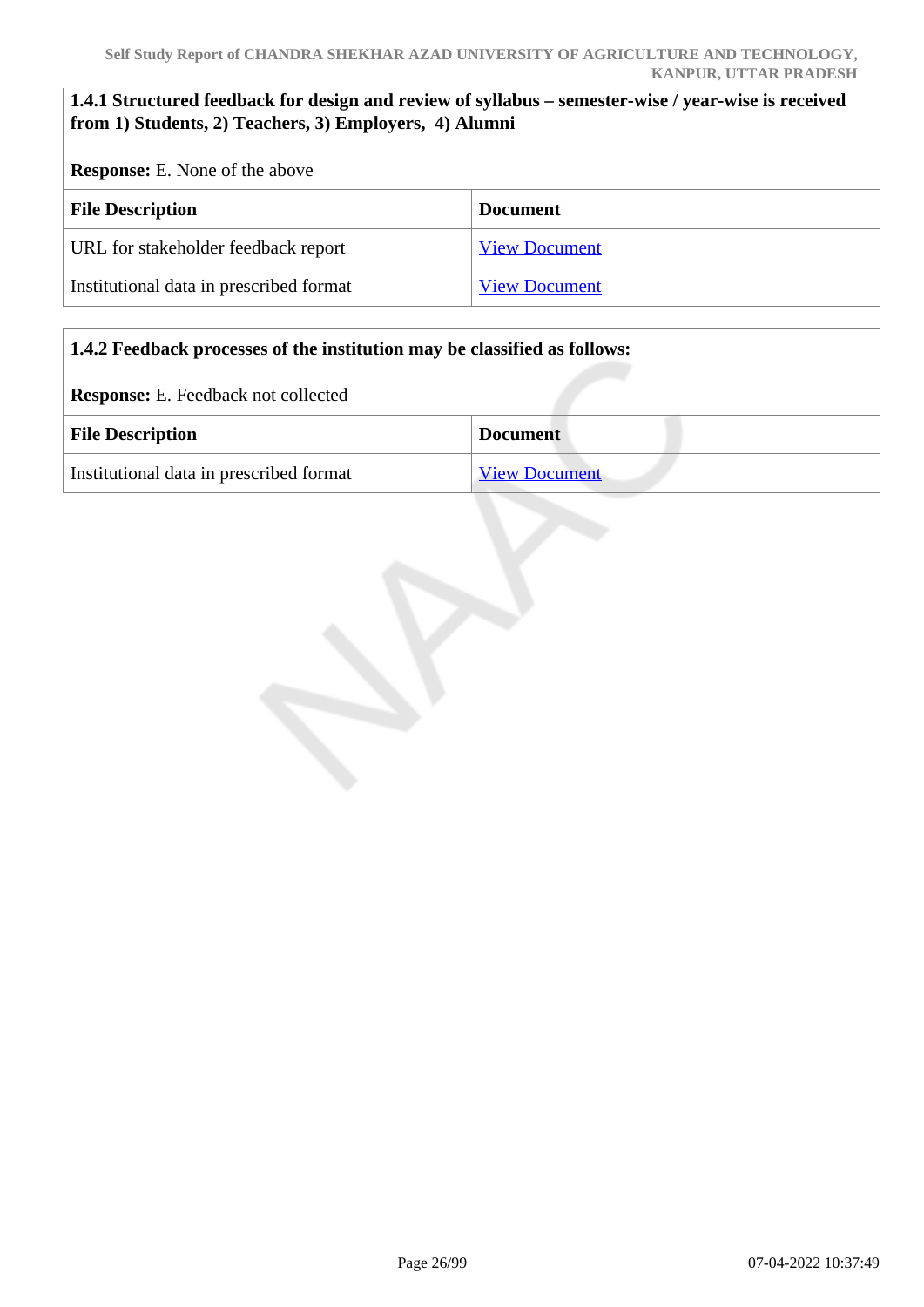### **Criterion 2 - Teaching-learning and Evaluation**

### **2.1 Student Enrollment and Profile**

### **2.1.1 Demand Ratio (Average of last five years)**

### **Response:** 8.01

### 2.1.1.1 **Number of seats available year wise during the last five years**

| 2020-21 | 2019-20 | 2018-19 | 2017-18 | 2016-17 |
|---------|---------|---------|---------|---------|
| 700     | 698     | 862     | 770     | 767     |

| <b>File Description</b>                                                                                      | <b>Document</b> |
|--------------------------------------------------------------------------------------------------------------|-----------------|
| Demand Ratio (Average of Last five years) based on <u>View Document</u><br>Data Template upload the document |                 |

### **2.1.2 Average percentage of seats filled against reserved categories (SC, ST, OBC, Divyangjan, etc.) as per applicable reservation policy during the last five years (Excluding Supernumerary Seats)**

### **Response:** 78.83

2.1.2.1 **Number of actual students admitted from the reserved categories year wise during last five years**

| 2020-21 | 2019-20 | 2018-19 | 2017-18 | 2016-17 |
|---------|---------|---------|---------|---------|
| 319     | 283     | 419     | 354     | 406     |

| <b>File Description</b>                                                      | <b>Document</b>      |
|------------------------------------------------------------------------------|----------------------|
| Average percentage of seats filled against seats<br>reserved (Data Template) | <b>View Document</b> |

### **2.2 Catering to Student Diversity**

 **2.2.1 The institution assesses the learning levels of the students and organises special Programmes for advanced learners and slow learners**

### **Response:**

The admission to various programmes is done strictly in order of merit-cum-reservation, based on the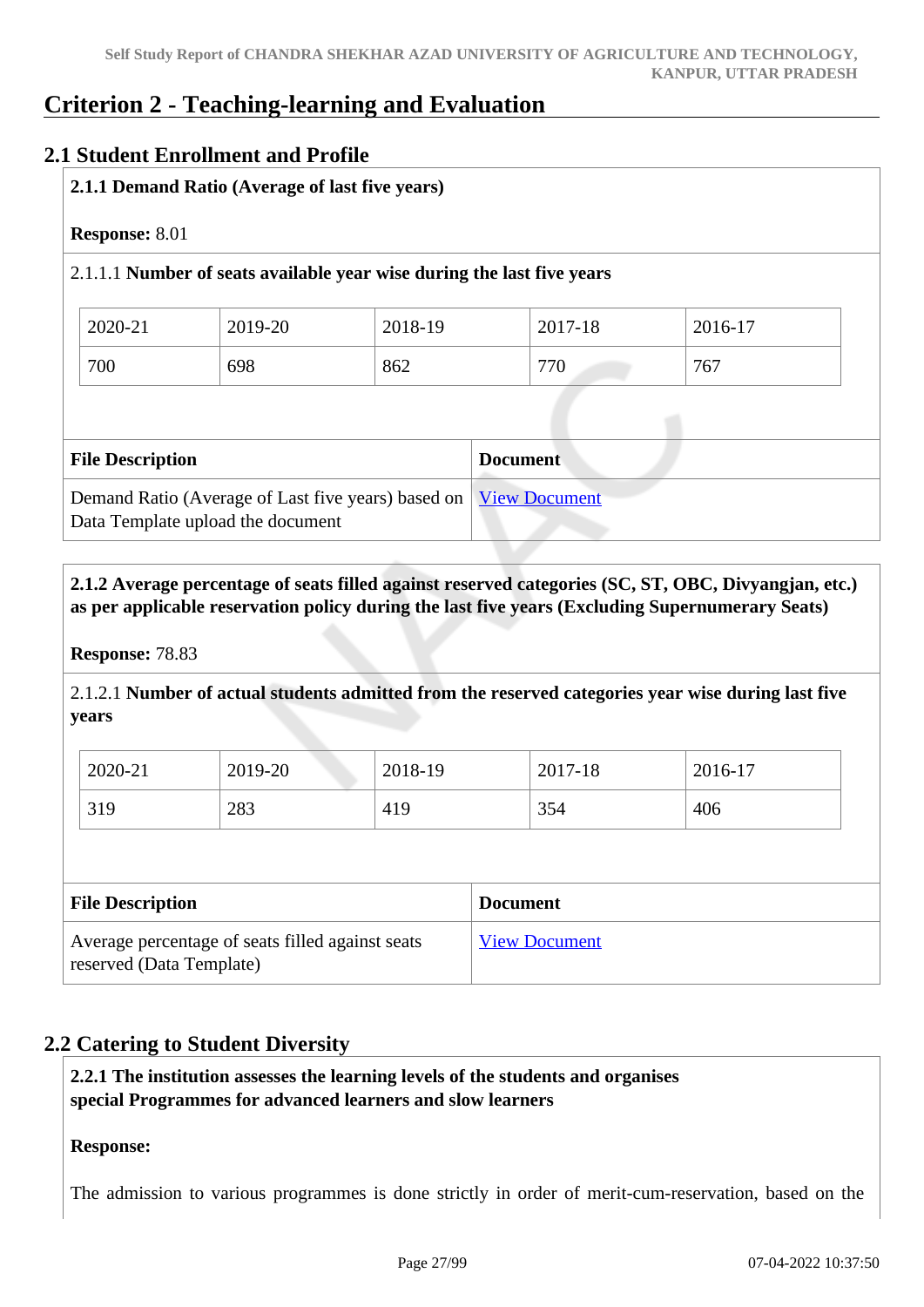aggregate marks obtained by the candidates in the Combined Agricultural and Technology Entrance Test (UPCATET). After the students are admitted to our university, orientation programme is organized for fresher students at the commencement of new academic session each year. The students are apprised about the issues including the rules and regulations of the university teaching methodologies, students information system, learning management system, discipline, anti -ragging, student welfare activities, administration and sport facilities, examination system, grading system, university placement cell activities, life on campus etc. Introductory lectures for all the subjects are devoted to discuss and understand special needs of the students. The university have developed single window system of mechanisms for student assessment and adoption of remedial measures to solve student's problems. Students are categorized based on their previous qualifying examinations marks, assessment test, class room performances and personal performance. The system of continuous internal assessment through tests, seminars, assignments, presentations also helps teachers to monitor and assess the progress of students. Assessing the students based on internal examinations helps to identify slow learners and quick learners. This system also helps students to get a feedback on their progress of mid-course so that they can work towards improvement. Based on their performance, students are advised and encouraged to improve the learning. Often special classes are also organised by many departments to address specific needs of advanced and slow learners. Weekly discussions, and visual demonstrations (PPT presentation) and online submission of lecture notes also feed into student learning outside the classroom. Certain departments also organize special programmes for the students related to motivation, leadership training, and confidencebuilding, mental health and life skills. A number of departments also follow a mentor-mentee process for providing personalized and regular support to students. Senior students or individual faculty members are assigned as mentors to students to help them to cope with their studies and even problems in their personal domain which impact their overall performance/well being. E-lecturers are also being uploaded by faculties on the website of the University for the benefit of slow learners. Platforms for enabling students to participate in diverse curricular and co-curricular forums like seminars, conferences, lectures, and other literary and cultural events are consistently organised. Students who demonstrate high standards of academic performance are encouraged to take up summer internships and dissertation projects in industry, renowned R&D laboratories, and other Universities to broaden the scope of their learning. The university is always conscious about creating a supportive environment for those, who are under-privileged or deprived. The university also identifies notorious, indiscipline or psychologically weak students for counselling and mentoring them. The students who do not seem to cope up with the pace of learning are counselled by the Faculty Members and the Head of the department.

### **2.2.2 Student - Full time teacher ratio (Data for the latest completed academic year)**

**Response:** 9:1

### **2.3 Teaching- Learning Process**

 **2.3.1 Student centric methods, such as experiential learning, participative learning and problem solving methodologies are used for enhancing learning experiences**

### **Response:**

The curricula of various programs in University are designed to ensure that students are theoretically sound, able to relate the concepts practically and analyse the possible outcomes. All Departments are following student centric teaching- learning pedagogies to satisfactorily attain the learning objectives of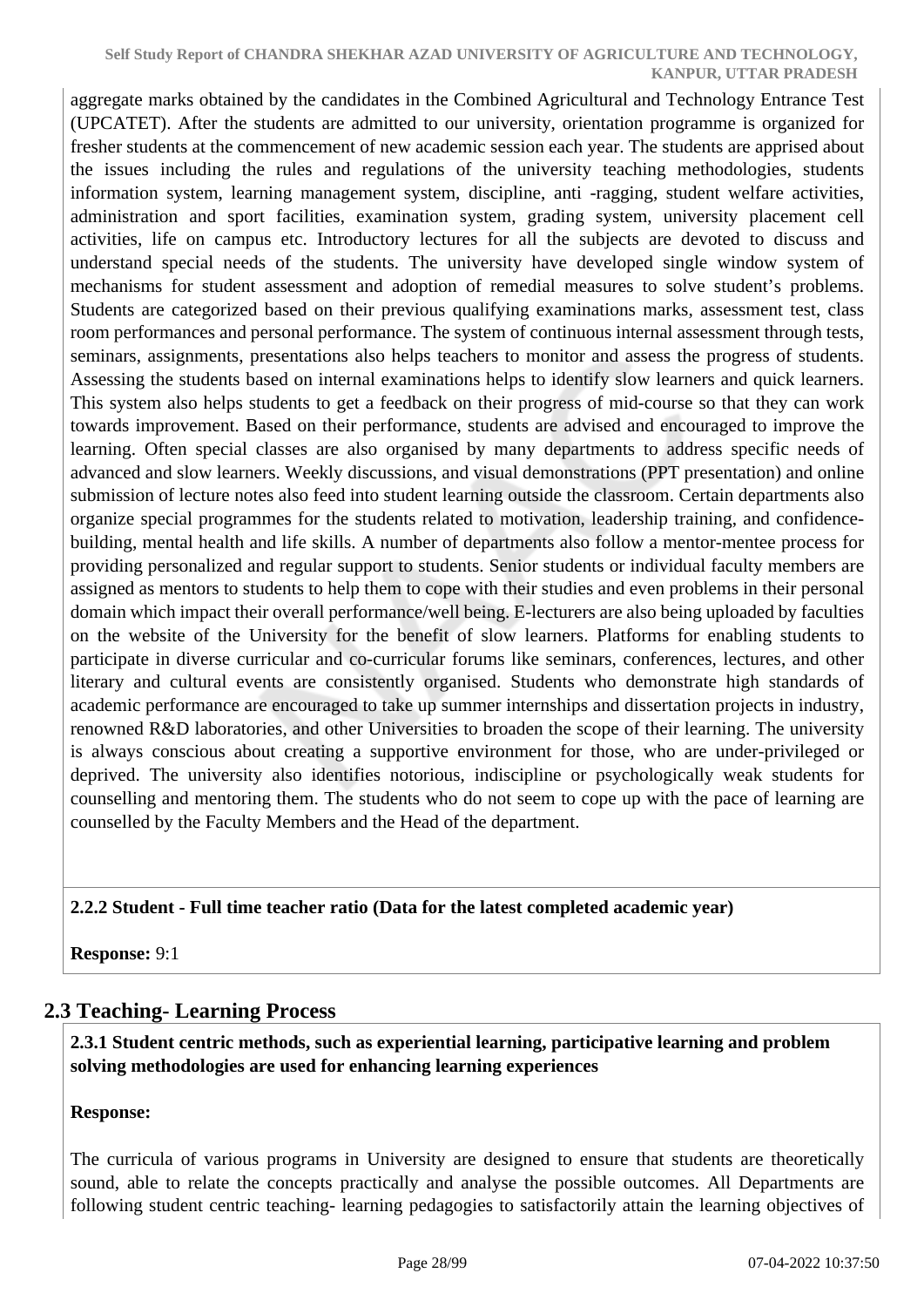students. Lectures in classroom are held in interactive mode, engaging students in meaningful discussions, thus converting a classroom into a space for knowledge enhancement. Students are encouraged to engage in self-motivated, problem-solving approaches to sensitize them towards practical utility of their knowledge.

 The university is involved in teaching of UG/PG students on practical aspects in research and extension activities. Students are exposed to lab and field experiments as well as to the extension related activities like FLDs, Kisan days, Farmer-Scientist interactions, training programmes, farmer's fair, Kisan Gosthi with stakeholders etc. Student READY (RAWE programme) is organized every year for the UG students in the identified areas/location every year as per Vth Dean's Committee of ICAR, New Delhi to strive for development of strong linkages with industry and identified areas for knowledge transfer.

 Presently in our university eight Experiential Learning Programmes in College of Agriculture, two in College of Horticulture, one In-Plant training in College of Home Science, one In-plant training in College of Agril. Engineering, two Experiential Learning Programme in College of Forestry are running covering different aspects of Production and Protection Technologies. A training programme on development of soft skills for entrepreneurship among agri-graduates was organized in the topic covering the area of topics such as confidence building, communication skills development, team work and team building, innovations and start up. Faculty members also incorporate case studies / good practices and field /exposure visits as a part of teaching. Additionally, lectures by invited experts and industry professionals, workshops and National / International seminars on relevant issues are routinely held to supplement students' knowledge and keep them aware about global academic and research innovation. Faculty use ICT enabled classrooms with audio-visual systems and Wi-Fi facilities for student centric learning through power-point presentations, e-learning platforms, films and deployment of other innovative programme media. Libraries are well-equipped with latest textbooks and reference material, and students have easy access to journals

 Guest lectures by experts from the industry and academia are organized by the respective departments, to provide knowledge beyond the prescribed syllabus. Industrial visits and value added courses are arranged to give hands-on experience to the students. In addition to academics, to be a socially responsible citizen, University encourages the students to participate in NSS and NCC activities with equal enthusiasm to develop their overall personality. In many departments students have to undergo industrial / project training as a part of their curriculum. IQAC is involved in undertaking and institutionalizing quality enhancement initiatives and promoting holistic development of its student. It also organizes Faculty Development Programs that helps in enhancing academic delivery to facilitate and improve the teaching learning process.

### **2.3.2 Teachers use ICT enabled tools including online resources for effective teaching and learning process.**

### **Response:**

ICT play an important role in addressing the challenges in agriculture and uplifting the livelihood of rural poor. Realizing the importance and utility of this information technology the University has set up Centralized Computer Lab and an Agricultural Knowledge Management Unit (AKMU) from financial support of ICAR in the year 2011, which is equipped with ICT facilities that is highly beneficial for good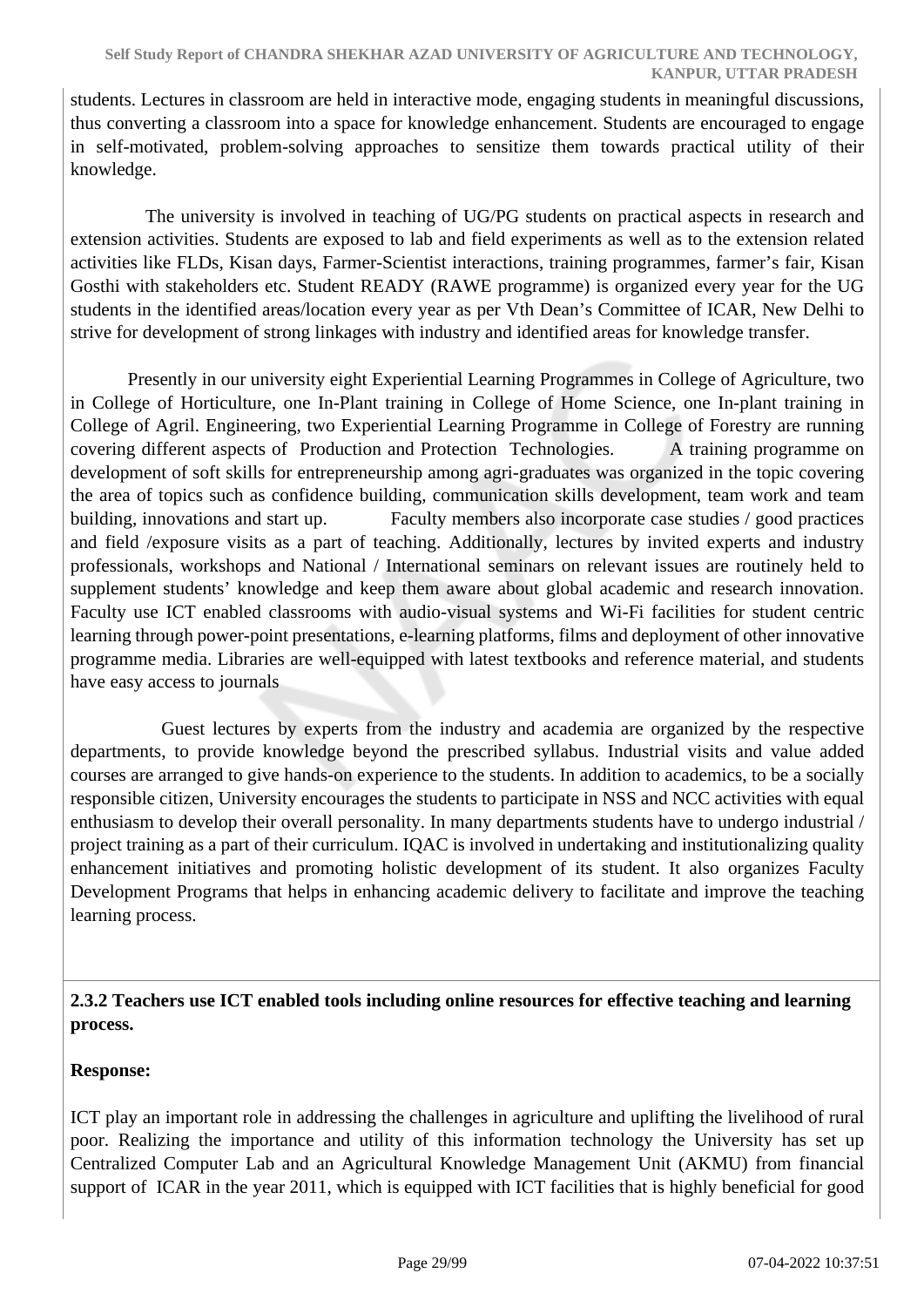governance and providing facility to support university education system.

 AKMU is well equipped with infrastructures like Linux server, WiFi AP, Computer workstations, printers and various software's like-SAS, Corel etc. E-mail and internet connectivity through NIC 1 Gbps Fiber link is being used by more than 250 nodes. The website of the University www.csauk.ac.in is hosted and maintained by the AKMU. It provides the information about all the research, teaching and extension activities of the university and has interconnected all the departments.

 The Cell also provides facilities such as LAN/WiFi connectivity to various offices of the university and all Departments in the College of Agriculture, college of Forestry, college of Horticulture and college of Home Science. All faculty members of the university have been trained in various usages of computer software programme and applications viz: Basics, Windows, MS-Office, Networking, E-mail, internet, data analysis and project planning. The well furnished AKMU Cell with up-to-date technology facilitates an improved teaching-learning experience, enhances teaching efficiency and assists in research amongst faculty members. Most commonly used ICT facility for teaching the students include power point presentation and video lecture.

 A MoU has been signed between university and Reliance Jio Infocomm Limited (RJIL) for providing free internet connectivity through optical fiber/wireless media in the university campus.

 Smart Class Rooms with LCD, Wi-Fi, Interactive board, auto sliding screen smart board, epodium facilities available, which are used for teaching and learning purposes. The efforts are in progress to increase the number of Smart Class Rooms in each and every department of University in order to impart students in an interactive mode. The smart class room is used for dissemination of information & knowledge during online/offline teaching and learning process.

 Today, it is essential for the students to learn and master the latest technologies in order to be corporate ready. As a consequence, teachers are combining technology with traditional mode of instruction to engage students in long term learning. College uses Information and Communication Technology (ICT) in education to support, enhance, and optimize the delivery of education.

 Due to advancement in teaching methodology, an integrated teaching and learning programme conversing both the theoretical and practical the followings aspects is governed by lectures-cumdemonstrations, explanations and narration, workshop/seminars, role-plays – teaching, group discussion project method, collaborative and cooperative method, assignment and homework, powerpoint presentation, field trips, on-line methods through cisco webex meeting, zoom etc. and e-notes.

| <b>File Description</b>                                                      | <b>Document</b>      |
|------------------------------------------------------------------------------|----------------------|
| Provide link for webpage describing the "LMS/<br>Academic management system" | <b>View Document</b> |

 **2.3.3 Ratio of students to mentor for academic and other related issues (Data for the latest completed academic year )**

**Response:** 18:1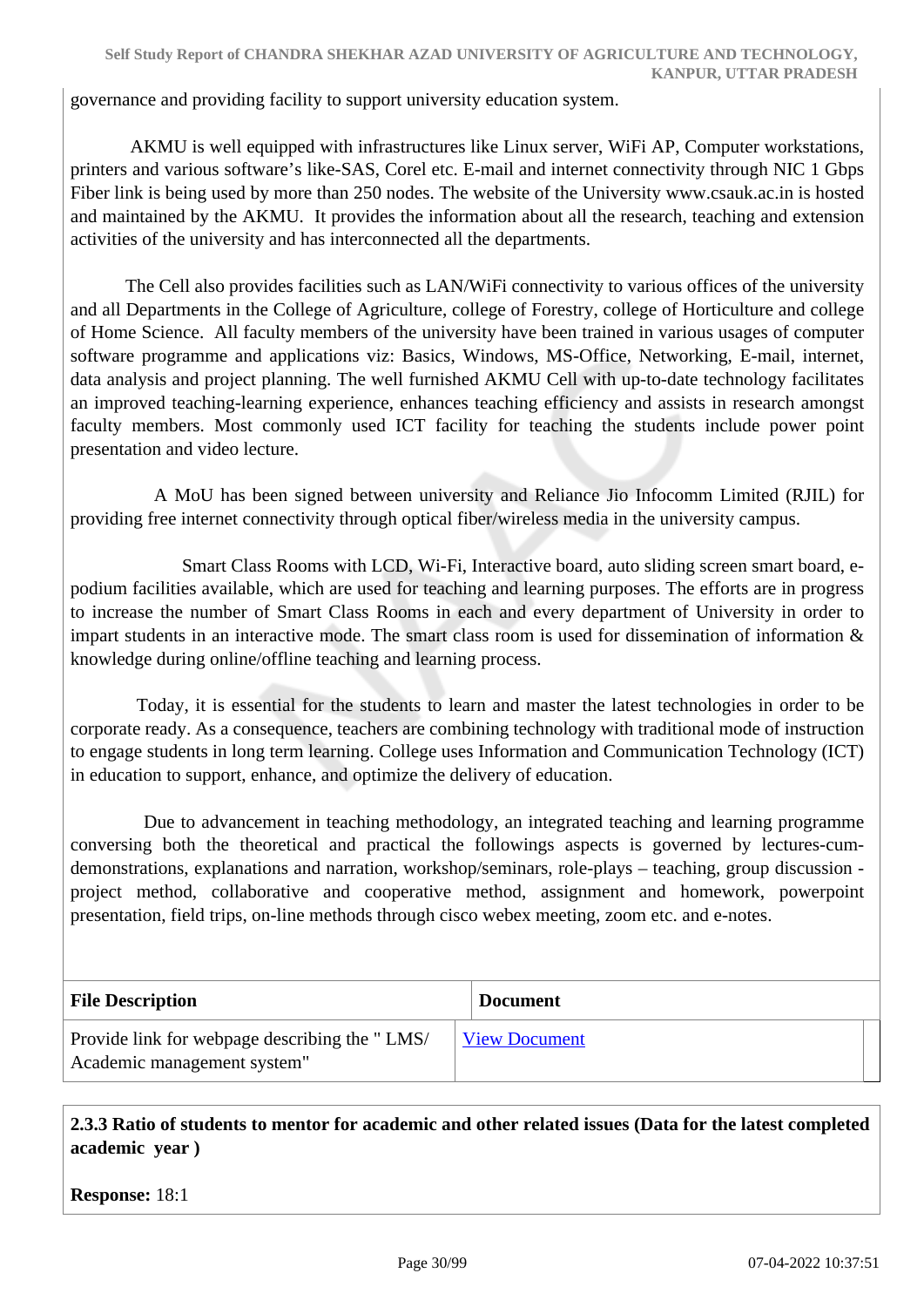| 2.3.3.1 Number of mentors                                                        |                      |
|----------------------------------------------------------------------------------|----------------------|
| Response: 117                                                                    |                      |
| <b>File Description</b>                                                          | <b>Document</b>      |
| Upload year wise, number of students enrolled and<br>full time teachers on roll. | <b>View Document</b> |
| Circulars pertaining to assigning mentors to mentees                             | <b>View Document</b> |

### **2.4 Teacher Profile and Quality**

**2.4.1 Average percentage of full time teachers against sanctioned posts during the last five years**

| Response: 57.21 |  |
|-----------------|--|
|                 |  |

| <b>File Description</b>                                          | <b>Document</b>      |
|------------------------------------------------------------------|----------------------|
| Year wise full time teachers and sanctioned posts<br>for 5 years | <b>View Document</b> |
| List of the faculty members authenticated by the<br>Head of HEI  | <b>View Document</b> |

### **2.4.2 Average percentage of full time teachers with Ph.D./D.M/M.Ch./D.N.B Superspeciality/D.Sc./D'Lit. year-wise during the last five years**

**Response:** 93.83

2.4.2.1 **Number of full time teachers with** *Ph. D. / D.M. / M.Ch. / D.N.B Superspeciality / D.Sc. / D.Litt.* **year wise during the last five years**

| 2020-21 | 2019-20 | 2018-19 | 2017-18 | 2016-17 |
|---------|---------|---------|---------|---------|
| 224     | 234     | 246     | 252     | 266     |

| <b>File Description</b>                                                                                                                    | <b>Document</b>      |
|--------------------------------------------------------------------------------------------------------------------------------------------|----------------------|
| List of number of full time teachers with Ph D/D<br>M/M Ch/D N B Superspeciality/DSc/D Lit and<br>number of full time teachers for 5 years | <b>View Document</b> |

### **2.4.3 Average teaching experience of full time teachers in the same institution (Data for the latest completed academic year in number of years)**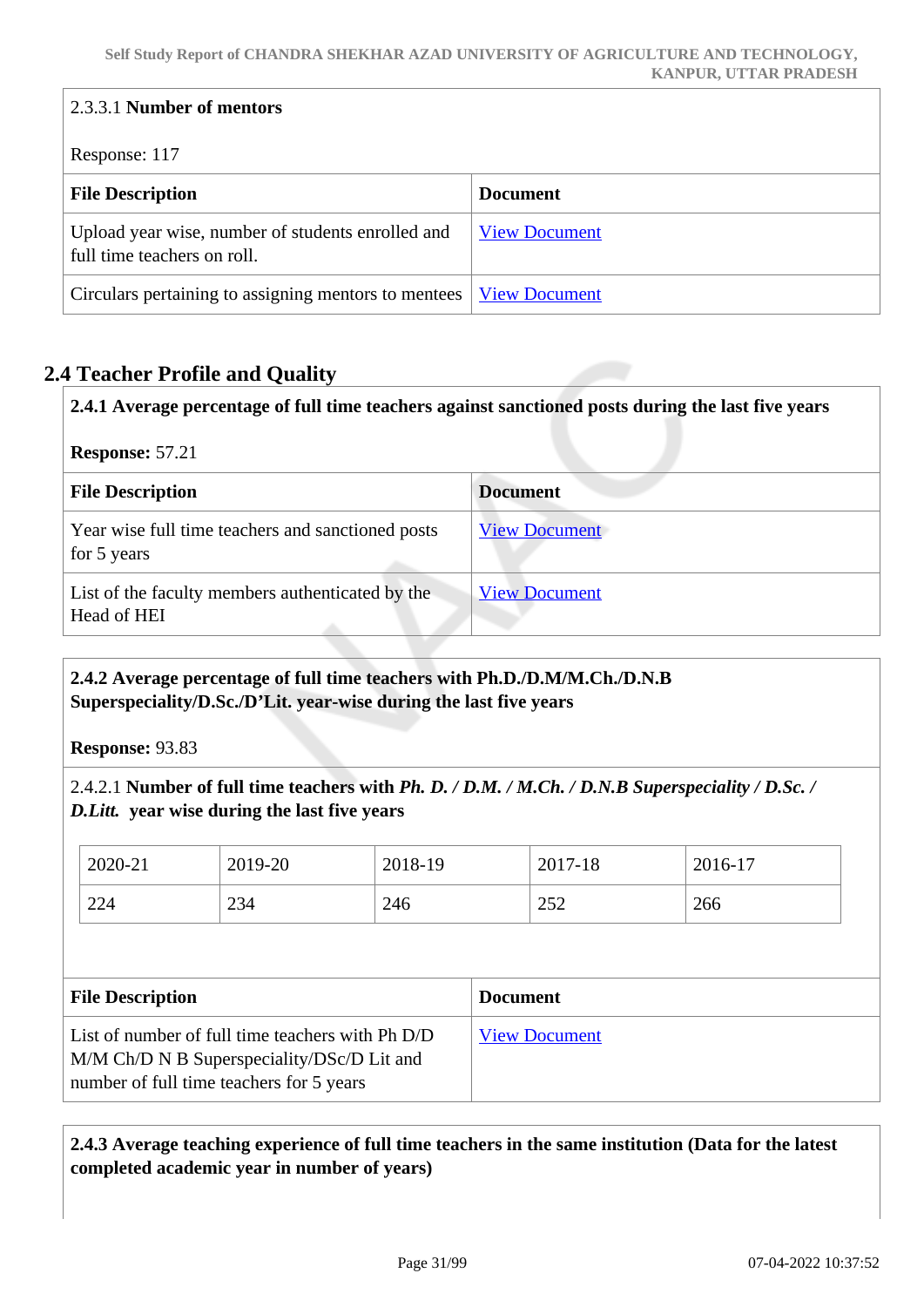#### **Self Study Report of CHANDRA SHEKHAR AZAD UNIVERSITY OF AGRICULTURE AND TECHNOLOGY, KANPUR, UTTAR PRADESH**

**Response:** 23.12

## 2.4.3.1 **Total experience of full-time teachers** Response: 5526 **File Description Document** List of Teachers including their PAN, designation, dept and experience details [View Document](https://assessmentonline.naac.gov.in/storage/app/hei/SSR/110514/2.4.3_1633783563_6746.xlsx)

 **2.4.4 Average percentage of full time teachers who received awards, recognition, fellowships at State, National, International level from Government/Govt. recognised bodies during the last five years**

**Response:** 97.85

2.4.4.1 **Number of full time teachers receiving awards from state /national /international level from Government/Govt. recognized bodies year wise during the last five years** 

| 2020-21 | 2019-20 | 2018-19 | 2017-18 | 2016-17 |
|---------|---------|---------|---------|---------|
| 64      | 58      | 54      | 40      | 39      |

| <b>File Description</b>                          | <b>Document</b>      |
|--------------------------------------------------|----------------------|
| Institutional data in prescribed format          | <b>View Document</b> |
| e-copies of award letters (scanned or soft copy) | <b>View Document</b> |

### **2.5 Evaluation Process and Reforms**

 **2.5.1 Average number of days from the date of last semester-end/ year- end examination till the declaration of results year-wise during the last five years**

**Response:** 27.8

2.5.1.1 **Number of days from the date of last semester-end/ year- end examination till the declaration of results year wise during the last five years** 

| 2019-20<br>2020-21 | 2018-19 | 2017-18 | 2016-17 |
|--------------------|---------|---------|---------|
| 25<br>31           | 29      | 28      | 26      |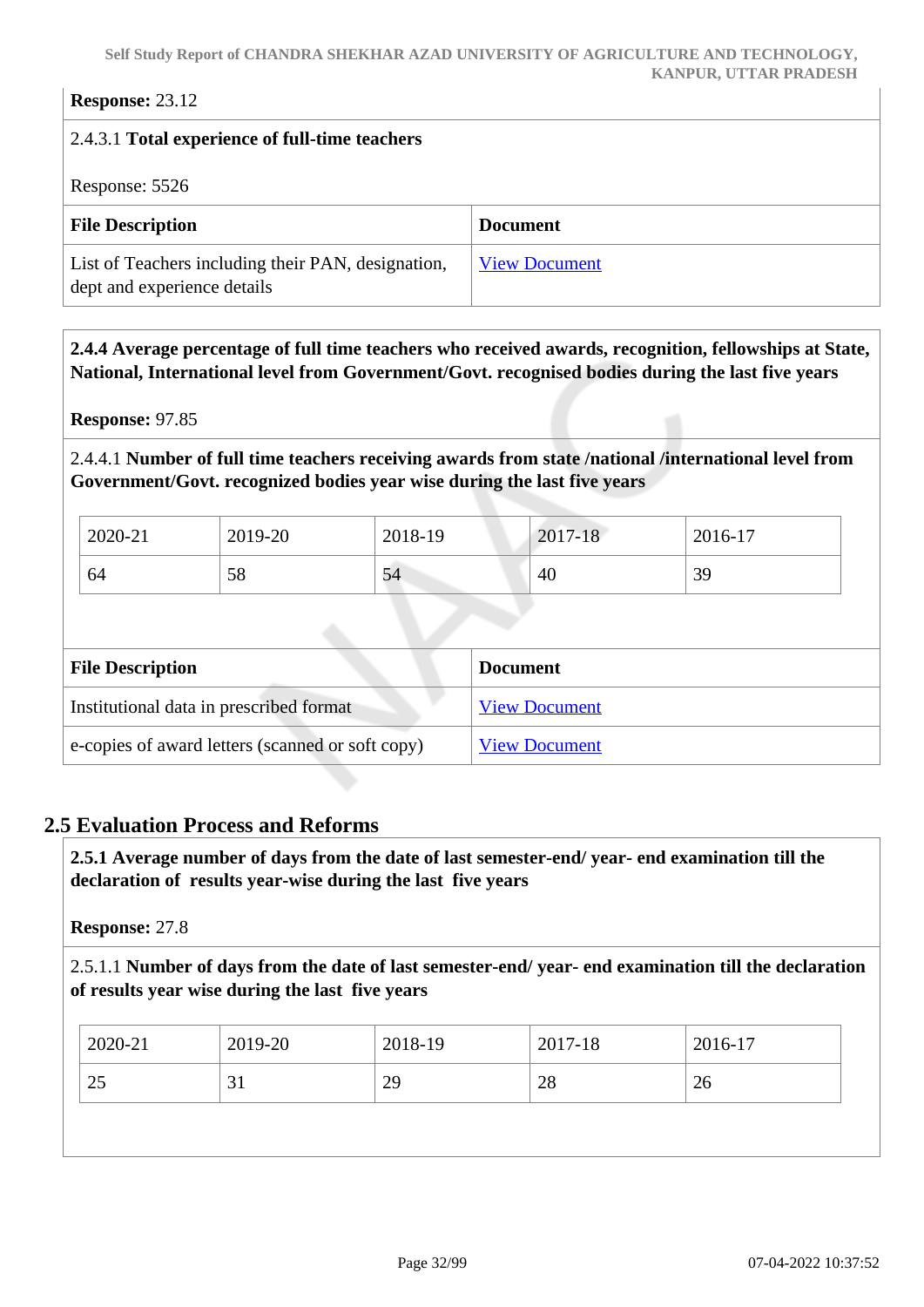| <b>File Description</b>                                                            | <b>Document</b>      |
|------------------------------------------------------------------------------------|----------------------|
| List of Programmes and date of last semester and<br>date of declaration of results | <b>View Document</b> |

### **2.5.2 Average percentage of student complaints/grievances about evaluation against total number appeared in the examinations during the last five years**

#### **Response:** 6.78

### 2.5.2.1 **Number of complaints/grievances about evaluation year wise during the last five years**

| 2020-21 | 2019-20   | 2018-19 | 2017-18 | $2016-17$     |
|---------|-----------|---------|---------|---------------|
| 30      | 39<br>ر ب | 42      | 36      | $\cap$<br>ىدر |

| <b>File Description</b>                                                 | <b>Document</b>      |
|-------------------------------------------------------------------------|----------------------|
| Number of complaints and total number of students<br>appeared year wise | <u>View Document</u> |

### **2.5.3 IT integration and reforms in the examination procedures and processes (continuous internal assessment and end-semester assessment) have brought in considerable improvement in examination management system of the institution**

### **Response:**

The university has a full-fledged office of the Controller of Examination with a proper establishment and sufficient number of staff. The University has adopted the recommendations of the ICAR Fifth Dean's Committee in all the programmes at Undergraduate level and New and Restructured PG Curricula and Syllabi at postgraduate level.

### **Maximum permissible course workload per semester**

- Undergraduate Programme 23 credits
- Master's Programme 18 credits
- Doctoral Programme 18 credits

### **Evaluation Procedure**

### **Types of examinations**

The Examinations are of the following types:

(1) Hourly Examination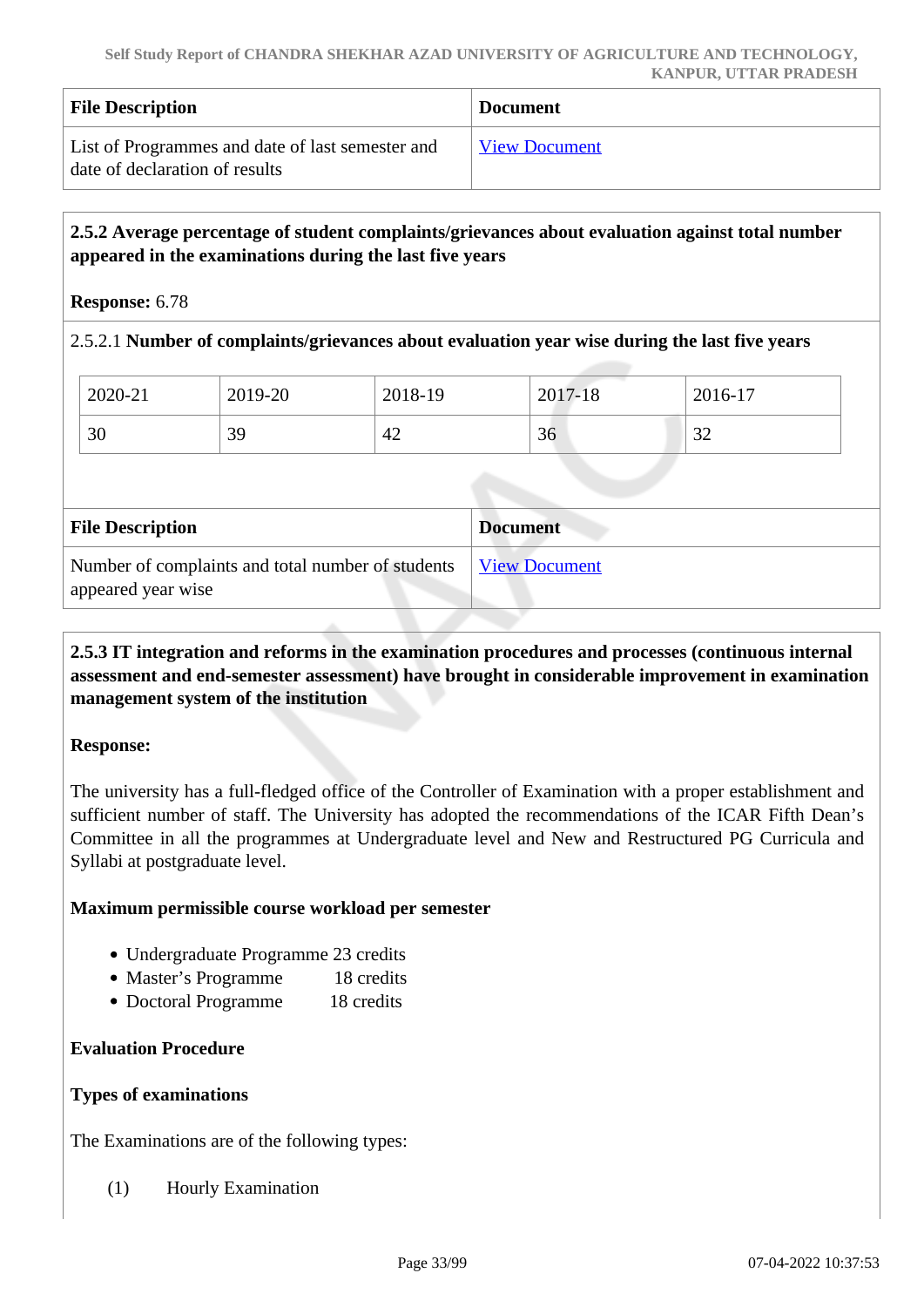- (2) Practical including viva-voce
- (3) Final Examination

### **Hourly Examination**

 Hourly examination consists of 20 marks. This is organized nearly in the middle of a semester and the date of holding this examination is announced by the instructor in advance. It consist of objective type questions (brief answers) of 8 marks and detailed questions of 12 marks.

### **Practical and Viva-Voce Examination**

 All final practical including viva-voce examination is organized at least one week before the commencement of the final semester examination. Total marks of practical and viva voce examination is 30.

### **Final Examination**

 The final examination schedule is prepared and notified by the Registrar ten days before the commencement of the examination. The Examination is conducted in all the colleges. Candidates coming late by more than 30 minutes in the Final Semester examination are not allowed to appear in that examination and no examinee are allowed to go out of the examination hall for the first 30 minutes. The total marks for final examination is 60 and distributed between Objective (20 marks) and Subjective (40 marks).

 If a student fails to appear in any hourly or semester final examination for reasons beyond his/ her control, he/she has to file an application on the very day on which the examination is missed. As far as possible, make-up examinations shall be discouraged. Only in extremely genuine cases like hospitalization, a student can be permitted by the Dean to appear at the make-up examination in the hourly or final examination. Dean is empowered to allow a student for make-up only in hourly examination, if he/she fulfills the requirements.

 Various IT technologies used in evaluation process comprises use of hand held tablets, computer, projector devices, interactive board and audio players. These IT facilities can be integrated for completing the various task of students like port folio and project based assessment.

 Each student is supposed to be regular in attending classes and shall be required to have a minimum of 80% attendance in each course in each semester, failing which he/she will not be allowed to appear in the examinations and no grade point can be awarded in that course.

### **2.5.4 Status of automation of Examination division along with approved Examination Manual**

**Response:** 100% automation of entire division & implementation of Examination Management System (EMS)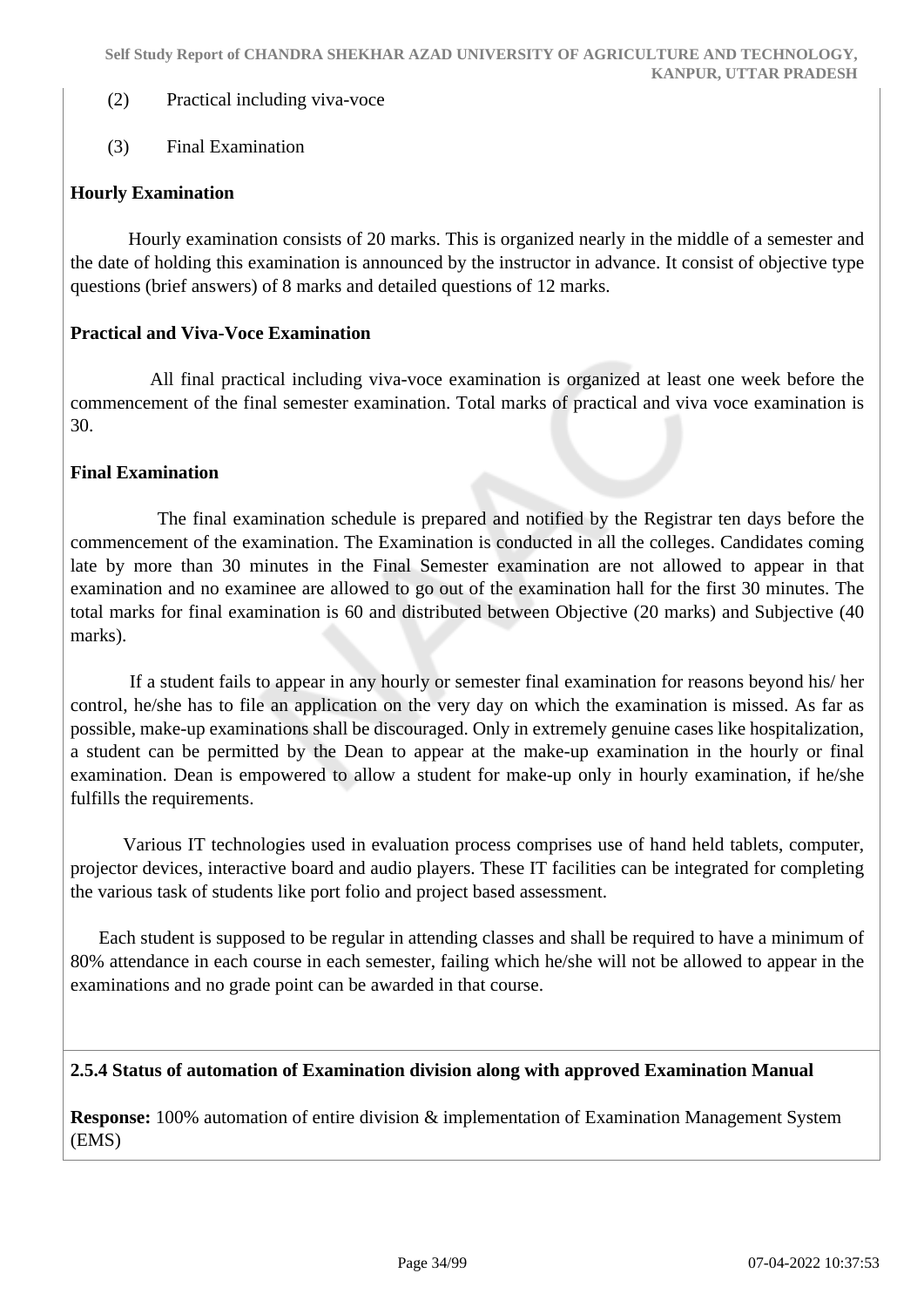| <b>File Description</b>                                                                                                            | <b>Document</b>      |
|------------------------------------------------------------------------------------------------------------------------------------|----------------------|
| Current manual of examination automation system<br>and Annual reports of examination including the<br>present status of automation | <b>View Document</b> |
| Any additional information                                                                                                         | <b>View Document</b> |

### **2.6 Student Performance and Learning Outcomes**

 **2.6.1 The institution has stated learning outcomes (generic and programme specific)/graduate attributes which are integrated into the assessment process and widely publicized through the website and other documents**

### **Response:**

The university is dedicated to provide best education to the students. It acts as a catalyst in shaping a bright and sustainable future for students of Uttar Pradesh and as well as of India. The outcomes of all the programmes running in the university can be categorized as academic development, personality development, professional development, social and ethical development etc.

 Academic development outcome includes thorough knowledge of the subject understanding beyond subject domains developing ability to identify and analyze problems competency for research and innovation developing ability for critical evaluation and apply a systematic critical assessment. Developing ability to solve complex issues and problems decision making ability to make sound judgment after considering all facts ability to work independently to build up capacity for creativity. Personality development outcome viz. communicate more effectively in professional and personal lives cultivating ability to communicate knowledge effectively understanding of emotions for success at work and socially cultivating skills to work in teams and be a team leader ability to work collaboratively and enhance group initiatives ability to use time more effectively by planning in advance demonstrate leadership within discipline and within workplace developing interest to continue to enlarge knowledge understanding and skills. Professional, social and ethical development such as develop soft skills that an employer looks for and as listed in personal development understanding and respecting diversity and encourage inclusion initiatives. Global development of the ability to respect diverse cultural perspectives and apply knowledge in culturally appropriate manner. Develop, skills like flexibility, focus, managing people, self-reliance cross cultural, understanding the need for ethical conduct, knowledge ethics and ethical standards commitment to community, society and national development appreciate local, societal and national issues and contexts related to research and practice.

 In our dynamic education system, the technologies of tomorrow are already being used in our classrooms today. We prepare our students for the future ready trends and innovation of technology by providing information of Audio-Visual Aids, Computer-assisted programs, Language Laboratory. Psychological tests labs and Science Laboratory practices.

 A teacher is a compass that activates the magnets of curiosity, knowledge and wisdom in the pupils. We aspire to be a leading institute in the country offering quality education to enlighten, emancipate and empower the student, teacher fraternity and foster lifelong learning. A great teacher should have incredible knowledge and enthusiasm for the subject matter. We impart remarkable education through afferent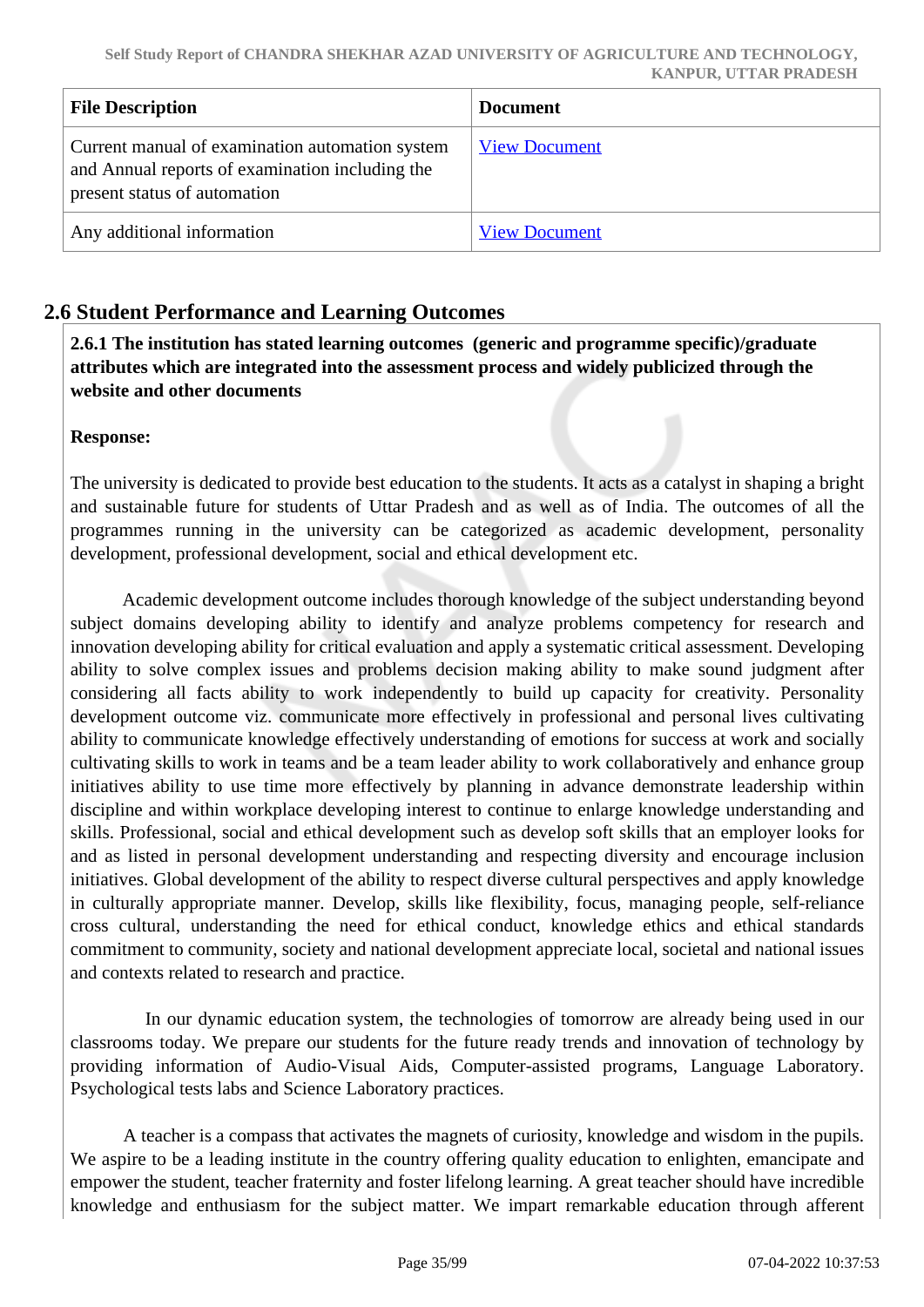innovative techniques in classroom with the help of Lectures, Demonstrations, PPT (power point presentations) and well-equipped workshops to provide our students a wide vision and comprehension.

 Professional efficiency is the most important skill of doing accurate things according to diverse situations. We endow our students with the best exposure by authentic internship and teaching practice to build up these valuable qualities.

 The University has built a range of partnerships in research, education and training–including with industry and business, professional associations, not-for-profit organizations, government-funded research agencies, other educational institutions at national and international level.

| <b>File Description</b>                                 | <b>Document</b>      |
|---------------------------------------------------------|----------------------|
| Upload COs for all courses (exemplars from<br>Glossary) | <b>View Document</b> |

### **2.6.2 Attainment of Programme outcomes, Programme specific outcomes and course outcomes are evaluated by the institution**

### **Response:**

The programme outcomes are specific enough to explain how those broad expectations are accomplished with a given programmes where as the course outcome will specify what expectations a teacher has for the course which are related to one or more programmes outcomes. The university has specific learning outcomes for all its academic programmes. Curriculum, Assessment and Evaluation are the major tools by which Program Outcomes are attained through the process cycle comprises of three phases, viz. Planning Phase, Action Phase and lastly the Measure and Analysis phase. Planning phase: the course Outcome and Objectives are set and the curriculum is designed. The method of assessment and schedule of assessment is also done. Action phase: it delivered the question paper for assessment is drawn and internal assessments are conducted and evaluation is done. Measure and Analysis phase: based on the marks obtained by the students we need to measure the Curriculum and Program Outcomes attainment, analyse and take appropriate actions so that there is a continuous improvement. The syllabi of courses are designed based on desired learning outcomes are in tune with the expectation of the professional bodies. The program outcomes are carefully fixed studying the graduate attributes and blending those appropriately to suit the program being offered. Each course outcome is mapped with the Program outcomes, and program specific objectives.

 Constant faculty feedback through formal and informal processes ensures a steady stream of valuable input in terms of student learning, which are invaluable in terms of their contribution in the curriculum design and amendment exercise. A continuous analysis of the learning outcomes of a courses, syllabi and its acceptability among the students are relevance within the larger framework of the society and contribution to national development form important basis for setting course/ programme outcomes. The attainment of outcomes is generated through examination results, which are managed by well established integrated examination platform by administration as mid-term, practical exam, final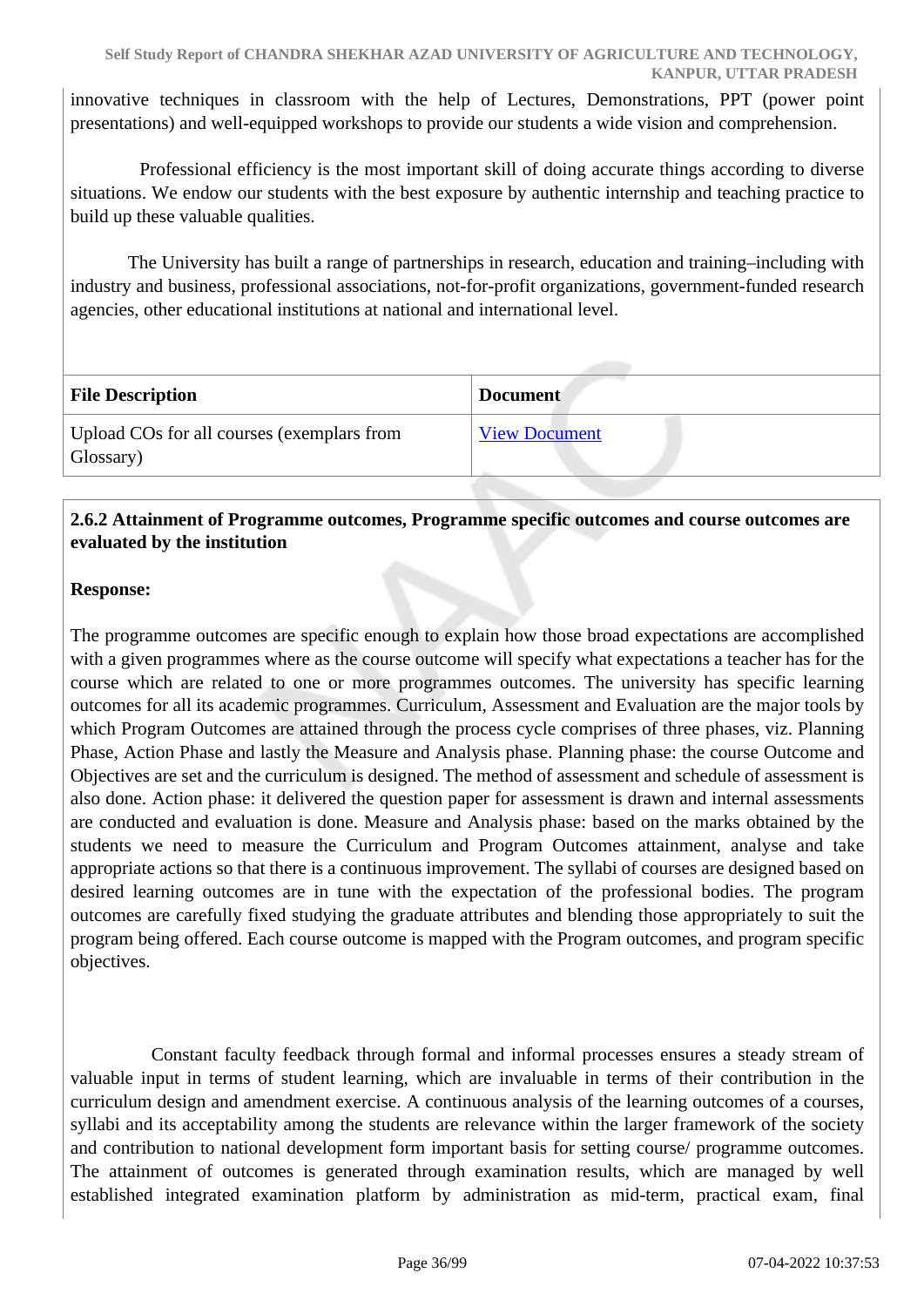examination and comprehensive examination process. The Course Learning Objectives determine course content and assessment strategies. They ensure the implementation of outcome based education. Thus the teaching, learning and assessment strategies are structured in such as way so that, they facilitate the achievement of the intended learning outcomes. Outcome of learning by the students are collected regularly and on continuous basis. Not only physical presence of the students is monitored but also their performance in mid-term exam, in internal evaluation. Faculty members play advisory roles to discuss decline in students' performance, if any, by discussing with the students. Use of Information Technology and smart class facilities are highly encouraging among the faculty members to strengthen and support learning process. Based on discussion and feedback of student and faculty, course contents are revalidated and improved. Weak students are encouraged for special meetings and interaction with the faculty to identify their problems and appropriate suggestion to solve them.

### **2.6.3 Pass Percentage of students(Data for the latest completed academic year)**

#### **Response:** 93.32

2.6.3.1 Total number of final year students who passed the examination conducted by Institution.

Response: 573

### 2.6.3.2 **Total number of final year students who appeared for the examination conducted by the Institution.**

Response: 614

| <b>File Description</b>                                                                               | <b>Document</b>      |
|-------------------------------------------------------------------------------------------------------|----------------------|
| Upload list of Programmes and number of students<br>passed and appeared in the final year examination | <b>View Document</b> |
| Paste link for the annual report                                                                      | <b>View Document</b> |

### **2.7 Student Satisfaction Survey**

| 2.7.1 Online student satisfaction survey regarding teaching learning process |                      |  |  |  |
|------------------------------------------------------------------------------|----------------------|--|--|--|
| <b>Response:</b>                                                             |                      |  |  |  |
| <b>File Description</b><br><b>Document</b>                                   |                      |  |  |  |
| Upload database of all currently enrolled students                           | <b>View Document</b> |  |  |  |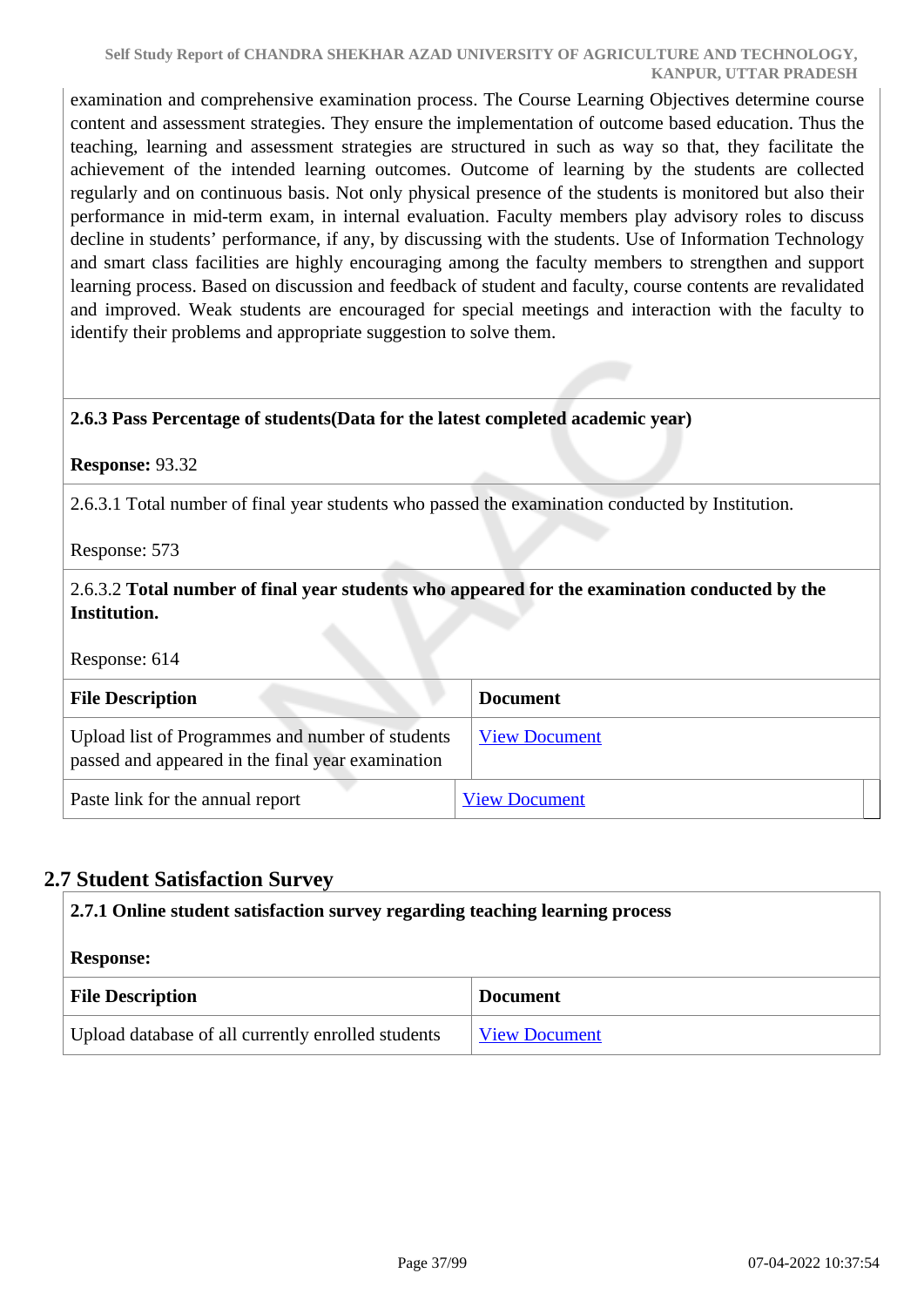# **Criterion 3 - Research, Innovations and Extension**

### **3.1 Promotion of Research and Facilities**

 **3.1.1 The institution's Research facilities are frequently updated and there is a well defined policy for promotion of research which is uploaded on the institutional website and implemented**

### **Response:**

University came into existence in March 1975 and since then its contribution and achievements are flourishing continuously even today. The University has taken several programmes and initiatives for furthering agricultural research which have resulted in several notable contributions and remarkable accomplishments as narrates its glorious past of this Centenary agricultural institution. Attempt has also been given to develop low cost production technology especially for small and marginal farmers who hardly managed high investment. Many released varieties were found suitable in cropping systems and paved a way for diversification of Agriculture and greater emphasis is being laid on improving agriculture productivity by developing short duration, high yielding, diseases and pests resistant varieties in crops with their matching agro-techniques suited to various regions.

Directorate of Research of the University, Planning, Execution, Monitoring, Co-ordination, Evaluation and Impact Assessment of Research Programmes across the Faculties to cater the research needs of two agroclimatic zones of state of Uttar Pradesh namely, South-Western Semi- Arid and Central plain zones covering 22 districts of five administrative divisions. The university has developed more than 291 high yielding varieties in cereals, oilseeds, pulses, vegetables and other important crops. University have four Research Sections (Rabi cereals, oilseeds, legumes an d vegetables), four crop units (paddy, sorghum, cotton & tobacco), five Regional Research Stations (KalaiAligarh, Mainpuri, Hazratpur-Firozabad, Daleepneger-Kanpur, Saini–Kaushambi,) and 14 farms (research and seed multiplication).

The research programmes in the university can be broadly classified into four major areas viz.

Basic or Fundamental Research, Applied research, Need-based research and Operational Research.

 **Productivity Constrains and area of Research:** The area jurisdiction of University spread over in two zones of State of Uttar Pradesh viz; South Western Sem-arid Zone and Central Plain Zone and working for enhancement of the agricultural and socio-economic development of the regions.

 **Research Council:** Research Advisory Committee composed of the Vice-Chancellor as Chairman, the Director of the Agriculture Experiment Station as Secretary and Deans of the colleges and director Extension and members, this committee shall advice the Vice-Chancellor regarding (a) allocation of fund for research (b) the conditions for accepting grants and (c) other matters affecting the research programme of the any University.

 The Directorate of Research played a major role in organizing the Zonal Research and Extension Advisory Committee (ZREAC) and Departmental Research Advisory Committee (RAC) Meetings held twice a year, once before the onset of *Kharif* and *Rabi* seasons and reviewed the results of the previous year's research programme, its relevance to identified problems the need for further continuation/ modification to achieve the objectives during the next year. The meetings also provide a research forum to identify and prioritize the research needs based on the feedback from farmers and extension scientists and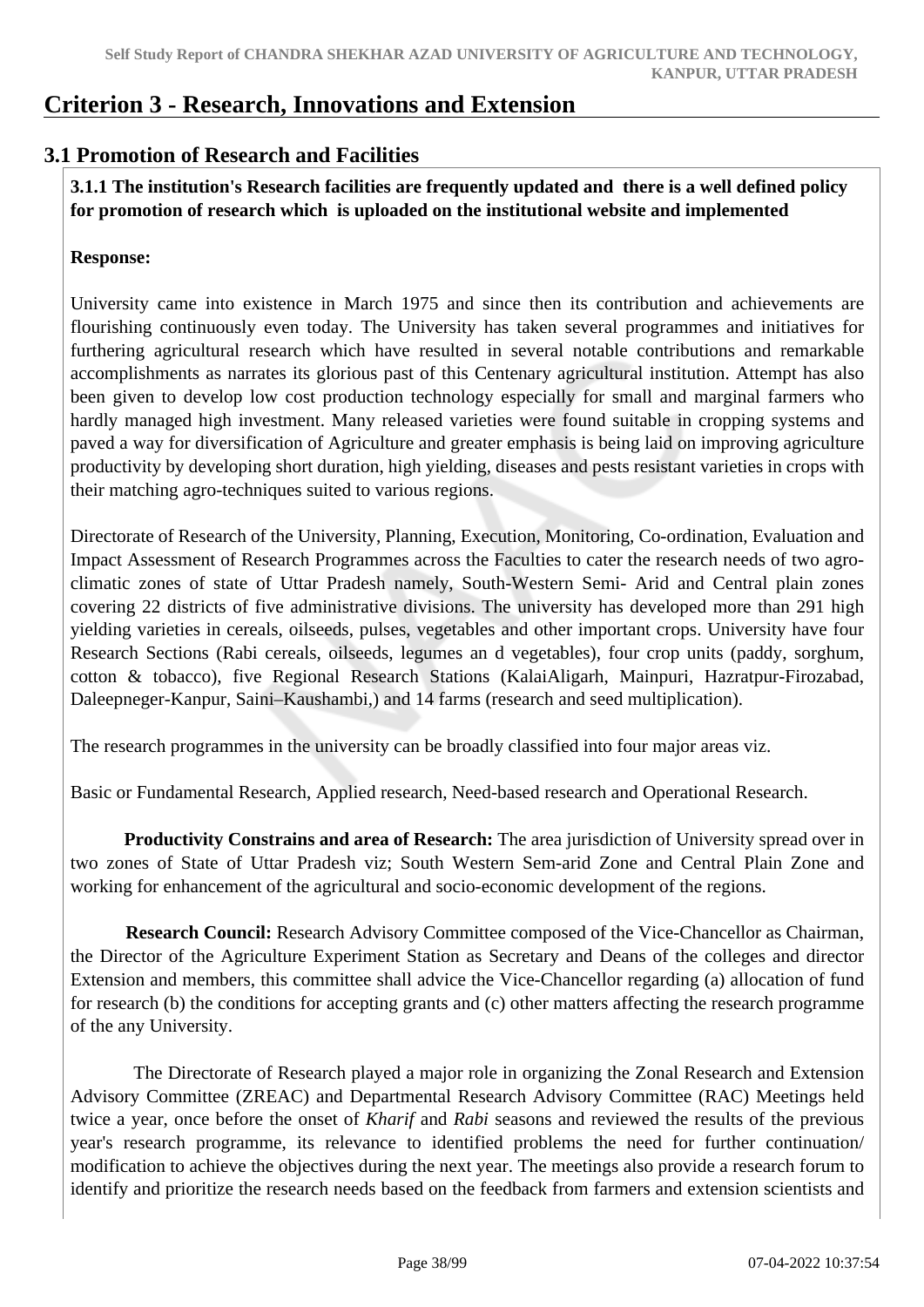formulate the technical programme.

| <b>File Description</b>                                                                                            | <b>Document</b>      |
|--------------------------------------------------------------------------------------------------------------------|----------------------|
| Minutes of the Governing Council/Syndicate/Board<br>of Management related to research promotion policy<br>adoption | <b>View Document</b> |
| URL of Policy document on promotion of<br>research uploaded on website                                             | <b>View Document</b> |

### **3.1.2 The institution provides seed money to its teachers for research (average per year, INR in Lakhs)**

**Response:** 117.19

3.1.2.1 **The amount of seed money provided by institution to its faculty year-wise during the last five years (INR in lakhs).**

| 2020-21 | 2019-20 | 2018-19 | 2017-18 | 2016-17 |
|---------|---------|---------|---------|---------|
| 113.25  | 12.68   | .11.47  | 13.74   | 134.83  |

| <b>File Description</b>                                                                                           | <b>Document</b>      |
|-------------------------------------------------------------------------------------------------------------------|----------------------|
| Institutional data in prescribed format                                                                           | <b>View Document</b> |
| Budget and expenditure statements signed by the<br>Finance Officer indicating seed money provided and<br>utilized | <b>View Document</b> |
| Any additional information                                                                                        | <b>View Document</b> |

 **3.1.3 Percentage of teachers receiving national / international fellowship / financial support by various agencies for advanced studies / research during the last five years.**

**Response:** 0.31

3.1.3.1 **The number of teachers who received national / international fellowship / financial support by various agencies for advanced studies / research year-wise during the last five years.**

| ∽ | $2020 - 21$ | 2019-20 | 2018-19 | 2017-18 | 2016-17 |
|---|-------------|---------|---------|---------|---------|
|   |             |         |         |         |         |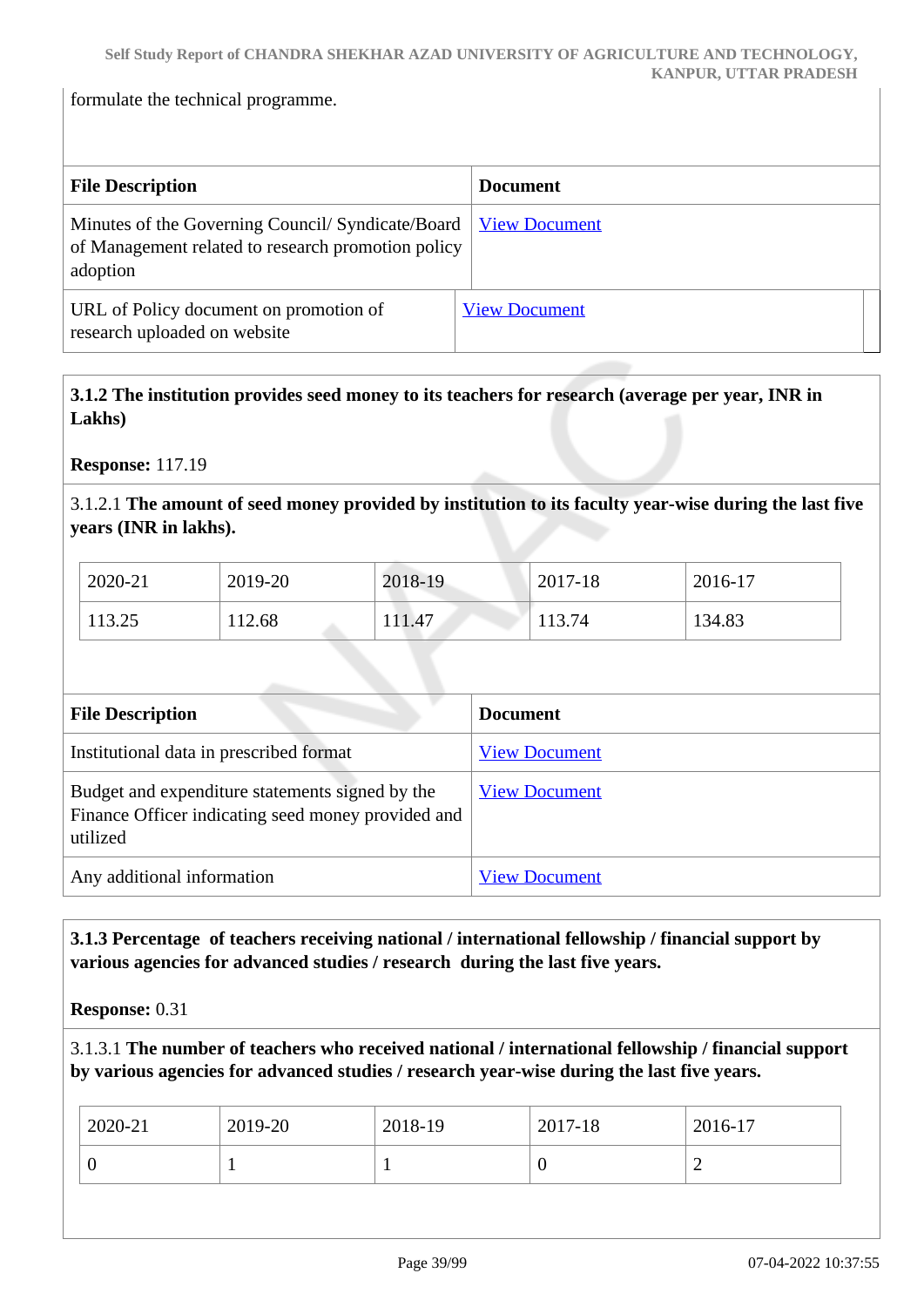| <b>File Description</b>                       | <b>Document</b>      |
|-----------------------------------------------|----------------------|
| Institutional data in prescribed format       | <b>View Document</b> |
| e-copies of the award letters of the teachers | <b>View Document</b> |

### **3.1.4 Number of JRFs, SRFs, Post Doctoral Fellows, Research Associates and other research fellows enrolled in the institution during the last five years.**

**Response:** 9

3.1.4.1 **The Number of JRFs, SRFs, Post Doctoral Fellows, Research Associates and other research fellows enrolled in the institution year-wise during the last five years.**

| 2020-21 | 2019-20 | 2018-19 | 2017-18 | 2016-17                  |
|---------|---------|---------|---------|--------------------------|
|         |         | ~       |         | $\overline{\phantom{0}}$ |

| <b>File Description</b>                 | <b>Document</b>      |
|-----------------------------------------|----------------------|
| Institutional data in prescribed format | <b>View Document</b> |

| 3.1.5 Institution has the following facilities to support research                                                                                                                                                                                                                                                                           |                      |
|----------------------------------------------------------------------------------------------------------------------------------------------------------------------------------------------------------------------------------------------------------------------------------------------------------------------------------------------|----------------------|
| <b>1. Central Instrumentation Centre</b><br><b>2. Animal House/Green House</b><br>3. Museum<br>4. Media laboratory/Studios<br><b>5. Business Lab</b><br><b>6. Research/Statistical Databases</b><br>7. Mootcourt<br>8. Theatre<br>9. Art Gallery<br>10. Any other facility to support research<br><b>Response:</b> A. 4 or more of the above |                      |
| <b>File Description</b>                                                                                                                                                                                                                                                                                                                      | <b>Document</b>      |
| Upload the list of facilities provided by the<br>university and their year of establishment                                                                                                                                                                                                                                                  | <b>View Document</b> |

 **3.1.6 Percentage of departments with UGC-SAP, CAS, DST-FIST, DBT, ICSSR and other recognitions by national and international agencies (Data for the latest completed academic year)**

**Response:** 80.95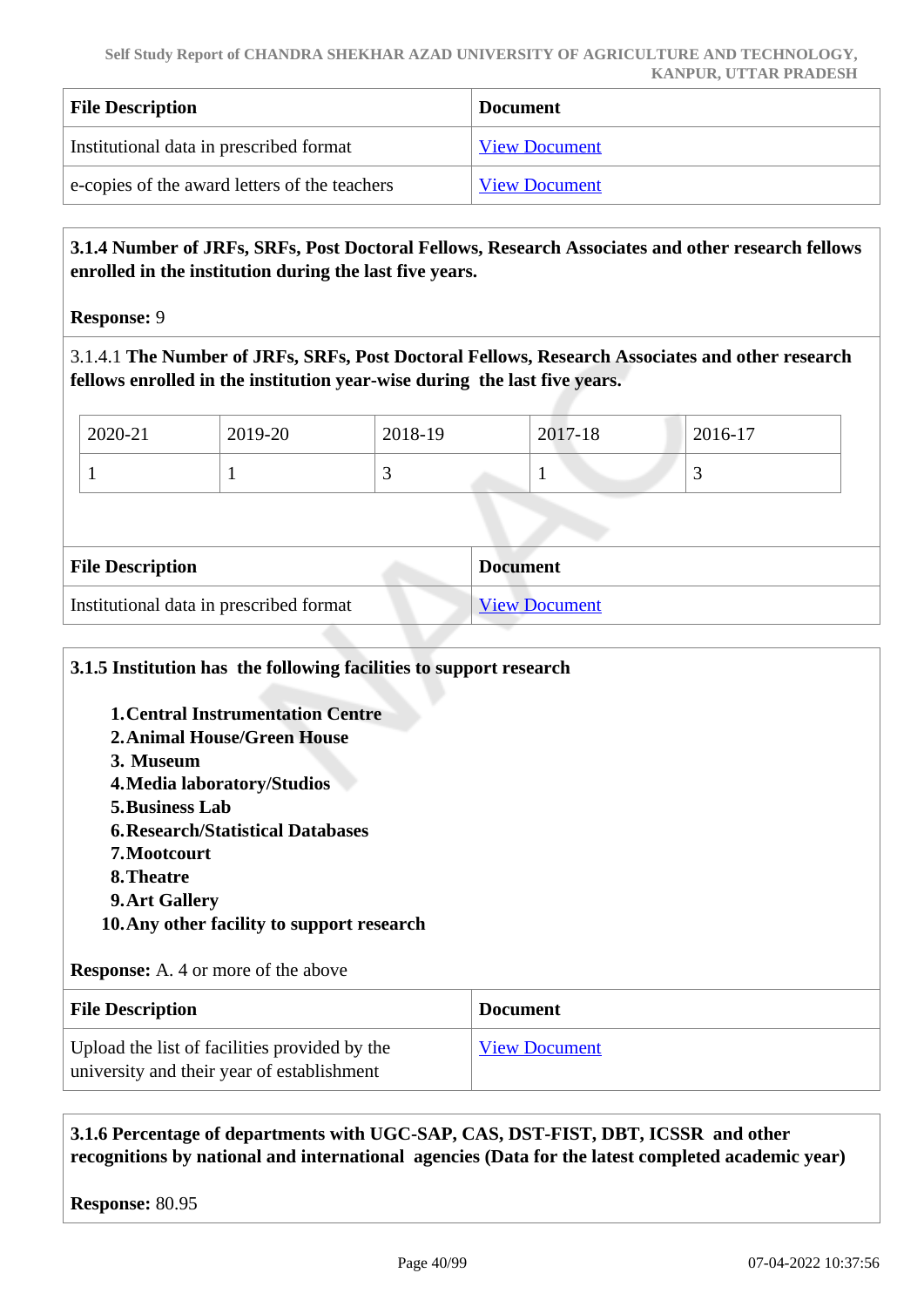### 3.1.6.1 **The Number of departments with UGC-SAP, CAS, DST-FIST , DBT, ICSSR and other similar recognitions by national and international agencies.**

Response: 17

| <b>File Description</b>                             | <b>Document</b>      |  |  |
|-----------------------------------------------------|----------------------|--|--|
| Institutional data in prescribed format             | <b>View Document</b> |  |  |
| e-version of departmental recognition award letters | <b>View Document</b> |  |  |

### **3.2 Resource Mobilization for Research**

 **3.2.1 Extramural funding for Research (Grants sponsored by the non-government sources such as industry, corporate houses, international bodies for research projects) endowments, Chairs in the University during the last five years (INR in Lakhs).**

**Response:** 291.81

3.2.1.1 **Total Grants for research projects sponsored by the non-government sources such as industry, corporate houses, international bodies, endowments, Chairs in the institution year-wise during the last five years (INR in Lakhs).**

| 2020-21 | 2019-20 | 2018-19 | 2017-18 | 2016-17 |
|---------|---------|---------|---------|---------|
| 62.02   | 71.64   | 57.92   | 34.23   | 66.00   |

| <b>File Description</b>                 | <b>Document</b>      |
|-----------------------------------------|----------------------|
| Institutional data in prescribed format | <b>View Document</b> |

 **3.2.2 Grants for research projects sponsored by the government agencies during the last five years (INR in Lakhs).**

**Response:** 4119.36

3.2.2.1 **Total Grants for research projects sponsored by the government agencies year-wise during the last five years (INR in Lakhs).**

| 1094.54<br>329.45<br>2132.9<br>110.86<br>451.61 | $2020 - 21$ | 2019-20 | 2018-19 | 2017-18 | 2016-17 |
|-------------------------------------------------|-------------|---------|---------|---------|---------|
|                                                 |             |         |         |         |         |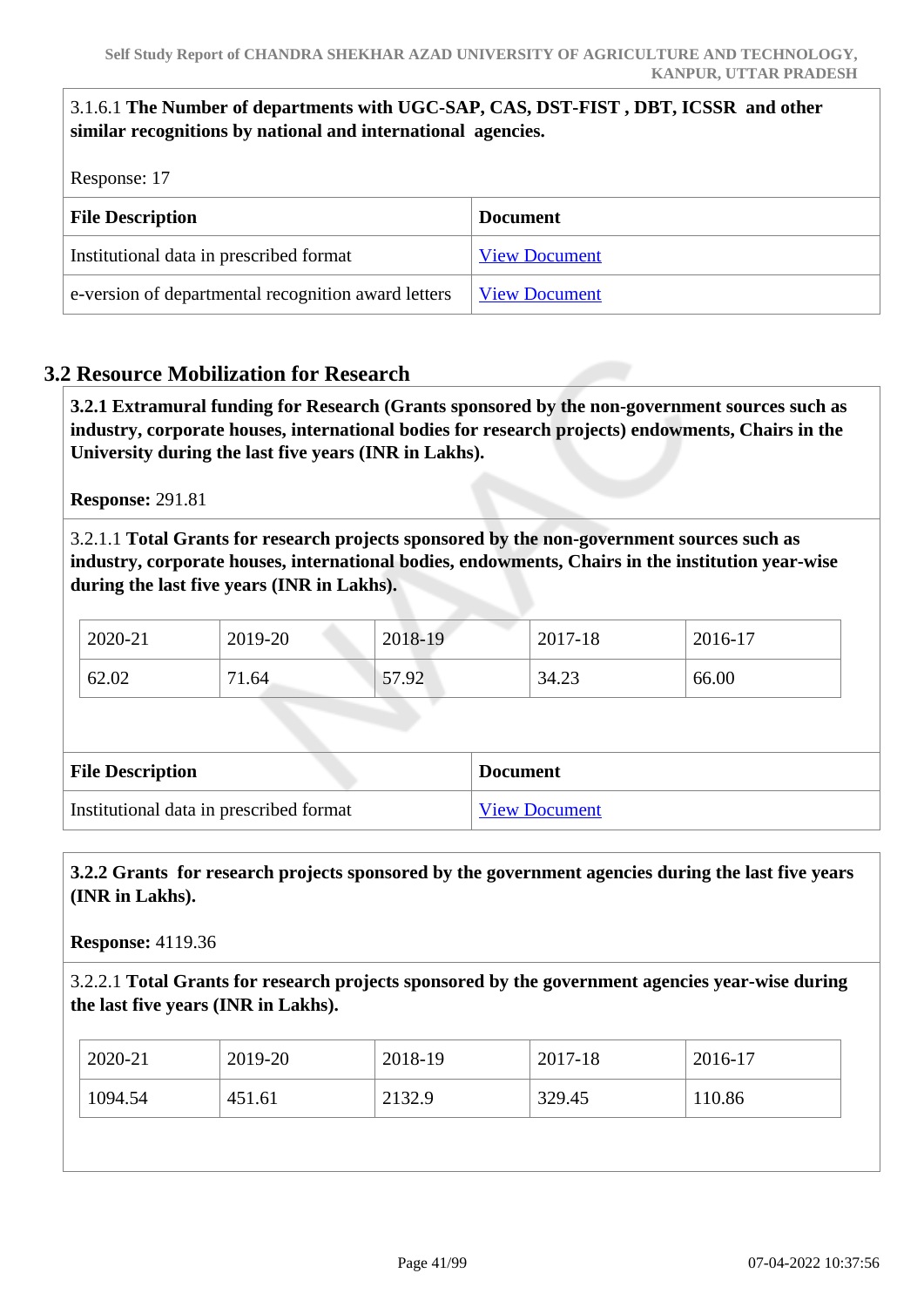| <b>File Description</b>                                                              | <b>Document</b>      |
|--------------------------------------------------------------------------------------|----------------------|
| Institutional data in prescribed format                                              | <b>View Document</b> |
| e-copies of the grant award letters for research<br>projects sponsored by government | <b>View Document</b> |

 **3.2.3 Number of research projects per teacher funded by government and non-government agencies during the last five years**

| <b>Response:</b> 0.78 |  |
|-----------------------|--|
|-----------------------|--|

3.2.3.1 **Number of research projects funded by government and non-government agencies during the last five years.**

Response: 38

3.2.3.2 **Number of full time teachers worked in the institution year-wise during the last five years..**

Response: 243

| <b>File Description</b>                   | <b>Document</b>      |
|-------------------------------------------|----------------------|
| Supporting document from Funding Agency   | <b>View Document</b> |
| Institutional data in prescribed format   | <b>View Document</b> |
| Paste Link for the funding agency website | <b>View Document</b> |

### **3.3 Innovation Ecosystem**

 **3.3.1 Institution has created an eco system for innovations including Incubation centre and other initiatives for creation and transfer of knowledge.**

### **Response:**

The Chandra Shekhar Azad University of Agriculture and Technology, Kanpur U.P. globally renowned Patthar College is pioneer in the country in agricultural research and education. This University has proven itself able to adapt for changing physical, educational and socio economic environment that we see today in to continue to make significant contributions to build up scientific and educational excellence in maintaining the state and national food balance. This university internationally known for its wheat varieties K 9107- Deva (adopted by Bangladesh for large scale cultivation) and K 9006- Ujiyar (adopted by Nepal and released as Achutya). In case of pulses, lentil variety K -75-Malika( for high export quality, high seed demand from South Korea. In varietal capacity building of Uttar Pradesh, CSA University has contributed about 94 % in linseed, 91 % in sesame, 80% in chickpea, 74-70 % in groundnut, vegetables and mustard, 65 % in barley: 52-47 in field pea, urdbean and lentil in distribution of certified seeds. Our alumni have made their "impression" by their sound knowledge and diligence where ever they are employed and have boost up glory of the University across the globe. This university has the credit to establish Anuppur village of Kanpur Dehat as first of its kind Bio-fortified Village in India to alleviate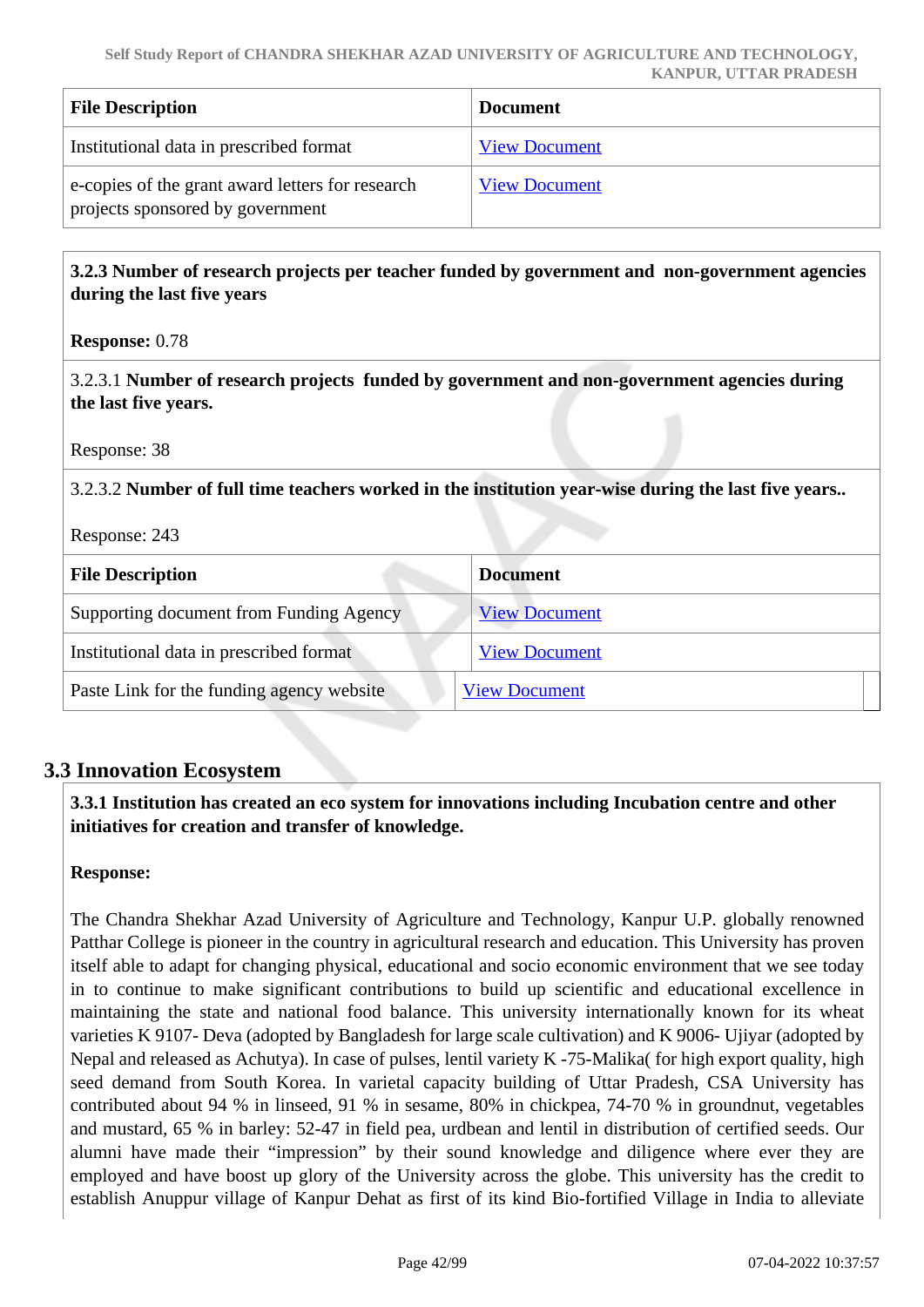problem of mal- nutrition and hidden hunger in economic feasible and as permanent option. Expertise and provide one stop solution to all agri-preneurs to innovate, patent, produce and scale up startups and agribusiness. We value our farmers, students and youth's startups and assist them to survive the tides of uncertainty by offering complete set of benefits such as;

- Focused individual/group Mentoring- One to one mentoring with wide pool of subject matter experts along with Customize mentoring session
- Capacity Building programs- such as Startup Incubation Program, Business Plan, Startathon, Ideathon Competitive events networking & facilitated learning sessions.
- Regulatory and Advisory services for marketing, Structuring an entity, Business plan building, Funding options and opportunities Company formation and government approvals etc.
- Intellectual Property Rights Filling of Patents, Copyright and trademarks etc. One to one Counselling session with Innovators and Startup to nurture innovation, IPR Support for Technology Commercialization.
- Furnished Infrastructure like Startup workstations well equipped with internet Wi-Fi connection, Productive Meeting and Conference rooms and High tech Conference Management System (CMS)

 **3.3.2 Number of workshops/seminars conducted on Research methodology, Intellectual Property Rights (IPR),entrepreneurship, skill development during the last five years.**

**Response:** 0

3.3.2.1 **Total number of workshops/seminars conducted on Research methodology, Intellectual Property Rights (IPR),entrepreneurship, skill development year-wise during the last five years.**

| 2020-21 | 2019-20 | 2018-19 | 2017-18 | 2016-17 |
|---------|---------|---------|---------|---------|
|         | ν       | ີ       | U       | ◡       |

| <b>File Description</b>                 | <b>Document</b>      |
|-----------------------------------------|----------------------|
| Institutional data in prescribed format | <b>View Document</b> |

 **3.3.3 Number of awards / recognitions received for research/innovations by the institution / teachers / research scholars / students during the last five years.**

**Response:** 112

3.3.3.1 **Total number of awards / recognitions received for** *research /* **innovations won by institution / teachers / research scholars / students year-wise during the last five years.**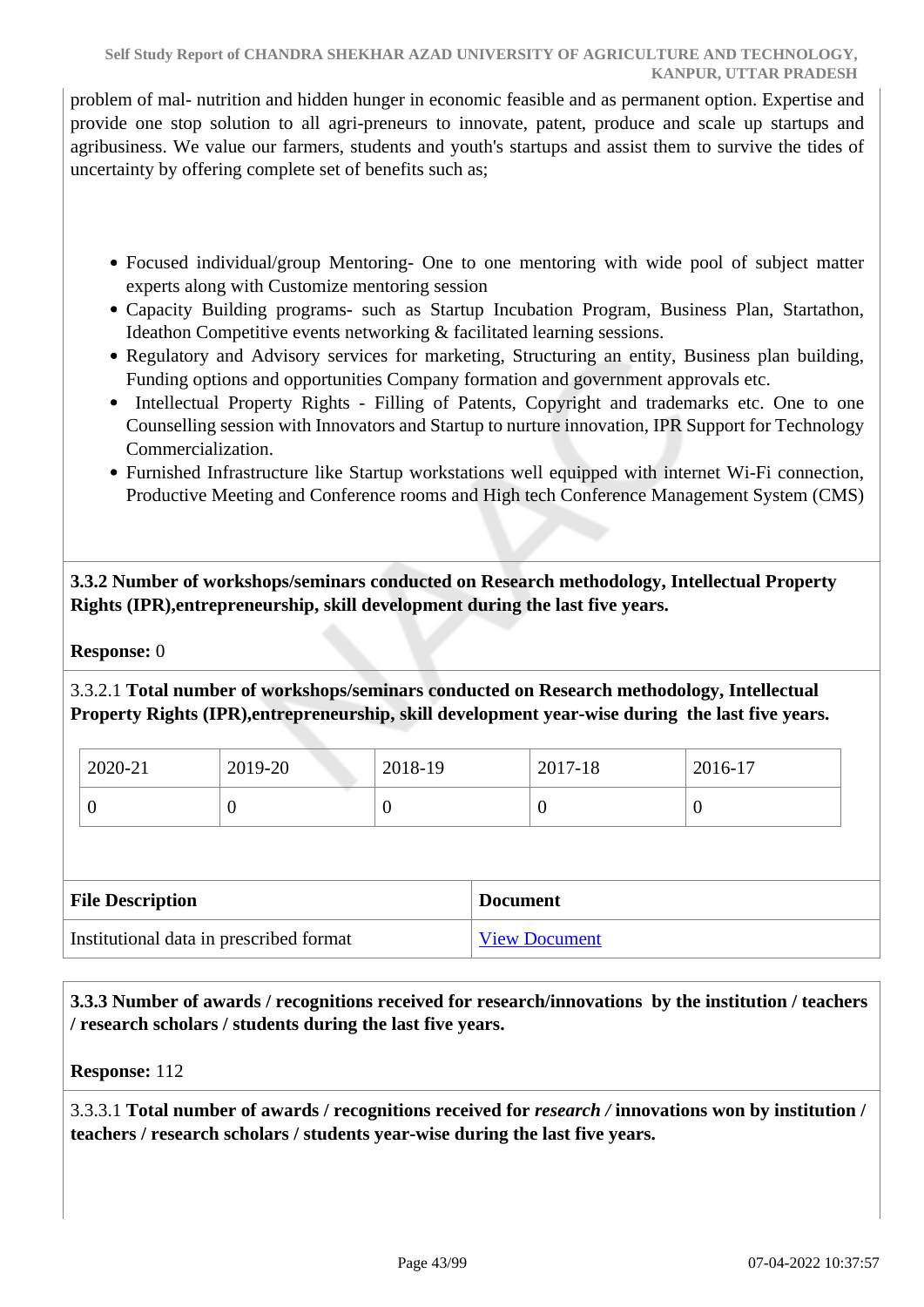**Self Study Report of CHANDRA SHEKHAR AZAD UNIVERSITY OF AGRICULTURE AND TECHNOLOGY, KANPUR, UTTAR PRADESH**

|                                         | 2020-21 | 2019-20                   | 2018-19         |  | 2017-18 | 2016-17 |
|-----------------------------------------|---------|---------------------------|-----------------|--|---------|---------|
|                                         | 24      | 23                        | 24              |  | 20      | 21      |
|                                         |         |                           |                 |  |         |         |
| <b>File Description</b>                 |         |                           | <b>Document</b> |  |         |         |
| Institutional data in prescribed format |         | <b>View Document</b>      |                 |  |         |         |
|                                         |         | e-copies of award letters |                 |  |         |         |

### **3.4 Research Publications and Awards**

 **3.4.1 The Institution ensures implementation of its stated Code of Ethics for research through the following: 1. Inclusion of research ethics in the research methodology course work 2. Presence of Ethics committee 3. Plagiarism check through software 4. Research Advisory Committee**

**Response:** D. 1 of the above

| <b>File Description</b>                                                                                                                                                                                      | <b>Document</b>      |
|--------------------------------------------------------------------------------------------------------------------------------------------------------------------------------------------------------------|----------------------|
| Code of ethics for Research document, Research<br>Advisory committee and ethics committee<br>constitution and list of members on these<br>committees, software used for Plagiarism check,<br>link to Website | <b>View Document</b> |
| Any additional information                                                                                                                                                                                   | <b>View Document</b> |

 **3.4.2 The institution provides incentives to teachers who receive state, national and international recognitions/awards 1.Commendation and monetary incentive at a University function 2.Commendation and medal at a University function 3. Certificate of honor 4.Announcement in the Newsletter / website**

#### **Response:** C. 2 of the above

| <b>File Description</b>                 | <b>Document</b>      |
|-----------------------------------------|----------------------|
| Institutional data in prescribed format | <b>View Document</b> |
| e-copies of the letters of awards       | <b>View Document</b> |

### **3.4.3 Number of Patents published / awarded during the last five years.**

#### **Response:** 12

3.4.3.1 **Total number of Patents published / awarded year-wise during the last five years.**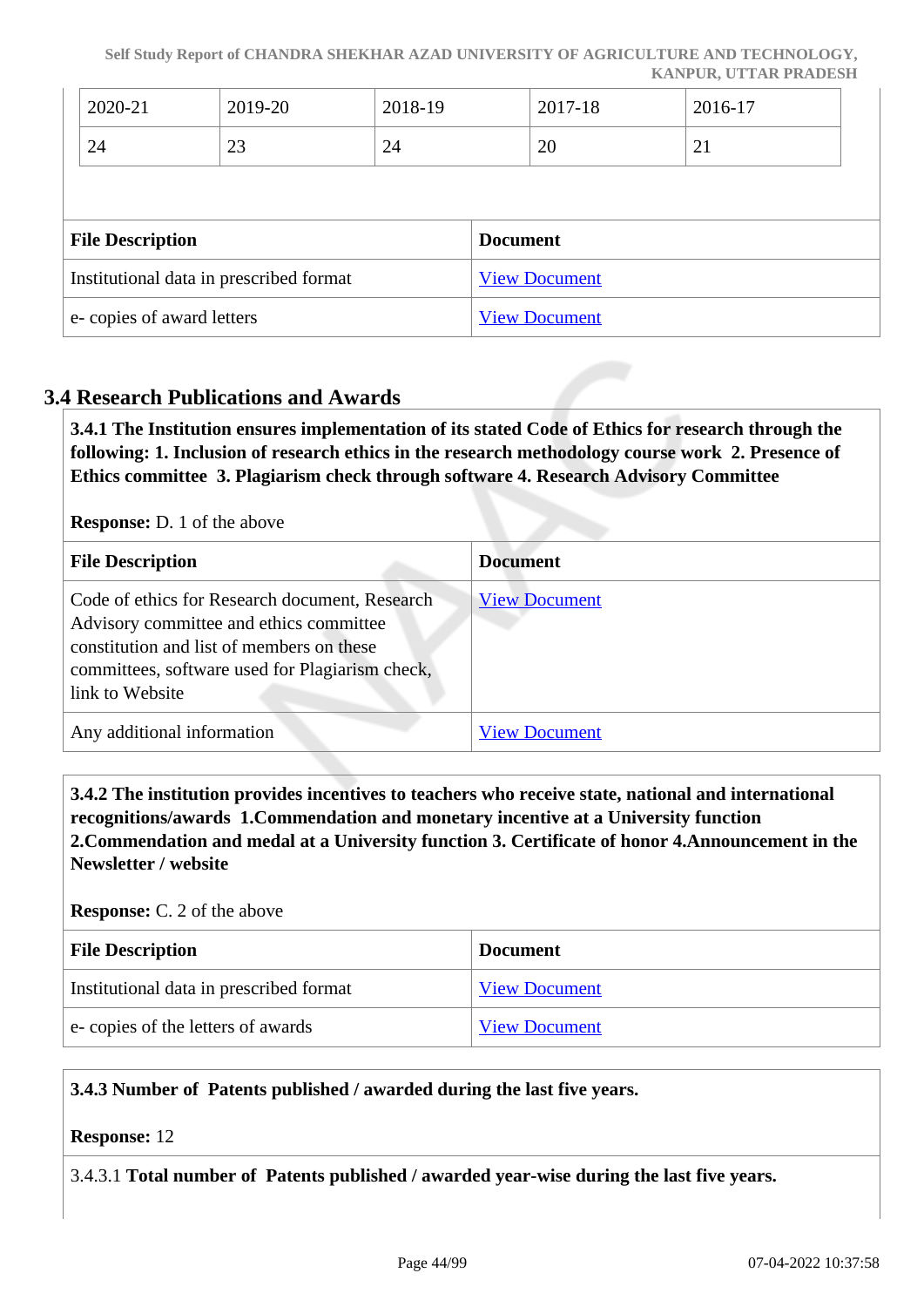#### **Self Study Report of CHANDRA SHEKHAR AZAD UNIVERSITY OF AGRICULTURE AND TECHNOLOGY, KANPUR, UTTAR PRADESH**

| 2020-21                                 | 2019-20 | 2018-19              | 2017-18              | 2016-17  |  |
|-----------------------------------------|---------|----------------------|----------------------|----------|--|
|                                         | 3       | C                    | $\overline{2}$       | $\theta$ |  |
|                                         |         |                      |                      |          |  |
| <b>File Description</b>                 |         |                      | <b>Document</b>      |          |  |
| Institutional data in prescribed format |         |                      | <b>View Document</b> |          |  |
| Any additional information              |         | <b>View Document</b> |                      |          |  |

| 3.4.4 Number of Ph.D's awarded per teacher during the last five years.     |                      |
|----------------------------------------------------------------------------|----------------------|
| <b>Response: 2.32</b>                                                      |                      |
| 3.4.4.1 How many Ph.D's are awarded within last five years.                |                      |
| Response: 88                                                               |                      |
| 3.4.4.2 Number of teachers recognized as guides during the last five years |                      |
| Response: 38                                                               |                      |
| <b>File Description</b>                                                    | <b>Document</b>      |
| Institutional data in prescribed format                                    | <b>View Document</b> |

### **3.4.5 Number of research papers per teachers in the Journals notified on UGC website during the last five years**

**Response:** 2.22

### 3.4.5.1 **Number of research papers in the Journals notified on UGC website during the last five years.**

| 2020-21 | 2019-20 | 2018-19                         | 2017-18 | 2016-17 |
|---------|---------|---------------------------------|---------|---------|
| 99      | 48      | $\bigcap$ 1 $\bigsubset$<br>21J | 148     | 69      |

| <b>File Description</b>                 | <b>Document</b>      |
|-----------------------------------------|----------------------|
| Institutional data in prescribed format | <b>View Document</b> |

### **3.4.6 Number of books and chapters in edited volumes/books published and papers published in national/ international conference proceedings per teacher during last five years**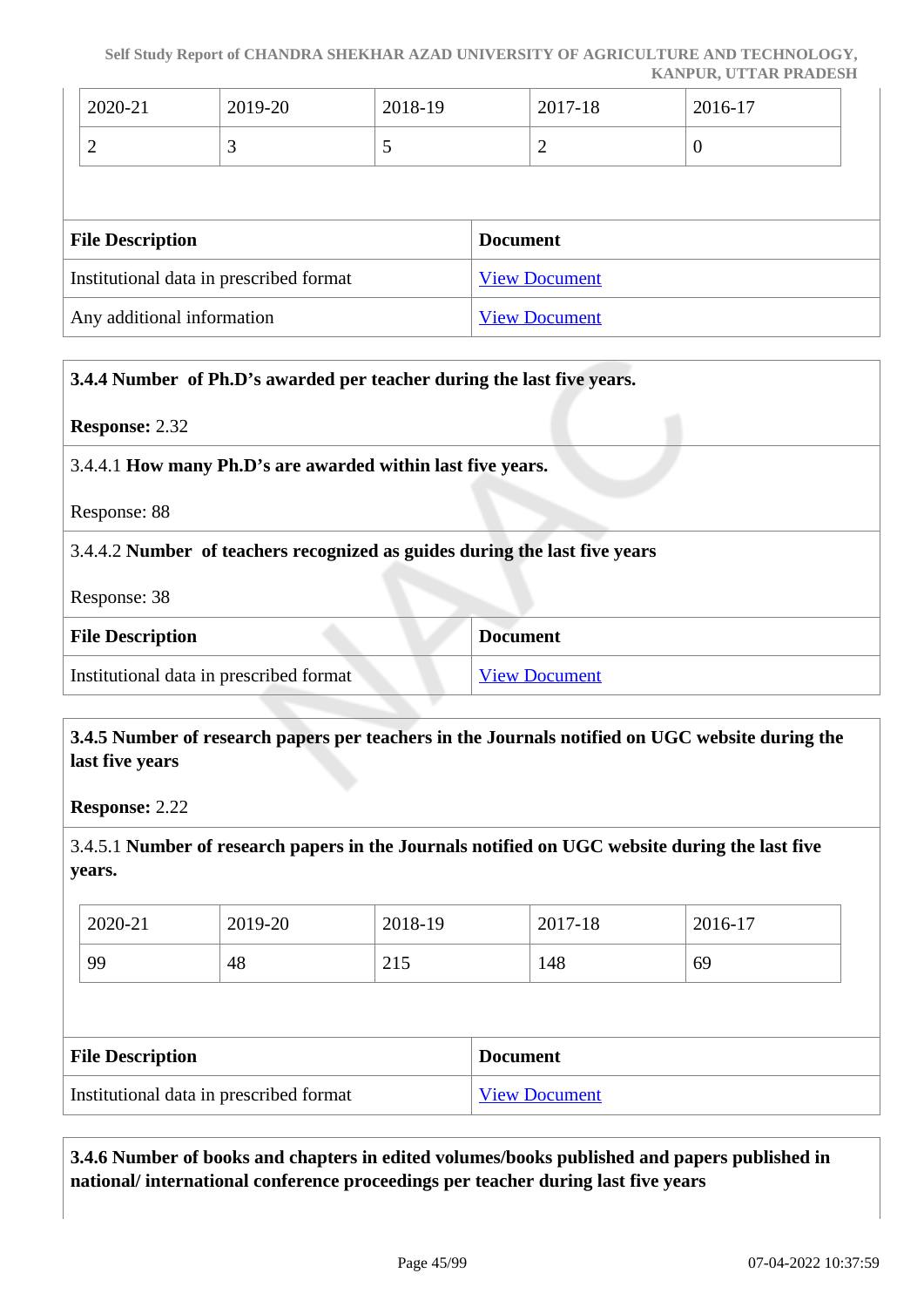#### **Response:** 0.3

| 2020-21                                       | 2019-20                                                                                                                                     | 2018-19 | 2017-18              | 2016-17 |
|-----------------------------------------------|---------------------------------------------------------------------------------------------------------------------------------------------|---------|----------------------|---------|
| 12                                            | 40                                                                                                                                          | 04      | 05                   | 17      |
|                                               |                                                                                                                                             |         |                      |         |
| <b>File Description</b>                       |                                                                                                                                             |         | <b>Document</b>      |         |
|                                               | Institutional data in prescribed format                                                                                                     |         | <b>View Document</b> |         |
|                                               |                                                                                                                                             |         |                      |         |
| 1. For e-PG-Pathshala<br><b>3. For SWAYAM</b> | 2. For CEC (Under Graduate)<br>4. For other MOOCs platform<br><b>5. Any other Government Initiatives</b><br><b>6. For Institutional LMS</b> |         |                      |         |
| <b>File Description</b>                       | <b>Response:</b> D. Any 2 of the above                                                                                                      |         | <b>Document</b>      |         |

# developed Any additional information [View Document](https://assessmentonline.naac.gov.in/storage/app/hei/SSR/110514/3.4.7_1633698423_6746.pdf)

Give links or upload document of e-content

### **3.4.8 Bibliometrics of the publications during the last five years based on average citation index in Scopus/ Web of Science or PubMed**

[View Document](https://assessmentonline.naac.gov.in/storage/app/hei/SSR/110514/3.4.7_1633702009_6746.pdf)

**Response:** 2.52 **File Description Document** Bibliometrics of the publications during the last five years [View Document](https://assessmentonline.naac.gov.in/storage/app/hei/SSR/110514/3.4.8_1633593188_6746.docx)

### **3.4.9 Bibliometrics of the publications during the last five years based on Scopus/ Web of Science - hindex of the Institution**

**Response:** 10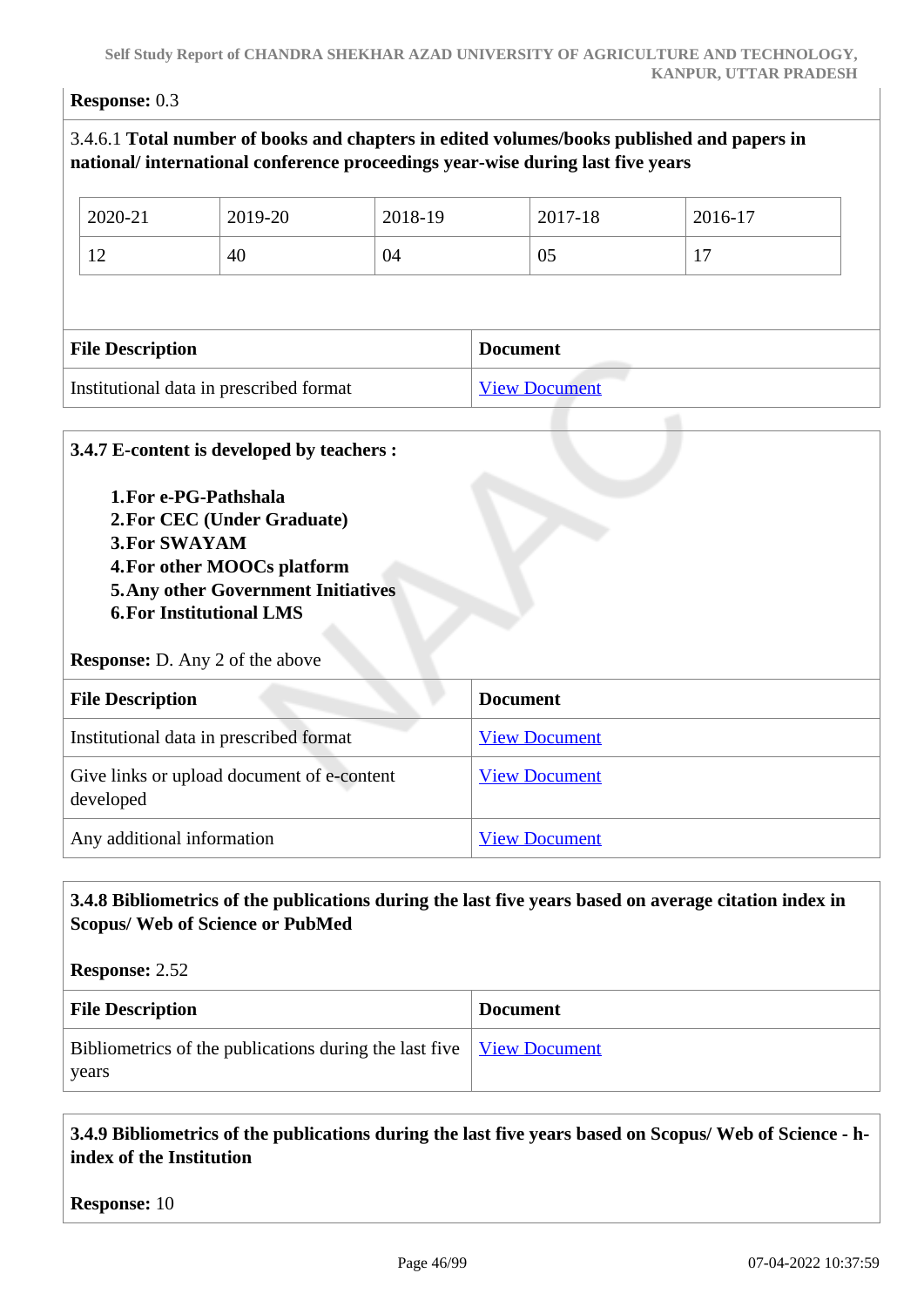| <b>File Description</b>                                                                        | Document             |
|------------------------------------------------------------------------------------------------|----------------------|
| Bibiliometrics of publications based on Scopus/<br>Web of Science - h-index of the Institution | <b>View Document</b> |

### **3.5 Consultancy**

 **3.5.1 Institution has a policy on consultancy including revenue sharing between the institution and the individual and encourages its faculty to undertake consultancy.**

### **Response:**

Increasing importance of agriculture in national and international trade, new opportunities have opened up for effective and efficient transfer of knowledge, skills and technologies. New opportunities can be more enriching for R&D programmes *viz;* application of expertise as well as revenue generation to the individual and institutions. Consultancy Service/contract research/contract services comprises all research activities under taken through specific contractual agreements with external agencies for the purpose. Contract research may be taken for advancement of science and resource generation for development, refinement are dissemination of knowledge, skills & technologies all such research project would normally by undertaken within the framework of mandate areas of the institute and should produce results in terms of new knowledge, skills are technologies. The contract research will cover the sponsored projects and collaborative projects. The sponsored projects would be fully funded by the client with specified objectives and well defined expected project out-up/results and collaborative projects would involved partial/full funding by the client or may be supplemented by provision of inputs such as expert manpower, product testing/trials, infrastructure facilities etc. such project may be for up-scaling/improving of laboratory level knowhow, variety evaluation, technology/product/process development. In consultancy services technical advice even in the form of one time assistance to help in trouble shooting are problem solving, mainly advisory nature pilot plant/up-scaling trials for technology validation and commercialization. The competent authority for approving the consultancy shall have the powers to decide whether a particular assignment is a consultancy or contract research. University has adopted the ICAR rules guidelines for professional services function (Consultancy Service/contract research/contract services and training) in 147th meeting of Board of Management held on 02.06.2012 and 152th meeting of Board of Management held on 06.09.2017. In order to develop a mechanism on partnership, resource generation and incentive and rewards within the system, the experience and the lessons learnt during the implementation of these guidelines, fast changing economic and technical environment and stockholders expectations have necessitated a relook at the existing guidelines. Since then, University is continuously serving the organization by providing expertise and resulting enhanced revenue generation of the university. A committee has been constituted for consultancy and contractual projects monitoring which includes (i) processing of all proposals related to consultancy, contract research, short and long term paid trials, (ii) evaluation/trials of plant products, chemicals, varieties,(iii) fixation of appropriate fee/charges to conduct trials, (iv)identifying suitable PI and Co-PIs for above projects, (v) fixing of intellectual fee and consultancy charges and (vi) interaction with different industries to promote resource generation. The committee was decided to distribute the collected consultancy/intellectual fee to the consultant/scientists as per ICAR norms with the approval of competent authority. The disbursement of consultancy/intellectual fee such as consultant, administrative and supporting consultants, Directorate of Research (for management, monitoring, record keeping, development of linkage, audit fee etc) and Institutional fee.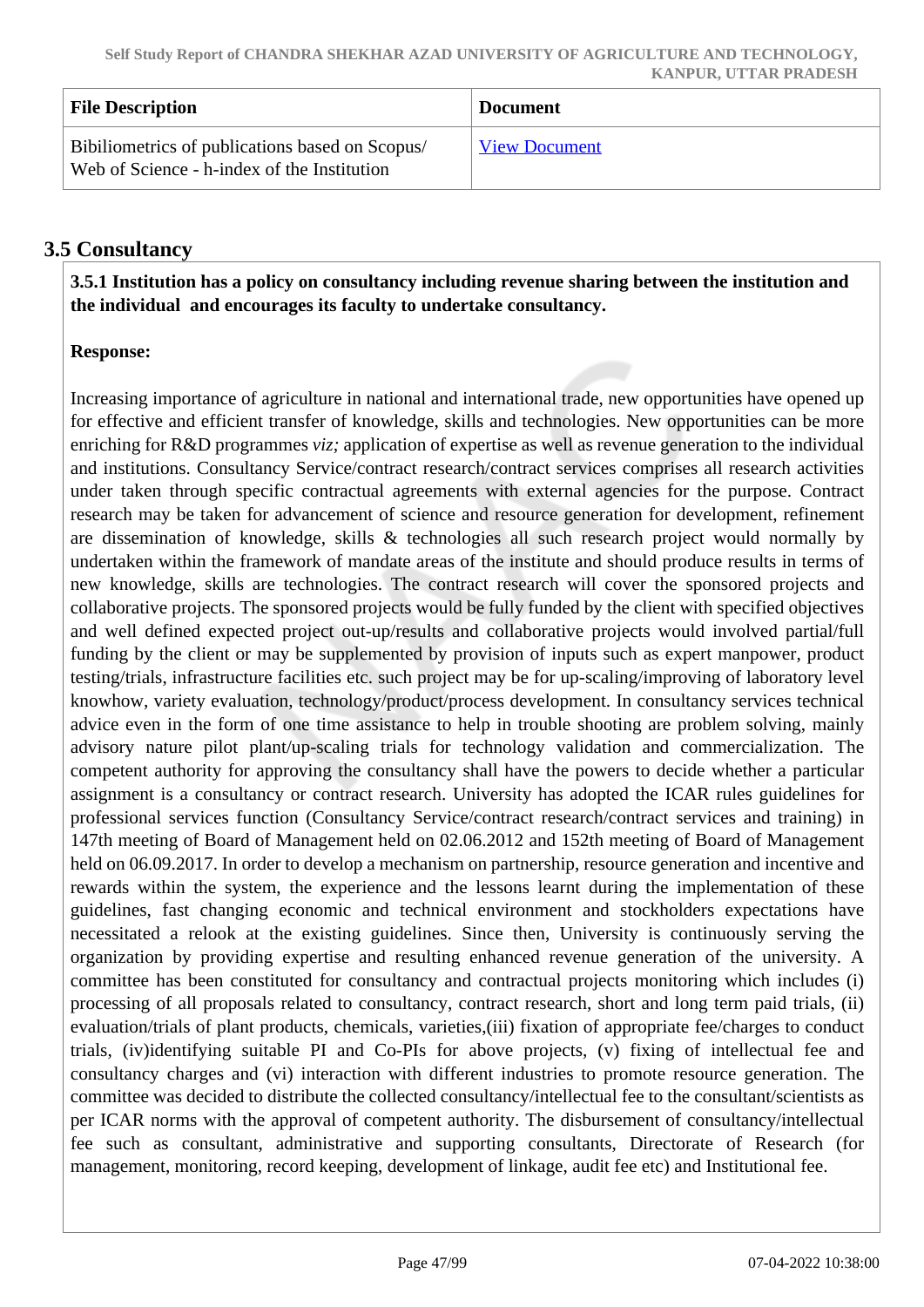| <b>File Description</b>                                                                                    | <b>Document</b>      |
|------------------------------------------------------------------------------------------------------------|----------------------|
| Upload minutes of the Governing Council/<br>Syndicate/Board of Management related to<br>consultancy policy | <b>View Document</b> |

 **3.5.2 Revenue generated from consultancy and corporate training during the last five years (INR in Lakhs).**

#### **Response:** 291.81

3.5.2.1 **Total amount generated from consultancy and corporate training year-wise during the last five years (INR in lakhs).**

| 2020-21 | 2019-20            | 2018-19             | 2017-18 | 2016-17 |
|---------|--------------------|---------------------|---------|---------|
| 62.02   | <b>m</b> 1<br>1.64 | $\epsilon$<br>57.92 | 34.23   | 66      |

| <b>File Description</b>                                                                | <b>Document</b>      |
|----------------------------------------------------------------------------------------|----------------------|
| Institutional data in prescribed format                                                | <b>View Document</b> |
| Audited statements of accounts indicating the<br>revenue generated through consultancy | <b>View Document</b> |

### **3.6 Extension Activities**

 **3.6.1 Extension activities in the neighbourhood community in terms of impact and sensitising students to social issues and holistic development during the last five years.**

### **Response:**

The Students sansitized to social issues and holistic development by their participation in the different extension activities *viz*. Rural Awareness Work Experience, Farmer's Fair, Agri-Exhibition, Afforestation, Swachata Abhiyaaan, Environment Protection Activities, Water conservation, Food and Nutrition, Saksharta Abhiyaan. Student's partcipate in quiz, slogan, painting competitions based on social issues and holistic development at colleges and university level. They learned to prepare the plan for holistic development by involvement of people at grass root level through Participatory Rural Appriasal tools. During the stay of students in different villages they became aware with social issues. By their participation in Farmer's Fair, they interact with farmers, farm women enterprenuers and farmers organisations and developed the capacity to understand the social and scientific issues related to holistic development. The students are sensitized on social and holistic development issues by their participation in afforestaion, environment protection and natural resource activities. They understand the role of educational institiution in mitigation of malnutritional disorders in farmers, farm women and children by their participation in different programmes *viz.* Seminar and Krishak Gosthi organized on nutritional aspects. They became oriented on role of nutri-cereals, super foods and biofortified varities of different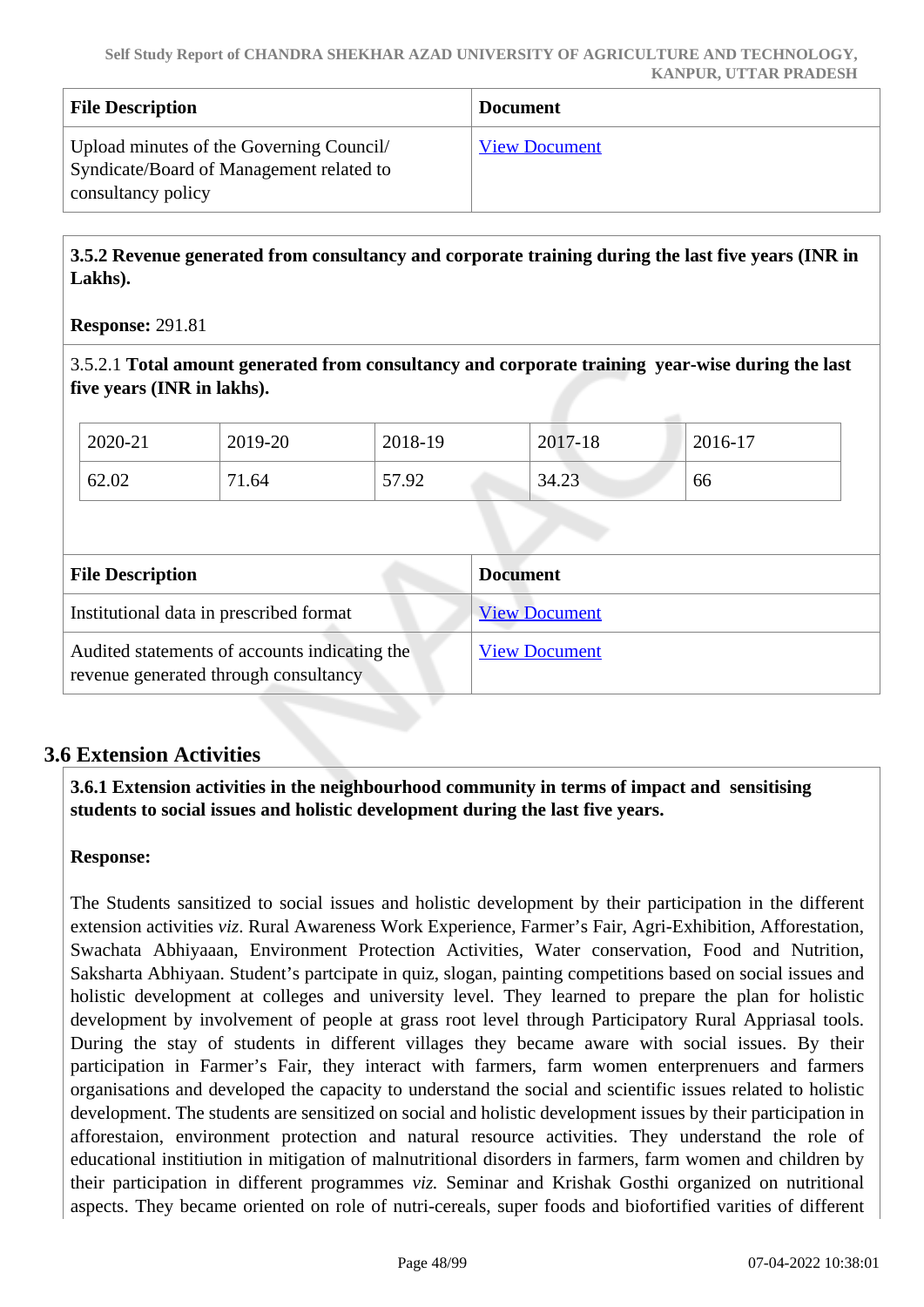crops in improvement of nutritional status of neibourhood community. Under the agies of Swach Bharat Abhiyaan students motivated for sanitization and hygiene of the neibourhood community. During the period of last five years 568 extension activities were organised and 5803 students sensitized.

**The year wise extension activities organised for sensitizing the students to social issues and holistic development are as under:**

| <b>Name of Activities</b>        |       | <b>Yearwise activities</b> |     |                                      |              |         | <b>Number of students sensitized</b> |                |      |
|----------------------------------|-------|----------------------------|-----|--------------------------------------|--------------|---------|--------------------------------------|----------------|------|
|                                  |       |                            |     | 2016-1 2017-1 2018-1 2019-20 2020-21 | <b>Total</b> | 2016-17 | 2017-18                              | 2018-19 2019-2 |      |
|                                  |       | ð                          |     |                                      |              |         |                                      |                |      |
| Awareness <sup>10</sup><br>Rural |       | 12                         | 13  | 13                                   |              | 187     | 191                                  | 205            | 189  |
| <b>Work Experience</b>           |       |                            |     |                                      |              |         |                                      |                |      |
| Farmer's Fair                    | 11    | 13                         | 13  | 13                                   |              | 120     | 130                                  | 115            | 100  |
| Agri-Exhibition                  | 12    | 12                         | 13  | 12                                   |              | 110     | 125                                  | 105            | 105  |
| Afforestation                    | 12    | 13                         | 11  | 13                                   |              | 125     | 135                                  | 110            | 110  |
| Swachata Abhiyaaan 13            |       | 13                         | 13  | 13                                   |              | 135     | 110                                  | 120            | 120  |
| Environment                      | 14    | 13                         | 15  | 15                                   |              | 170     | 115                                  | 130            | 125  |
| Protection activities            |       |                            |     |                                      |              |         |                                      |                |      |
| Conservation                     | of 10 | 12                         | 11  | 12                                   |              | 75      | 95                                   | 95             | 110  |
| Natural resources                |       |                            |     |                                      |              |         |                                      |                |      |
| Food and Nutritional 12          |       | 13                         | 13  | 14                                   |              | 70      | 75                                   | 90             | 120  |
| Sakhcharta Abhiyaan9             |       | 10                         | 8   | 11                                   |              | 110     | 98                                   | 95             | 100  |
| $&$ Slogans <sup>5</sup><br>Quiz |       | 5                          |     | 11                                   |              | 75      | 85                                   | 80             | 75   |
| writing                          |       |                            |     |                                      |              |         |                                      |                |      |
| Total                            | 108   | 116                        | 117 | 127                                  |              | 1177    | 1159                                 | 1145           | 1154 |

| <b>File Description</b>           | <b>Document</b>      |
|-----------------------------------|----------------------|
| Upload any additional information | <b>View Document</b> |

 **3.6.2 Number of awards received by the Institution, its teachers and students from Government /Government recognised bodies in recognition of the extension activities carried out during the last five years**

**Response:** 152

3.6.2.1 **Total number of awards and recognition received for extension activities from Government/ Government recognised bodies year-wise during the last five years.**

| 2019-20<br>$2020 - 21$<br>$2018-19$<br>2017-18 | 2016-17 |
|------------------------------------------------|---------|
| 29<br>43<br>−<br>-41                           | 22      |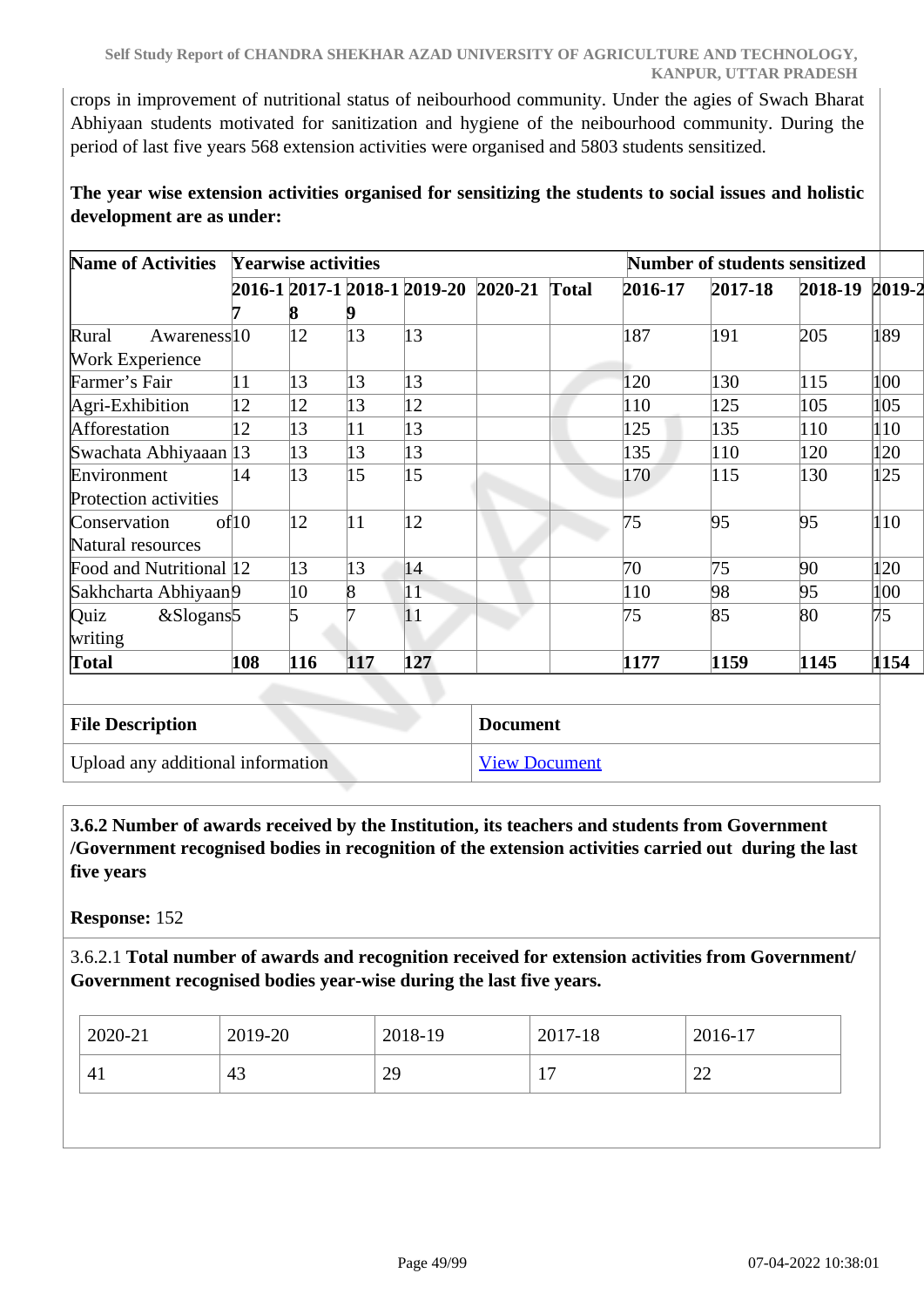| <b>File Description</b>                 | <b>Document</b>      |
|-----------------------------------------|----------------------|
| Institutional data in prescribed format | <b>View Document</b> |
| e-copy of the award letters             | <b>View Document</b> |

### **3.6.3 Number of extension and outreach programs conducted by the institution through NSS/NCC, Government and Government recognised bodies during the last five years**

**Response:** 87

3.6.3.1 **Number of extension and outreach programs conducted by the institution those through NSS/NCC, Government and Government recognised bodies during the last five years**

| 2020-21  | 2019-20 | 2018-19           | 2017-18 | 2016-17 |
|----------|---------|-------------------|---------|---------|
| $\sim$ 1 | . .     | $\sim$<br>$\perp$ | 26      | -       |

| <b>File Description</b><br><b>Document</b> |                      |
|--------------------------------------------|----------------------|
| Reports of the event organized             | <b>View Document</b> |
| Institutional data in prescribed format    | <b>View Document</b> |

 **3.6.4 Average percentage of students participating in extension activities listed at 3.6.3 above during the last five years**

**Response:** 121.68

3.6.4.1 **Total number of students participating in extension activities listed at 3.6.3 above year-wise during the last five years.**

|                                         | 2020-21 | 2019-20         | 2018-19              |  | 2017-18 | 2016-17 |  |
|-----------------------------------------|---------|-----------------|----------------------|--|---------|---------|--|
|                                         | 2057    | 2454            | 2384                 |  | 3070    | 3263    |  |
|                                         |         |                 |                      |  |         |         |  |
| <b>File Description</b>                 |         | <b>Document</b> |                      |  |         |         |  |
| Institutional data in prescribed format |         |                 | <b>View Document</b> |  |         |         |  |

### **3.7 Collaboration**

 **3.7.1 Number of Collaborative activities for research, Faculty exchange, Student exchange/ internship per year**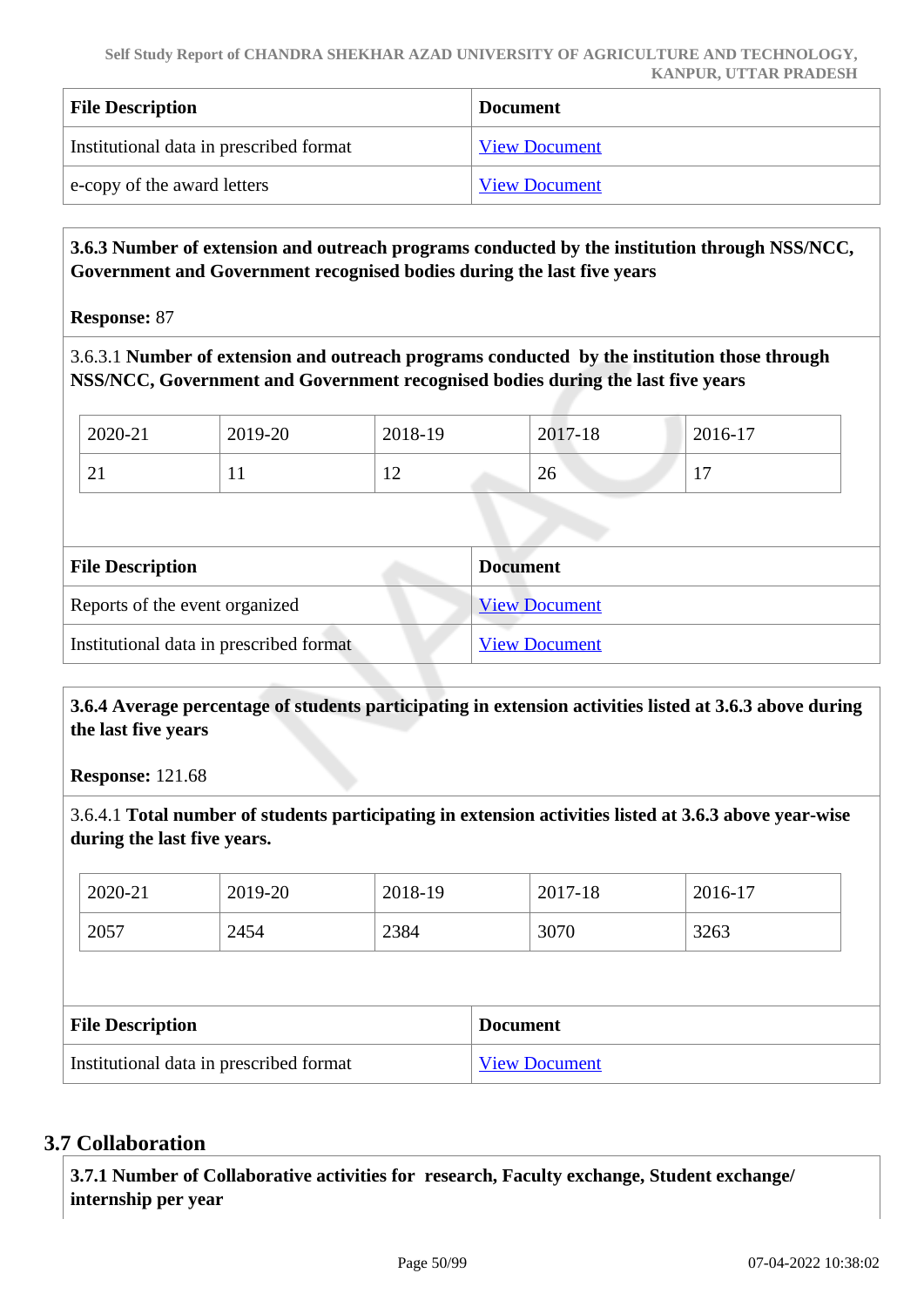### **Response:** 39.2

### 3.7.1.1 **Total number of Collaborative activities with other institutions / research establishment / industry for research and academic development of faculty and students year-wise during the last five years.**

| 2020-21      | 2019-20 | 2018-19 | 2017-18      | 2016-17      |
|--------------|---------|---------|--------------|--------------|
| $\cap$<br>ΟŹ | υı.     | 59      | $\cap$<br>ىر | $\sim$<br>-- |

| <b>File Description</b>                 | <b>Document</b>      |  |
|-----------------------------------------|----------------------|--|
| Institutional data in prescribed format | <b>View Document</b> |  |
| Copies of collaboration                 | <b>View Document</b> |  |

 **3.7.2 Number of functional MoUs with institutions/ industries in India and abroad for internship, onthe-job training, project work, student / faculty exchange and collaborative research during the last five years.**

#### **Response:** 23

3.7.2.1 **Number of functional MoUs with institutions/ industries in India and abroad for internship, on-the-job training, project work, student / faculty exchange and collaborative research year-wise during the last five years.**

| 2020-21 | 2019-20 | 2018-19                  | 2017-18 | 2016-17 |
|---------|---------|--------------------------|---------|---------|
| ິ       |         | $\overline{\phantom{0}}$ |         |         |

| <b>File Description</b>                         | <b>Document</b>      |
|-------------------------------------------------|----------------------|
| Institutional data in prescribed format         | <b>View Document</b> |
| e-copies of the MoUs with institution/ industry | <b>View Document</b> |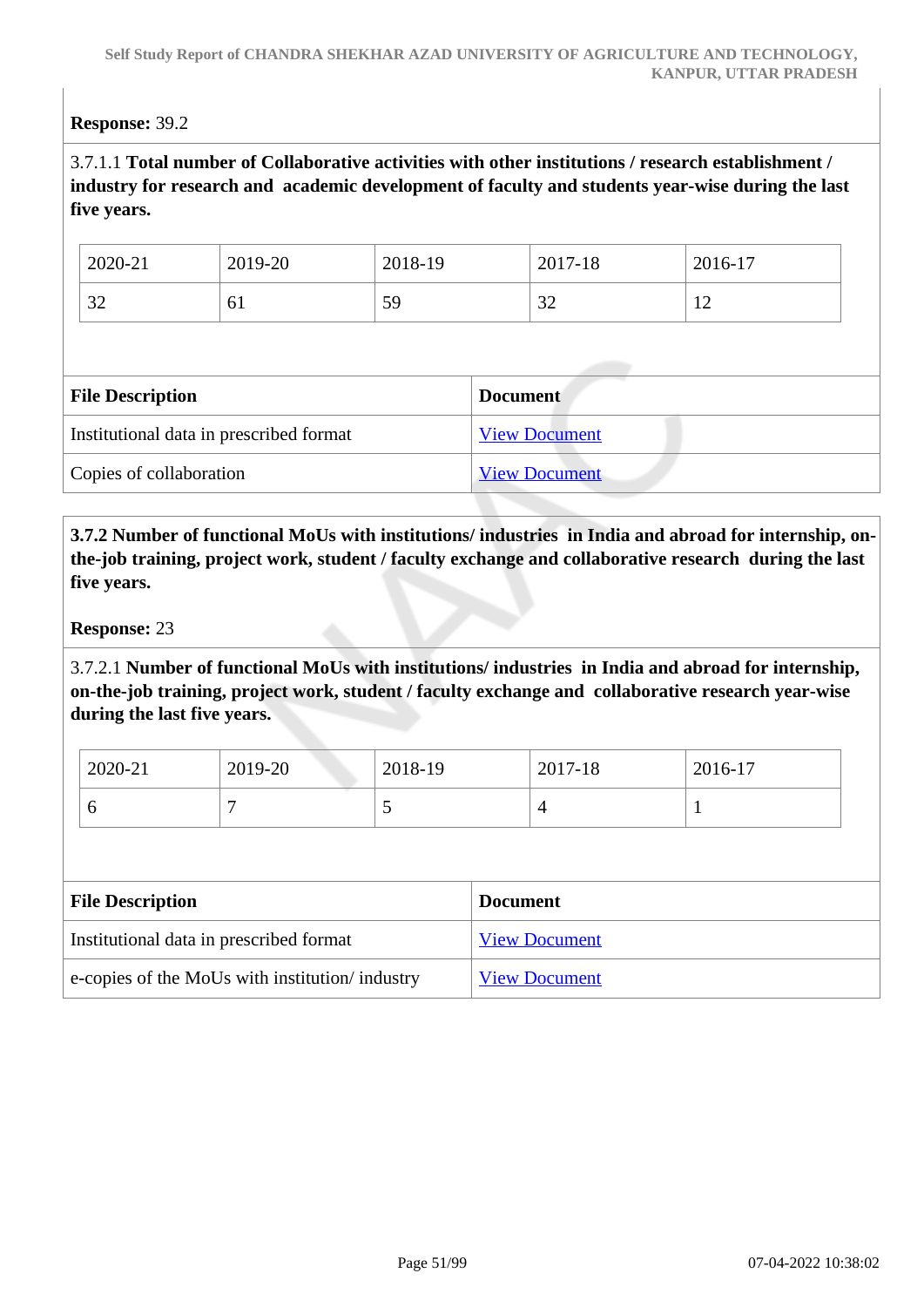# **Criterion 4 - Infrastructure and Learning Resources**

### **4.1 Physical Facilities**

 **4.1.1 The institution has adequate facilities for teaching - learning. viz., classrooms, laboratories, computing equipment, etc.**

### **Response:**

The university prepares plans for its physical infrastructure likeclassrooms, laboratories, computing equipment, etc*.* based on its requirements with regard to increase in the number of students, number of faculty members, number of programmes opening up of new centers of learning, expansion of research laboratories for research and development activities of the colleges. The college of agriculture, college of Home Science, college of Horticulture, college of forestry has academic building in an area of 100073.06, 7258, 1736 and 1718 Sqm respectively. At Kanpur Campus College of Agriculture Engineering, Dairy Technology and Fisheries have academic building in an area of 42327.9, 56201, and 1426 Sqm respectively at Etawah Campus. The College of LakhimpurKheri Campus has academic building in an area of 15163.50 Sqm.

 Faculty members prepare computer aided teaching-learning material in the form of lecture notes, powerpoint presentations, animations, videos etc. Computers, software and technical expertise are available in the University to help in developing such teaching-learning materials. Few departments have a dedicated computer lab / facility for student's usage. In Science Departments teaching and research laboratories are regularly upgraded and are well equipped with the necessary instrumentation and consumables to allow individual-centric, performance-based learning, involving experimentation by students rather than a demonstration-based teaching-learning process. At the end of every academic year the each college takes due care and plans thoroughly for availing adequate facilities for teaching in the forthcoming session.

 The facilities of the Central Library are also available to assist learning process of students. Most of the department also have departmental library facilities for the student and faculty. Central Instrumentation facility (CIL), are also well established to conduct advance level research work for the student and faculties. All the departments have seminar halls that are used for student, faculty seminar and invited lectures by eminent scholars in the respective fields which target a larger audience. Most of the departments have committee room also for conducting departmental meeting and different activities of the department.

 The University has one auditorium that can be used by any Department/Faculty/College for organizing lectures, conferences, symposium, workshops and many more activities. For Internet access and computing purpose, the University has massive network of computers with good band width. ARIS Cell at Kanpur Campus provide the facilities of internet to different department, hostels, academic building etc. of the university. The college also has sufficient computers for conducting practical and net facilities for the students and faculties. All computers are connected by LAN and Internet. Some computer laboratories are equipped with high end servers and computers with high end processors. The Etawah and LakhimpurKheri Campus have Internet facility with good band width.

 Depending upon the needs and the requirements specified by the various statutory major facilities like Administrative building, Academic blocks, furnished offices, Museum, and guest houses have been buildup.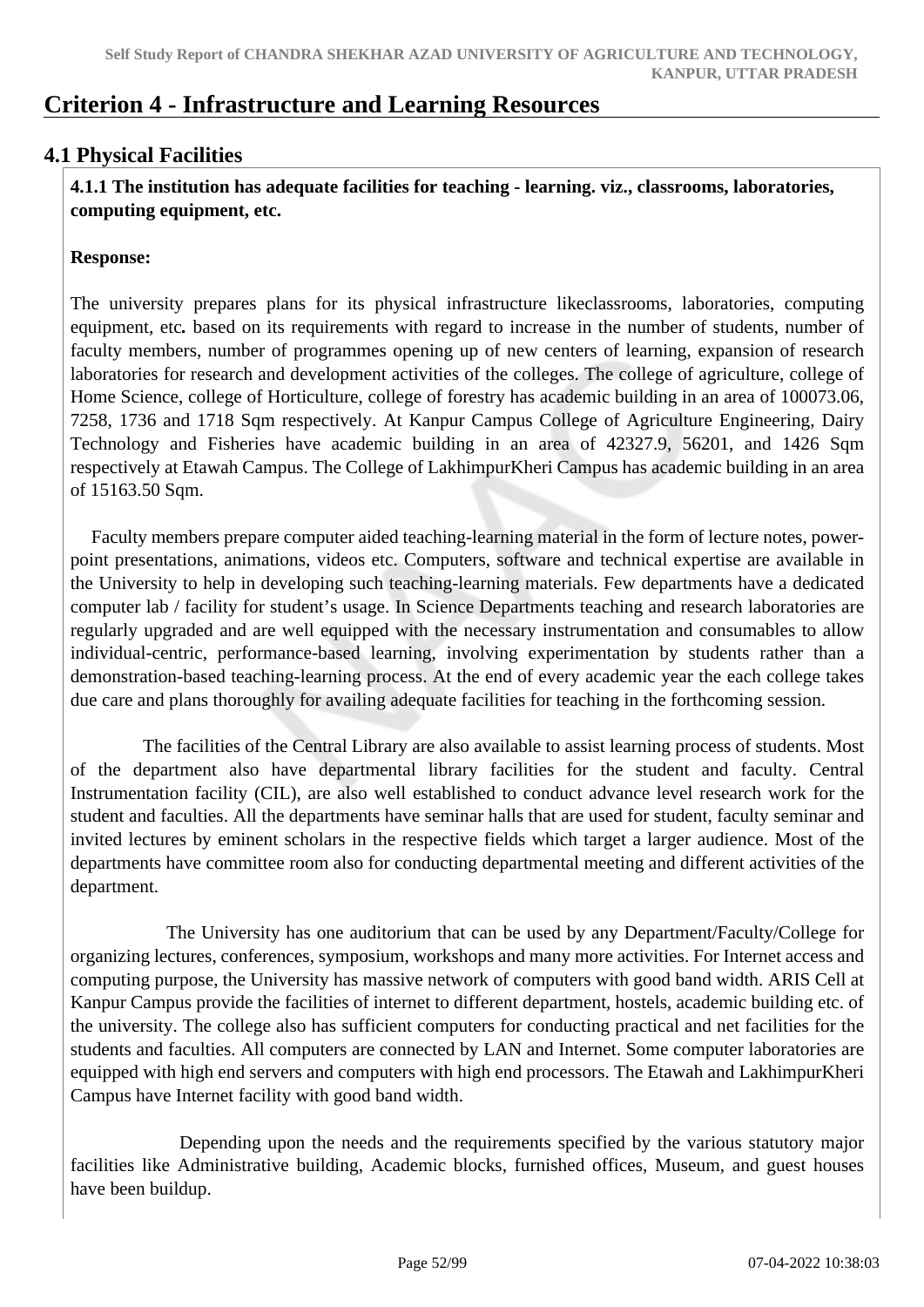| <b>File Description</b>               | <b>Document</b>      |
|---------------------------------------|----------------------|
| Paste link for additional information | <b>View Document</b> |

 **4.1.2 The institution has adequate facilities for cultural activities, yoga, games and sports (indoor & outdoor); (gymnasium, yoga centre, auditorium, etc.,)**

### **Response:**

Sufficient space and facilities in all the colleges are available for indoor and outdoor games like hockey field, football field, basket ball court, indoor badminton hall, gymnasium hall, Open air swimming pool, cricket ground, stadium without pavilion and roof, indoor stadium for carrom and table tennis, kho-kho court, athletic track, volley ball court etc. for the students. there is a good football field, cricket ground, basketball and volleyball, hockey, *kho-kho*and *kabaddi* court with an indoor stadium hall for badminton. besides, facilities for table tennis, chess, carom, swimming and gymnasium are also available at Kanpur campus. The team of various games in the colleges are selected and the University team comprising members from different colleges are sent for inter university, national and state competitions. various games counselors have be deputed among the faculty members. At Etawahcampus full time games coach has been appointed to look after the games and sports activities. In order to boost up the talent of the students, cultural programmes, debate, essay, painting competitions etc. are regularly being organized in the university and winners are sent to participate in various inter-university, national and state level competitions. Sufficient opportunities and facilities are provided to the students at each college for taking part at campus/ inter-campus/ inter-university/ inter-zone/ national level cultural activities for their overall development. In lieu of student associations, different clubs viz., fine arts, science, social service and literary are functioning at different colleges of the university. the university used to organize cultural activities during Independence Day, Republic Day, Gandhi Jayanti, Lal Bahadur Shastri Jayanti, Ambedkar Jayanti, Swami Vivekananda Jayanti, Chandra Shekhar Azad Jayanti and Farmers day celebrations at headquarters and at other college campuses.

 The University used to participate in *All India Inter Agricultural University Sports& Games Meet* and *Agri. Sport Meet* every year as mandate of ICAR. It is heartening to mention that a number of students have excelled in sports and cultural activities at national level. For the students excelling in sports, the medals are being awarded during the annual function of the university. Proper weightage is being given to the candidates participated in sports/ cultural activities/ NCC/ NSS for admission to both undergraduate and postgraduate degree programmes in the University as per the prescribed regulations.

 Further, physical education is a compulsory curricular programme for all the first year students of undergraduate degree programme. Qualified Physical Education Staff is provided to handle Physical Education classes and Sports activities at each Colleges. Sufficient facilities are provided to the students at each college for taking part at Campus/Inter-Campus/Inter-University/Inter-Zone/National level Sports activities and to improve their talents further.

 The university has also auditorium facility with seating capacity 901 for conducting the different cultural programme, workshop, symposia, fresher party, orientation day etc.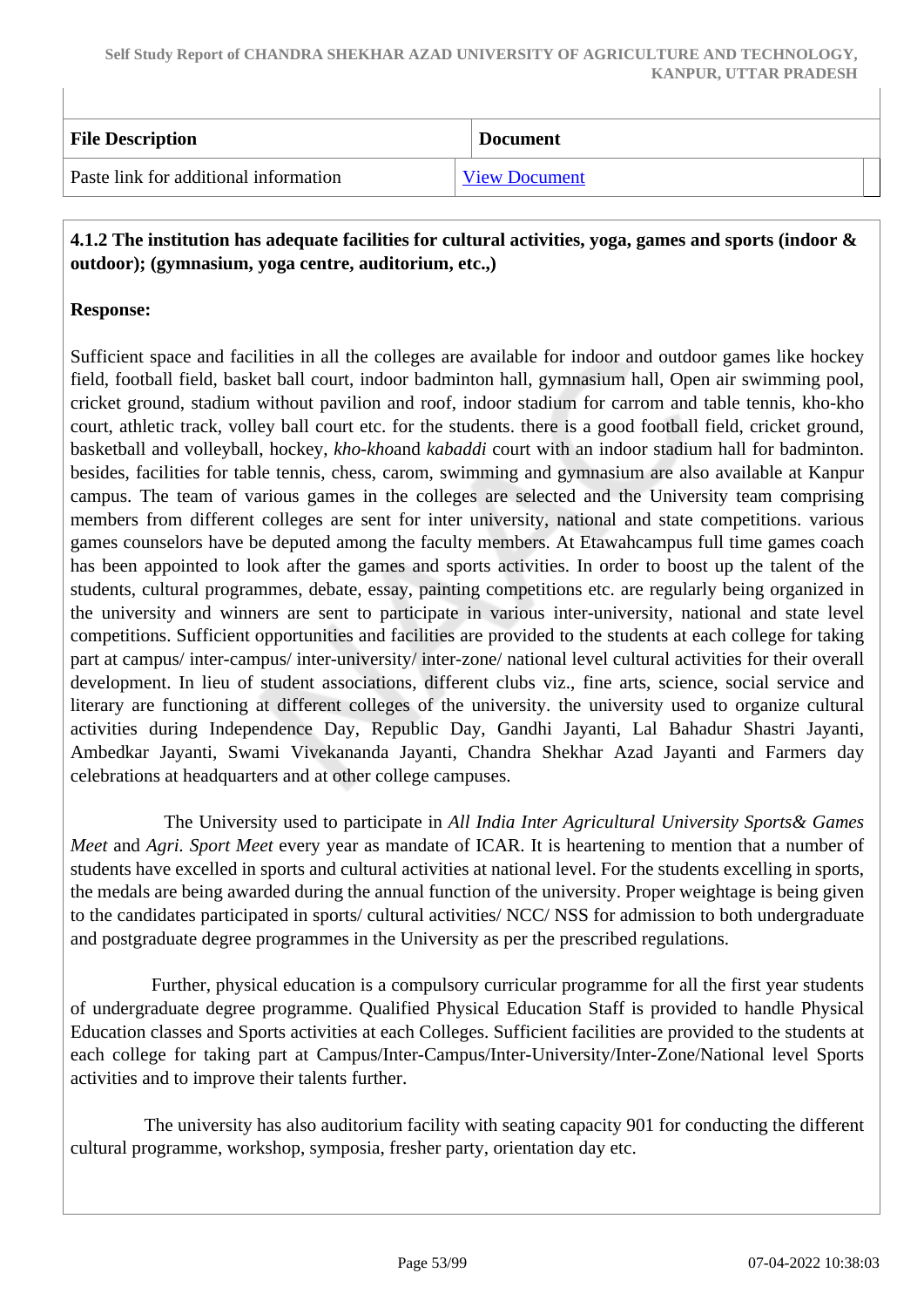| <b>File Description</b>               | <b>Document</b>      |
|---------------------------------------|----------------------|
| Upload any additional information     | <b>View Document</b> |
| Geotagged pictures                    | <b>View Document</b> |
| Paste link for additional information | <b>View Document</b> |

### **4.1.3 Availability of general campus facilities and overall ambience**

### **Response:**

All the constituents' colleges are well equipped with physical infrastructure likeadministrative building, residential building, cultural hall, playgrounds, mess, cafeteria, agril. museum, sports and integrity clubs, medical facility, bank, post office etc. Students are provided necessary hostel, cafeteria, sports and recreational facilities to the extent possible.

Being a residential university, the students are required to reside in the Hostel. There are 14 namely R.S.R.P., Karpuri Thakur, Ambedkar, Bhagat Singh, C.V. Raman, Subhash Chandra Bosh Hostel, Tilak Hostel, Dr. A.P.J. Abdul Kalam Hostel, Satabdi Hostel, Rajendra Prasad (Old PG), Patel, International, Shekhar PG, Varuna PG Girls hostel are available in the campus with residing capacity of 1380 students. The college of Agri. Engg., dairy technology and fisheries science, have three boys and four girls' hostel with residing capacity of 500 boys' students and 150 girls' students respectively. College of Agriculture at LakhimpurKheri campus has boys hostel for 100 students and girl's hostel for 50 students.Cafeteria facilities are being provided to all the students. Permanent buildings have been provided for cafeteria at Kanpur. In every hostel at least one mess is running for the students in the given space.The functioning of the Hostels is governed by the hostel regulations. All the hostels are spacious and equipped with modern facilities. The hostel messes are running on cooperative basis and students are charged on flat rates from time to time. The students get their breakfast from the canteen. An International Students Hostel at Kanpur has also been constructed. Students admitted from the academic year 2015-16 and onwards subscribed for Group Health Insurance scheme on a compulsory basis. Bonafide students of all the eight colleges are covered under this tailor made group accidental insurance policy. Policy covers accidental insurance of students. If a student is admitted; the insurance company bears the whole expenditure.

The university have dispensary to provide primary medical treatment at different campus. Ambulance facility is also provided to students and staff for immediate shifting to specialty about hospital. For medical consultancy, 24 hrs services are available to the students. An ambulance is also available at Kanpur and Etawah campus to provide services in emergency.

In order to boost up the talent of the students, cultural programmes and sports facilities are provided to the students at each college for taking part at Campus/ Inter-Campus/ Inter-university/ Inter-zone/ National level cultural activities for their overall development. In lieu of student Associations, different clubs viz., fine arts, science, social service and literary are functioning at different colleges of the University. State Bank of India with ATM and IDBI Bank branches are operating at Kanpur Campus. The University campuses have residential accommodation for teachers, scientists and farm laboursand provides accommodation to 585 employees. Security, travel concessions, scholarships, aids & awards, anti-ragging, student's grievances celletc. Facilities are also available in the college of this university for students.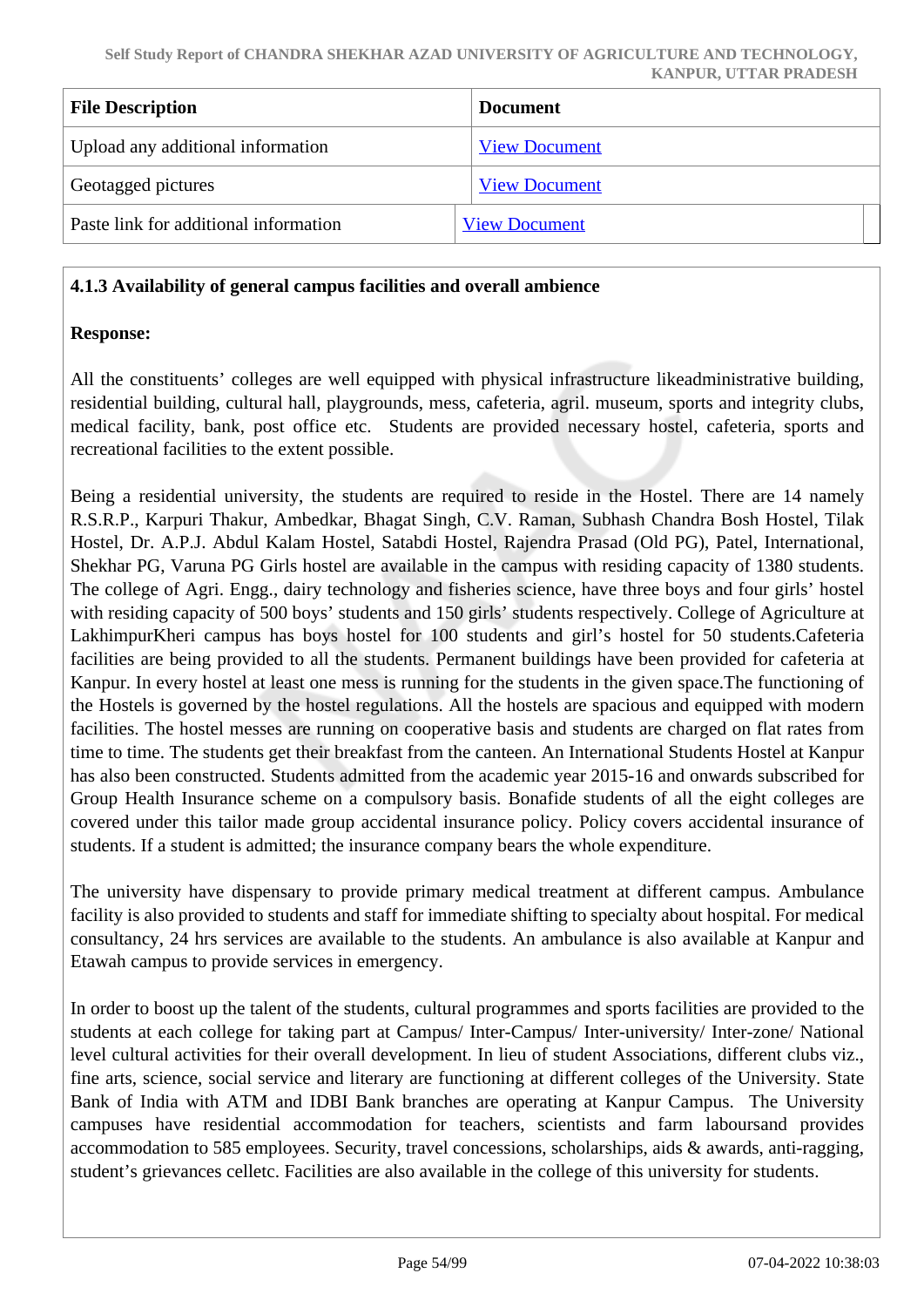| <b>File Description</b>               | <b>Document</b>      |
|---------------------------------------|----------------------|
| Upload any additional information     | <b>View Document</b> |
| Paste link for additional information | <b>View Document</b> |

### **4.1.4 Average percentage of expenditure for infrastructure augmentation excluding salary during the last five years (INR in Lakhs)**

**Response:** 28.69

4.1.4.1 **Expenditure for infrastructure augmentation, excluding salary during the last five years (INR in lakhs)** 

| 2020-21 | 2019-20 | 2018-19 | 2017-18 | 2016-17 |
|---------|---------|---------|---------|---------|
| 1090.90 | 249.48  | 2448.56 | 1014.7  | 1085.91 |

| <b>File Description</b>                 | <b>Document</b>      |  |  |
|-----------------------------------------|----------------------|--|--|
| Upload audited utilization statements   | <b>View Document</b> |  |  |
| Institutional data in prescribed format | <b>View Document</b> |  |  |

### **4.2 Library as a Learning Resource**

### **4.2.1 Library is automated using Integrated Library Management System (ILMS) and has digitisation facility**

### **Response:**

The Library is one of the most important centers of the University, which facilitates the teaching, research and extension programmes. Both the faculty and students extensively use library facility. The University has given prominence to the development of the library facilities at the headquarters as well as at the constituent colleges. It has good collection of valuable and rare books, reference books, periodicals, thesis, subjective and competitive magazines, reports, bulletins, encyclopedias, maps gazetteers, dictionaries, agricultural statistical records etc.

 The function of library is to enhance status of teaching research and extension through availability of latest literature. Library updates knowledge bank of readers. Central Library is fulfilling all the requirements needed for students' researchers and extension personnel of the university. It has well developed infrastructure with all essential sections i.e. circulation, technical, processing, periodicals, books and computer information centre etc. Library is also supported with ERNET connectivity. It has online facilities for search of literature available in the library. The modernization process of Central Library is in progress. Since the beginning, efforts have been made to meet the requirements of teaching, research and extension activities of the university and its collection has reached 62,995 volumes consisting of books,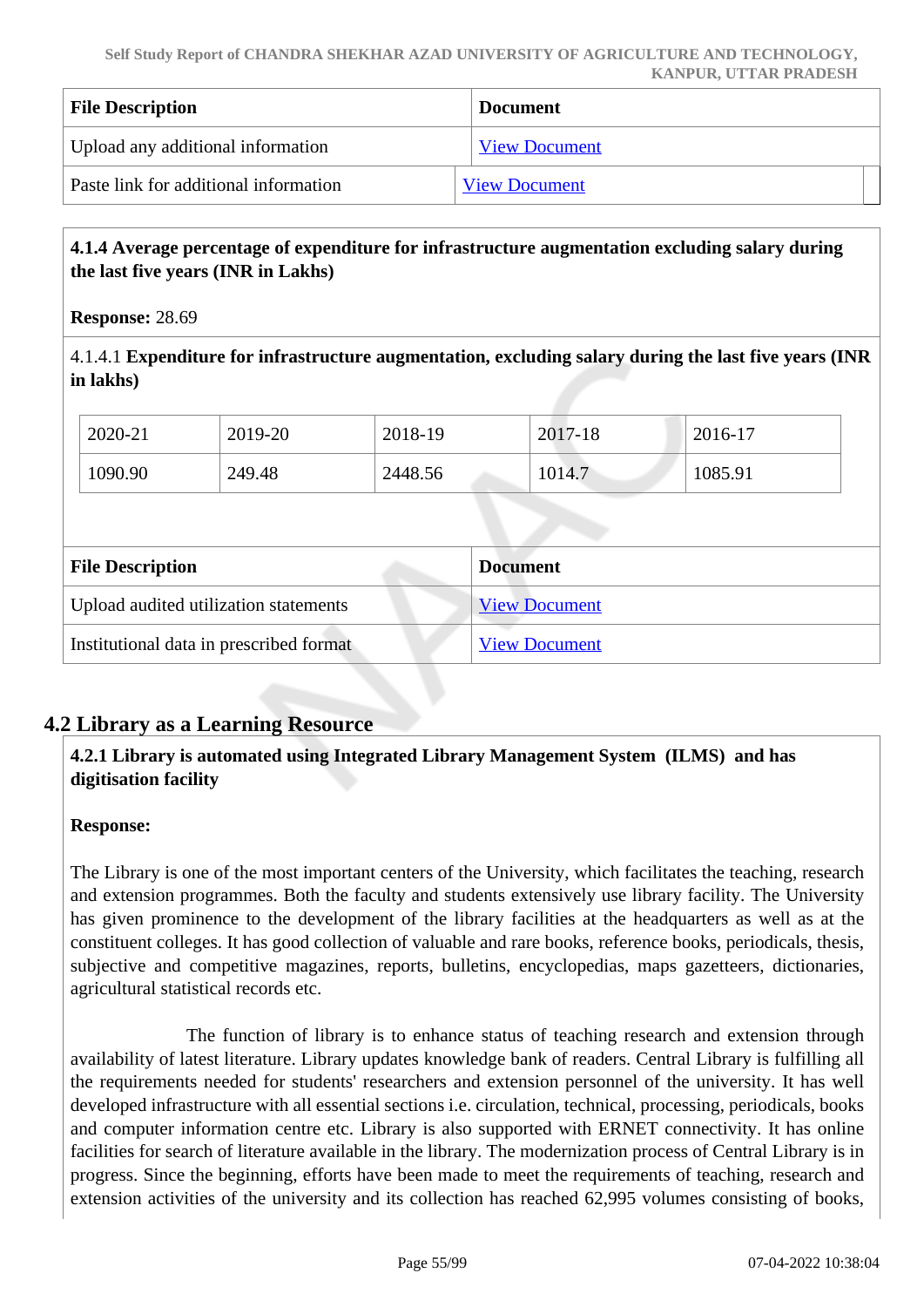theses and journals. All the books, Journals and theses have been automated with barcode facilities. All the 8 constituents colleges have the library consisting of books, journals, monograph with automated barcode facilities.

 Efforts have been made to introduce modern systems of library management and service. Several journals have been subscribed in CD ROM version,which facilitated a tremendous improvement in the usage of the library for reference purposes especially by the research students and staff.Library linkage is one of the approaches that is being actively pursued to enhance the literature coverage for the leaders.

 The library is well furnished with IT infrastructure automation software (SOFTGRANTH), computers, servers, printer, sound system, mike, LED T.V, digital camera, internet based computer system, photocopier for library users, Eye 4 scanner, automation and user services through computer etc. have been made available for better use of ICT in central library. The University has set up a centralized Computer lab and an Agricultural Knowledge Management Unit (AKMU) which facilitate internet access to all colleges at Kanpur campus. To maintain the punctuality of library staff the modern biometric system has been installed in central library. University library is kept open from 8.00 AM to 10.00 PM on all working days.

| <b>File Description</b><br><b>Document</b>                    |  |
|---------------------------------------------------------------|--|
|                                                               |  |
| Upload any additional information<br><b>View Document</b>     |  |
| Paste link for additional information<br><b>View Document</b> |  |

### **4.2.2 Institution has access to the following: 1. e-journals 2. e-ShodhSindhu 3. Shodhganga Membership 4. e-books 5. Databases 6. Remote access to e-resources**

**Response:** C. Any 2 of the above

| <b>File Description</b>                 | <b>Document</b>      |
|-----------------------------------------|----------------------|
| Institutional data in prescribed format | <b>View Document</b> |

### **4.2.3 Average annual expenditure for purchase of books/ e-books and subscription to journals/ejournals during the last five years (INR in Lakhs)**

**Response:** 5.18

4.2.3.1 Annual expenditure for the purchase of books and journals including e-journals year-wise during last five years (INR in Lakhs)

| 2020-21 | 2019-20 | 2018-19 | 2017-18 | $2016-17$ |
|---------|---------|---------|---------|-----------|
| 13      | .48     | 1.99    | 9.30923 | 0.13800   |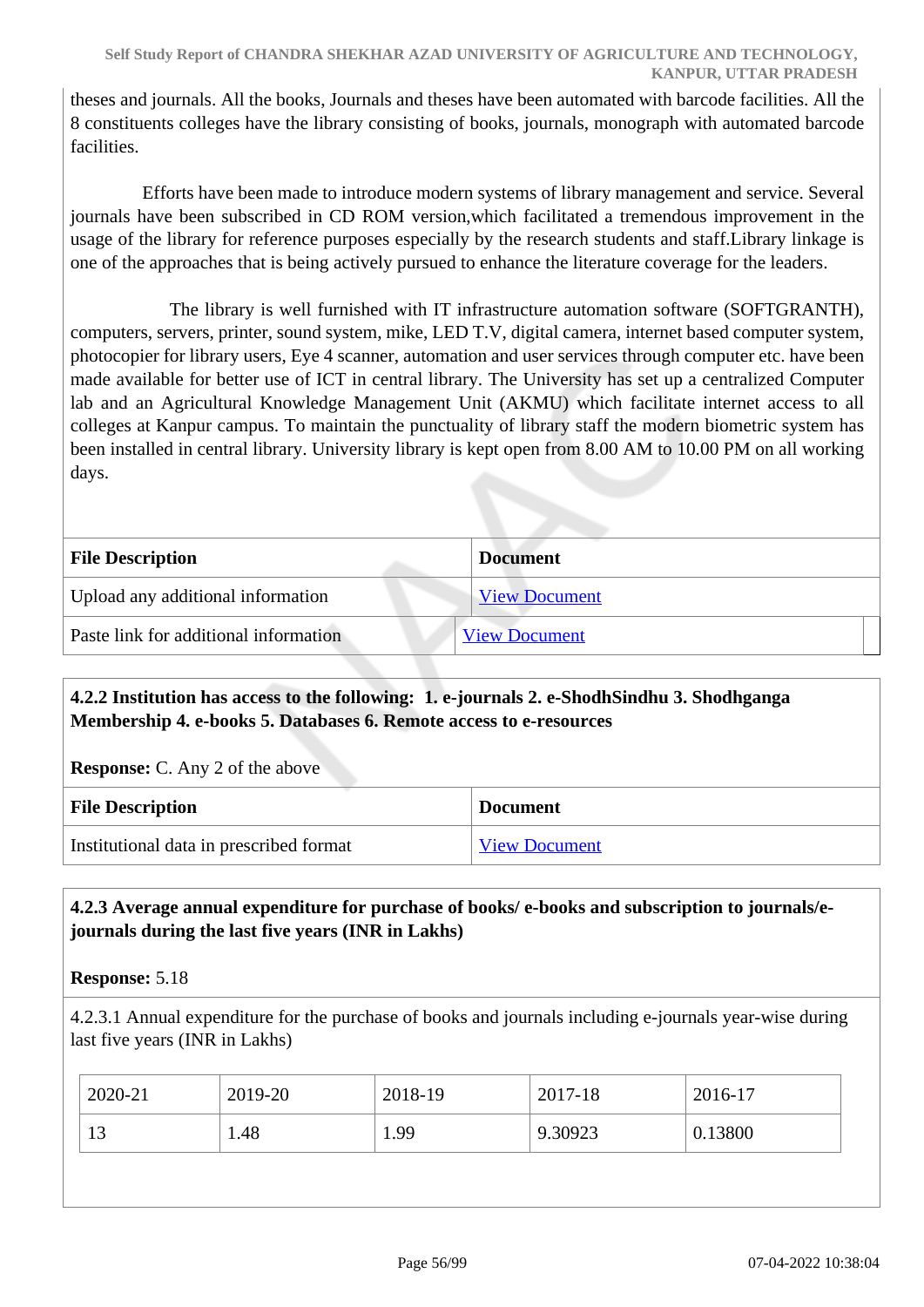| <b>File Description</b>                 | <b>Document</b>      |
|-----------------------------------------|----------------------|
| Institutional data in prescribed format | <b>View Document</b> |
| Any additional information              | <b>View Document</b> |

### **4.2.4 Percentage per day usage of library by teachers and students ( foot falls and login data for online access) during the latest completed academic year**

**Response:** 5.51

### 4.2.4.1 **Number of teachers and students using library per day over last one year**

Response: 131

| <b>File Description</b>                                                                                                                                | <b>Document</b>      |
|--------------------------------------------------------------------------------------------------------------------------------------------------------|----------------------|
| Details of library usage by teachers and students<br>(Library accession register, online accession details)<br>to be provided as supporting documents) | <b>View Document</b> |

### **4.3 IT Infrastructure**

 **4.3.1 Percentage of classrooms and seminar halls with ICT - enabled facilities such as LCD, smart board, Wi-Fi/LAN, audio video recording facilities. (Data for the latest completed academic year)**

**Response:** 17.65

4.3.1.1 **Number of classrooms and seminar halls with ICT facilities**

Response: 21

| <b>File Description</b>                 | <b>Document</b>      |  |
|-----------------------------------------|----------------------|--|
| Upload any additional information       | <b>View Document</b> |  |
| Institutional data in prescribed format | <b>View Document</b> |  |
| Paste link for additional information   | <b>View Document</b> |  |

### **4.3.2 Institution has an IT policy, makes appropriate budgetary provision and updates its IT facilities including Wi-Fi facility**

### **Response:**

University IT policy exists to maintain, secure, and ensure legal and appropriate use of information technology infrastructure established by the University in all colleges. This policy establishes Universitywide strategies and responsibilities for protecting the confidentiality, integrity, and availability of the information assets that are accessed, created, managed, and/or controlled by the university. Information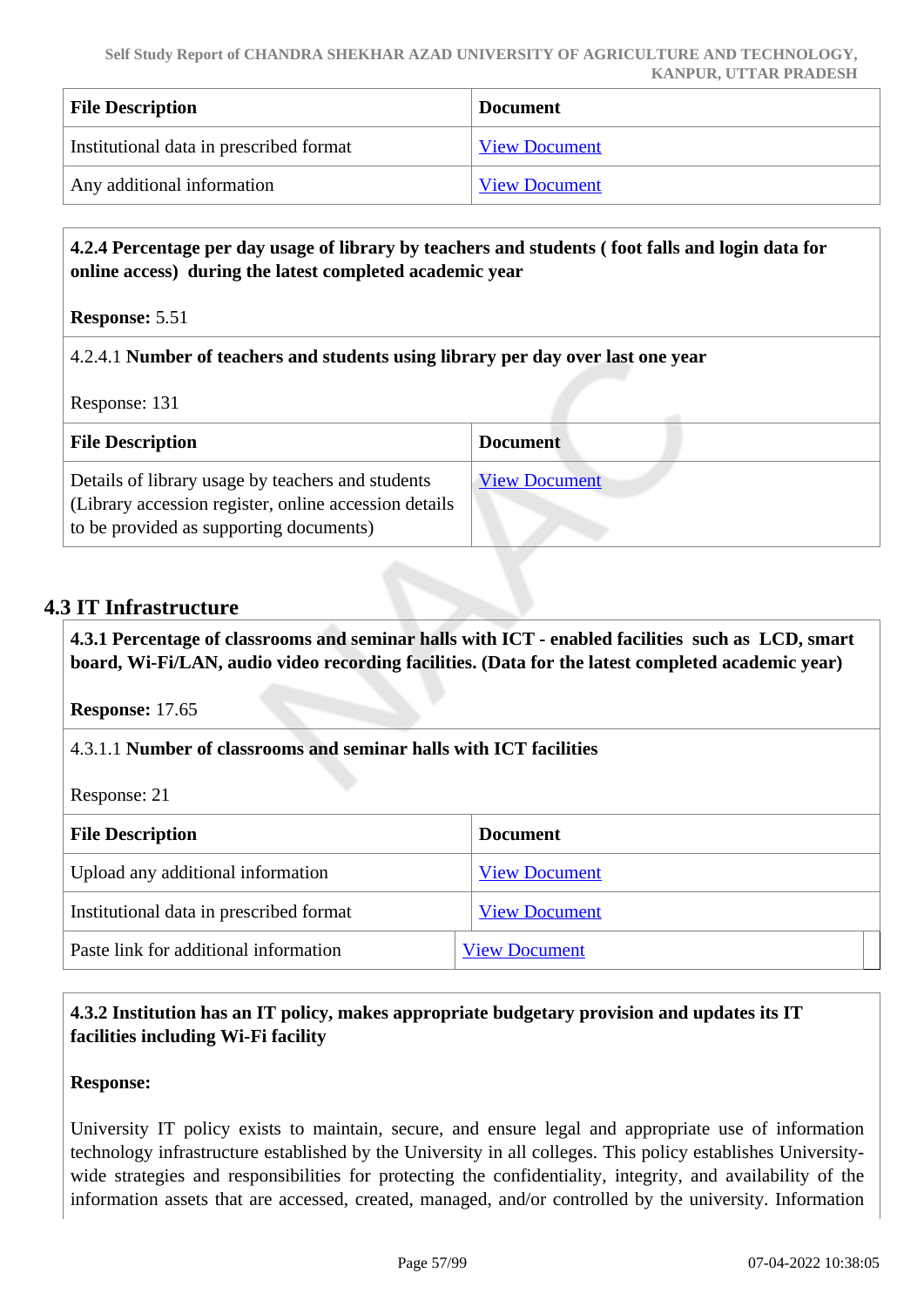assets addressed by the policy include data, information systems, computers, network devices, intellectual property, as well as documents and verbally communicated information

Agricultural Research Information System (ARIS) Cell funded by ICAR was established in 1998 under the Administrative control of the Director Research as a central facility. In the year 2011 ICAR had rename the ARIS Cell to AKMU. The Cell is located in the new building of the College of Agriculture. Presently, Dr. AnandSwaroop Srivastava is the Officer-in-charge of the AKMU.

The Cell also provides facilities such as LAN/WiFi connectivity to various offices of the university and all departments in the college of agriculture, college of forestry, college of horticulture and college of home science. All faculty members of the university have been trained in various usages of computer software programme and applications viz: basics, windows, MS-Office, Networking, e-mail, internet, data analysis and project planning. The well-furnished AKMU Cell with up-to-date technology facilitates an improved teaching-learning experience, enhances teaching efficiency and assists in research amongst faculty members.

### **Major Objectives**

- To put information close to the manager and scientist who use it.
- To build and improve the capacity to organize, store, retrieve and use the relevant information into the agricultural research by researchers and teachers by collecting, organizing and retrieving relevant information as per their needs.
- To develop regular procedures and mechanisms for other organizations to share information with our university.
- To improve the capacity of researcher to plan, monitor and evaluate research programmes in efficient manner.
- To provide capacity building on computers/IT support and internet security by organizing need based training programmes.
- To provide and maintain internet connectivity to all departments, teachers and students.

College of Agriculture, Home Science, Horticulture and Forestry situated at Kanpur campus and College of Ag. Engg., Dairy Technology and Fisheries at EtawahCampus, have net connectivity currently comprises JioFibre bases. Knowledge gateway, language, grammar check tools, access and computing facility have been developed.All colleges are well connected with LAN.All the department of all Colleges are well connected through Fibre /RF link / CAT-5 media. The internet connectivity is being provided in the college through 1Gbps NIC-NKN leased link.AKMU also provides facilities such as LAN/Wi-Fi connectivity to boys and girls hostel.

Video conferencing facility is available in Vice-Chancellor Committee Room.

| <b>File Description</b>               | <b>Document</b>      |
|---------------------------------------|----------------------|
| Upload any additional information     | <b>View Document</b> |
| Paste link for additional information | <b>View Document</b> |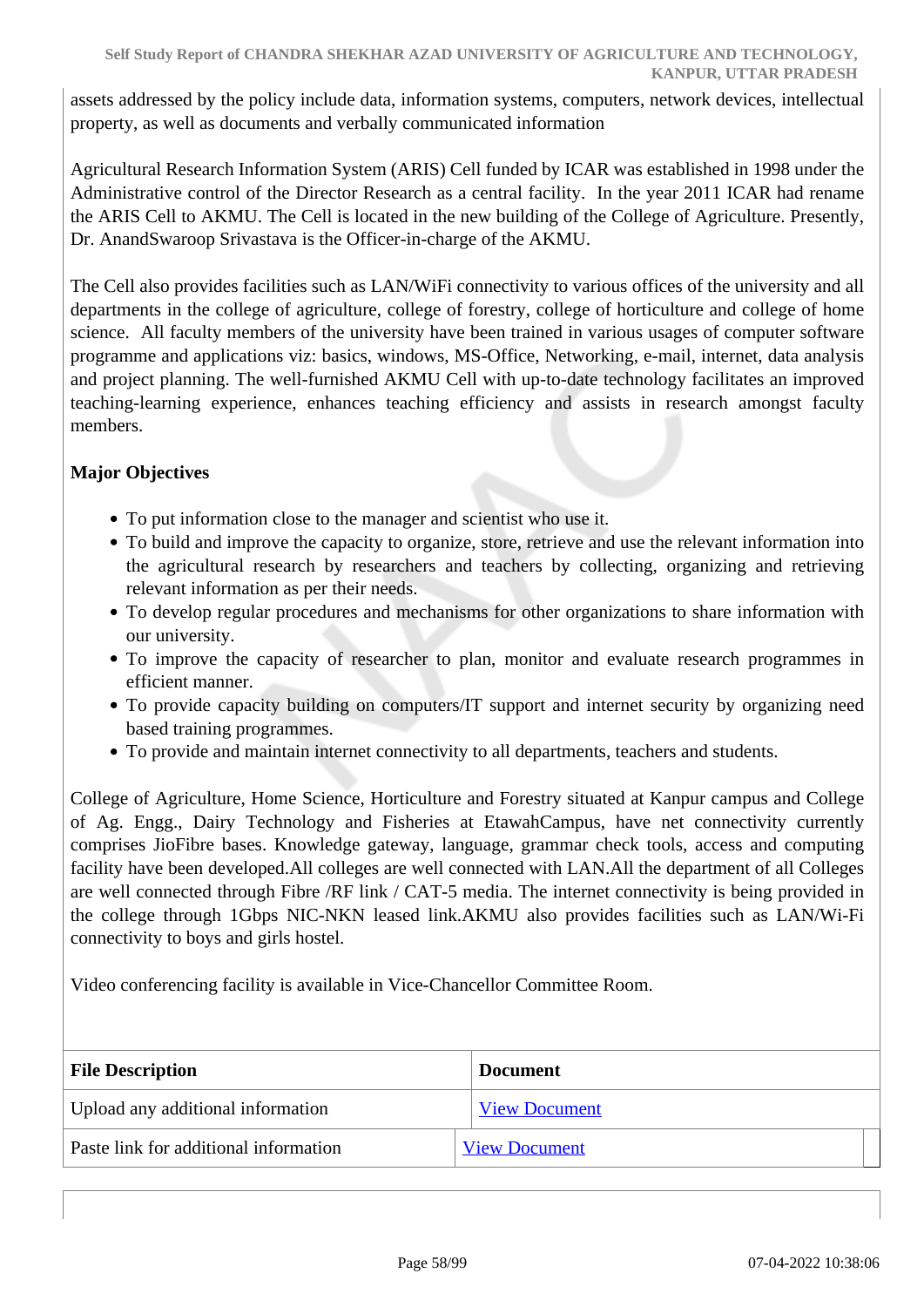#### **4.3.3 Student - Computer ratio (Data for the latest completed academic year)**

**Response:** 8:1

### **4.3.4 Available bandwidth of internet connection in the Institution (Leased line)**

#### **Response:** B. 500 MBPS - 1 GBPS

| <b>File Description</b>                                                     | <b>Document</b>      |
|-----------------------------------------------------------------------------|----------------------|
| Upload any additional information                                           | <b>View Document</b> |
| Details of available bandwidth of internet<br>connection in the Institution | <b>View Document</b> |

| 4.3.5 Institution has the following Facilities for e-content development |                      |  |  |
|--------------------------------------------------------------------------|----------------------|--|--|
| 1. Media centre<br>2. Audio visual centre                                |                      |  |  |
| <b>3. Lecture Capturing System (LCS)</b>                                 |                      |  |  |
| 4. Mixing equipments and softwares for editing                           |                      |  |  |
|                                                                          |                      |  |  |
| <b>Response:</b> B. 3 of the above<br><b>File Description</b>            | <b>Document</b>      |  |  |
| Upload any additional information                                        | <b>View Document</b> |  |  |
| Institutional data in prescribed format                                  | <b>View Document</b> |  |  |

### **4.4 Maintenance of Campus Infrastructure**

 **4.4.1 Average percentage expenditure incurred on maintenance of physical facilities and academic support facilities excluding salary component during the last five years**

**Response:** 17.1

4.4.1.1 **Expenditure incurred on maintenance of infrastructure (physical facilities and academic support facilities) excluding salary component year-wise during the last five years (INR in lakhs)**

| 2020-21 | 2019-20 | 2018-19 | 2017-18 | 2016-17 |
|---------|---------|---------|---------|---------|
| 1090.90 | 249.48  | 1532.5  | 156.78  | 793.29  |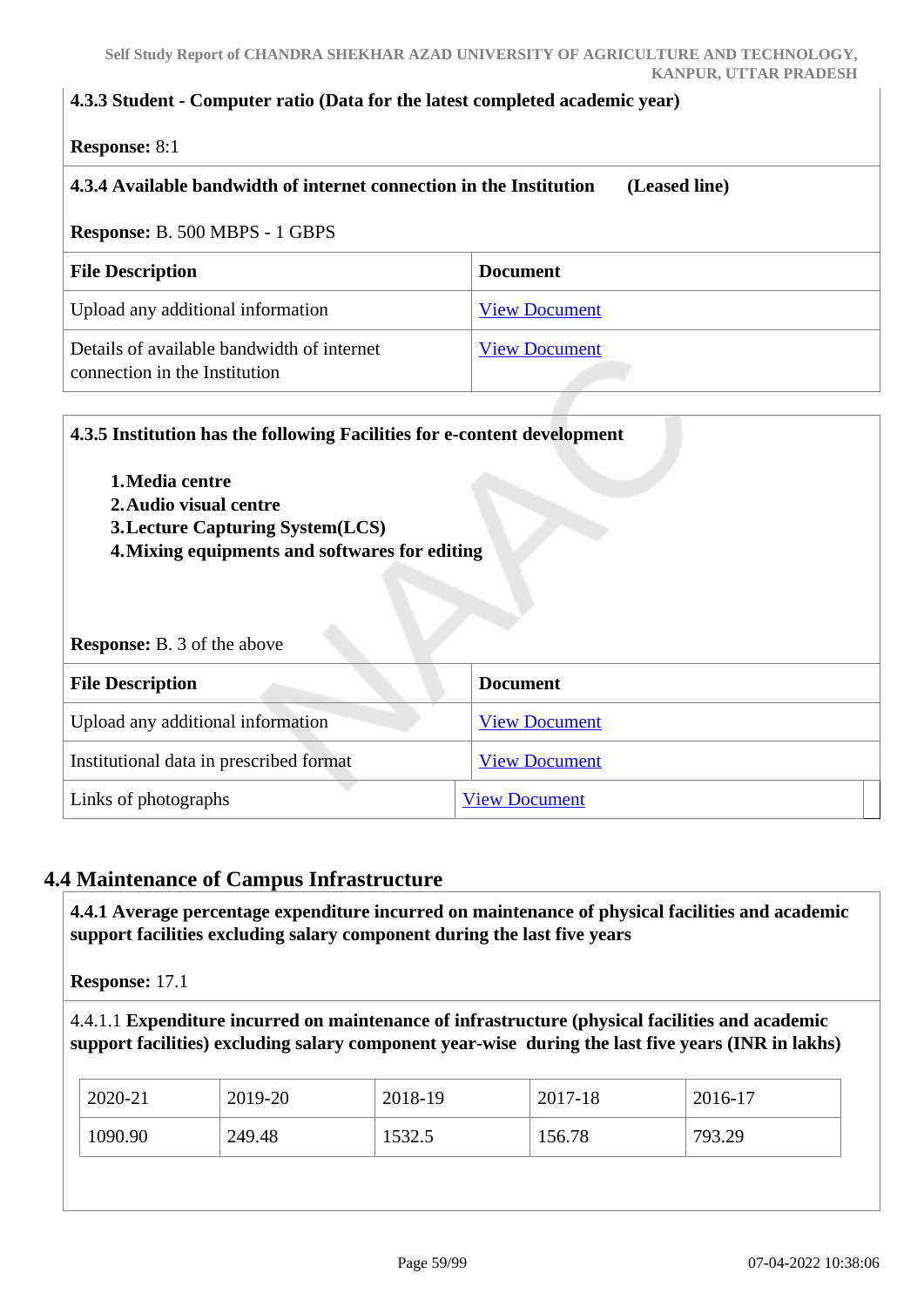| <b>File Description</b>                 | <b>Document</b>      |
|-----------------------------------------|----------------------|
| Institutional data in prescribed format | <b>View Document</b> |

### **4.4.2 There are established systems and procedures for maintaining and utilizing physical, academic and support facilities - laboratory, library, sports complex, computers, classrooms etc.**

### **Response:**

University has created standard systems and procedures for maintaining the physical, academic and support facilities. There are duly constituted building committeeand purchase committeethat looks after the various aspects of the utilization and maintenance of the physical, academic and support facilities. There is a separate Engineering Office headed by the university engineer. The work of engineering officeis to look after the repair and maintenance of the University buildings on the basis of allocation of maintenance funds.

University budget is annually allocated for maintenance of the physical facilities. Separate complaint registers were maintained for various housekeeping services like electrical, plumbing, etc.Maintenance and repair of laboratory instruments are initiated by respective head of department as and when required. The purchase committee handles the repair/maintenance/calibration request appropriately by placing order to the respective equipment experts. Laboratory in charge and laboratory assistant ensures proper working of all equipment at the beginning of each semester as a precautionary measure. The classrooms, smart class rooms, laboratories, seminar halls, and library facilities are utilized regularly by the students and teachers for the learning process and time-tables / logbooks indicate the regular utilization of the respective facilities. University has fully automated its library with latest ICT facilities. The maintenance and housekeeping of the classrooms, laboratories, library, hostels and the University as a whole are taken care by external agency and attendants. The security of the University is maintained by external agency. University has adequate number of computers with internet connections and required software's distributed in different office, laboratories, library, departments etc.The maintenance of water coolers, Water purifier and air conditioners in the University is carried by external agencies through annual maintenance contract.

Anti-virus software is purchased and is renewed annually for the smooth working of all the computers in the institute at the departmental level. Minor maintenance of furniture items, minor electrical maintenance and metal fixtures is carried out by the Estate department of the University.The sports facility of the university is handled by a duly constituted Sports Council and these facilities are made available to all the students, teaching, non-teaching staff of the University

| <b>File Description</b>               | <b>Document</b>      |
|---------------------------------------|----------------------|
| Paste link for additional information | <b>View Document</b> |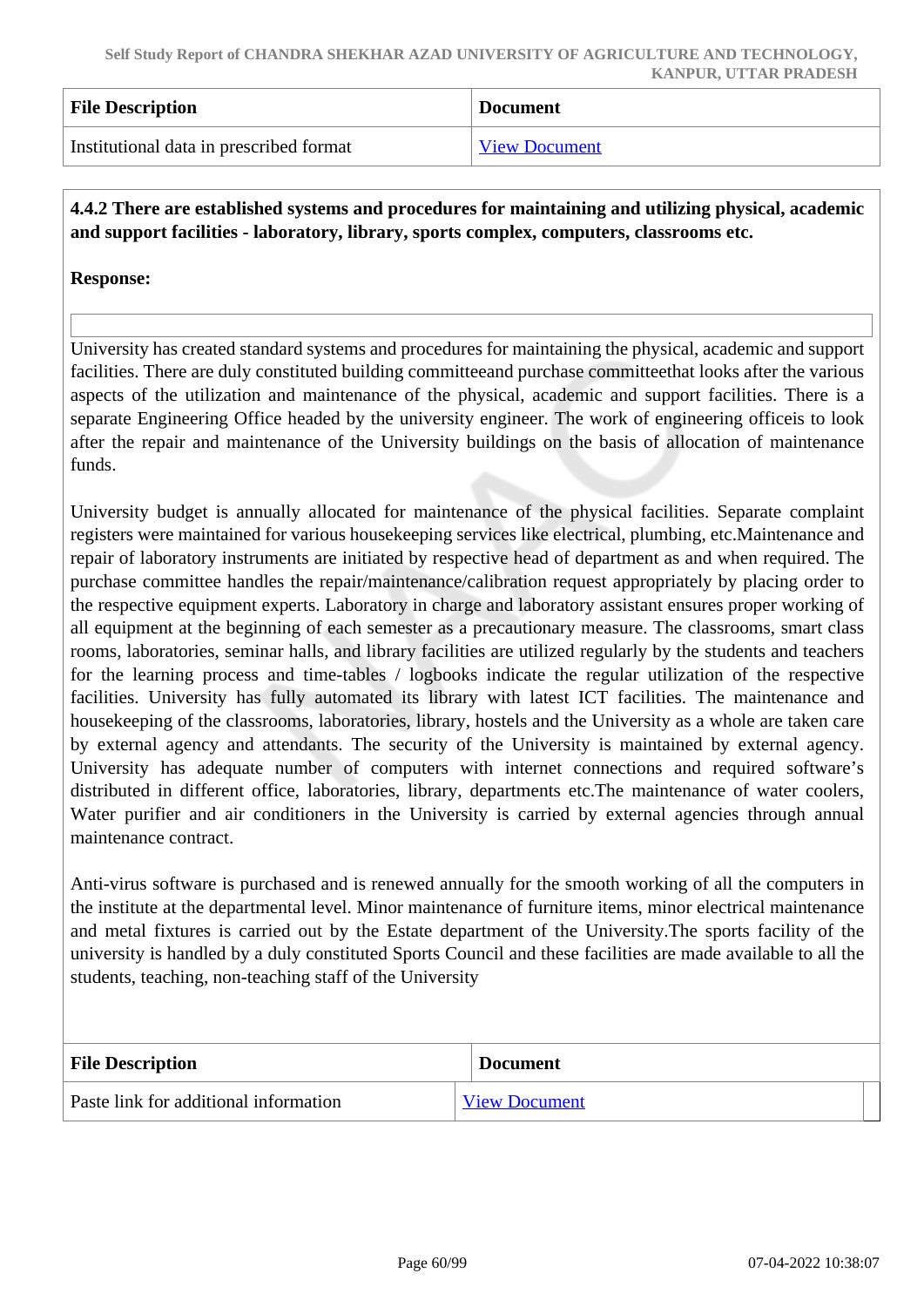# **Criterion 5 - Student Support and Progression**

### **5.1 Student Support**

 **5.1.1 Average percentage of students benefited by scholarships and freeships provided by the institution, Government and non-government agencies (NGOs) during the last five years (other than the students receiving scholarships under the government schemes for reserved categories).**

#### **Response:** 11.53

5.1.1.1 **Number of students benefited by scholarships and free ships provided by the institution, Government and non-government bodies, industries, individuals, philanthropists during the last five years (other than students receiving scholarships under the government schemes for reserved categories)** 

| 2020-21 | 2019-20 | 2018-19 | 2017-18 | 2016-17 |
|---------|---------|---------|---------|---------|
| 266     | 244     | 244     | 256     | 242     |

| <b>File Description</b>                                                         | <b>Document</b>      |
|---------------------------------------------------------------------------------|----------------------|
| Upload self attested letter with the list of students<br>sanctioned scholarship | <b>View Document</b> |
| Upload any additional information                                               | <b>View Document</b> |
| Institutional data in prescribed format                                         | <b>View Document</b> |

 **5.1.2 Average percentage of students benefited by career counseling and guidance for competitive examinations as offered by the Institution during the last five years.**

**Response:** 18.72

5.1.2.1 **Number of students benefitted by guidance for competitive examinations and career counselling offered by the institution year wise during last five years**

| 2020-21 | 2019-20 | 2018-19 | 2017<br>7-18 | 2016-17 |
|---------|---------|---------|--------------|---------|
| 790     | 1010    | 62      | 67           | 65      |

| <b>File Description</b>                 | <b>Document</b>      |
|-----------------------------------------|----------------------|
| Institutional data in prescribed format | <b>View Document</b> |
| Link for additional information         | <b>View Document</b> |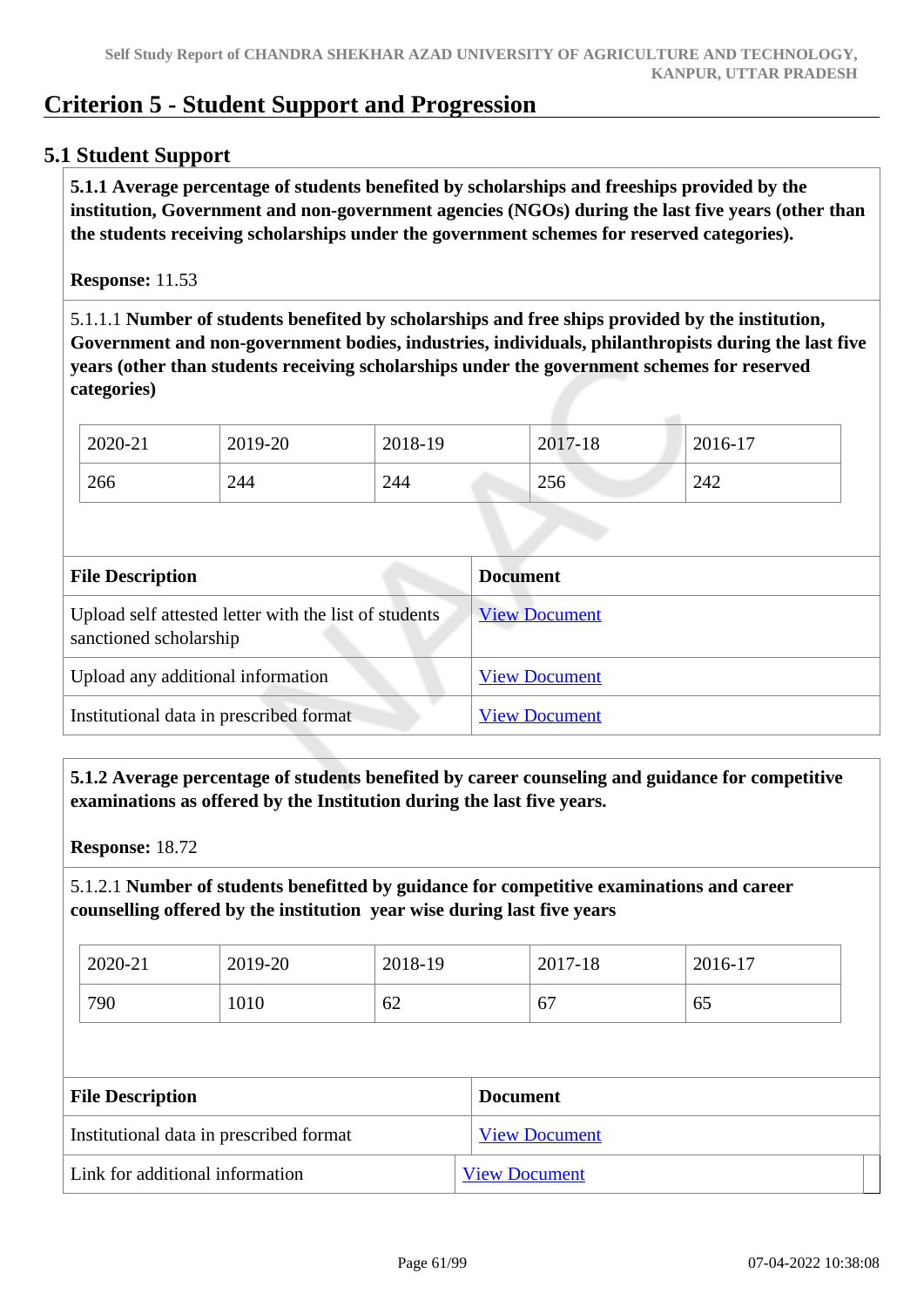**5.1.3 Following Capacity development and skills enhancement activities are organised for improving students capability 1. Soft skills 2. Language and communication skills 3. Life skills (Yoga, physical fitness, health and hygiene) 4. Awareness of trends in technology**

**Response:** B. 3 of the above

| <b>Document</b>      |
|----------------------|
| <b>View Document</b> |
| <b>View Document</b> |
| <b>View Document</b> |
|                      |

 **5.1.4 The institution adopts the following for redressal of student grievances including sexual harassment and ragging cases 1. Implementation of guidelines of statutory/regulatory bodies**

- **2. Organisation wide awareness and undertakings on policies with zero tolerance**
- **3. Mechanisms for submission of online/offline students' grievances**
- **4. Timely redressal of the grievances through appropriate committees**

**Response:** B. 3 of the above

| <b>File Description</b>                                                        | <b>Document</b>      |
|--------------------------------------------------------------------------------|----------------------|
| Details of student grievances including sexual<br>harassment and ragging cases | <b>View Document</b> |
| Link for additional information                                                | <b>View Document</b> |

### **5.2 Student Progression**

 **5.2.1 Average percentage of students qualifying in state/national/ international level examinations during the last five years (eg: IIT-JAM/CLAT/ NET/SLET/GATE/ GMAT/CAT/GRE/ TOEFL/ Civil Services/State government examinations, etc.)**

**Response:** 32.56

5.2.1.1 **Number of students qualifying in state/ national/ international level examinations (eg: IIT/JAM/ NET/ SLET/ GATE/ GMAT/CAT/GRE/ TOEFL/ Civil Services/ State government examinations***, etc.)***) year-wise during last five years**

| 2020-21 | 2019-20 | 2018-19 | 2017-18                   | 2016-17 |
|---------|---------|---------|---------------------------|---------|
| 28      | 38      | 70      | $\mathbf{Q}^{\star}$<br>╯ | 65      |

5.2.1.2 **Number of students appearing in state/ national/ international level examinations (eg: IIT/JAM/ NET / SLET/ GATE/ GMAT/CAT,GRE/ TOEFL/ Civil Services/ State government**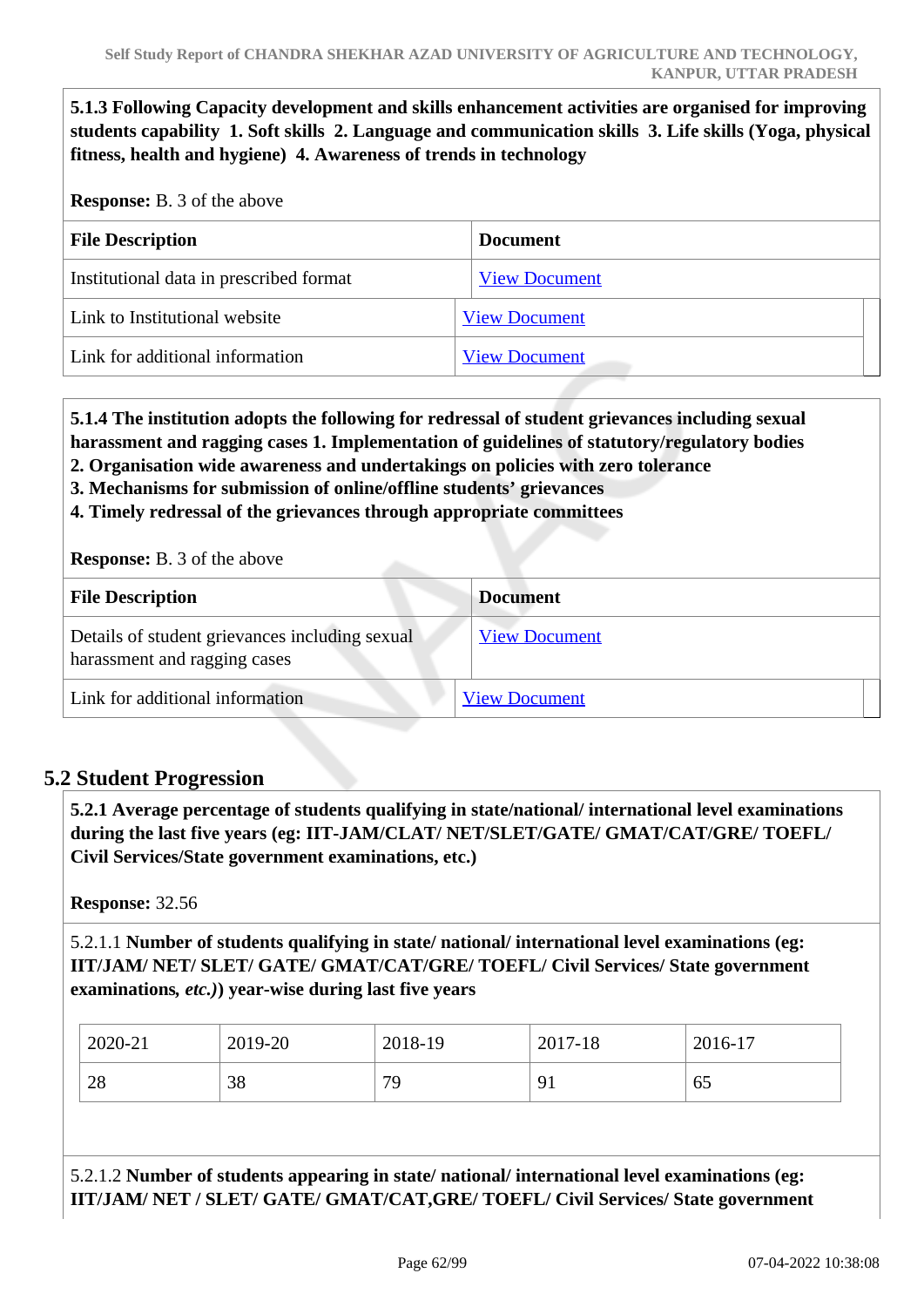#### **examinations) year-wise during last five years**

|                                         | 2020-21 | 2019-20 | 2018-19              |  | 2017-18 | 2016-17 |  |
|-----------------------------------------|---------|---------|----------------------|--|---------|---------|--|
|                                         | 198     | 167     | 178                  |  | 208     | 172     |  |
|                                         |         |         |                      |  |         |         |  |
| <b>File Description</b>                 |         |         | <b>Document</b>      |  |         |         |  |
| Institutional data in prescribed format |         |         | <b>View Document</b> |  |         |         |  |

### **5.2.2 Average percentage of placement of outgoing students during the last five years**

#### **Response:** 20.13

#### 5.2.2.1 **Number of outgoing students placed year - wise during the last five years.**

| 2020-21 | 2019-20                         | 2018-19 | 2017-18 | 2016-17 |
|---------|---------------------------------|---------|---------|---------|
| $4_{1}$ | $\overline{\phantom{a}}$<br>ر ، | 115     | 166     | 103     |

| <b>File Description</b>                 | <b>Document</b>      |
|-----------------------------------------|----------------------|
| Institutional data in prescribed format | <b>View Document</b> |
| Link for additional information         | <b>View Document</b> |

### **5.2.3 Percentage of student progression to higher education (previous graduating batch).**

**Response:** 16.02

### 5.2.3.1 **Number of outgoing student progressing to higher education.**

Response: 99

| <b>File Description</b>                 | <b>Document</b>      |
|-----------------------------------------|----------------------|
| Institutional data in prescribed format | <b>View Document</b> |
| Link for additional information         | <b>View Document</b> |

### **5.3 Student Participation and Activities**

 **5.3.1 Number of awards / medals won by students for outstanding performance in sports / cultural activities at inter-university / state / national / international events (award for a team event should be counted as one) during the last five years.**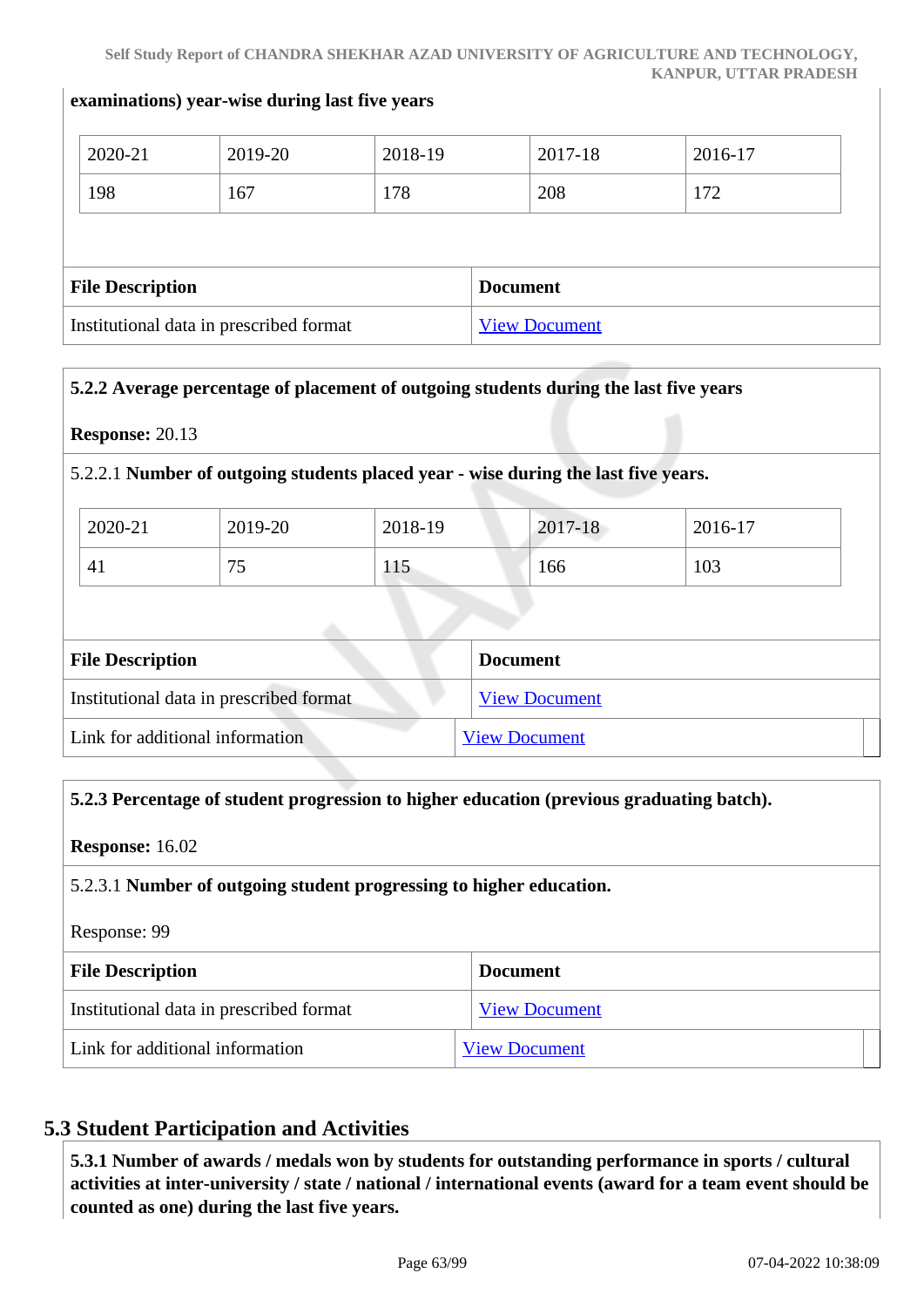### **Response:** 9

### 5.3.1.1 **Number of awards/medals won by students for outstanding performance in sports / cultural activities at inter-university / state / national / international events (award for a team event should be counted as one) year - wise during the last five years.**

| 2020-21 | 2019-20 | 2018-19 | 2017-18 | 2016-17 |
|---------|---------|---------|---------|---------|
| ັ       |         | ∽       | -       |         |

| <b>File Description</b>                    | <b>Document</b>      |
|--------------------------------------------|----------------------|
| Institutional data in prescribed format    | <b>View Document</b> |
| e-copies of award letters and certificates | <b>View Document</b> |
| Any additional information                 | <b>View Document</b> |
| Link for additional information            | <b>View Document</b> |
|                                            |                      |

### **5.3.2 Presence of Student Council and its activities for institutional development and student welfare.**

#### **Response:**

The students play a vital role in University/College/departmental activities such as organizing symposiums, seminars, conference, and workshops. The students actively involve themselves in events such as Convocation, Independence Day, Republic Day, YuvaMahotsava, Deepotsava, SamrastaKumbh, Run for Unity, SwacchataAbhiyan, ParyavarnPrakriti. University provides ample avenues for developing technical skills, updatingknowledge, personality development, career counselling and service to the society through various Associations and Societies.There is a faculty advisor to supervise the students in the smooth and effective functioning of the variousactivities.

Student council is as such not constituted so for though students representative are nominated for various committees related to student welfare hostel management, grievance redressal. The participation of the students is insured in social welfare activities and NSS programmes.

| <b>File Description</b>         | <b>Document</b>      |
|---------------------------------|----------------------|
| Link for additional information | <b>View Document</b> |

 **5.3.3 Average number of sports and cultural events / competitions organised by the institution per year**

**Response:** 3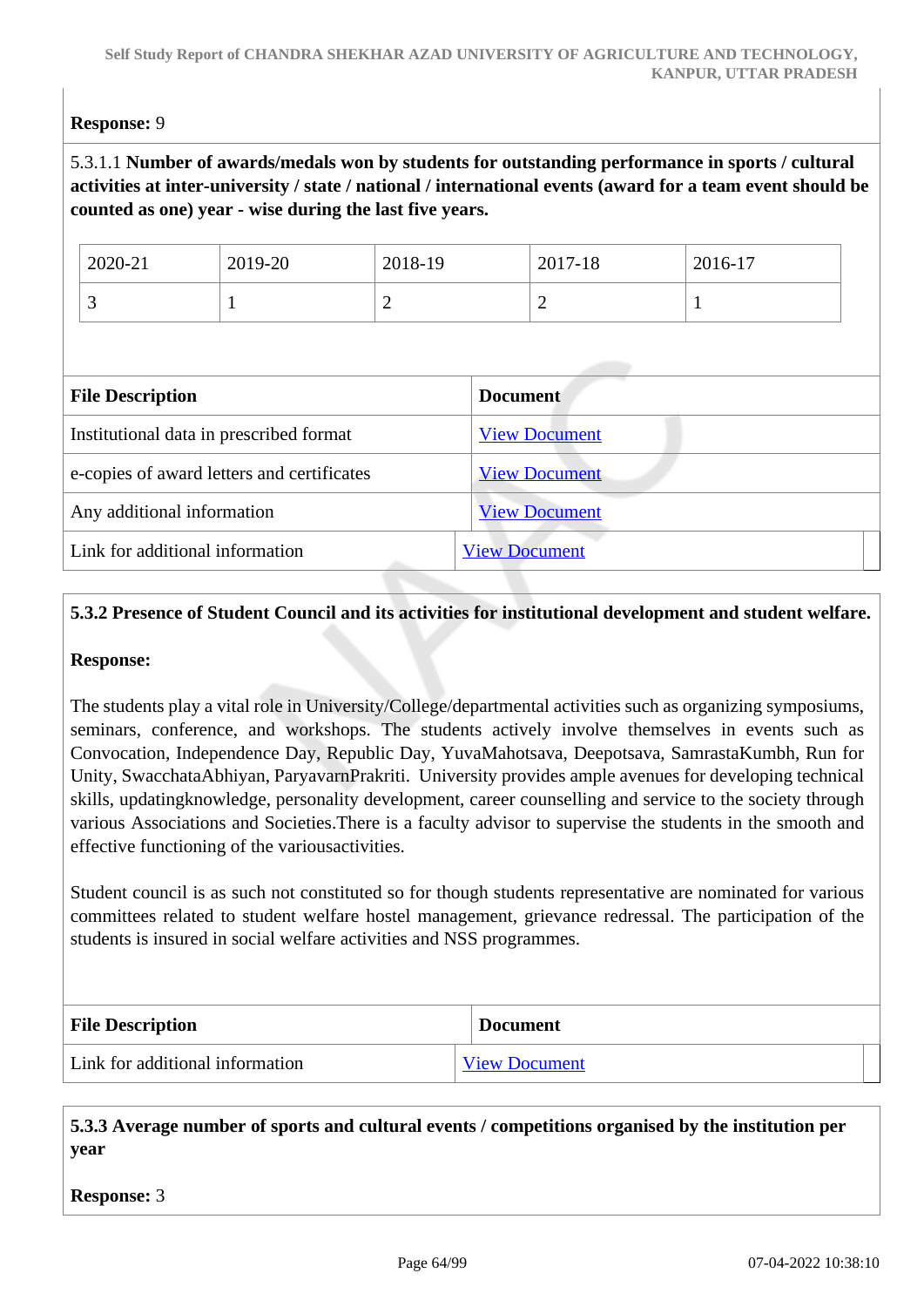5.3.3.1 **Number of sports and cultural events / competitions organised by the institution year - wise**

|                                            | during the last five years.     |                |                      |                      |         | 3.3.3.1 inumber of sports and cultural events / competitions organised by the institution year - wise |  |
|--------------------------------------------|---------------------------------|----------------|----------------------|----------------------|---------|-------------------------------------------------------------------------------------------------------|--|
|                                            | 2020-21                         | 2019-20        | 2018-19              |                      | 2017-18 | 2016-17                                                                                               |  |
|                                            | 4                               | $\overline{2}$ |                      |                      | 7       |                                                                                                       |  |
|                                            |                                 |                |                      |                      |         |                                                                                                       |  |
| <b>File Description</b><br><b>Document</b> |                                 |                |                      |                      |         |                                                                                                       |  |
| Upload any additional information          |                                 |                | <b>View Document</b> |                      |         |                                                                                                       |  |
| Institutional data in prescribed format    |                                 |                | <b>View Document</b> |                      |         |                                                                                                       |  |
|                                            | Link for additional information |                |                      | <b>View Document</b> |         |                                                                                                       |  |
|                                            |                                 |                |                      |                      |         |                                                                                                       |  |

### **5.4 Alumni Engagement**

 **5.4.1 The Alumni Association / Chapters (registered and functional) contributes significantly to the development of the institution through financial and other support services.**

**Response:** 

#### **CSA Alumni association**

The Alumni Association of C.S. Azad University of Agriculture and Technology, Kanpur constituted on September 6, 2006 with its 35 founder members. As per by laws, the Executive council was also constituted in the said meeting. The alumni Association was registered on 10-07-2007 with its registration No. K-37915/472/2007-08 under Societies Registration No. Act. 1860.

As per bye laws , every year meetings of the executive council and Annual General body were conducted during the year 2007, 2008,2009,2010, 2012, 2014, 2017, as per by laws, Sri Chaudhary Sammar Pal Singh, Ex. Minister U.P. Govt., Dr. P.N. Bajpai, Former HOD Horticulture, CSAUA&T, Kanpur and Dr. R.P. Singh, Ex. Vice Chancellor, MPUA&T, Udaipr, nominated as the Honorary member of the Alumni Association during the year 2007, 2008 and 2009 respectively. In 4th Annual General Body Meeting a brain storming session was conducted on Agri Urban Agriculture Scenario of Agriculture education in India and quality concerns for agricultural education. In 5th AGM National Symposium on Sustainable Agricultural for rural development was organized on December 11, 2010. Alumni Directory and National Conference on Farmers Centric Agri innovation for sustainable development was also organized on March 24-25, 2017.

 At present Dr. Satyendra Kumar Singh, President, Prof. (Dr.) Vijay Kumar Yadav and Dr. Ram Sakal Singh , Vice President, Dr. Munish Kumar, General Secretary, Dr. Sanjay Kumar Singh, Joint Secretary, Dr. Shiv Charan, Prasad Kushwaha, Treasurer along with, Dr. Kaushal Kumar, Dr. Rakesh Kumar Singh, Dr. Naushad Khan, Dr. Vivek Kumar Tripathi, Dr. Prabhakar Singh and Dr. Shiv Kumar Kesari are the Council Member. As on 29-02-2020 there are 350 life members of the Alumni Association.

The goal of Alumni Association is to make sincere effort for and all round and holistic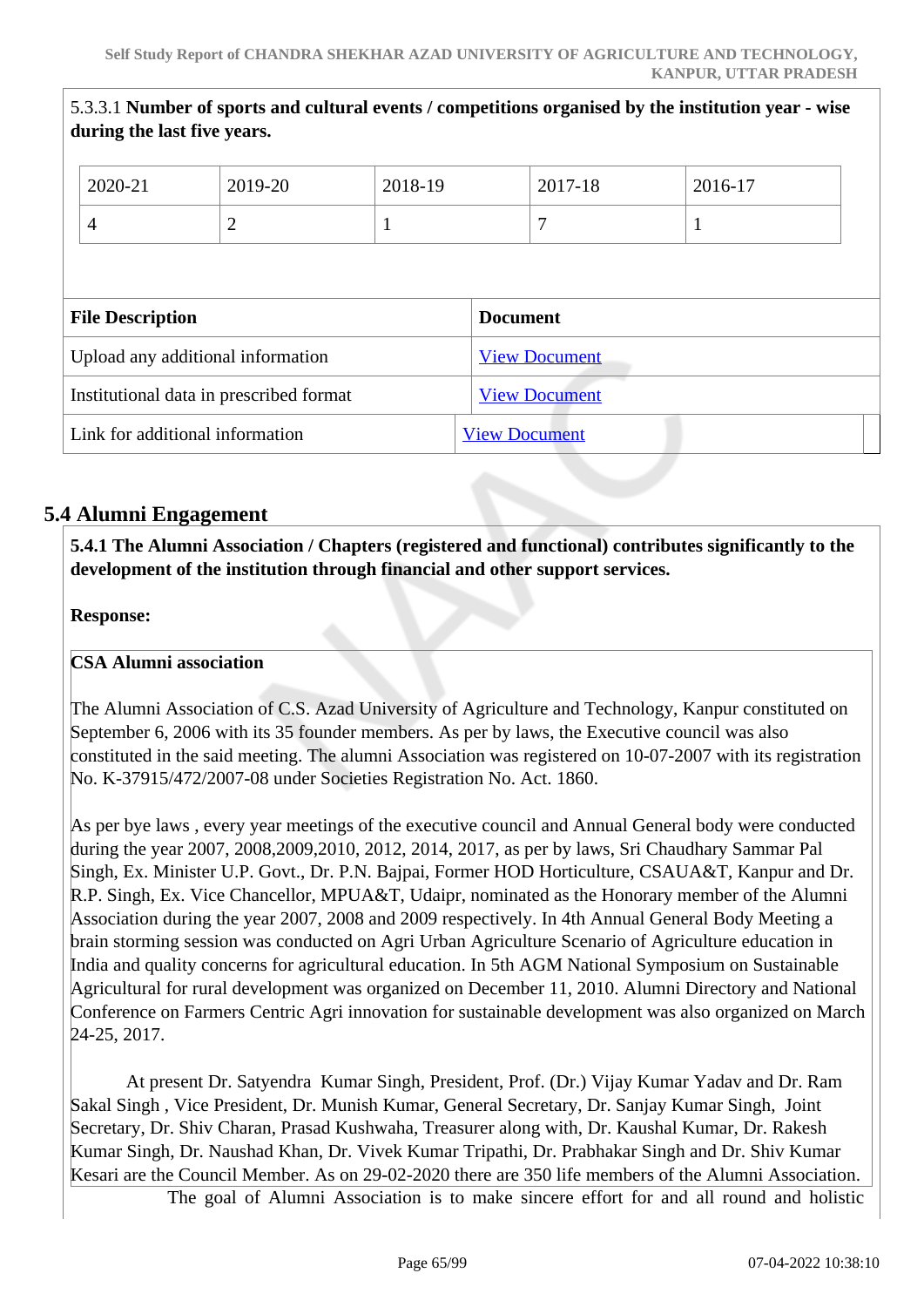development of the university, its students and members . Personality development programmes for students and placement of students are our prime focus. Interface with Alumni's are also organized.

| <b>File Description</b>         | <b>Document</b>      |  |
|---------------------------------|----------------------|--|
| Any additional information      | <b>View Document</b> |  |
| Link for additional information | <b>View Document</b> |  |

### **5.4.2 Alumni contribution during the last five years (INR in Lakhs)**

**Response:** D. 5 Lakhs - 20 Lakhs

| <b>File Description</b>             | <b>Document</b>      |
|-------------------------------------|----------------------|
| Any additional information          | <b>View Document</b> |
| Link for any additional information | <b>View Document</b> |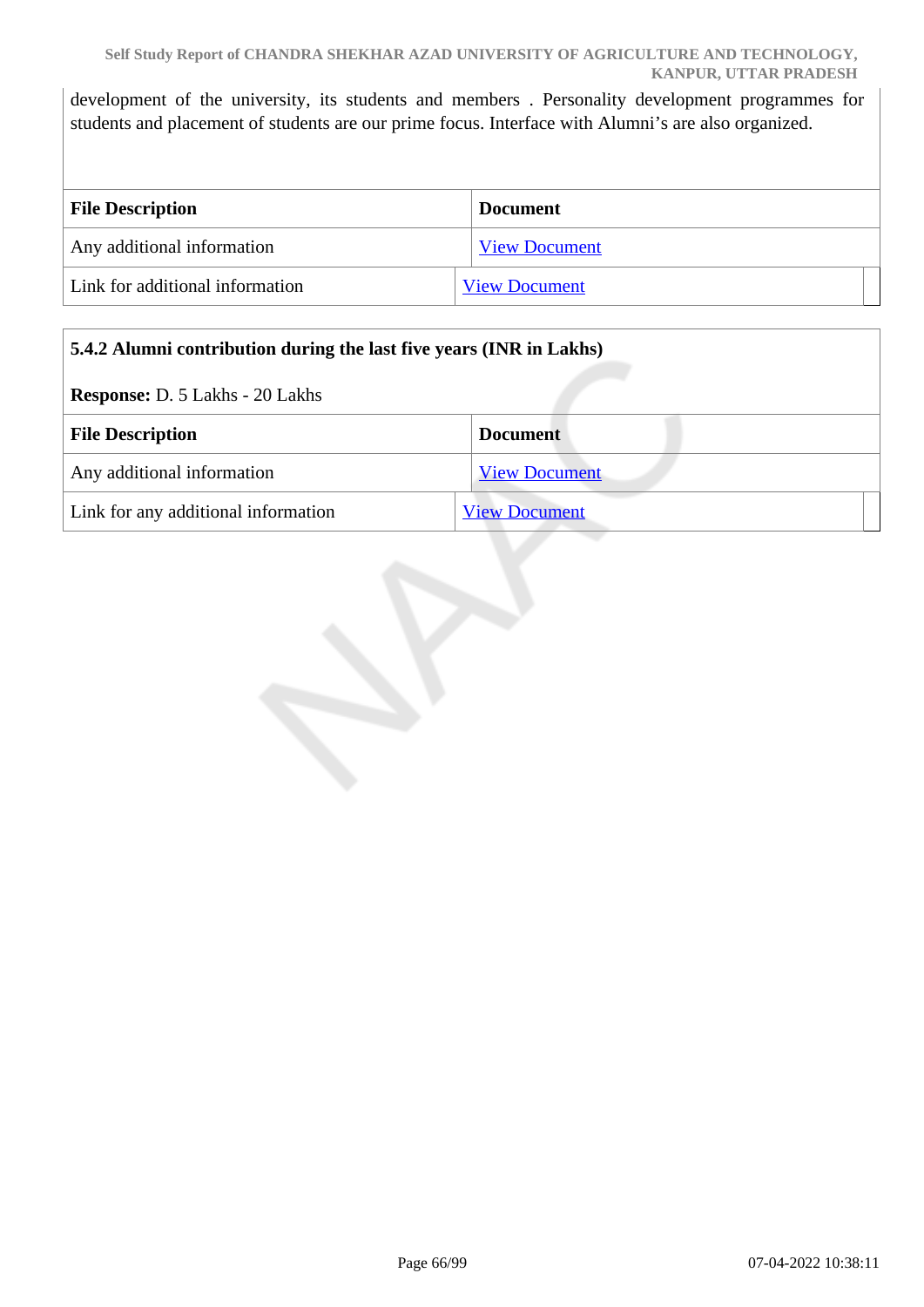# **Criterion 6 - Governance, Leadership and Management**

### **6.1 Institutional Vision and Leadership**

 **6.1.1 The institution has a clearly stated vision and mission which are reflected in its academic and administrative governance.**

#### **Response:**

Chandra Shekhar Azad University of Agriculture & Technology, Kanpur is a premier Agriculture Institution serving the nation since 1893 came into existence in the present form in 1975 with following major mandates;

- Making provision for the education of rural people of Uttar Pradesh in different branches of agriculture, including rural industry and business and other allied subjects,
- Furthering the prosecution of research, particularly in agriculture and other allied sciences and;
- Undertaking field and extension programmes in its service area.
- Univeristy has prepared a document of Vision 2030 in addtion to Roadmap. The Vision, Mision and Goal are described as uder:

### **Vision:**

The vision of the University is to strive ahead and to provide leadership in teaching, research and extension services in the field of agriculture and allied sciences. The University has identified several short-term and long-term goals in teaching, research and extension activities with a view to realize the mission statement and developed more than 291 high yielding varieties in cereals, oilseeds, pulses, vegetables and other important crops. The University is guided by a Board of Management, which is a policy making body and is responsible for the management of the University. The Board of studies advice the Board of Management through Academic Council on different academic matters. Similarly, the Research Advisory Committee and Extension Advisory Committee advise the Board on research and extension activities, respectively.

- Making provision for the education of rural people of Uttar Pradesh in different branches of agriculture and allied sector including rural industry and agri-business and other allied subjects.
- Furthering the prosecution of research, particularly in agriculture and other allied sciences and.
- Undertaking field and extension programmes in its service area.

### **Mision**

• Improving the competitiveness of agriculture by developing quality human resource competency, enhancing productivity, profitability and maintaining the sustainability of production system through efficient use of resources, technology transfer and catalyzing innovation across agriculture in order to ensure food and nutritional security and rural prosperity.

### **Goal:**

To develop competent human resource, develop and evaluate technologies through basic, strategic,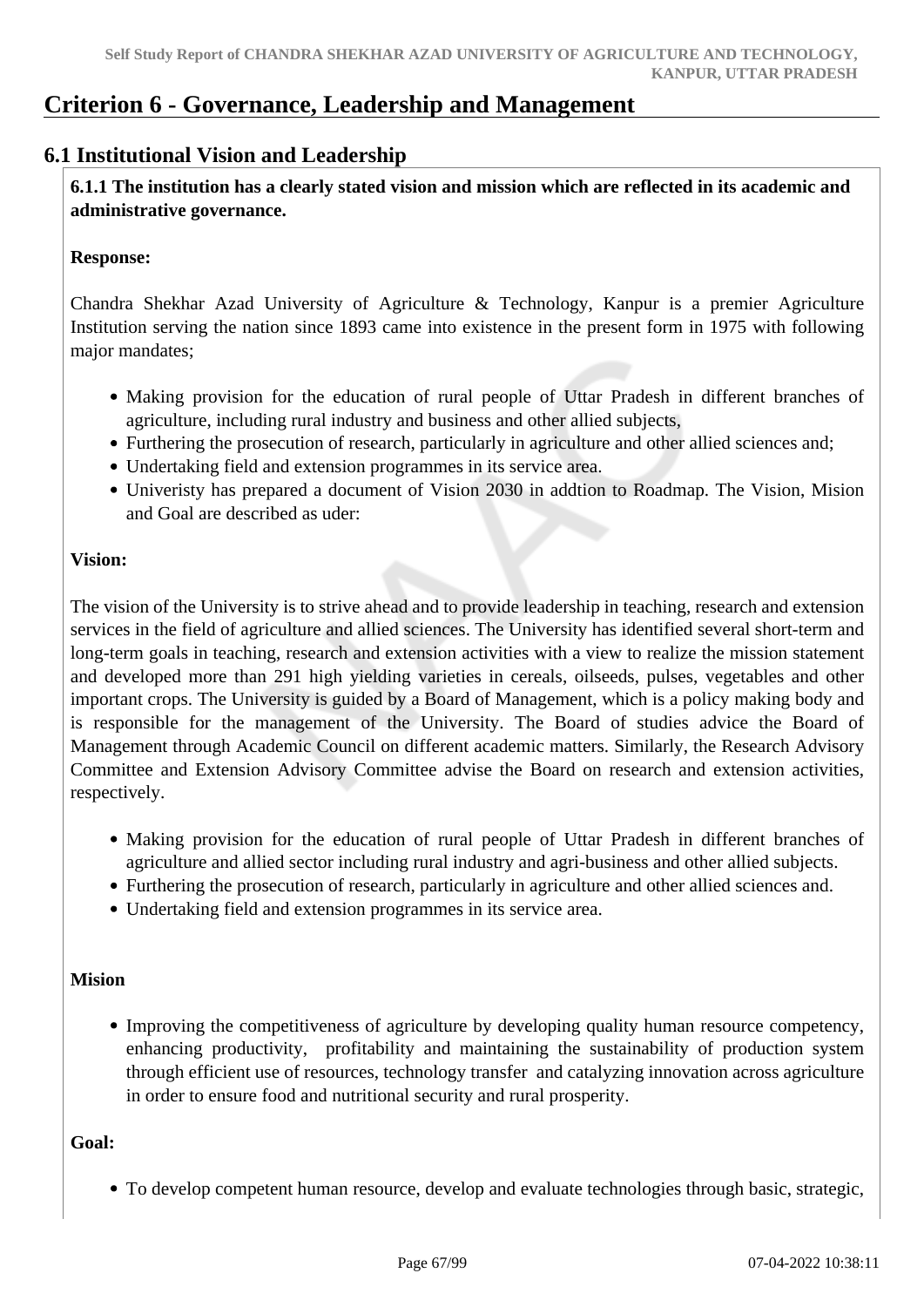applied and adaptive researches to accelerate pace of production, income and rural employment and minimizing the production losses in agriculture and allied sector through multidisciplinary team approach, national and international collaboration without any adverse impact on the national resources and environment.

| <b>File Description</b>         | <b>Document</b>      |
|---------------------------------|----------------------|
| Link for additional information | <b>View Document</b> |

### **6.1.2 The effective leadership is reflected in various institutional practices such as decentralization and participative management.**

### **Response:**

 Chandra Shekhar Azad University of Agriculture & Technology, Kanpur works in well defined manner to ensure decentralization and participative management at various levels. University is governed by The Uttar Pradesh Krishi Evam Prodyogik Vishwavidyalaya Adhiniyam 1958 by following executive bodies

- 1.The Chancellor
- 2.The Board of Management
- 3.The Academic Council
- 4.The Finance Committee
- 5.The Board of Faculties
- 6.The Research Council
- 7.The Extension Council

The Act and Statutes of the University has provision to create authorities to make recommendations on academic, administrative and financial as well as activities pertaining to students' welfare to take decision by Board of Management. The decisions in respect of academic activities of the University pass through three stages. At the grassroots level, Board of Studies of respective faculties make regulations regarding admission of students to the various courses of study and methods of evaluating the progress in respective disciplines. The Board of Studies recommends to the Academic Council that degree be conferred on students who have met satisfactorily the degree requirements of the faculty and the University. The recommendations of Board of Studies are placed before Academic Council prior to implementation. Besides, the Academic Council is also empowered to take independent decisions on academic matters and translate into action. Finally, the Board of Management considers the recommendations made by Board of Studies and Academic Council and gives its assent. Similarly, Research Advisory Committee and Extension Advisory Committee make recommendations on all matters pertaining to research and extension activities to be carried out by the University. Under state non-plan schemes, a multi-tiered arrangement, Zonal Extension Research Advisory Council (ZERAC) involving the zonal stations, extension specialists and departments of the University, other research institutions of the zone, line departments and farmers representative provide operational frame work for formulating relevant research agenda. Students are also actively involved in decision making in various co-curricular activities of the University like hostel management committee, hostel supervisory committee, sports and cultural committee, mess management committee.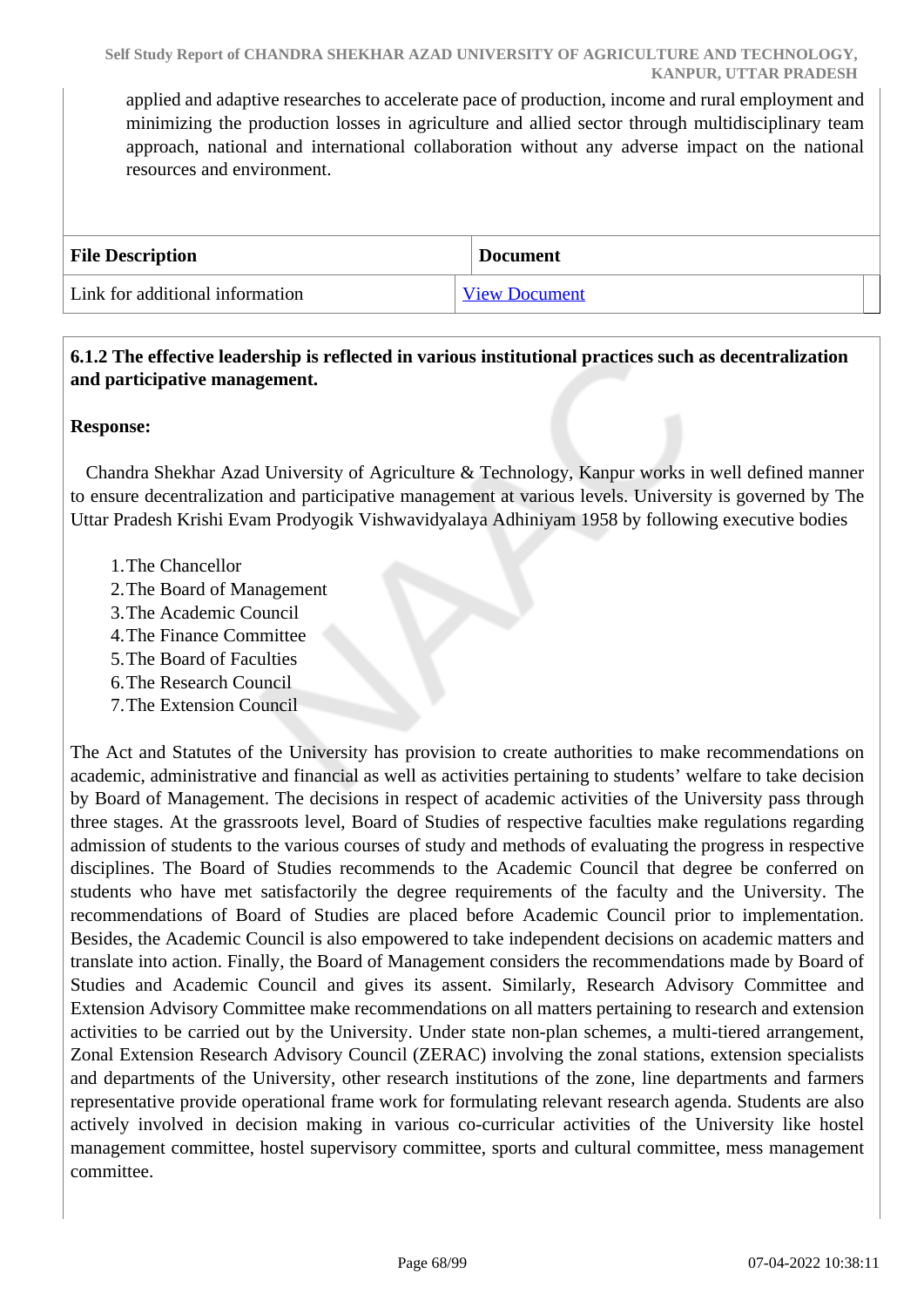The Students' Welfare Committee meet at least once in a semester to review the various student programmes in different colleges of the University. Student meets are organized periodically by the respective Deans to discuss the students' problems/ suggestions and to find out possible solutions. The personnel, financial and administrative management of the University is carried out under the leadership of Vice Chancellor. The Administrative Officers of the University provide necessary support to the Vice Chancellor to take decisions regarding service matters of both faculty and supporting staff. Various other committees are constituted to provide suggestions/ guidelines for taking appropriate decisions pertaining to service matters e.g., a committee to look into personal grievances of staff and demands put-forth by various staff associations, a committee to look into the filling up of vacant positions in respect of teaching and nonteaching staff, house allotment committee, screening committee etc., Similarly, the necessary support to carryout financial administration is provided by Comptroller of the University. The Finance Committee and Works Committee make necessary recommendations on annual budget estimates and campus development to the Board.

| <b>File Description</b>         | <b>Document</b>      |  |
|---------------------------------|----------------------|--|
| Any additional information      | <b>View Document</b> |  |
| Link for Additional Information | <b>View Document</b> |  |

### **6.2 Strategy Development and Deployment**

### **6.2.1 The institutional Strategic plan is effectively deployed.**

### **Response:**

C S Azad University of Agriculture and Technology, Kanpur has initiated a strategic plan of "Bio fortified Village" concept for Mal-nutrition free Kanpur with the slogan of 'Saving lives, changing lives'. Under this concept, village was selected in district Kanpur Dehat for transforming as Biofortified Village to alleviate problem of mal nutrition and hidden hunger in economic feasible and as a permanent option. This concept is primarily identified and addresses the issues related to mal nutrition, and enable with bio fortified variety of cereals, pulses, vegetables, fruits, medicinal and indigenous plants rich in source of vitamins, minerals and calories to all inhabitant in sustainable and eco friendly manner with technological interventions for practices & value addition. It is a feasible and very cost-effective means of delivering micronutrients to the masses that may have limited access to diverse diets and other micronutrient interventions. The basic goal of bio fortification is to reduce mortality and morbidity rates related to micronutrient malnutrition and to increase food security, productivity, and the quality of life for poor populations in country.

 Strategic work on Data generation and documentation of ITKs, capacity building Programm for establishment of bio fortification of village, procurement and supply of bio fortified and high nutritional valued indigenous crops, establishment of local Gene bank, Integration of government schemes and facilities and Analysis of impact factor were carried out at priority.

All approaches are executed to convert " Bio fortified Village" in mission mode by the university team under the leadership of Hon'ble Vice Chancellor. Training programmes on various holistic approaches for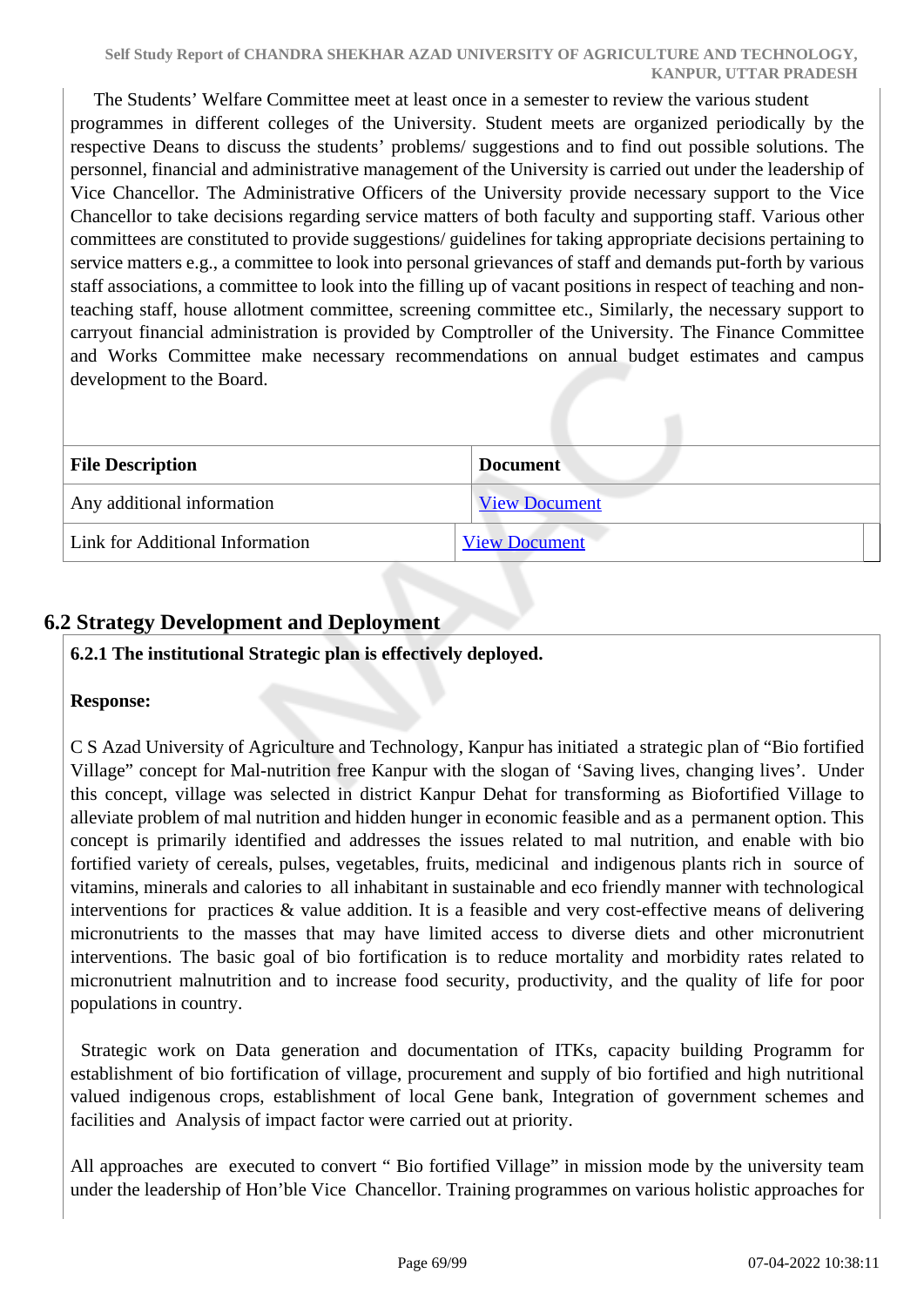women empowerment, health care, rural entrepreneurs, implementation of various government schemes and policy at this village started with the help of university and KVK scientists. Micronutrient-rich grains such as millets as well as other nutritious foods such as soyabeans, foxtail millet, sweet potato, carrot, amaranthus, chia, pomegranate, mulberry, apple ber, karonda, phalsa, moringa, Curry patta etc are continue supply to the farmers for planting in their nutri garden. Seeds of Bio fortified Wheat variety K-1006 distributed in every household.

 Besides, bio-fortification, 65 female of this village trained for health awareness, 42 for handicraft, 62 for spice related trepreneurs, 54 for clay pottery, 65 for empowement, 118 for poultry farming. University has developed Women study centre at this village. Moreover, emphasis is given to convert this village as *Atma Nirbhar Gawn.*

| <b>File Description</b>                                   | <b>Document</b>      |
|-----------------------------------------------------------|----------------------|
| Strategic Plan and deployment documents on the<br>website | <b>View Document</b> |

### **6.2.2 The functioning of the institutional bodies is effective and efficient as visible from policies, administrative setup, appointment, service rules and procedures, etc.**

### **Response:**

The highest policy making body of the University is the Board of Management with Vice Chancellor as its Chairman, ex-officio members are the secretaries of the government departments of Finance, Agriculture, Animal Husbandry and Higher Education and nine nominated members representing diverse field agricultural education, progressive farmers, agricultural graduates, the ICAR nominee and social workers. The Academic Council, Board of Studies, Finance Committee, Research Advisory Committee and Extension Advisory Committee advise the Board on academic and administrative matters.

 The Vice-Chancellor is Principal Executive and Academic Head of the University and Ex-officio Chairman of Board of Management and Academic Council. Board of Management and Academic Council are the apex bodies, which takes decisions on administrative, financial and academic matters, respectively. The authorities like Academic Council, Board of Studies, Finance Committee, Research Advisory Committee, Extension Advisory Committee, Sports and Cultural Committees and various Boards Sub-Committees etc. provide necessary recommendations/ suggestions to facilitate the Board of Management to take appropriate decisions. The decisions taken by these two apex bodies are translated into action by respective functional heads. Matters pertaining to finance and budgetary aspects are channeled through Comptroller whereas those concerned with general administration are dealt through Director, Administration & Monitoring. Dean coordinates the academic activities of the University and the constituent colleges. Board of Management also appoints Heads in different Departments who make recommendations to the concerned Dean on academic fronts and hold meetings of the departmental staff for discussing matters relating to budget, development of curriculum and curricular changes.

 The academic regulations pertaining to student's admission and award of degrees are being looked after by Registrar of the University. The actions to be initiated in research and extension activities of the University are executed through Director of Research and Director of Extension, respectively. The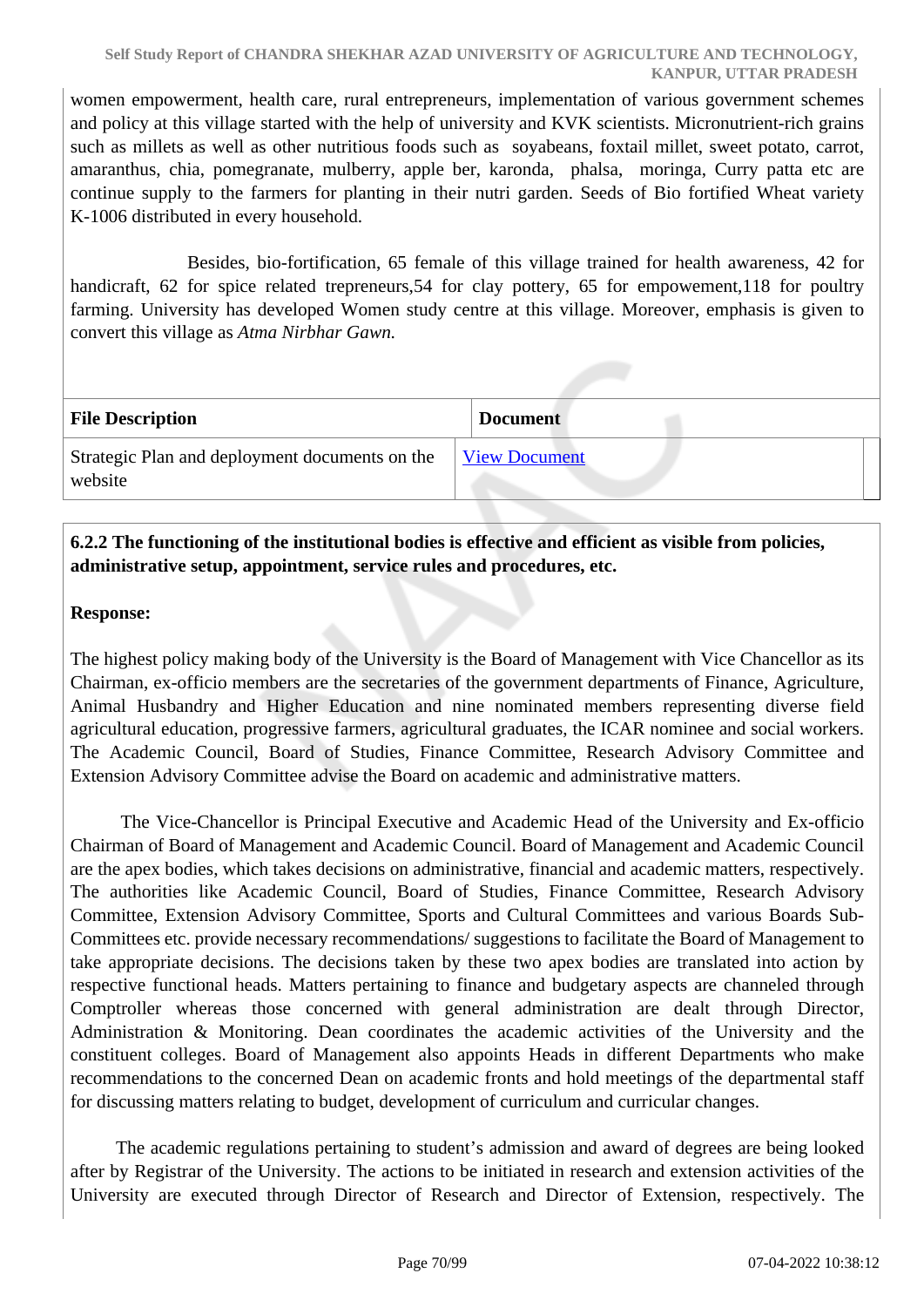students' co-curricular activities are monitored through Dean Students' Welfare. Director Placement arranges the job to alumni of different faculties besides their career counselling. The activities pertaining to construction of buildings, maintenance of buildings and other physical facilities are monitored through University Engineer.

 The administrative, technical and non-teaching staff is classified in Group A, B, C and D. Appointing Authority for the posts in Group 'A' is the BOM and for Group 'B', Group 'C' and Group 'D' is the Vice-Chancellor.

After proper permission by state government, it's advertised in three national daily news paper and website of the university. After interview the selection committee submits the list of selected candidates in a confidential manner for final approval and issue order to selected candidate. The recruitment for group 'C' category is through direct recruitment are on the basis of promotion based on the recommendations of the committee for appointment for the purpose. The vacant post of group 'D' is filled up through the regularization of Same-Work-Same-Pay employee of the university.

| <b>File Description</b>                      | <b>Document</b>      |  |
|----------------------------------------------|----------------------|--|
| Any additional information                   | <b>View Document</b> |  |
| Link to Organogram of the University webpage | <b>View Document</b> |  |
| Link for Additional Information              | <b>View Document</b> |  |

### **6.2.3 Institution Implements e-governance covering following areas of operation**

#### **1.Administration**

- **2.Finance and Accounts**
- **3.Student Admission and Support**
- **4.Examination**

### **Response:** D. 1 of the above

| <b>File Description</b>                                                                                | <b>Document</b>      |
|--------------------------------------------------------------------------------------------------------|----------------------|
| Details of implementation of e-governance in areas<br>of operation, Administration etc (Data Template) | <b>View Document</b> |
| Any additional information                                                                             | <b>View Document</b> |
| Link for additional information                                                                        | <b>View Document</b> |

### **6.3 Faculty Empowerment Strategies**

 **6.3.1 The institution has a performance appraisal system, promotional avenues and effective welfare measures for teaching and non-teaching staff .**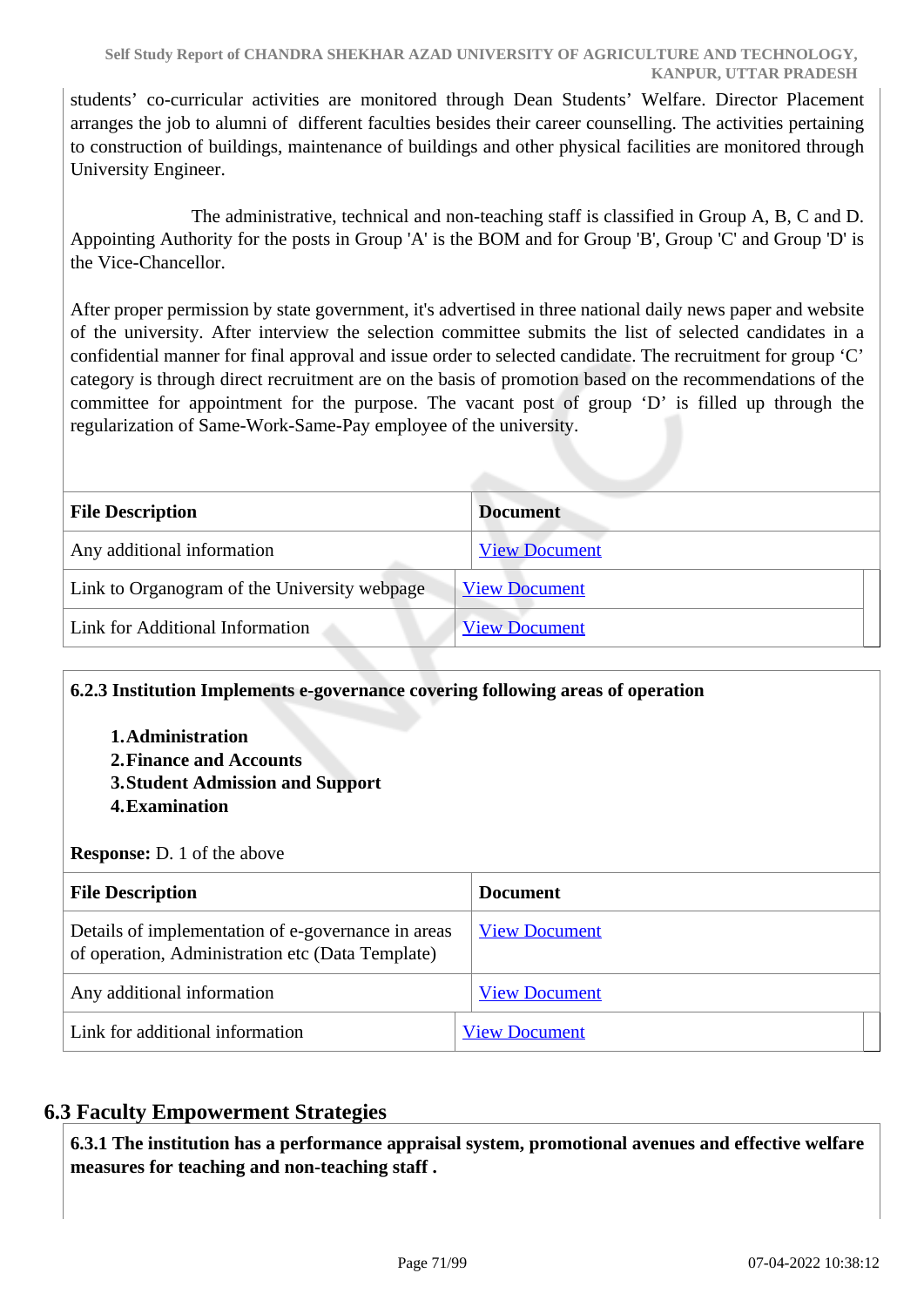#### **Response:**

University is adopting comprehensive curriculum monitoring mechanism which includes teachers' selfreflection, surveys on teaching effectiveness, lesson observation, assignment inspection, examination papers review, appraisal system, and curriculum evaluation. Comprehensive curriculum monitoring is usually done through the meetings of the Board of Faculty and Academic Council. Surveys on teaching effectiveness, lesson observation, and assignment inspections are being done periodically by the concerned Deans and Head of the Departments whereas examination papers review, appraisal system, and curriculum evaluation are also done by Registrar, Director Administration and Monitoring and Deans, respectively. Annual appraisal system is a regular feature being adopted in our university with a purpose to evaluate employee's skill, achievements and over all contribution to the organization. Annual performance appraisal is seen as an opportunity to provide feedback on areas for improvement and address behavioral problems, if any.

 All faculty members have the opportunity of their personnel promotion under Promotion under Carrier Advancement Scheme (CAS). Under this process, first of all bio-data is called from the eligible candidates under the CAS scheme. Screening Committee is constituted for the screening of the submitted bio-data and after that a panel of distinguished scientist**/**academician is submitted to Hon'ble Chancellor for his kind approval as a member of selection committee. After interview the selection committee submits the list of selected candidates in a confidential manner, which is placed for approval to the Board of Management and order is issued to concerned faculty.

| <b>File Description</b>    | <b>Document</b>      |
|----------------------------|----------------------|
| Any additional information | <b>View Document</b> |

 **6.3.2 Average percentage of teachers provided with financial support to attend conferences / workshops and towards membership fee of professional bodies during the last five years.**

**Response:** 0

6.3.2.1 **Number of teachers provided with financial support to attend conferences/workshops and towards membership fee of professional bodies year wise during the last five years**

| 2020-21 | 2019-20 | 2018-19          | 2017-18 | 2016-17 |
|---------|---------|------------------|---------|---------|
| ິ       |         | $\boldsymbol{0}$ | U       | ν       |

| <b>File Description</b>                                                                                                                    | <b>Document</b>      |
|--------------------------------------------------------------------------------------------------------------------------------------------|----------------------|
| Details of teachers provided with financial support<br>to attend conferences, workshops etc. during the last<br>five years (Data Template) | <b>View Document</b> |
| Link for Additional Information                                                                                                            | <b>View Document</b> |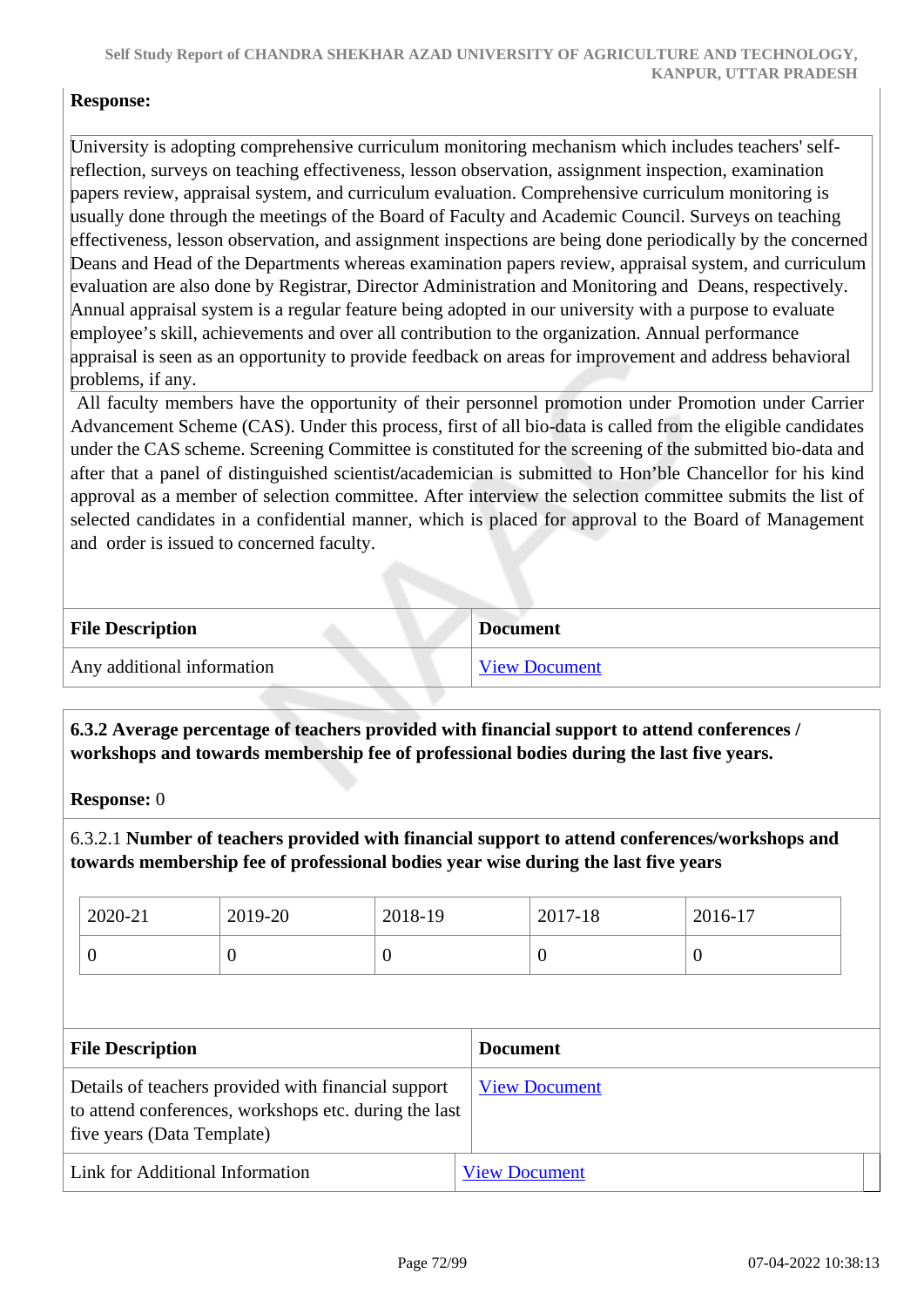| <b>Other Upload Files</b> |                      |  |  |
|---------------------------|----------------------|--|--|
| -                         | <b>View Document</b> |  |  |

#### **6.3.3 Average number of professional development / administrative training Programmes organized by the institution for teaching and non-teaching staff during the last five years.**

**Response:** 14.8

6.3.3.1 **Total number of professional development /administrative training Programmes organized by the institution for teaching and non teaching staff year-wise during the last five years**

| 2020-21       | 2019-20 | 2018-19 | 2017-18 | 2016-17 |
|---------------|---------|---------|---------|---------|
| $\sim$<br>J 1 | 20      | ⊥◡      |         |         |

| <b>File Description</b>                                                                                                                                        | <b>Document</b>      |
|----------------------------------------------------------------------------------------------------------------------------------------------------------------|----------------------|
| Details of professional development / administrative<br>training Programmes organized by the University<br>for teaching and non teaching staff (Data Template) | <b>View Document</b> |
| Any additional information                                                                                                                                     | <b>View Document</b> |
| Link for Additional Information                                                                                                                                | <b>View Document</b> |

 **6.3.4 Average percentage of teachers undergoing online/ face-to-face Faculty Development Programmes (FDP)during the last five years (Professional Development Programmes, Orientation / Induction Programmes, Refresher Course, Short Term Course ).**

**Response:** 9.89

6.3.4.1 **Total number of teachers attending professional development Programmes, viz., Orientation Programme, Refresher Course, Short Term Course, Faculty Development Programmes year wise during last five years**

| $\frac{12020-21}{ }$ | 2019-20 | 2018-19 | 2017-18 | 2016-17 |
|----------------------|---------|---------|---------|---------|
| 33                   | 35      | 23      | 10      | 20      |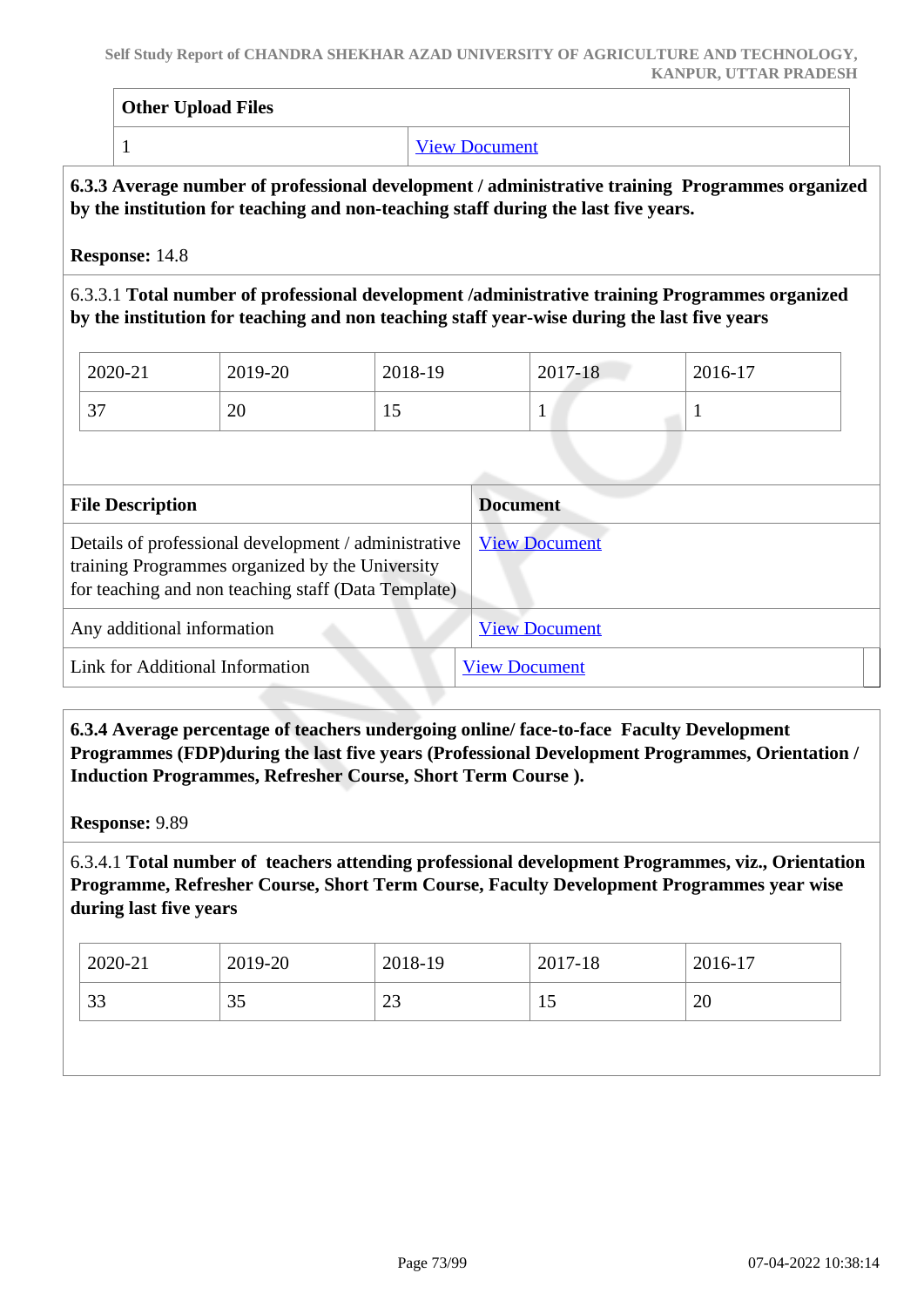| <b>File Description</b>                                                                                            | <b>Document</b>      |
|--------------------------------------------------------------------------------------------------------------------|----------------------|
| <b>IQAC</b> report summary                                                                                         | <b>View Document</b> |
| Details of teachers attending professional<br>development Programmes during the last five years<br>(Data Template) | <b>View Document</b> |
| Link for Additional Information                                                                                    | <b>View Document</b> |

## **6.4 Financial Management and Resource Mobilization**

**6.4.1 Institutional strategies for mobilisation of funds and the optimal utilisation of resources**

#### **Response:**

 The University is poised to accomplish its mark at national scenario by providing requisite funds and optimal use of resources. Since it is State Agricultural University, the main sources of funds are student fees, farm income and Grant in aid from State Government as per budgetary allocations. However for meeting the upcoming requirements for teaching, research and extension activities, the University also mobilizes its resources through: Education division of ICAR provided funds under Development Grant, RAWE, Library Strengthening, various scholarship, budget received from ICAR for KVKs and AICRPs, Adhoc research project , funds generated through consultancy and efficacy testing etc.

 The University fosters the development of research in the diverse area of agricultural sciences, technology and management, to develop human resources. The Alumni also provide financial and nonfinancial support for various activities in the University. Apart from the above funds are also mobilized through Fee collected by conduct of various training programmes, conferences, workshops etc. Funds generated through use of the University Auditorium, guest house, community hall and the playground by the corporate houses and external agencies. The University also mobilizes its resources from funds generated from self-financing courses run by the University. Funds received from State government are spent on payment of salary of teaching and non-teaching staff of non plan, and fund received from ICAR spent on payment of salary for AICRP 75 % and KVKs 100% and other activities. Budget is prepared keeping in mind developmental criteria of the University; accordingly provisions are made in the budget, which is prepared by a team of experts under supervision of Comptroller of the University and then approved by Finance sub Committee and BOM before the fund is sanctioned. It is then deployed on different Heads of Expenditures in accordance with approval. Grants received from ICAR are earmarked for various activities including academic development, maintenance of building and faculty houses and infrastructure development. Concerned Dean, Directors, Head of departments/ Section, offices of the University usually take care of utilization of ICAR and State grant which are spent on financial year or scheduled time as per the guidelines of Grant and/or University purchase rules.

 All the expenditures of contingent nature are done following due procedure of approval from competent authority. Optimum utilization of funds is ensured through allocated of adequate fund for effective research, extension teaching-learning practices that include induction and orientation Programs, workshops, inter-disciplinary activities, training programs, Refresher Courses, Faculty Development Programs, Conferences, Industry student READY that ensure quality education. Optimum funds are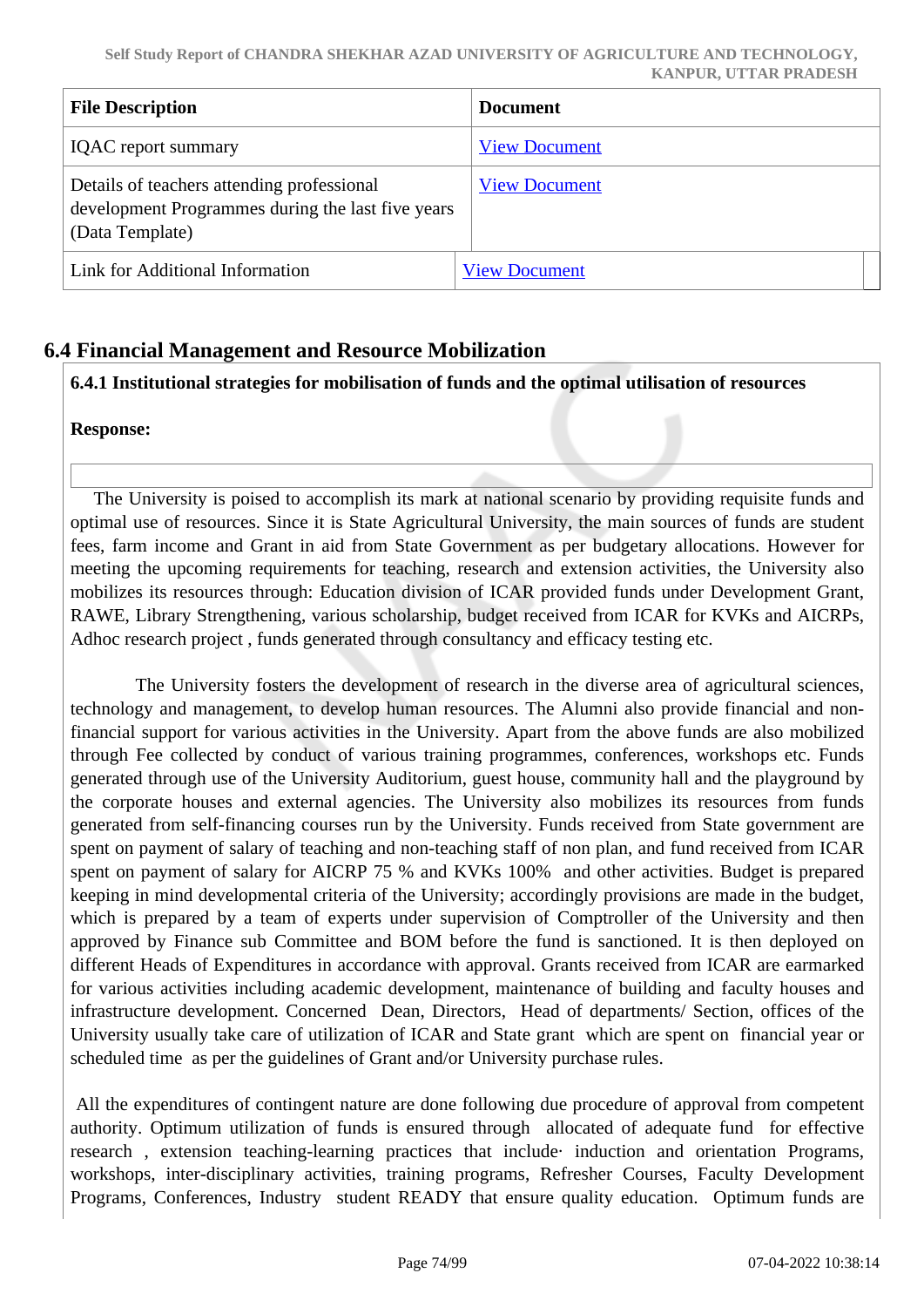utilized for development and maintenance of infrastructure of the University: The requirements of the various departments are submitted to the central purchase committee after getting approval from the competent authority. For the purpose of purchase, GEM Portal, Quotation and Tender procedure is adopted to ensure optimum use of funds. Budget is utilized to meet day to day operational and administrative expenses and maintenance of fixed assets. Centre of Excellence are being setup in vegetables and wheat to promote research facilities in the university.

| <b>File Description</b>         | <b>Document</b>      |
|---------------------------------|----------------------|
| Any additional information      | <b>View Document</b> |
| Link for Additional Information | <b>View Document</b> |

## **6.4.2 Funds / Grants received from government bodies during the last five years for development and maintenance of infrastructure (not covered under Criteria III and V ) (INR in Lakhs).**

#### **Response:** 3887.87

6.4.2.1 *Total Funds / Grants received from government bodies for development and maintenance of infrastructure (not covered under Criteria III and V) year wise during the last five years (INR in Lakhs).*

| 2020-21 | 2019-20 | 2018-19 | 2017-18 | 2016-17 |
|---------|---------|---------|---------|---------|
| 1090.9  | 249.48  | 1433.48 | 81.3    | 1032.71 |

| <b>File Description</b>                                                                                                        | <b>Document</b>      |
|--------------------------------------------------------------------------------------------------------------------------------|----------------------|
| Details of Funds / Grants received from government   <u>View Document</u><br>bodies during the last five years (Data Template) |                      |
| Annual statements of accounts                                                                                                  | <b>View Document</b> |

 **6.4.3 Funds / Grants received from non-government bodies, individuals, philanthropists during the last five years (not covered in Criterion III and V) (INR in Lakhs)**

#### **Response:** 329.31

6.4.3.1 Total Grants received from non-government bodies, individuals, Philanthropers year wise during the last five years (INR in Lakhs)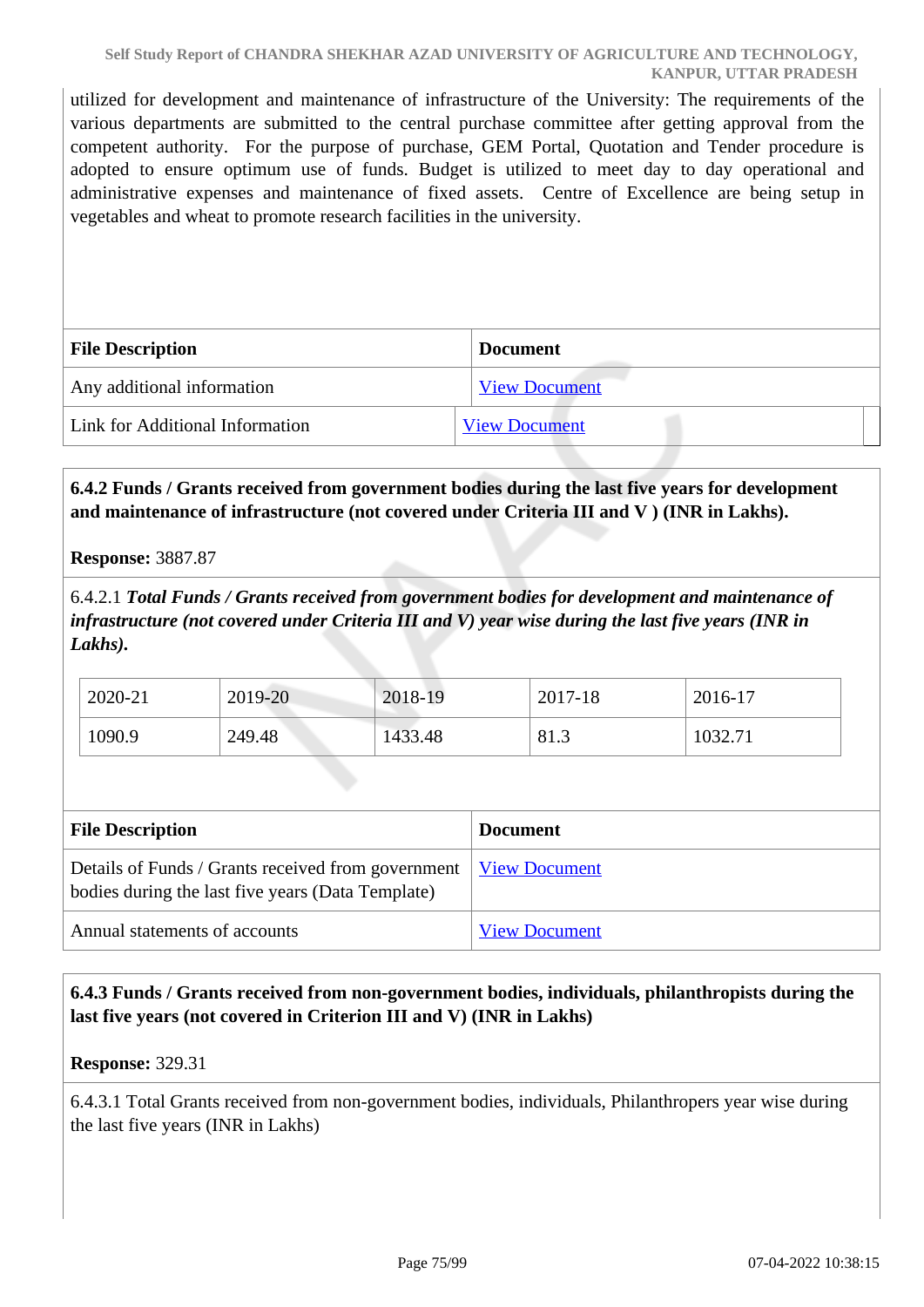**Self Study Report of CHANDRA SHEKHAR AZAD UNIVERSITY OF AGRICULTURE AND TECHNOLOGY, KANPUR, UTTAR PRADESH**

|                         | 2020-21                                 | 2019-20 | 2018-19 |                 | 2017-18              | 2016-17 |
|-------------------------|-----------------------------------------|---------|---------|-----------------|----------------------|---------|
|                         | 68.00                                   | 38.25   | 68.89   |                 | 55.42                | 98.75   |
|                         |                                         |         |         |                 |                      |         |
| <b>File Description</b> |                                         |         |         |                 |                      |         |
|                         |                                         |         |         | <b>Document</b> |                      |         |
|                         | Institutional data in prescribed format |         |         |                 | <b>View Document</b> |         |

### **6.4.4 Institution conducts internal and external financial audits regularly**

#### **Response:**

University has the proper system of finance mobilization and sanction from competent authority for purchasing, maintenance and constructions of infra structure. The accounts of the University and its annual budget estimates and to advise the Board of Management are suggested by Finance subcommittee. It review the financial position of the University from time to time, and made recommendations to the Board of Management on the new or revised proposals involving expenditure. Audit cell at university is already working to all accounts receipts and expenditures as per government account rules and guidelines. During financial year 2015-16 total 89 audit objections raised by auditor and at objections has been settled except 13, in year 2016-17 total 112 objections were reported by audit team and all objections were removed except 03, during year 2017-18, 83 objections raised by auditors and has been adjusted accordingly. In year 2018-19 a total 111 audit objections identified all properly adjusted, During year 2019-20 and 2020-21 there was no audit objection. it is more remarkable, it indicate that university take utmost care in accounting.

| <b>File Description</b>    | <b>Document</b>      |
|----------------------------|----------------------|
| Any additional information | <b>View Document</b> |

## **6.5 Internal Quality Assurance System**

 **6.5.1 Internal Quality Assurance Cell (IQAC) has contributed significantly for institutionalizing the quality assurance strategies and processes by constantly reviewing the teaching learning process, structures & methodologies of operations and learning outcomes at periodic intervals.**

**Response:** 

This University established the Internal Quality Assurance Cell (IQAC) on 30.09.2019 to institutionalize the process of quality enhancement and sustenance in all the key areas of its delivery. The IQAC is comprised by 16 members including by Hon'be Vice Chancellor as chairman. It is the nodal agency entrusted with the responsibility of ensuring total quality management by ushering in innovations leading to achieving excellence and adoption of intervention strategies for monitoring their successful implementation. The key function of IQAC to disseminating agro technologies and educational innovations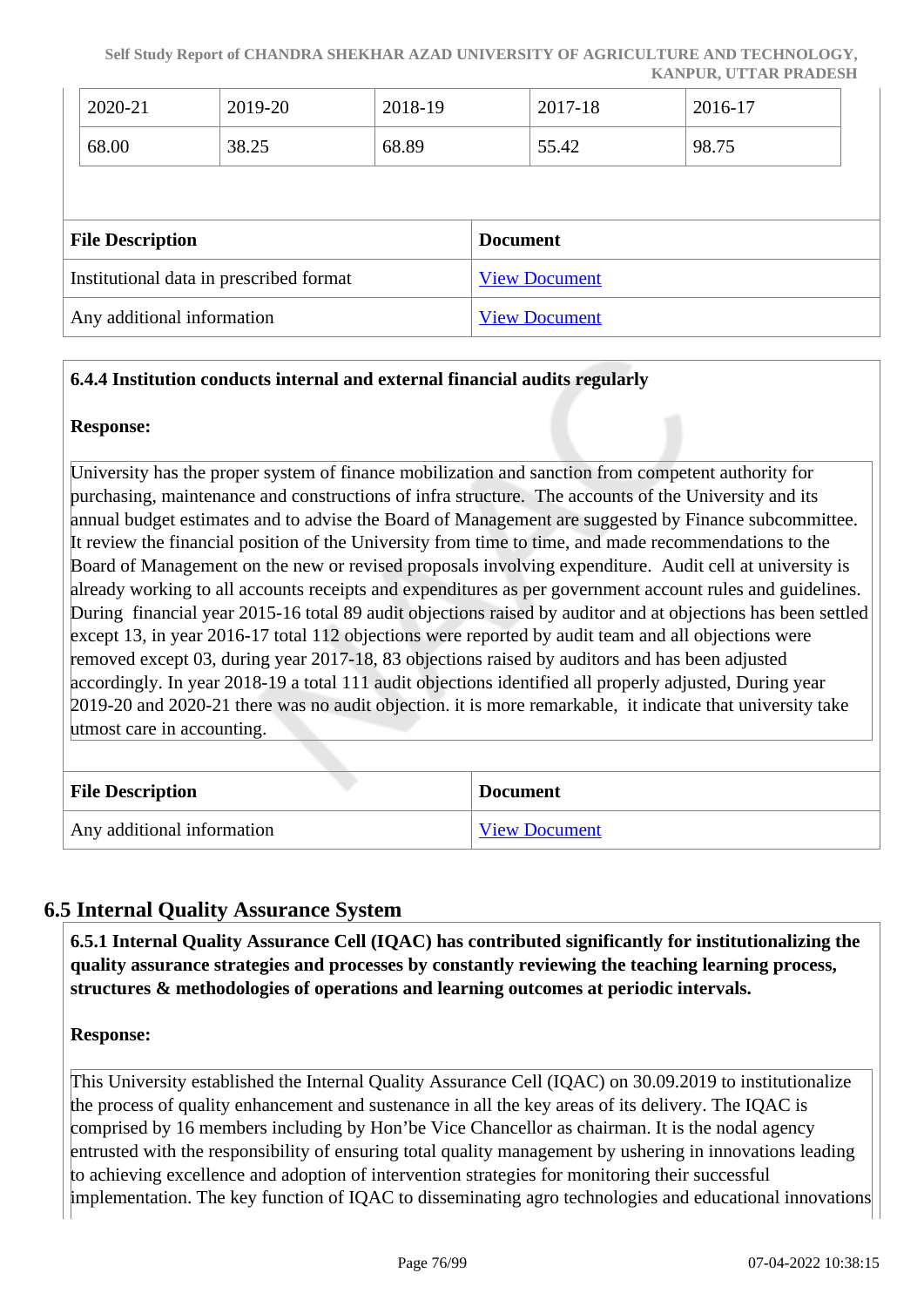#### **Self Study Report of CHANDRA SHEKHAR AZAD UNIVERSITY OF AGRICULTURE AND TECHNOLOGY, KANPUR, UTTAR PRADESH**

and excellence in the field of agriculture and allied sectors; set quality benchmarks and evolve mechanisms for monitoring and ensuring performance; ensure in-service continuing education and training of all the faculties and administrative staff for enriching their skill, intellectual capital and professional competence; collaborate with other academic institutions and agencies locally and globally for improvement of quality and brand image of the university.

 This university has developed its own internal quality assurance mechanism which shall be coherent with quality assurance framework set forth in policy and approved by IQAC, to evaluate the quality of teaching programmes, teaching and learning experience, student assessment, internal moderation, support services, sources and facilities and research and programme review processes. Besides this, in order to ensure high quality standard is maintained in the university, periodic assessment was performed by ICAR-NAEAB, New Delhi or any other agency suggested by the State Government from time to time.

 Proceeding of the all the four meetings held in a year has been uploaded on the university website. Right from the beginning IQAC has been committed to improve teaching and learning qualities of the undergraduate and post graduate students. It has been suggested by the IQAC to promote interactive session, organization of quiz competitions and presentation by each students in Masters and Ph.D. classes. Besides these, IQAC has also formulated and developed proforma for getting the feedback from students, teachers, employers and alumni. These two intervention of the IQAC is yielding positive results.

 Proceeding of 1st IQAC meeting reflected that Dean, Agriculture, Kanpur focused on establishment of smart classroom and teaching and learning tools for ensuring quality education. Director, Extension emphasized the need and constitution of local management committee to improve the quality of extension education and focusing on agenda for vocal the local. Deans' Students Welfare advances the existing sports facilities in the university for all-round development of student personality and fitness. Dean, Home Science committed to quality of education in home science with the support of core and newly selected four guest faculties. Member Secretary, IQAC emphasized the need for regular and formative assessment replacing the summative assessment. This new assessment system is more competencies based and will enhance the students' development and learning skill. The main aim is to increase the analytical, critical and conceptual thinking of the students.

 **6.5.2 Institution has adopted the following for Quality assurance 1. Academic Administrative Audit (AAA) and follow up action taken 2.Confernces, Seminars, Workshops on quality conducted 3. Collaborative quality initiatives with other institution(s) 4.Orientation programme on quality issues for teachers and students 5. Participation in NIRF 6.Any other quality audit recognized by state, national or international agencies (ISO Certification, NBA).**

**Response:** C. 3 of the above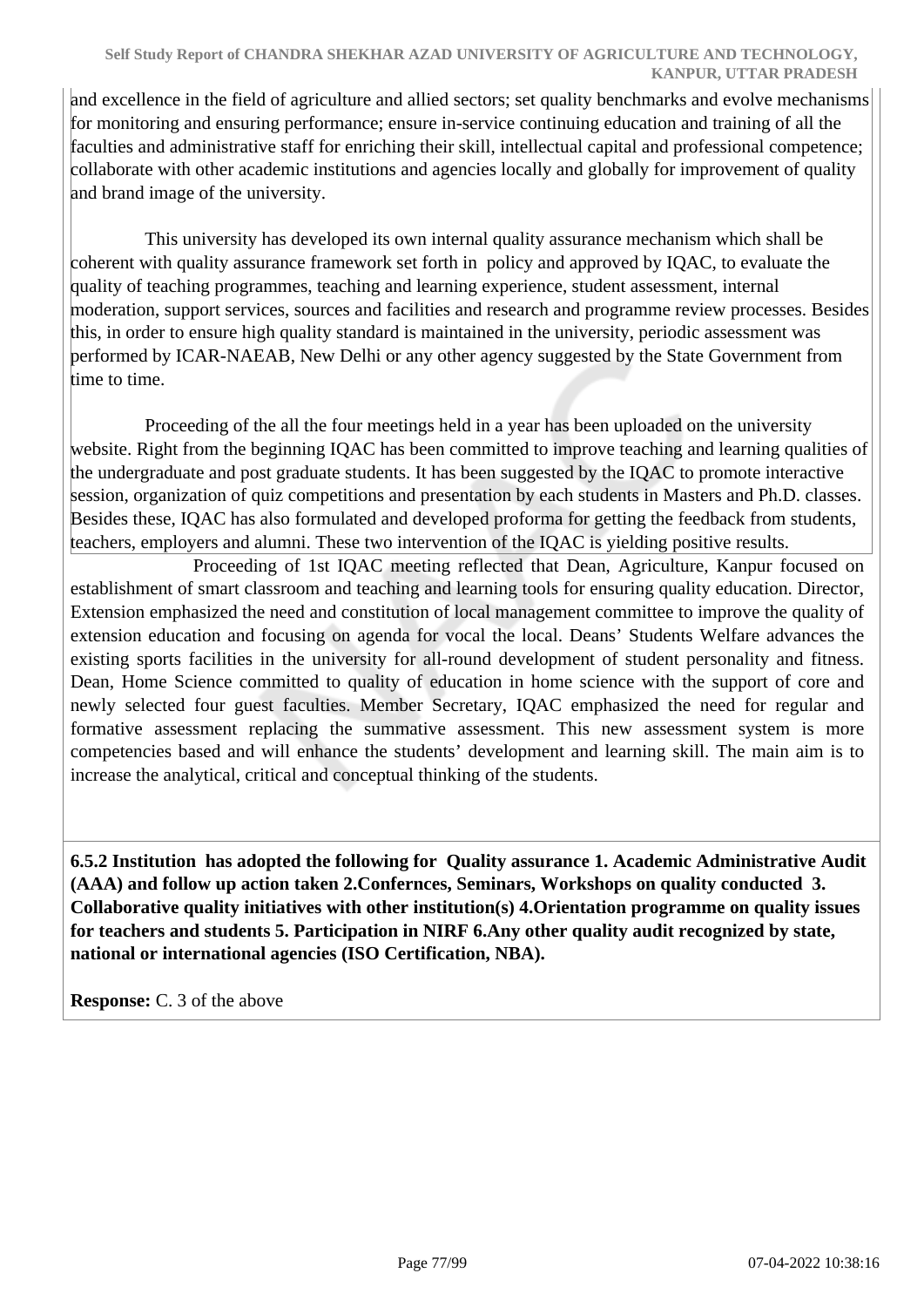| <b>File Description</b>                                                               | <b>Document</b>      |
|---------------------------------------------------------------------------------------|----------------------|
| Upload e-copies of the accreditations and<br>certifications                           | <b>View Document</b> |
| Upload details of Quality assurance initiatives of the<br>institution (Data Template) | <b>View Document</b> |
| Any additional information                                                            | <b>View Document</b> |
| Paste web link of Annual reports of University                                        | <b>View Document</b> |
| Link for Additional Information                                                       | <b>View Document</b> |

## **6.5.3 Incremental improvements made for the preceding five years with regard to quality (in case of first cycle), Post accreditation quality initiatives (second and subsequent cycles).**

#### **Response:**

C.S. Azad University of Agriculture and Technology is going to submit its 1st NAAC Report for the accreditation and assessment of the university. As per the revised accreditation frame work (RAF), the NAAC accreditated institutions are required to submit Annual Quality Assurance Report (AQAR) online after one year from the date of accreditation every year.

 University has already been accredited up to March 2020 (2nd Cycle) by ICAR-National Agricultural Education Accreditation Board and applied for 3rd Cycle to ICAR, New Delhi.

However, incremental improvement made during the last five year is enumerated below:

- University started incremental improvement with emphasis on conducting conferences/ workshops /training /expert lectures/seminars to improve the teaching and learning in students /faculties.
- Capacity building programmes for faculty and students are regularly organized for enhancing the subject competency.
- Guest lectures and symposiums are organized frequently in the University to impart ethical values in the students and staff.
- Yoga and wellness activities are conducted from time-to-time for the physical and mental fitness for both students and staff.
- Digital initiatives have been introduced by the University. Wi-Fi enabled campus Online.
- E-procurement system has been adopted.
- Student and staff Grievance Redressal mechanism has been adopted
- Initiatives have been taken for Green campus.
- Solar electrification campus has been done resulting low carbon emission.
- Online Proforma for Faculty Appointments & Screening
- Online admission process has been adopted.
- Research Profiles of Faculty uploaded on university website.
- Technology Enabled Classrooms, Online Learning Platforms in use.
- ICT enabled video conferencing room made functional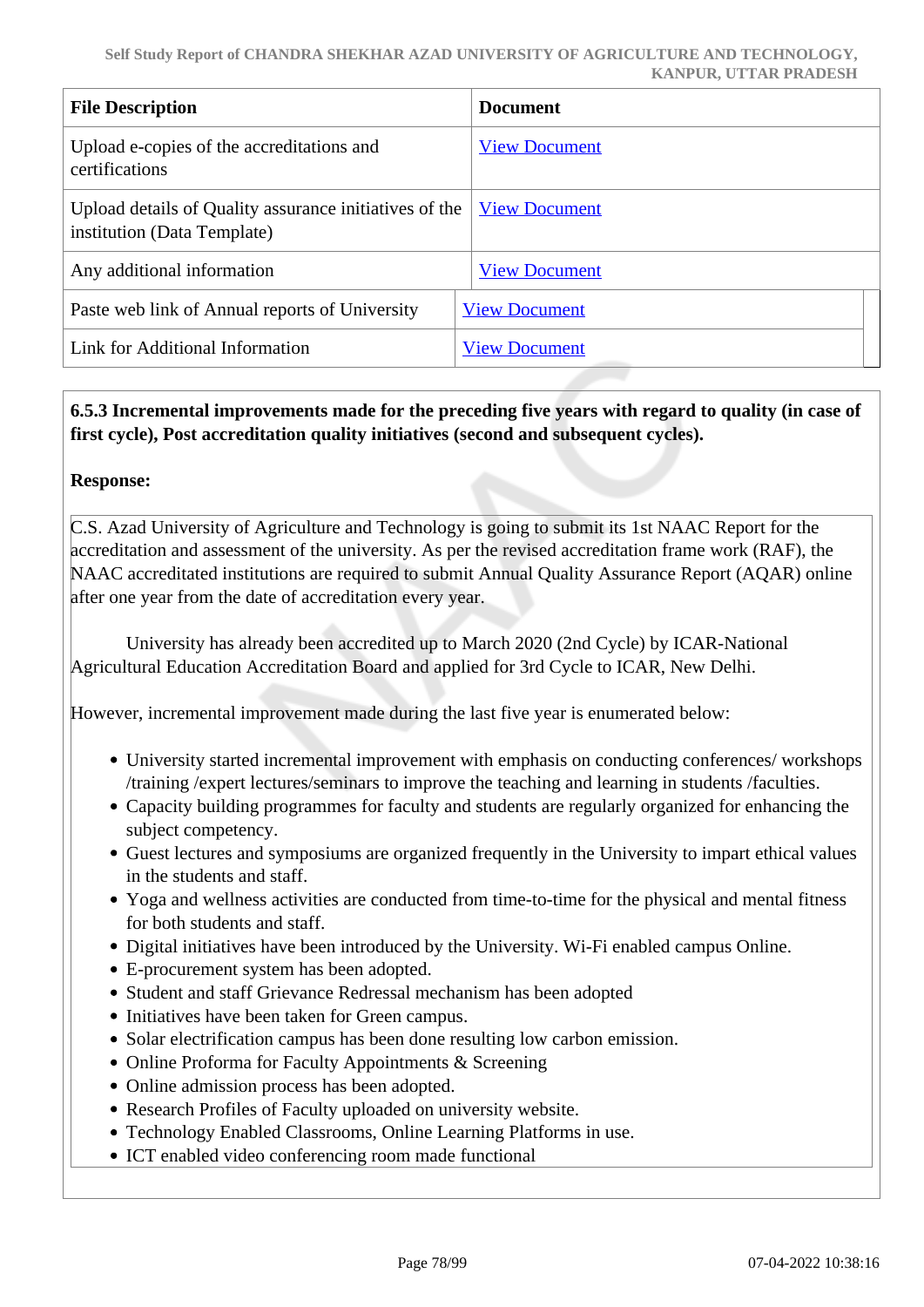## **Criterion 7 - Institutional Values and Best Practices**

## **7.1 Institutional Values and Social Responsibilities**

 **7.1.1 Measures initiated by the Institution for the promotion of gender equity during the last five years.**

#### **Response:**

In India, there are distinct male and female roles in the rural economy. Women and girls engage in a number of agro-oriented activities ranging from seedbed preparation, weeding, and horticulture and fruit cultivation to a series of post-harvest crop processing activities like cleaning and drying vegetable, fruits and nuts for domestic use and for market. A disproportionate number of those dependent on land are women: 58% of all male workers and 78% of all female workers, and 86% of all rural female workers are in agriculture. Female headed households range from 20% to 35% of rural households (widows, deserted women as well as women who manage farming when their men migrate). Although the time devoted by both women and men in agricultural activities may, in several communities and agricultural situations, be taken to be almost equal, women are dominant within the domestic tasks. Rural Indian women are extensively involved in agricultural activities, but the nature and extent of their involvement differs with variations in agro-production systems. All of the above information reaffirms that women make essential contributions to agriculture and rural enterprises. But there is much diversity in women's roles and overgeneralization undermines policy relevance and planning. The context is important and policies must be based on sound data and gender analysis.

| <b>File Description</b>                                                                                                                                                                    | <b>Document</b>      |
|--------------------------------------------------------------------------------------------------------------------------------------------------------------------------------------------|----------------------|
| Specific facilities provided for women in terms of:<br>a. Safety and security b. Counselling c. Common<br>Rooms d. Day care center for young children e. Any<br>other relevant information | <b>View Document</b> |
| Annual gender sensitization action plan                                                                                                                                                    | <b>View Document</b> |

 **7.1.2 The Institution has facilities for alternate sources of energy and energy conservation measures** 

**1.Solar energy 2.Biogas plant 3.Wheeling to the Grid 4.Sensor-based energy conservation 5.Use of LED bulbs/ power efficient equipment** 

**Response:** C. 2 of the above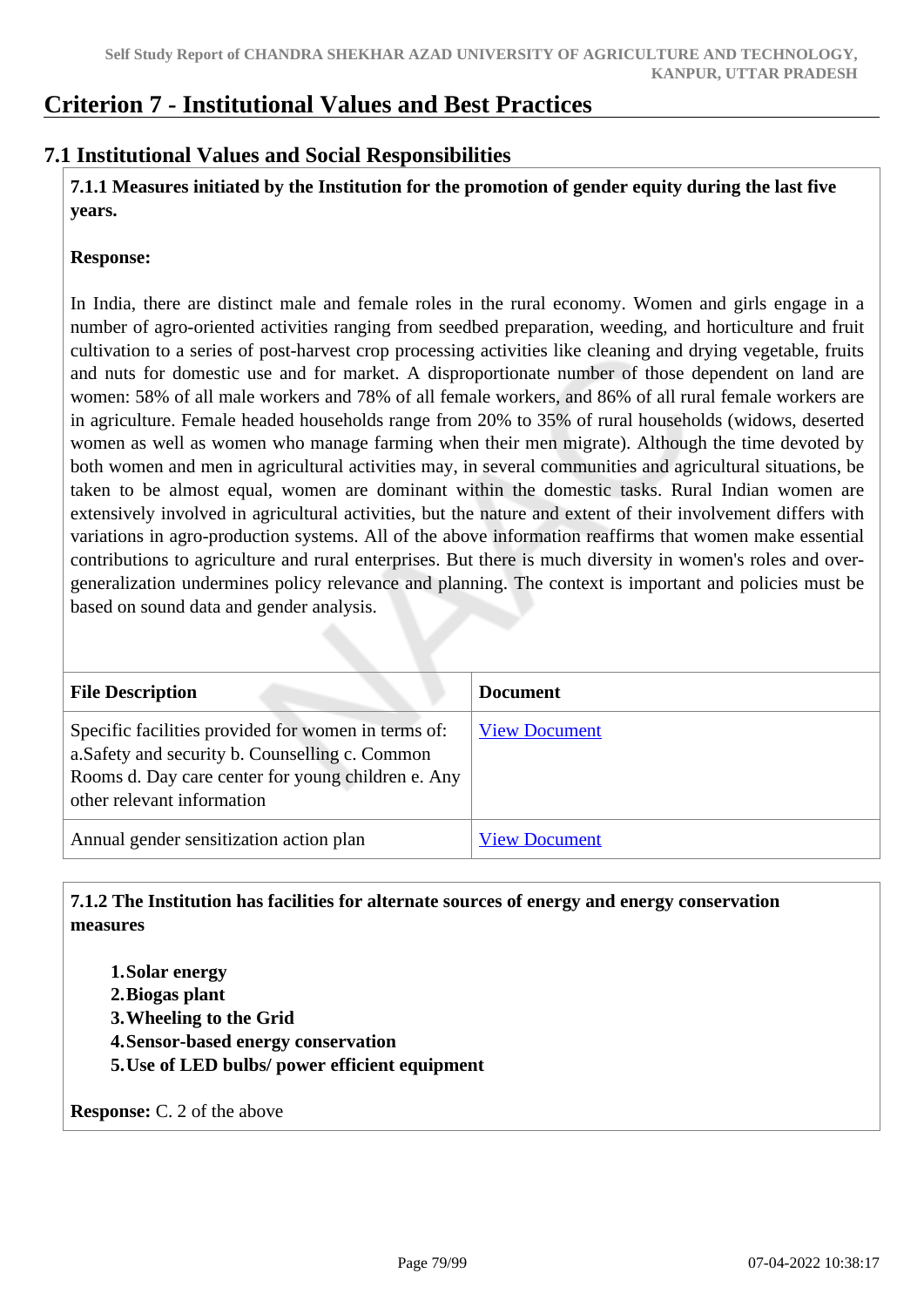| <b>File Description</b>        | <b>Document</b>      |
|--------------------------------|----------------------|
| <b>Geotagged Photographs</b>   | <b>View Document</b> |
| Any other relevant information | <b>View Document</b> |

 **7.1.3 Describe the facilities in the Institution for the management of the following types of degradable and non-degradable waste (within 500 words)**

- Solid waste management
- **Liquid waste management**
- **Biomedical waste management**
- **E-waste management**
- **Waste recycling system**
- **Hazardous chemicals and radioactive waste management**

#### **Response:**

*The CSAUAT, Kanpur has facilities for the management of the following types of degradable and nondegradable waste. Biodegradable wastes are used to produce energy manure, and compost of college farms.*

*Most of the inorganic wastes that can be recycled.* 

- **Solid waste management**
- **Liquid waste management**

#### **• E-waste management**

Several awareness drives has created environmental consciousness among all the stakeholders. The routine activities in the campus are generally environmental friendly with least impact on the environment. University is very much aware of producing less waste and recycling it by passing it through a system that enables the used material to be reused ensuring that less natural resources are consumed. In this direction, the University has taken significant initiatives for waste management. The dustbins are kept at strategic locations and various departments have Biodegradable and Non-Biodegradable components are identified and sorted out in bins of different colors. Biodegradable components collected from Canteen and Hostels are used for composting which are used for the plants grown in the university campus. University also has Swachata-Abhiyaan Committee, which also supplements in maintaining cleanliness. University administration has adopted due procedures to dispose obsolete and unusable items, preventing accumulation of junk and allowing optimum utilization of space. To minimize use of paper, technology assisted ways of writing and sharing are promoted. Burning of leaves, vegetable waste and general waste is totally banned within the Campus to maintain carbon neutrality. These wastes are buried in pits and composting is undertaken. The same is then used as fertilizer in the gardens / lawns.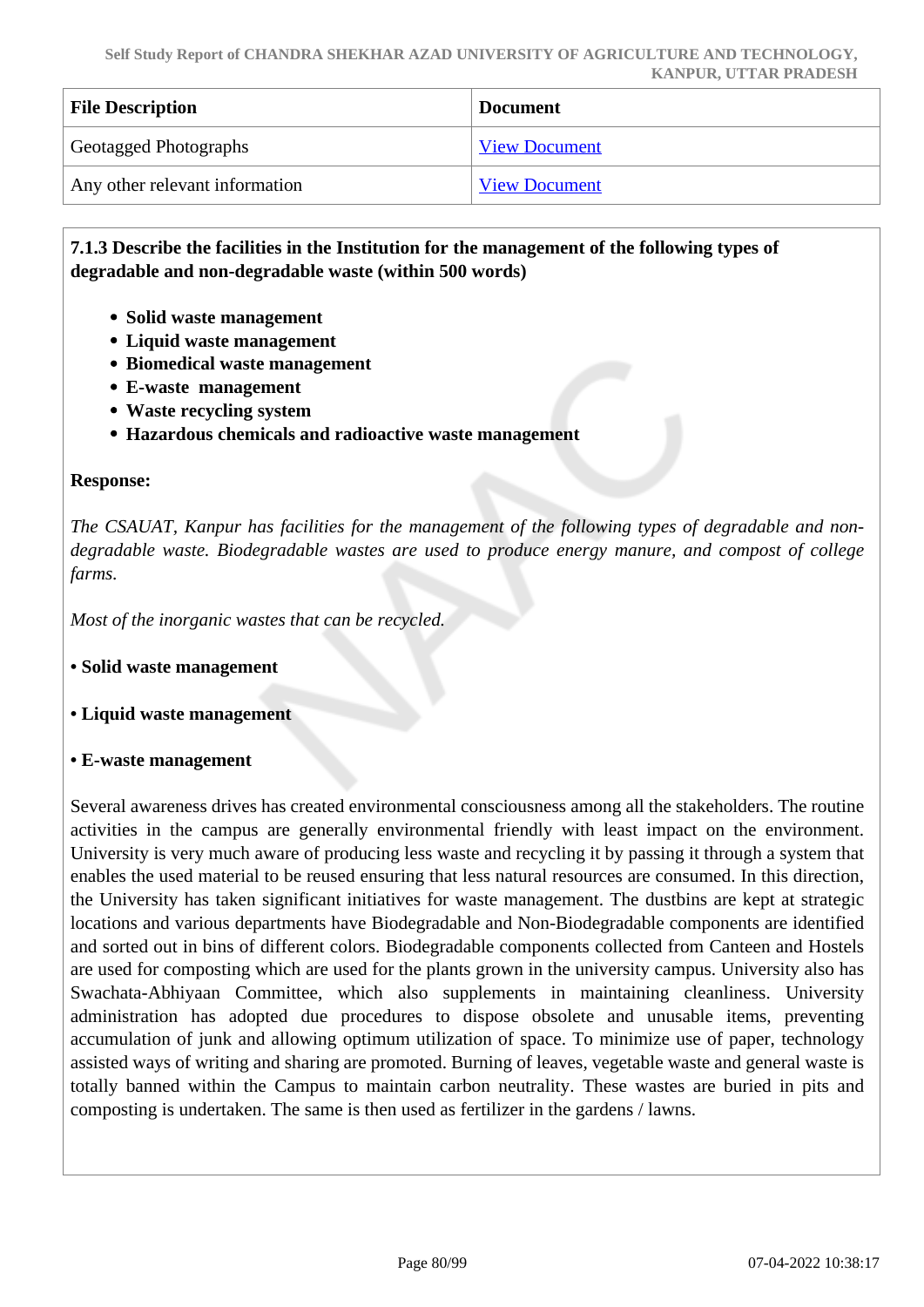| <b>File Description</b>                 | <b>Document</b>      |
|-----------------------------------------|----------------------|
| Geotagged photographs of the facilities | <b>View Document</b> |
| Any other relevant information          | <b>View Document</b> |

| 1. Rain water harvesting<br>2. Borewell / Open well recharge<br>3. Construction of tanks and bunds<br>4. Waste water recycling<br>5. Maintenance of water bodies and distribution system in the campus |                      |
|--------------------------------------------------------------------------------------------------------------------------------------------------------------------------------------------------------|----------------------|
|                                                                                                                                                                                                        |                      |
| <b>Response:</b> A. Any 4 or all of the above                                                                                                                                                          |                      |
| <b>File Description</b>                                                                                                                                                                                | <b>Document</b>      |
| Geotagged photographs / videos of the facilities                                                                                                                                                       | <b>View Document</b> |

#### **7.1.5 Green campus initiatives include:**

**1.Restricted entry of automobiles** 

- **2.Use of Bicycles/ Battery powered vehicles**
- **3.Pedestrian Friendly pathways**
- **4.Ban on use of Plastic**
- **5.landscaping with trees and plants**

**Response:** Any 4 or All of the above

| <b>File Description</b>                                               | <b>Document</b>      |
|-----------------------------------------------------------------------|----------------------|
| Various policy documents / decisions circulated for<br>implementation | <b>View Document</b> |
| Geotagged photos / videos of the facilities                           | <b>View Document</b> |
| Any other relevant documents                                          | <b>View Document</b> |

 **7.1.6 Quality audits on environment and energy are regularly undertaken by the Institution and any awards received for such green campus initiatives:**

- **1.Green audit**
- **2.Energy audit**
- **3.Environment audit**
- **4.Clean and green campus recognitions / awards**
- **5.Beyond the campus environmental promotion activities**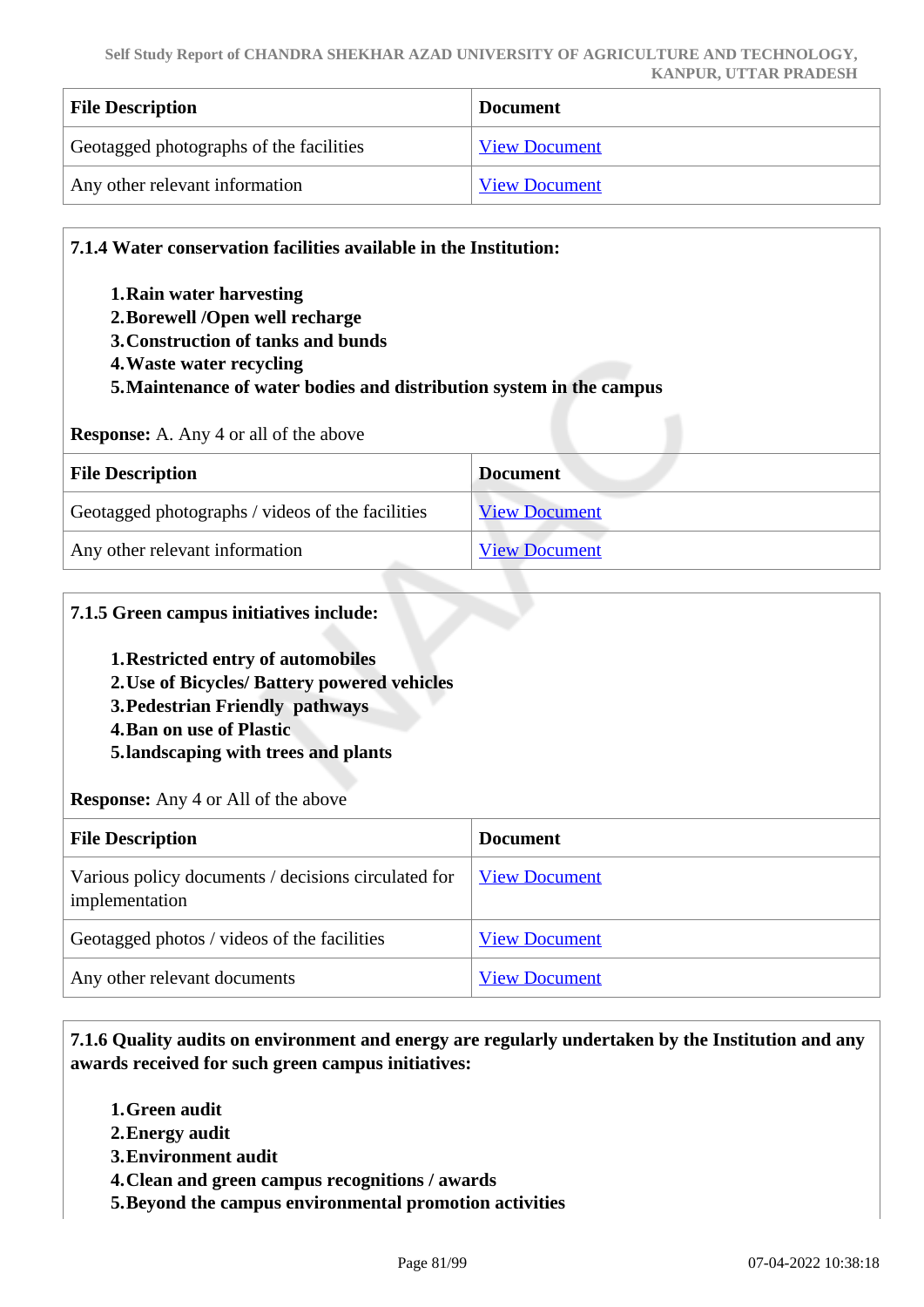#### **Response:** C. 2 of the above

| <b>File Description</b>                                                      | <b>Document</b>      |
|------------------------------------------------------------------------------|----------------------|
| Reports on environment and energy audits<br>submitted by the auditing agency | <b>View Document</b> |
| Certificates of the awards received                                          | <b>View Document</b> |

#### **7.1.7 The Institution has disabled-friendly, barrier free environment**

- **1.Built environment with ramps/lifts for easy access to classrooms.**
- **2.Divyangjan friendly washrooms**
- **3.Signage including tactile path, lights, display boards and signposts**
- **4.Assistive technology and facilities for Divyangjan accessible website, screen-reading software, mechanized equipment**
- **5.Provision for enquiry and information : Human assistance, reader, scribe, soft copies of reading material, screen reading**

**Response:** E. None of the above

| <b>File Description</b>                          | <b>Document</b>      |
|--------------------------------------------------|----------------------|
| Geotagged photographs / videos of the facilities | <b>View Document</b> |

## **7.1.8 Describe the Institutional efforts/initiatives in providing an inclusive environment i.e., tolerance and harmony towards cultural, regional, linguistic, communal socioeconomic and other diversities (within 500 words).**

#### **Response:**

The mission of our university is improving the competitiveness of agriculture by developing quality human resource competency, enhancing productivity, profitability and maintaining the sustainability of production system through efficient use of resources, technology transfer, and catalyzing innovation across the agriculture in order to ensure food and nutritional security and rural prosperity.

To Build the society and the nation university has organized and conducted several activities to build and promote an environment for ethical, cultural and spiritual values among the students, faculty and staff. To develop the emotional and religiuos harmony among the student and the, commemorative days are celebrated on the campus with the initiative and support of the management for not only recreation and amusement but also to generate the feeling of oneness and social harmony. The university administration used to organized functions on the birth day of the important social reformer, Mahatma Gandhi, Lal Bahdur Shastri, Subhas Chandra Bose, Jawahar Lal Nehru, Sardar Vallabh Bhai Patel to inculcate moral values and develop leadership among the students and staff. The university and its faculty and staff jointly celebrate the cultural and regional festivals, like New year's Day, Fresher Day, Teachers Day, Orientation and Farewell Programme, Induction programme , Rally Oath, Plantation, Youth Day, Women's Day, Yoga day, Festivals like Dewali Mela Celebration, Holi Milan celebration etc. are performed in the campus. Motivational lectures of eminent persons of the field are arranged for all-round development of the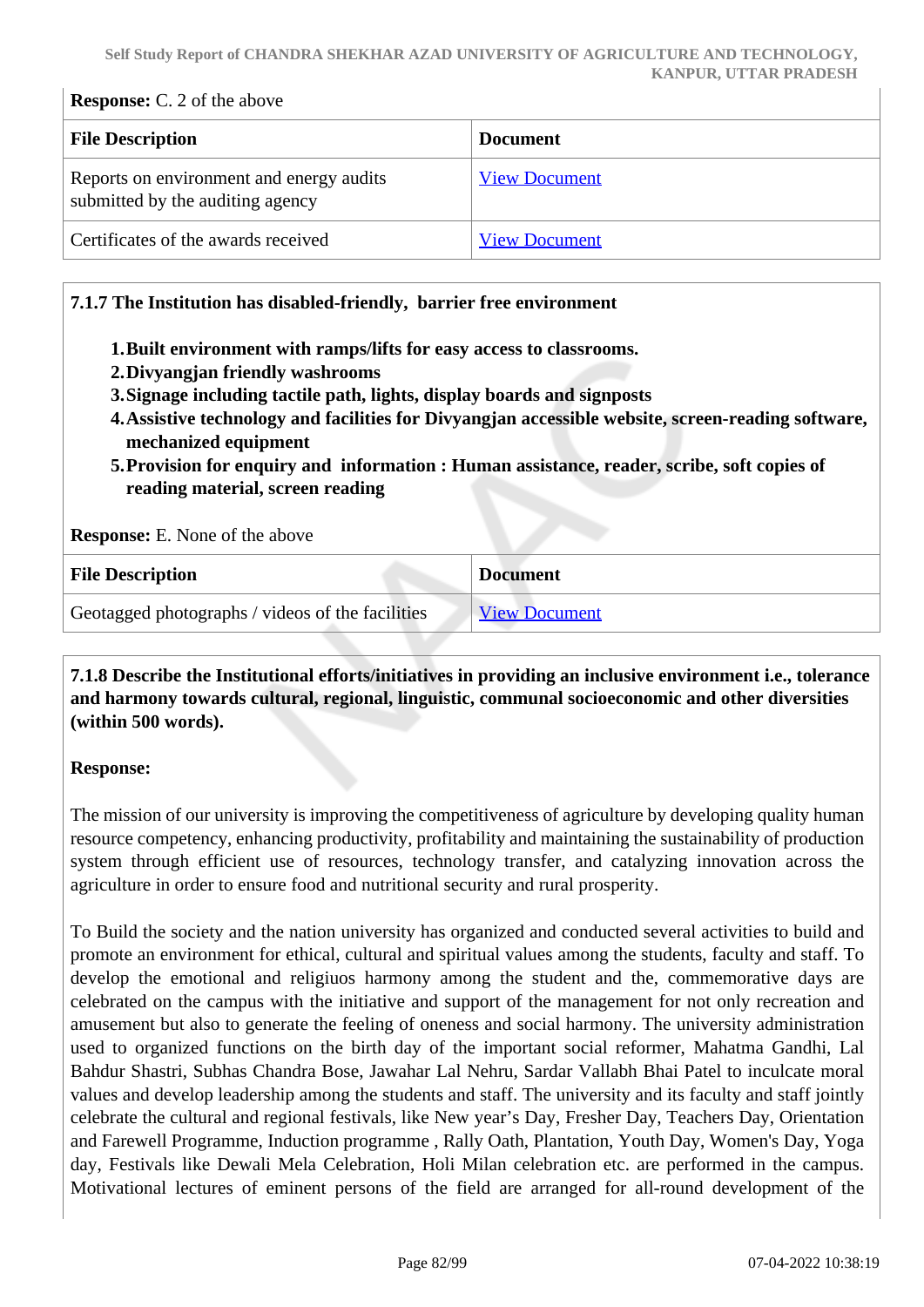students for their personality development and to make them responsible citizens following the national values of social and communal harmony and national integration. Besides academic and cultural activities, we have also developed strong infrastructures for a variety of sports activities for the physical development of the students. In this way the institute has been pioneer in providing and inclusive environment for everyone with tolerance and harmony towards cultural, regional, linguistic, communal socio-economic and other diversities. The students, faculty and staff are contributing collectively to develop an eco-friendly sustainable environment and disseminate the concept of tolerance and harmony towards the regional, linguistic, communal diversities among the societies.

| <b>File Description</b>                                                                                                                | <b>Document</b>      |
|----------------------------------------------------------------------------------------------------------------------------------------|----------------------|
| Supporting documents on the information provided<br>(as reflected in the administrative and academic<br>activities of the Institution) | <b>View Document</b> |

 **7.1.9 Sensitization of students and employees of the Institution to the constitutional obligations: values, rights, duties and responsibilities of citizens (within 500 words).**

## **Response:**

*Chandra Shekhar Azad University of Agriculture & Technology* **undertake a different initiatives to organize several activities for sensitizing students and employees to the constitutional obligations. All the Deans particularly** Dean Student Welfares' continuously involved in sensitization of students and employees of the University to the constitutional obligations: values, rights, duties and responsibilities of citizens through the National Service Scheme, National Cadet Corps, a team of Cultural Councilors, and hostel wardens

## **Several programmes organized for achieving these goals is given below:**

- **C.S. Azad University of Agriculture & Technology**, Kanpur is committed to gender equality which is evident by the programmes it has undertaken in the past few years.
- International Fortnight of Stop Violence against Women Nov. 25 to Dec. 10, 2016 is observed as the International Fortnight of Stop Violence against women. In collaboration with reputed NGOs-Parivartan, a poster exhibition & street plays were organized.
- Independence Day (August 15 of every year): Theme "Women Hold Half the Sky". Growing violence against women has been a matter of serious concern. NSS unit held a poster exhibition depicting different forms of discrimination against women, gender stereotypes and dimensions of violence against women.
- Participation in "One Billion Rising" (February 14, 2017): This was a global event organized to protest against the growing violence against women. In Kanpur, the theme was Gender Equity making public spaces safer for women. Our students participated in this event.
- World Human Rights Day Women's Human Rights (December 10, 2015): NSS coordinator unit celebrated this day by having a quiz on women's human rights, poster exhibition, group discussion on 'right to the city'.
- Combating Sex-Selective Abortion/ Female Feticide (July 13, 2017): The Dean Student Welfare of the University of CSAUAT, Kanpur had directed all the colleges to take steps in sensitizing the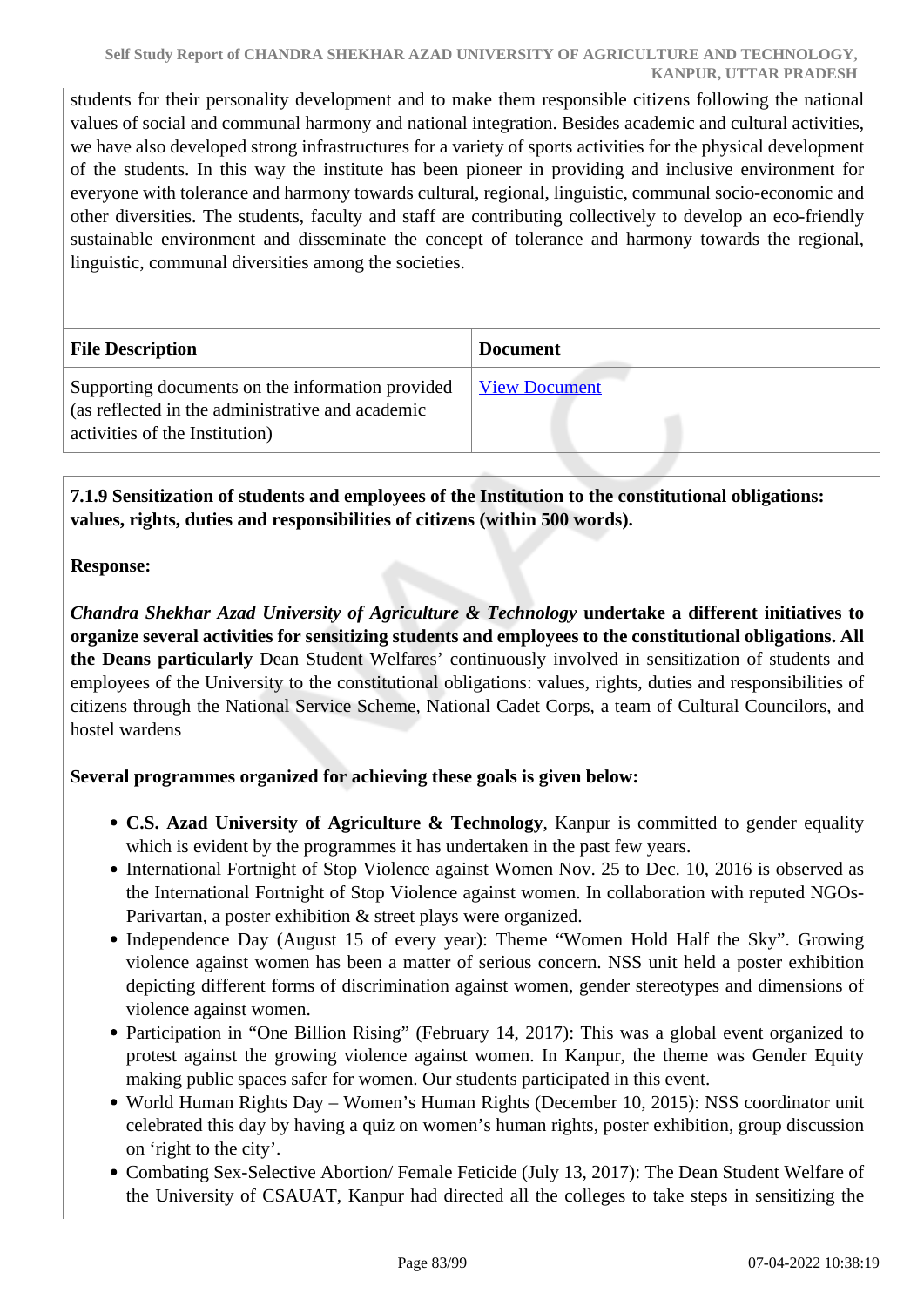students about the issue of female feticide. NSS unit organized events like essay writing, poetry, collages and posters making, group discussions.

- Women's Safety Audit on CSAUAT Campus (December 2018): This was undertaken to make the campus safer for women as a part of NSS Campaign
- National Voter's day: It was celebrated on Jan. 25 every year to encourage, facilitate and maximize enrichment especially for the new voters. On that day each and every staff take place to uphold the democratic traditions of our country and the dignity of a free, fair and peaceful election.
- **Provided Link: https://csauk.ac.in/wp-content/uploads/2021/10/National-Voter-Day.pdf**

 **7.1.10 The Institution has a prescribed code of conduct for students, teachers, administrators and other staff and conducts periodic programmes in this regard.** 

- **1.The Code of Conduct is displayed on the website**
- **2.There is a committee to monitor adherence to the Code of Conduct**
- **3.Institution organizes professional ethics programmes for students, teachers, administrators and other staff**
- **4.Annual awareness programmes on Code of Conduct are organized**

**Response:** B. 3 of the above

| <b>File Description</b>        | <b>Document</b>      |
|--------------------------------|----------------------|
| Any other relevant information | <b>View Document</b> |

 **7.1.11 Institution celebrates / organizes national and international commemorative days, events and festivals (within 500 words).**

**Response:** 

## **Campaigns and Significant Days**

**International Fortnight of Stop Violence against Women** Nov.25 to Dec.10, 2016 is observed as the International Fortnight of Stop Violence against women. In collaboration with reputed NGOs-Parivartan, a poster exhibition & street play were organized.

**Independence Day (August 15 of every year): Theme "Women Hold Half the Sky"**. Growing violence against women has been a matter of serious concern. NSS unit held a poster exhibition depicting different forms of discrimination against women, gender stereotypes and dimensions of violence against women. Film screening of "Bol" on domestic violence, street play –*ansuniawaaz*on issue offemalefoeticide was performed.

**Participation in "One Billion Rising"** (February 14, 2017): This was a global event organized to protest against the growing violence against women. In Kanpur, the theme was *Gender Equity* making public spaces safer for women. Our students participated in this.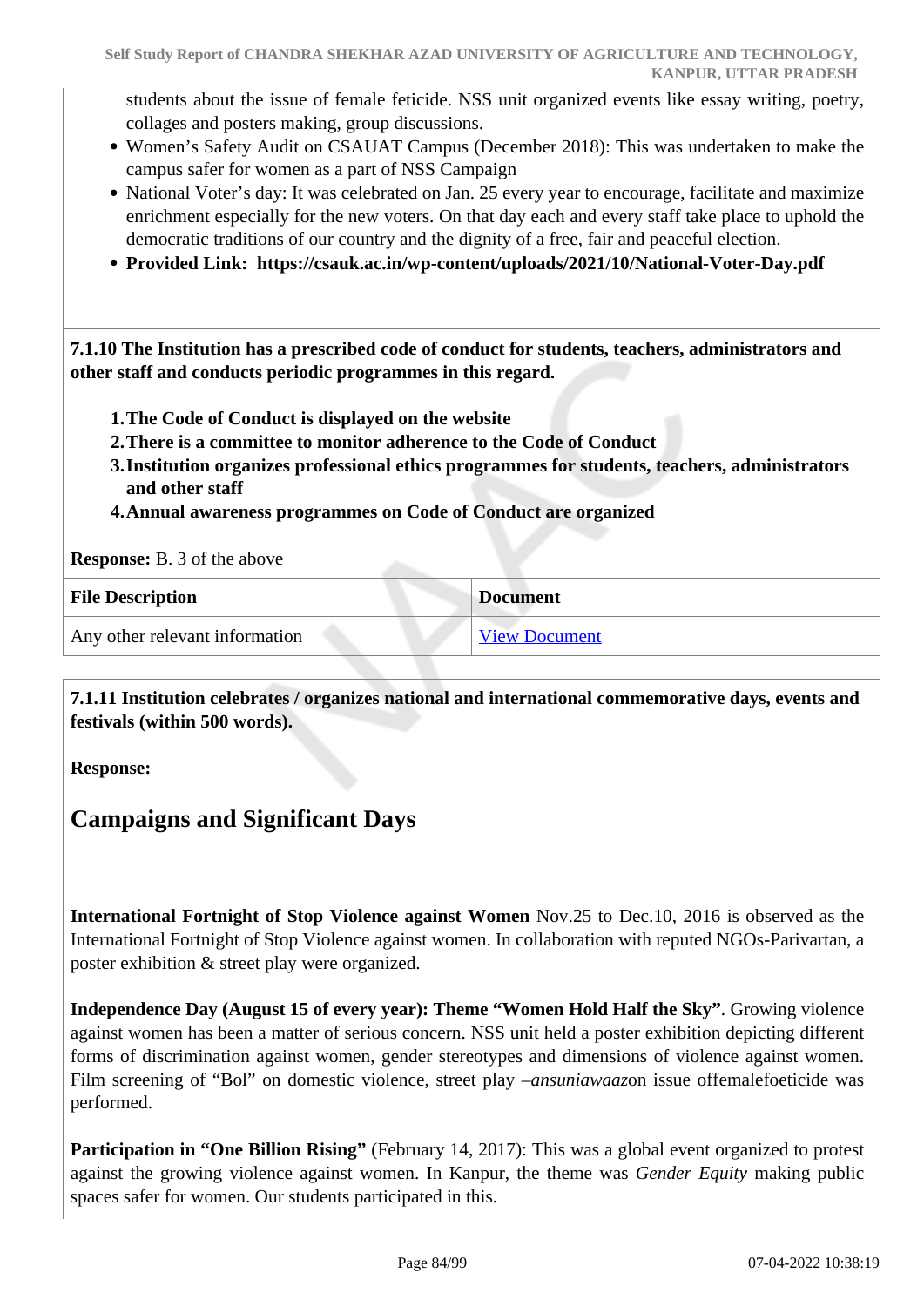**World Human Rights Day – Women's Human Rights (**December 10, 2015): NSS coordinator unit celebrated this day by having a quiz on women's human rights, poster exhibition, group discussion on 'right to the city'.

**Campaign Combating Sex Selective Abortion/ Female Foeticide (**July 13, 2017**):** The Dean Student Welfare of University of CSAUAT, Kanpur had directed all the colleges to take steps in sensitizing the students about the issue of female foeticide. NSS unit organized events like essay writing, poetry, collages and posters making, group discussions.

**Women's Safety Audit on CSAUAT Campus:** (December 2018) This was undertaken to make the campus safer for women as a part of NSS Campaign

**Campaign Men against Gender Violence:** An awareness rally, distribution of pamphlets and posters on prominent places were put up as a part of NSS Campaign. (3&4 January, 2017)

| <b>File Description</b>                     | <b>Document</b>      |
|---------------------------------------------|----------------------|
| Geotagged photographs of some of the events | <b>View Document</b> |

## **7.2 Best Practices**

 **7.2.1 Describe two best practices successfully implemented by the Institution as per NAAC format provided in the Manual.**

**Response:** 

**Title of the Practice :**Farmers Participatory seed Production of field crops

## **Objectives of the Practice**

- 1.Stepping up from conventional agriculture to agribusiness by developing entrepreneurial skills in quality seed production.
- 2.Developing a community of well-trained farmers and agri- graduates who have hand on experience in best practices of quality seed production.
- 3.Bridging the gaps between demand and supply of seed of newly released high yielding varieties, thus, improving SRR & VRR.
- 4.To increases the production and productivity by 25-30% by making available quality seed in affordable price ,right time and right place
- 5.To generate employment opportunity of agri- graduates and rural youth at village levels
- 6.To enhance socio-economic status of farmers

**The Context**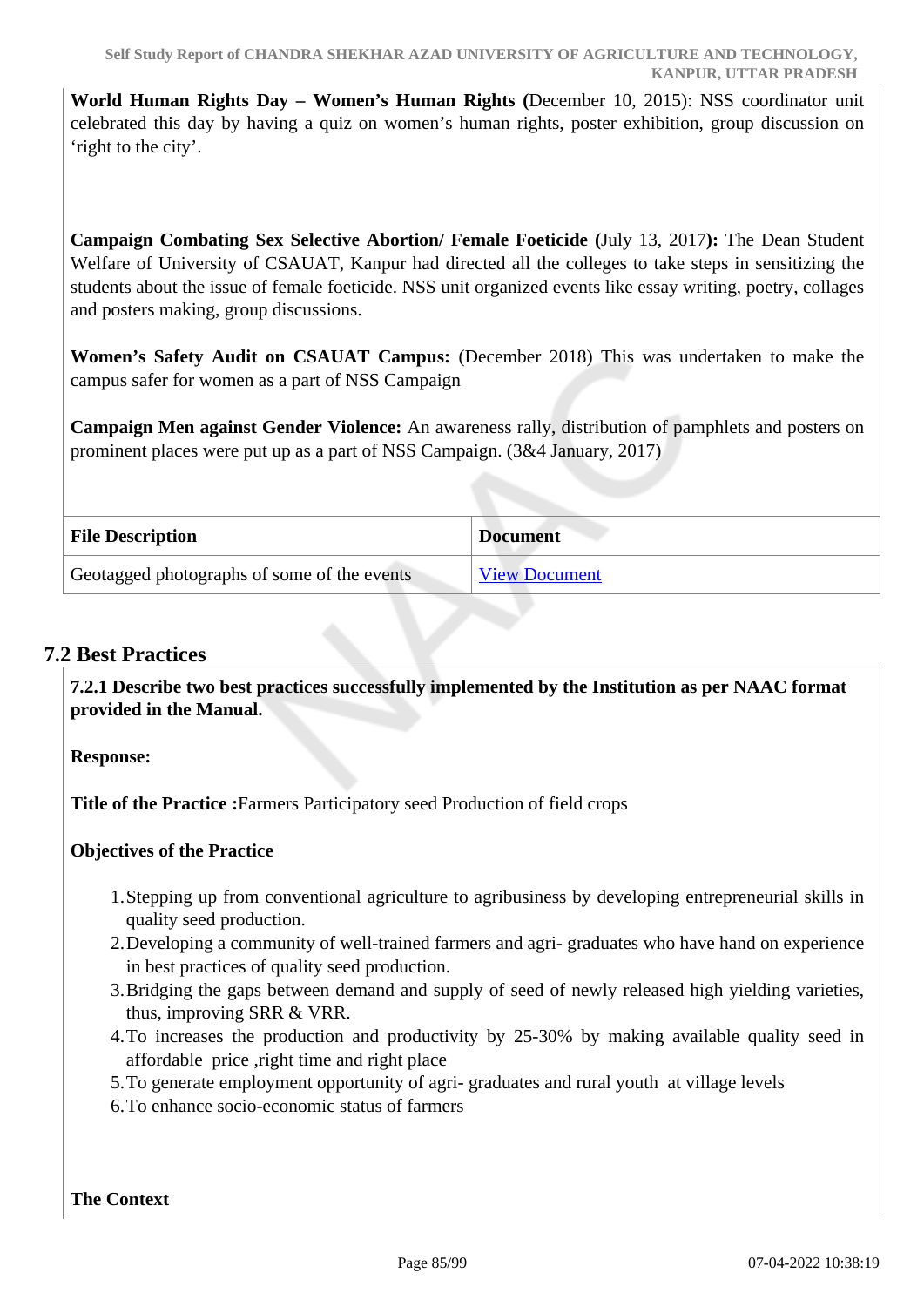The major field crops of the area of implementationof this programme is wheat, chickpea, green gram, mustard and vegetables .There is also considerable crops coverage under other field crops. The seed replacement rate(SRR) &varietal replacement of these crops arenot up to the mark .There is urgent need to increases SRR for areaspecific recently released high yielding varieties. The low replacement rates reflect the use of sub standard seed by the farmers areless aware regarding advantage of quality seeds in agriculture production system. There is shortage of certified seeds of desirable crops / varieties.The cost of seed of certain varieties are very high. Particularly for wheat varieties is 32 to 38/ kg. Here, traders enjoy the maximum profit, due to scarcity of quality seed.

To boost the productivity of low value, high volume crops, farmers need to have access to improved seed of right type at right time at right place and at right price. For supply of such seed the informal seed sector (participatory mode of production) and formal seed system (Seed Enterprises) have a great role to play. The informal seed sector is found to be effective to quickly reaching out to the difficult, inaccessible and small holders.

## **The Practice**

For implementation of seed production under farmers' participatory mode, farmers with high potential of production were selected from 5-6 different districts (Kanpur city, Kanpur Dehat, Kannuaj, Fatehpur, Jalaun and Jhansi) of university area jurisdiction. For capacity building on seed production about the latest technologies, three thousands farmers were trained both off and on site. Among them, 10 to 48 farmers were selected for this programme were further trained by the scientist for all aspects of seed production technology (pre sowing, pre flowering & before harvesting) of the particular crops with supply of reference materials over the years (2010-11 to 2019-20). Under this programme Breeder Seed and Foundation Seed of different crops/varieties are made available to the farmers by the university. The uniqueness of this programme is the regular visit of the scientists to selected villages, the problem faced by the farmers in crop production of other crops are also addressed.

Seed quality assurance is utmost priority in this system. Thus, the seed production fields are regularly inspected by trained farmers, scientists from the university and UP Seed Certification Agency to ascertain the recommended field and seed standard as per the specification of Indian minimum seed certification standard, 1971 and revised Indian minimum seed certification standard, 1988. Produced seeds are procured by university for further processing at university seed processing plant (BeejBhawan).

C.S.A.U & T. Kanpur is responsible for the all aspects of seed production, processing and storage as well as for seed quality assurance. They will also market the produced seeds, both to other farmers in the community and beyond by adopting the established seed sell system through ATIC of the university. The payment to the farmers associated with this programme is made twice, first payment is done ontheirintake quantity before processing, based on MSP of the concerning crop of the current year by RTGS in their respectivebank account. Second payment is done after processing, on quantity of the processed seed, based on rate of Uttar Pradesh BeejVikas Nigam Ltd. The quantity of undersized seeds is returned to the farmers.

## **Evidence of Success**

**(a.) Quantum of seed production since its inception:** Since inception, under this programme, seed production is given bellow.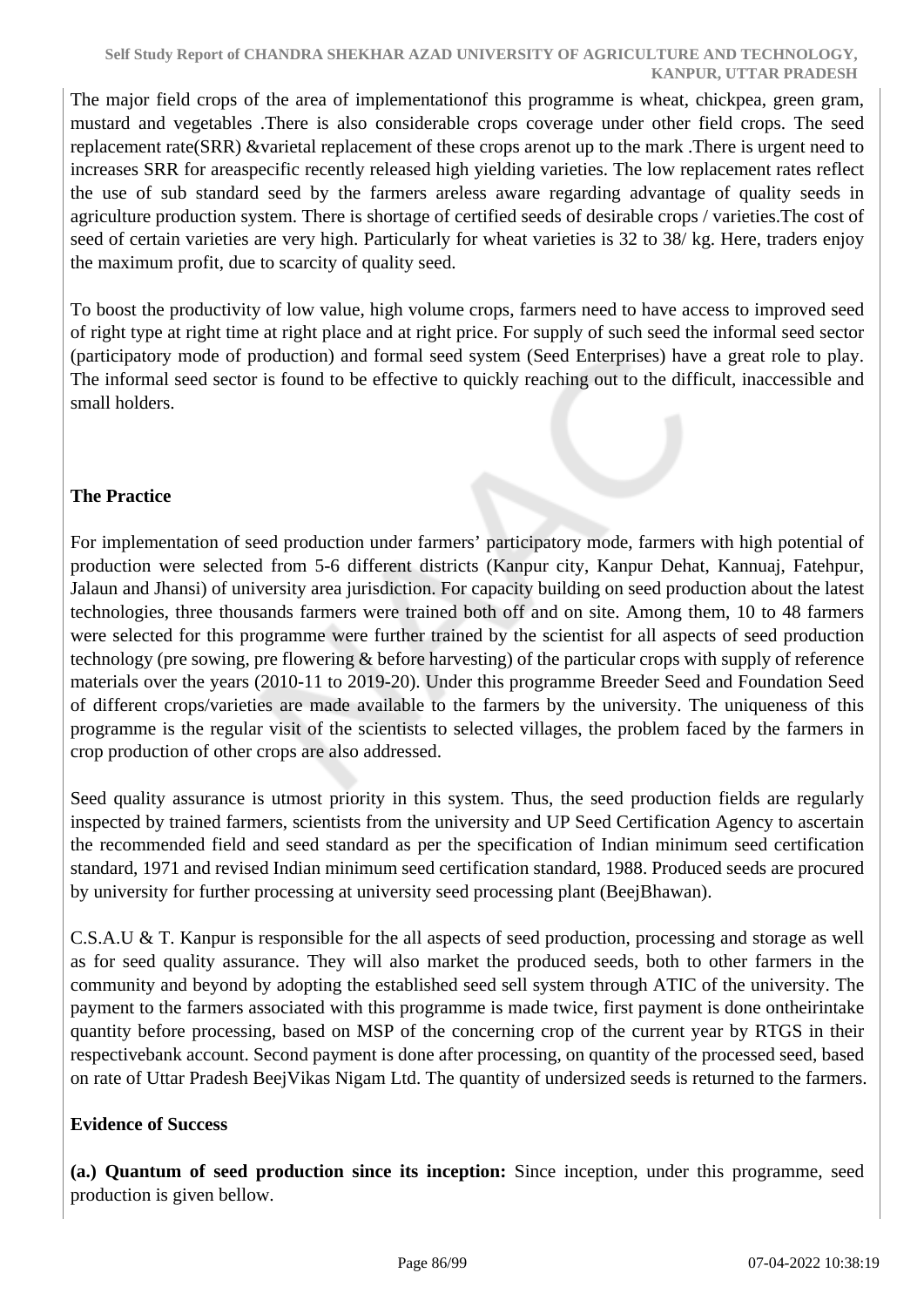#### **Quality seed production since inception**

| Year    | <b>Crops</b>      | No. of           | No. of         | Area (h.) | <b>Class</b> | Production (Q.) |
|---------|-------------------|------------------|----------------|-----------|--------------|-----------------|
|         |                   | <b>Districts</b> | <b>Farmers</b> |           |              |                 |
| 2015-16 | Wheat, Moong      | 4                | 33             | 76.00     | <b>FS</b>    | 1931.80         |
| 2016-17 | Wheat, Moong      | $\overline{4}$   | 37             | 80.00     | <b>FS</b>    | 2150.22         |
| 2017-18 | Wheat, Urd, Moong | 3                | 22             | 46.00     | <b>FS</b>    | 1229.00         |
| 2018-19 | Wheat             | $\overline{4}$   | 20             | 52.00     | <b>FS</b>    | 1761.60         |
| 2019-20 | Wheat             | $\overline{4}$   | 20             | 51.00     | FS           | 1145.00         |

#### **(b) Socio-economic implications**

- 1.This programme ensured the availability of seeds of desirable varieties at appropriate time and affordable cost.
- 2.This programme helped in enhancing the Seed Replacement Rate (SRR). Which is, one of the major objectives for improvement of crop productivity.
- 3.Helped in accessibility of high yielding recently released varieties.
- 4.This has been a win –win partnership for university and farmers where university has earned profit Rs. more than 1.20 crore and farmers have got an additional income of 30.49 %.

#### **Economics of programme:**

#### **Problems Encountered and Resources Required**

- 1.Operational and supply chain issues at the time of procurement and seed processing.
- 2. Lack of skilled man power which is much required for smoothly and effectively running the programme through the year.
- 3. Provision of subsidy on seed production as per state government rules.

#### **Notes**

This programme has generated employment opportunities for rural youth, farmers, Seed growers, farm women as seed production entrepreneurs, which include transplanting, harvesting, thrashing, drying and winnowing. Next steps of seed production include seed storage, bagging, transporting and finally marketing. A hues no. of farm workers and farm women and rural youth are being employed. Thus this programme helps in decreasing the rural unemployment pressure.

#### 2. **Title of the Practice: Bio-fortified Village Conceptfor overcome of mal-nutrition**

#### **Objectives of the Practice**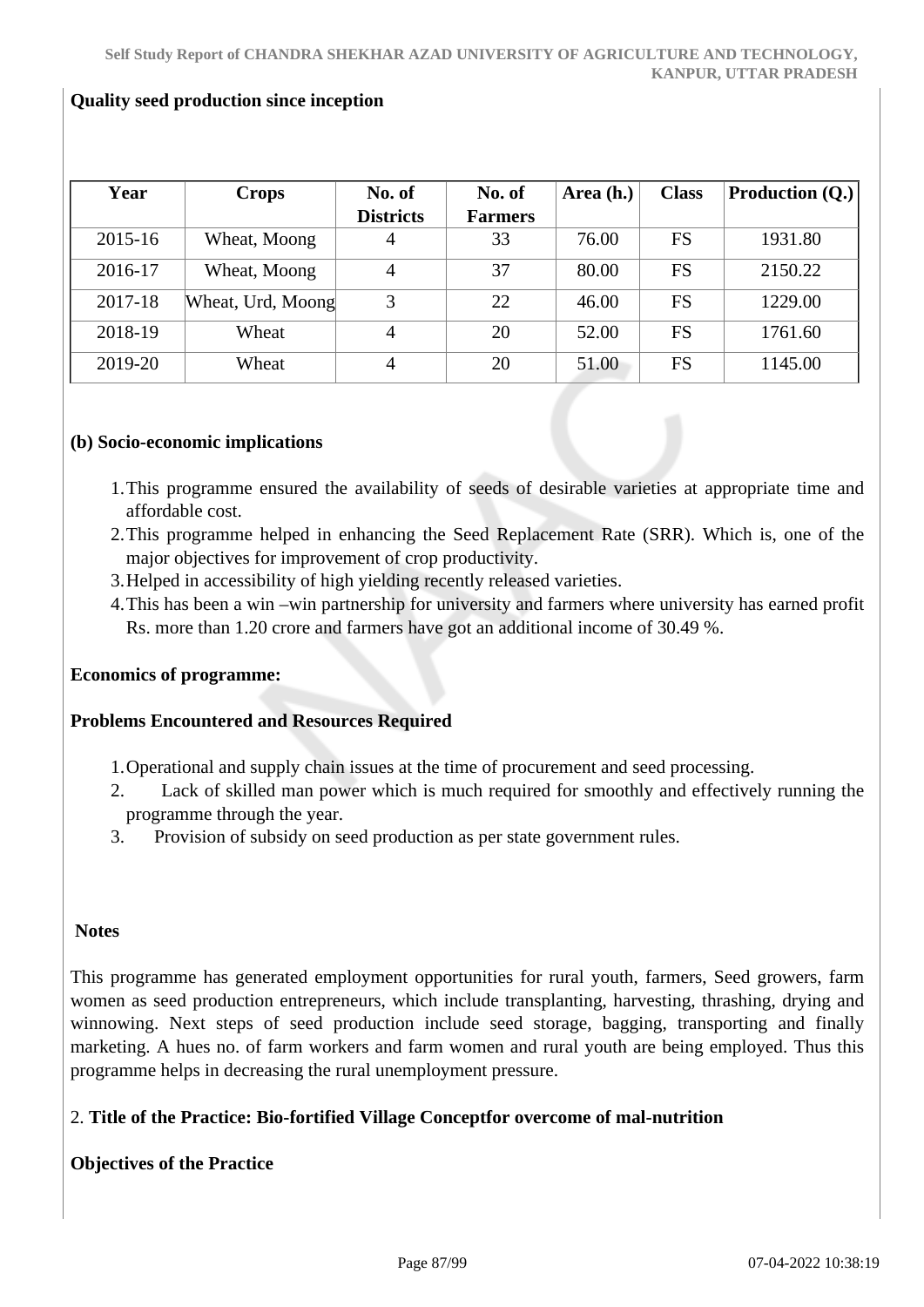- 1.To ensure availability of all essential components of nutritious food independently in the village from sustainable and economically viable and consumer oriented priority based agricultural sources.
- 2.To conduct capacity building programs forcultivation of high value bio-fortified crops and nutrikitchen garden.
- 3.To conduct capacity building programs for adoption of climate smart agro-technologies & environmental protection measures.
- 4.To Produce seeds of nutrient rich crops for each household for their own use as well as to spread it in other villages.
- 5.To give information about proper diet for defense to fight against epidemics and other diseases.
- 6.To provide training to the farm women regarding employment oriented programs.
- 7.To promote organic produce rich in nutrient for marketing.

### **The Context**

Malnutrition can be defined as the insufficient availability of essential energy and nutrients to lead a physically active and healthy life. The World Health Organization believes that poor nutrition is the most important threat to the health of the world. The mal-nurtured child was more vulnerable to infectious diseases because their immune system is weak leading to high mortality rates. Most of the population in rural are suffering from mal-nutrition because their economic status. They do not have money to buy nutritious foods from the market, even buying milk and vegetables is very difficult in such situation. The results of health schemes and programs run by the Governments for the eradication of mal-nutrition are positive, but more efforts are needed.

Chandra Shekhar Azad University of Agriculture & Technology, Kanpur, Uttar Pradesh has tried to provide another way to eradicate mal-nutrition by establishing **Bio-fortified Village** with the concept of **Sankalp Se Siddhi**. Bio-fortified village is a sustainable based and effective solution for eradicating malnutrition. Effective steps have been taken in the direction by ensuring the availability of nutrients rich grains, vegetables and fruits by encouraging the farmers to grow nutria-horti-crops.

#### **The Practice**

Chandra Shekhar Azad University of Agriculture and Technology Kanpur, adopted Anuppur village district Kanpur Dehat which was suffering from malnutrition. Demographic pattern of village Anuppur reflect that there is 163 farm families having 906 census which includes 338 male, 322 female and 246 children. 15 farm families belongs to schedule cast with population of 94.Total literacy percentage is 76. Female literacy percent is 73 whereas male literacy is 79%.Out of 246 children 28 children is suffering from malnutrition and 10 females are found anemic.

Total geographical area of village is 102 ha out of which 91 ha is cultivated. The crop coverage Kharif, Rabi & Zaid is about 91, 81 and 30 ha respectively. Paddy, Maize and vegetable crops are major crops of Kharif whereas, wheat, gram, potato, mustard and vegetable are being cultivated in Rabi season. Maize, Moong and Urd are major crops of Zaid season. Total livestock population includes 210- buffaloes, 60 Cow, 290 Goat and 410 sheeps. Average size of holding is 0.55 ha per family. Livelihood of 59 % farm families are depend upon crop production and animal husbandry. Following programmes have been conducted;

Under the Vocal for Local concept, naturally abundant nutrient crops like drumstick, lemon, curry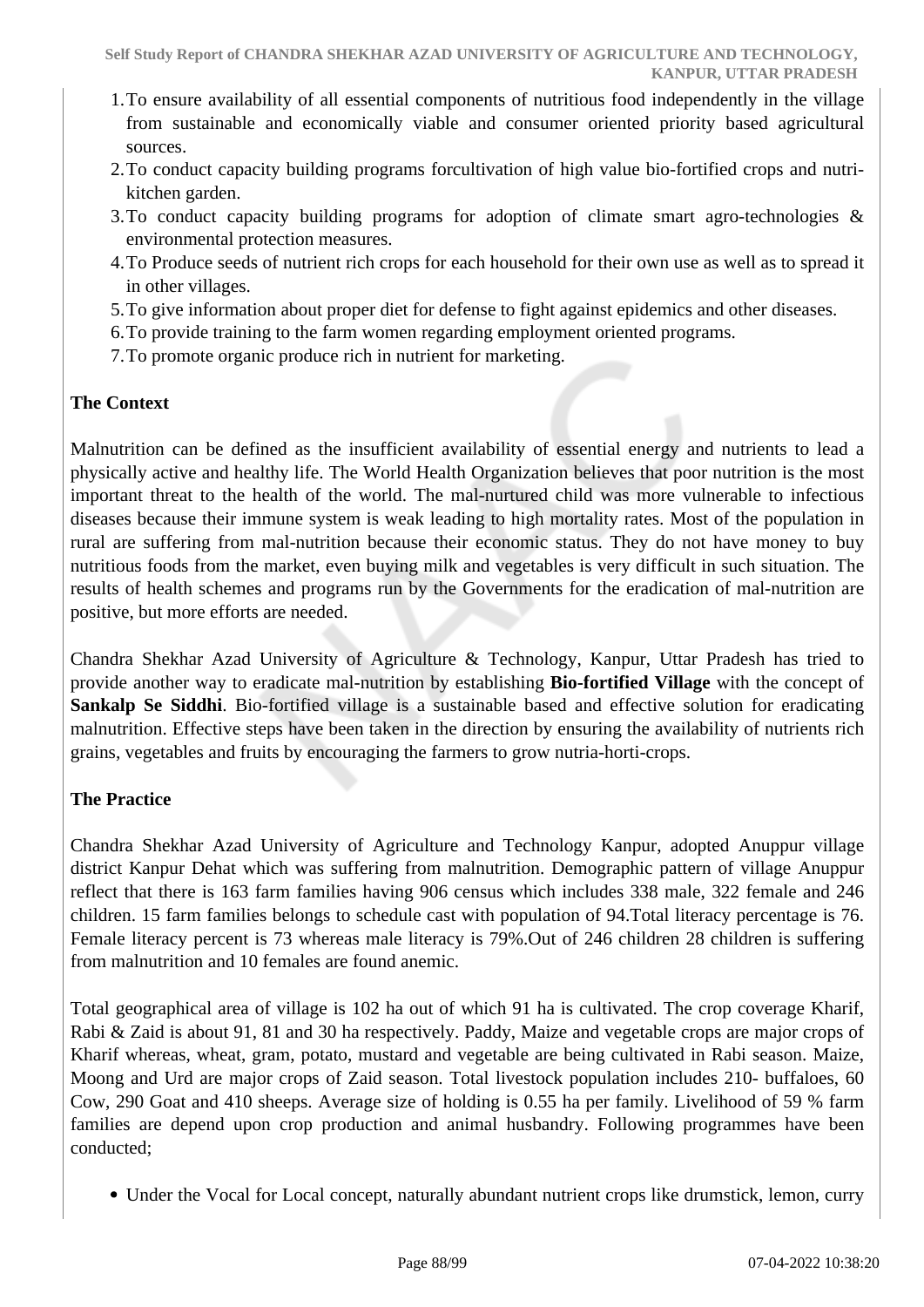leaves, karaund, phalsa, papaya, small millets, nutri-rich wheat, maize, millets, and vegetables varieties were demonstrated at farmers' fields.

- Establishment of PoshanVatika on vacant land around the houses of the families of the village were ensured.
- Capacity building programs for cultivation of nutri-rich crops, high value crops, mushroom cultivation, Honey production etc were organized.
- Capacity building programmes for creating awareness for adoption of a balanced and nutritious diet model were organized.
- Capacity building programs for employment oriented programs in allied sectors of agriculture *viz;* Dalia, Noodles, Papad making, Achar, Murabba, Gem, Jelly etc value added products preparation were organized.
- Awareness on climate smart agricultural technologies and environmental protection were created.
- Capacity building programmes on dairy, goat keeping, poultry etc were organized.
- Seed production programmes for bio-fortified variety of the University were conducted by providing 5.0 kg seed of wheat varieties.
- Mushroom spawn were provided on cost basis to the farmers for mushroom cultivation.
- Tailoring & knitting training programmes were organized.
- Awareness on house cleaning & sanitization were created.
- Organic farming were promoted and organic produced were link with market.
- Health & sanitization awareness programmes were organized.
- Vaccination against various epidemic were conducted with help of District Heath Departments.
- Civil amenities were created with help of district line departments.

#### **Evidence of Success:**

#### **Anuppur: First Bio-fortified village of India**

**Process Followed for the eradication of Malnutrition**

**Diagnosis of problem: Door to door ground survey was conducted by the scientists of KVK, Kanpur Dehat in May-June,2020. 5 children were Severely Malnourished (BMI<16), 23 children Malnourished (BMI<18.5) and 10 women were Anemic.**

**Efforts:1. Nutri-gardens were established in 100 households, covering the affected families.**

**2. Seeds and Planting material is freely made available by us**

**3. Bio-fortified vegetables (Moringa, Red Cabbage, Sugarbeets, white Brinjals), etc., were distributed KVK's Bio-fortified Crops Project**

**4. Anganbadi workers and Asha Bahuan distributed nutri-rich food to villagers.**

#### **Problems Encountered and Resources Required**

- 1.At time of launching the project, residents of Village Anuppur was somewhat laggar
- 2.Civil amities at village were very poor.
- 3.No fund was mandated for execution concept. University has started the work with help of outreach activities mandated in different projects.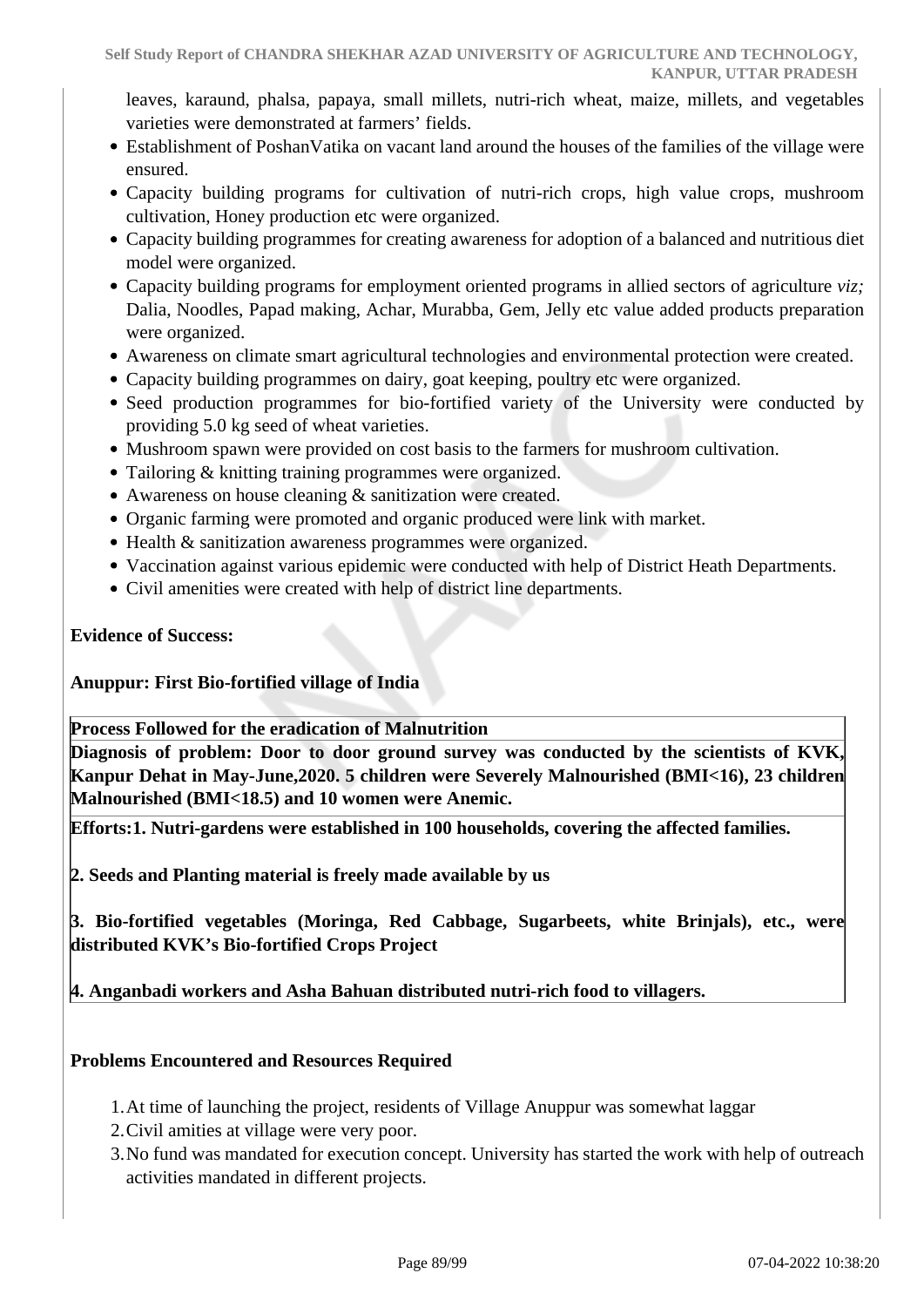| <b>File Description</b>                      | <b>Document</b>      |
|----------------------------------------------|----------------------|
| Best practices in the Institutional web site | <b>View Document</b> |

## **7.3 Institutional Distinctiveness**

 **7.3.1 Portray the performance of the Institution in one area distinctive to its priority and thrust within 1000 words**

**Response:** 

**Institution Distinctiveness** 

#### **Response:**

The primary objective of the University is the pursuit of Excellence in all the spheres of academics. University is focused to improve the teaching learning skills with an emphasis on futuristic demands, human values, and functional relationship with all the stakeholders for the holistic development of the individual and society. It aims to produce meritorious personalities and professional creative students to serve the humanity by setting a commendable tradition of initiative and imagination. The institute inculcates a sense of self-discipline and accountability among students and developing a respect for democratic, ethical, and moral values. University provides the best possible amenities required for the students to enhance their technical skills, academics, and extra-curricular activities and bring out the best in them.

University has continuously upgraded its facilities and infrastructure to respond to the changing pedagogic and research environments. Classrooms, Laboratories, Smart classrooms, Group Discussion Halls, Central Library and Administrative Office are highly conducive to the overall academic environment. The institution hosts fully equipped grounds for athletics, tennis, basketball, indoor badminton courts, and volleyball courts. As a result, students have performed well in state and national level sports events and secured many medals.

Various conferences, guest lectures, workshops, summit, celebrity chats are organized throughout the year, by which the students are exposed to the outside world work ethics and all the recent developments and innovations. The placement cell is an integral part of our institution, ensures that the students are well trained and prepared to face their campus interviews effectively. The academic and placement processes are complemented with a diverse array of opportunities provided to the students in enhancing their knowledge beyond academics. High quality inter-disciplinary research is core strength of the university.

The faculty has developed expertise in various current methodologies and research techniques and remains abreast with changing research environments. The multidisciplinary faculty with industrial and research experience tremendously enrich the teaching-learning processes and provides innovative and multidimensional perspectives. The faculty is also consulted by a range of professional bodies. The extensive publications of university faculty in scientific journals and books, synchronized with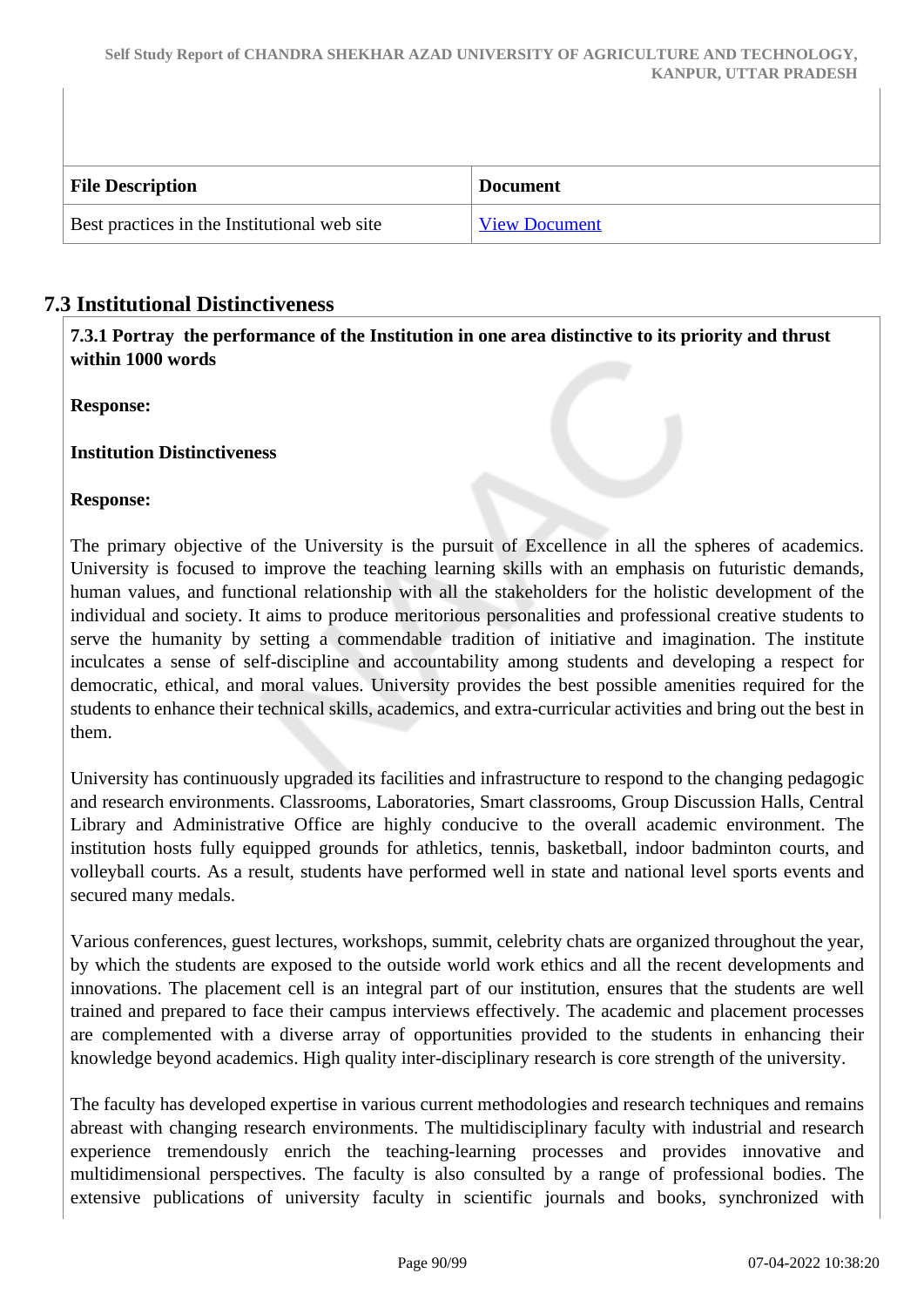participation in workshops, seminars and conferences as well as the university regularly producing Technical Series on faculty and student work. Faculty has obtained numerous research grants and many have received national and international acclaim. University has been able to build collaborations and establish linkages through MOUs with various national institution and international universities.

The University has active NSS and NCC wings for both boys and girls. We have adopted nearby villages to implement health care programs, awareness drives, farmers training camps. Also, free medical check-up and treatment to community people is organized by our University hospital. Our students have created several NGOs which are active in Kanpur and nearby areas. Numerous paintings and sculptures are mounted in the entire campus by the students of Department of Fine Arts. This develops a deep sense of aesthetics amongst students and faculty which ultimately enhance their creativity. Creativity and aesthetics enhance the quality of life and add pleasure in the way we live our lives

| <b>File Description</b>                      | <b>Document</b>      |
|----------------------------------------------|----------------------|
| Appropriate web in the Institutional website | <b>View Document</b> |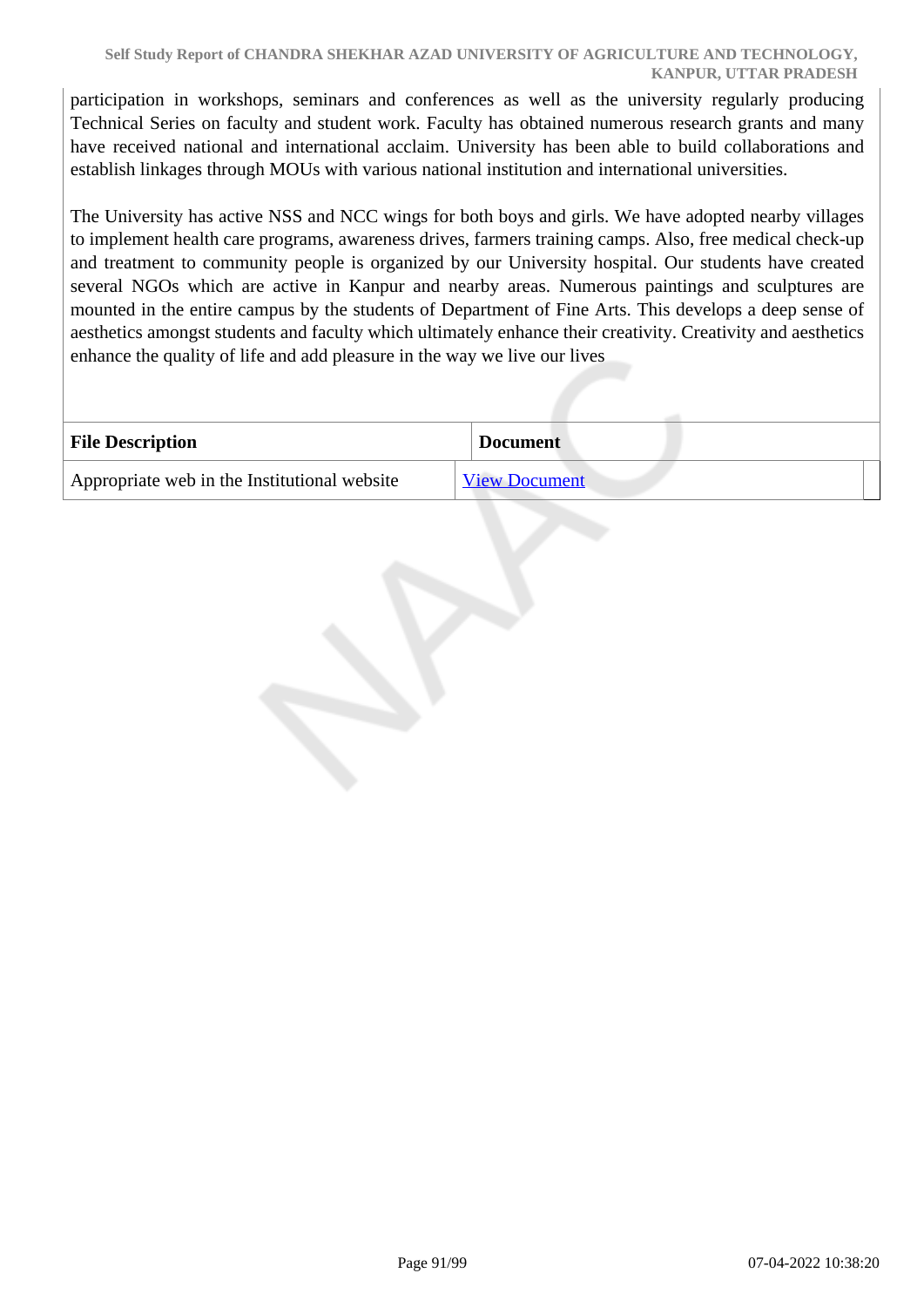# **5. CONCLUSION**

## **Additional Information :**

The teaching activities of the University run in eight constituent colleges located at three campuses (Kanpur, Etawah and Lakhimpur-kheri). These colleges offer ten undergraduate programmes in Agriculture, Forestry, Home Science, Horticulture, Agricultural Engineering, Electronics & Communication Engineering, Computer Science & Engineering, Mechanical Engineering, Dairy Technology and Fisheries Sciences. Faculties of the constituent college take active part in research and extension activities relevant to their respective zones. The constituent colleges thus strive to fulfill the goals and missions of the University. All the undergraduate programmes in the University are of 4 years duration. The University has adopted the semester system each semester being of 18 weeks duration.

The University offers 10 UG Programme, 21Master degree programme and 17 Ph.D. programme. Since its inception, the University has produced **6758 graduates**. Out of which, 4350 in Agriculture, 264 in Forestry, 612 in Home Science and 466 in Agricultural Engineering. **6796 students have received M.Sc. degree** in various disciplines and **1188 students** have been conferred with the highest degree of **Doctor of Philosophy** in various disciplines. In each discipline, the post-graduate students are also required to register courses, which are called as Major courses. Many departments have shown creditable performance in both teaching and research, which is reflected by the recognition accorded by several University departments and national agencies.

The total strength of the students on roll in the University is a little over two thousands. Hostel facilities are provided to both boys and girls in all the teaching campuses of the University. Dean Students' Welfare of the University looks after the welfare of the students. The University provides all encouragement for sport and extra-curricular activities through several incentives and resultantly several students have achieved distinction in sports, games and cultural activities both at the state and national levels. The University teachers conduct coaching classes of students appearing in ICAR fellowship examination. Every year more than fifteen students from different colleges of the University are being awarded ICAR Junior Research Fellowship on all India basis.

## **Concluding Remarks :**

The University is dedicated to the development of agriculture and allied sectors in 22 districts of 5 divisions (Aligarh, Agra, Allahabad, Kanpur and Lucknow spread in two agro-climatic zones (South-Western Semi-Arid and the Central Plains) of Uttar Pradesh. Four Research Sections (Rabi Cereals, Oilseeds, Legumes and Vegetables), 02 Regional research Stations (Daleepnagar-Kanpur and Kalai-Aligarh) and their 03 sub stations (Saini-Kaushambi, Mainpuri and Hazratpur-Firozabad) are in operation, mandated and equipped to undertake the location specific, problem solving and production oriented research and to develop technology suited to specific agro-climatic regions. Fourteen Research Farms are also operating to carry out the area specific research programmes. 13 KVKs are functioning under the area jurisdiction of the university viz., Aligarh, Hathras, Firozabad and Mainpuri (Semi Arid Western Zone), Etawah, Farukkhabad, Kannauj, Kanpur Dehat, Fatehpur, Raebareli, Hardoi, Lakhimpur-kheri (Central Plain Zone).

Research activities of the University are mainly oriented to meet the goals and objectives of the University as outlined in the mandate. The Research Council is the apex research body in the University that has the responsibility of formulating the medium and long-term research policy and guidelines for carrying out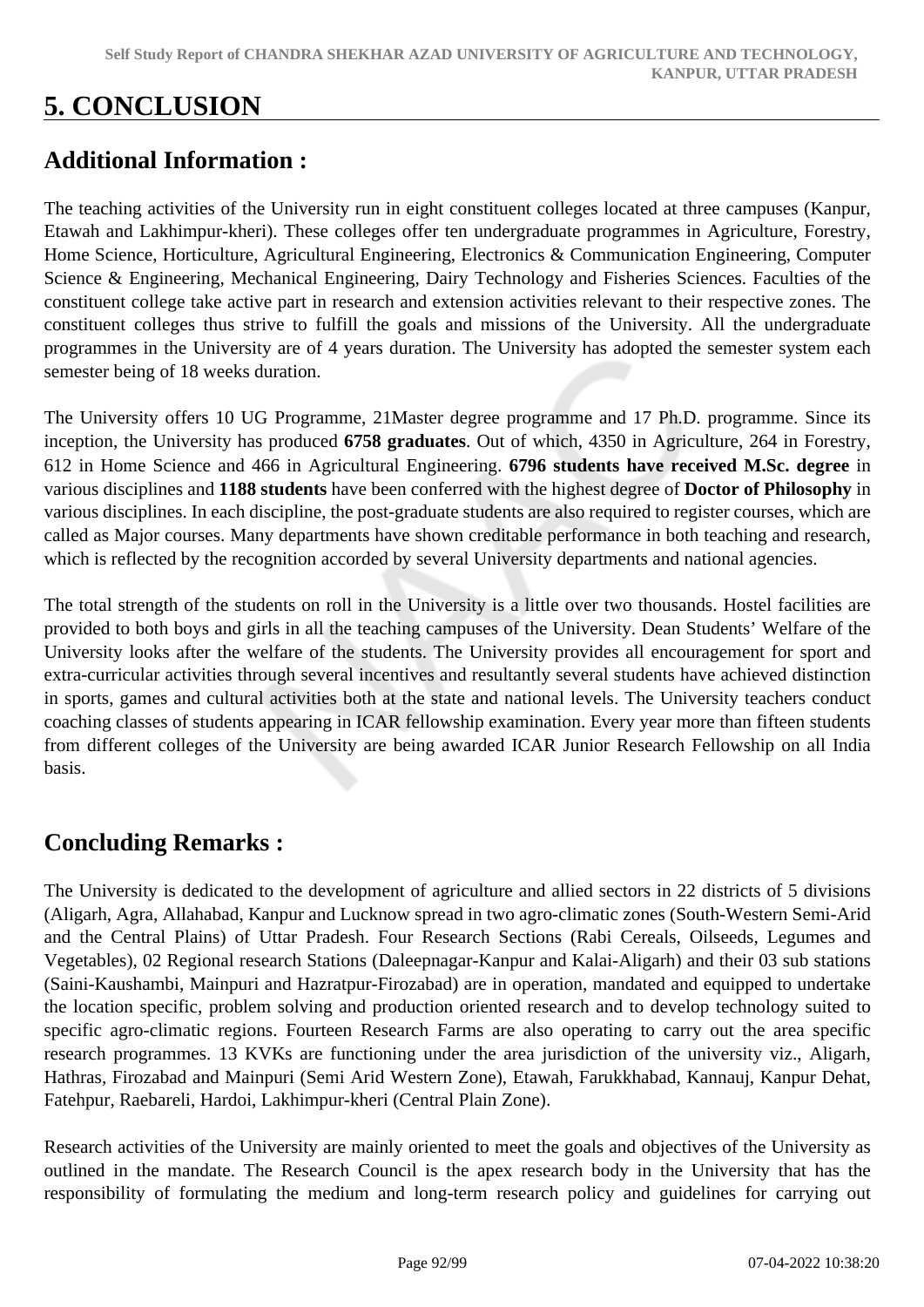#### **Self Study Report of CHANDRA SHEKHAR AZAD UNIVERSITY OF AGRICULTURE AND TECHNOLOGY, KANPUR, UTTAR PRADESH**

research. The day-to-day management of all research work in the University is coordinated and managed by the Director of Agriculture Experiment Stations, which has a competent network of technical, administrative and scientific personnel linking all teaching and research campuses. The ICAR has been providing research support by locating some AICRP in the University. The most satisfying research accomplishments of the University have been in the area of varietal improvement of crop plants. The University has developed several production technologies during the last 10 years particularly in the area of cultivation practices, dry land agriculture and pest and disease management. The crop production practices developed by the University have helped to increase productivity and reduce the cost of production. Breeding for pest and disease resistance in pulses; research in rainfed agriculture; improved crop production technology; mechanization for small farms and conservation of germplasm, genetic resources and biodiversity are some of the areas of current focus in research.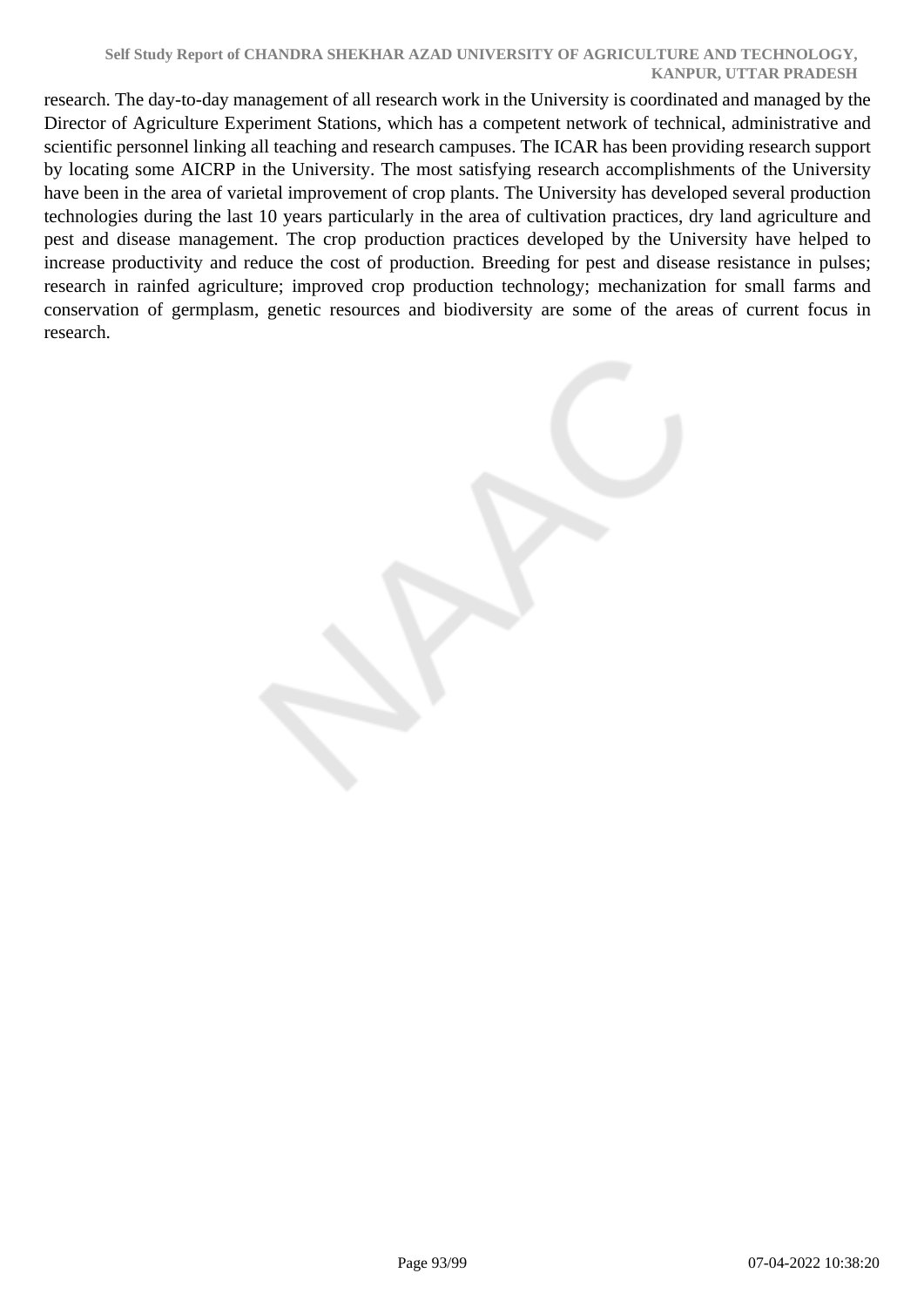# **6.ANNEXURE**

## **1.Metrics Level Deviations**

|       | Metric ID Sub Questions and Answers before and after DVV Verification<br>Number of value-added courses for imparting transferable and life skills offered during last |                                       |         |                                                                     |         |         |                                                                                                |  |  |
|-------|-----------------------------------------------------------------------------------------------------------------------------------------------------------------------|---------------------------------------|---------|---------------------------------------------------------------------|---------|---------|------------------------------------------------------------------------------------------------|--|--|
| 1.3.2 |                                                                                                                                                                       |                                       |         |                                                                     |         |         |                                                                                                |  |  |
|       | five years.                                                                                                                                                           |                                       |         |                                                                     |         |         |                                                                                                |  |  |
|       |                                                                                                                                                                       |                                       |         |                                                                     |         |         |                                                                                                |  |  |
|       |                                                                                                                                                                       |                                       |         |                                                                     |         |         | 1.3.2.1. How many new value-added courses are added within the last five years.                |  |  |
|       |                                                                                                                                                                       |                                       |         | Answer before DVV Verification: 95                                  |         |         |                                                                                                |  |  |
|       |                                                                                                                                                                       |                                       |         | Answer after DVV Verification: 0                                    |         |         |                                                                                                |  |  |
|       |                                                                                                                                                                       |                                       |         |                                                                     |         |         |                                                                                                |  |  |
|       |                                                                                                                                                                       |                                       |         |                                                                     |         |         | Remark : HEI to adhere to the SOP given by NAAC .value added courses are add-on courses        |  |  |
|       |                                                                                                                                                                       |                                       |         | beyond curricula of the Institution aimed at holistic development   |         |         |                                                                                                |  |  |
|       |                                                                                                                                                                       |                                       |         |                                                                     |         |         |                                                                                                |  |  |
| 1.4.1 |                                                                                                                                                                       |                                       |         |                                                                     |         |         | Structured feedback for design and review of syllabus - semester-wise / year-wise is received  |  |  |
|       | from                                                                                                                                                                  |                                       |         |                                                                     |         |         |                                                                                                |  |  |
|       |                                                                                                                                                                       |                                       |         |                                                                     |         |         |                                                                                                |  |  |
|       | 1) Students, 2) Teachers, 3) Employers,                                                                                                                               |                                       |         |                                                                     |         |         |                                                                                                |  |  |
|       |                                                                                                                                                                       |                                       |         |                                                                     |         |         |                                                                                                |  |  |
|       |                                                                                                                                                                       |                                       |         |                                                                     |         |         |                                                                                                |  |  |
|       | 4) Alumni                                                                                                                                                             |                                       |         |                                                                     |         |         |                                                                                                |  |  |
|       |                                                                                                                                                                       |                                       |         |                                                                     |         |         |                                                                                                |  |  |
|       |                                                                                                                                                                       |                                       |         | Answer before DVV Verification : B. Any 3 of the above              |         |         |                                                                                                |  |  |
|       |                                                                                                                                                                       |                                       |         | Answer After DVV Verification: E. None of the above                 |         |         |                                                                                                |  |  |
|       |                                                                                                                                                                       |                                       |         |                                                                     |         |         | Remark : HEI to give the feedback from the stakeholders as weblinks and not in google drive as |  |  |
|       |                                                                                                                                                                       | per NAAC regulations                  |         |                                                                     |         |         |                                                                                                |  |  |
|       |                                                                                                                                                                       |                                       |         |                                                                     |         |         |                                                                                                |  |  |
| 1.4.2 |                                                                                                                                                                       |                                       |         | Feedback processes of the institution may be classified as follows: |         |         |                                                                                                |  |  |
|       |                                                                                                                                                                       |                                       |         |                                                                     |         |         |                                                                                                |  |  |
|       |                                                                                                                                                                       |                                       |         |                                                                     |         |         | Answer before DVV Verification : C. Feedback collected and analysed                            |  |  |
|       |                                                                                                                                                                       |                                       |         | Answer After DVV Verification: E. Feedback not collected            |         |         |                                                                                                |  |  |
|       |                                                                                                                                                                       |                                       |         | Remark : As per information provided by HEI                         |         |         |                                                                                                |  |  |
|       |                                                                                                                                                                       |                                       |         |                                                                     |         |         |                                                                                                |  |  |
| 2.1.1 |                                                                                                                                                                       |                                       |         | <b>Demand Ratio (Average of last five years)</b>                    |         |         |                                                                                                |  |  |
|       |                                                                                                                                                                       |                                       |         |                                                                     |         |         |                                                                                                |  |  |
|       |                                                                                                                                                                       |                                       |         |                                                                     |         |         | 2.1.1.1. Number of seats available year wise during the last five years                        |  |  |
|       |                                                                                                                                                                       |                                       |         | Answer before DVV Verification:                                     |         |         |                                                                                                |  |  |
|       |                                                                                                                                                                       |                                       |         |                                                                     |         |         |                                                                                                |  |  |
|       |                                                                                                                                                                       | 2020-21                               | 2019-20 | 2018-19                                                             | 2017-18 | 2016-17 |                                                                                                |  |  |
|       |                                                                                                                                                                       |                                       |         |                                                                     |         |         |                                                                                                |  |  |
|       |                                                                                                                                                                       | 883                                   | 820     | 822                                                                 | 1046    | 919     |                                                                                                |  |  |
|       |                                                                                                                                                                       |                                       |         |                                                                     |         |         |                                                                                                |  |  |
|       |                                                                                                                                                                       | <b>Answer After DVV Verification:</b> |         |                                                                     |         |         |                                                                                                |  |  |
|       |                                                                                                                                                                       |                                       |         |                                                                     |         |         |                                                                                                |  |  |
|       |                                                                                                                                                                       | 2020-21                               | 2019-20 | 2018-19                                                             | 2017-18 | 2016-17 |                                                                                                |  |  |
|       |                                                                                                                                                                       | 700                                   | 698     | 862                                                                 | 770     | 767     |                                                                                                |  |  |
|       |                                                                                                                                                                       |                                       |         |                                                                     |         |         |                                                                                                |  |  |
|       |                                                                                                                                                                       |                                       |         |                                                                     |         |         |                                                                                                |  |  |
|       |                                                                                                                                                                       |                                       |         | Remark : Values as per data provided                                |         |         |                                                                                                |  |  |
|       |                                                                                                                                                                       |                                       |         |                                                                     |         |         |                                                                                                |  |  |
|       |                                                                                                                                                                       |                                       |         |                                                                     |         |         |                                                                                                |  |  |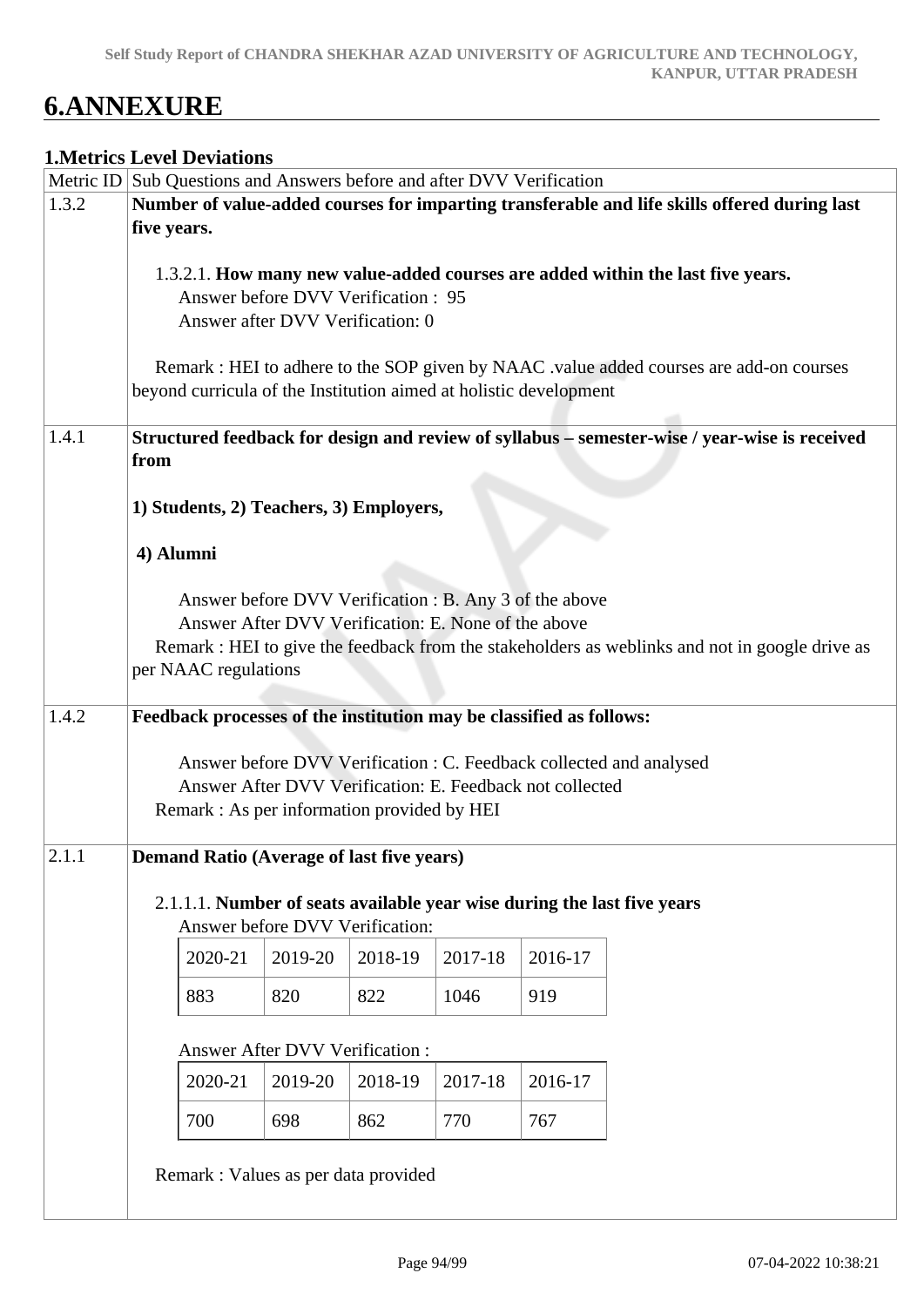| 2.6.3 |                                                                                                                                                                                                                                                                              |              |                                                                                                          |              |              | Pass Percentage of students(Data for the latest completed academic year)                                                                                                                    |  |  |  |  |  |  |  |  |
|-------|------------------------------------------------------------------------------------------------------------------------------------------------------------------------------------------------------------------------------------------------------------------------------|--------------|----------------------------------------------------------------------------------------------------------|--------------|--------------|---------------------------------------------------------------------------------------------------------------------------------------------------------------------------------------------|--|--|--|--|--|--|--|--|
|       | 2.6.3.1. Total number of final year students who passed the examination conducted by Institution.<br>Answer before DVV Verification: 614<br>Answer after DVV Verification: 573<br>2.6.3.2. Total number of final year students who appeared for the examination conducted by |              |                                                                                                          |              |              |                                                                                                                                                                                             |  |  |  |  |  |  |  |  |
|       | the Institution.                                                                                                                                                                                                                                                             |              |                                                                                                          |              |              |                                                                                                                                                                                             |  |  |  |  |  |  |  |  |
|       | Answer before DVV Verification : 614                                                                                                                                                                                                                                         |              |                                                                                                          |              |              |                                                                                                                                                                                             |  |  |  |  |  |  |  |  |
|       |                                                                                                                                                                                                                                                                              |              | Answer after DVV Verification: 614                                                                       |              |              |                                                                                                                                                                                             |  |  |  |  |  |  |  |  |
|       | Remark : Value as per data provided excluding Phd students                                                                                                                                                                                                                   |              |                                                                                                          |              |              |                                                                                                                                                                                             |  |  |  |  |  |  |  |  |
| 3.3.2 | Number of workshops/seminars conducted on Research methodology, Intellectual Property<br>Rights (IPR), entrepreneurship, skill development during the last five years.                                                                                                       |              |                                                                                                          |              |              |                                                                                                                                                                                             |  |  |  |  |  |  |  |  |
|       | last five years.                                                                                                                                                                                                                                                             |              | Answer before DVV Verification:                                                                          |              |              | 3.3.2.1. Total number of workshops/seminars conducted on Research methodology,<br>Intellectual Property Rights (IPR), entrepreneurship, skill development year-wise during the              |  |  |  |  |  |  |  |  |
|       | 2020-21                                                                                                                                                                                                                                                                      | 2019-20      | 2018-19                                                                                                  | 2017-18      | 2016-17      |                                                                                                                                                                                             |  |  |  |  |  |  |  |  |
|       | 35                                                                                                                                                                                                                                                                           | 37           | 15                                                                                                       | 19           | 19           |                                                                                                                                                                                             |  |  |  |  |  |  |  |  |
|       | <b>Answer After DVV Verification:</b>                                                                                                                                                                                                                                        |              |                                                                                                          |              |              |                                                                                                                                                                                             |  |  |  |  |  |  |  |  |
|       | 2020-21                                                                                                                                                                                                                                                                      | 2019-20      | 2018-19                                                                                                  | 2017-18      | 2016-17      |                                                                                                                                                                                             |  |  |  |  |  |  |  |  |
|       | $\boldsymbol{0}$                                                                                                                                                                                                                                                             | $\mathbf{0}$ | $\overline{0}$                                                                                           | $\mathbf{0}$ | $\mathbf{0}$ |                                                                                                                                                                                             |  |  |  |  |  |  |  |  |
|       | Remark : HEI to give details of these workshops/seminars with brochures/geo-tagged photos<br>with date, captions, title of the workshops with for metric 3.3.2                                                                                                               |              |                                                                                                          |              |              |                                                                                                                                                                                             |  |  |  |  |  |  |  |  |
| 3.4.1 | The Institution ensures implementation of its stated Code of Ethics for research through the<br>following:                                                                                                                                                                   |              |                                                                                                          |              |              |                                                                                                                                                                                             |  |  |  |  |  |  |  |  |
|       | 1. Inclusion of research ethics in the research methodology course work                                                                                                                                                                                                      |              |                                                                                                          |              |              |                                                                                                                                                                                             |  |  |  |  |  |  |  |  |
|       | 2. Presence of Ethics committee                                                                                                                                                                                                                                              |              |                                                                                                          |              |              |                                                                                                                                                                                             |  |  |  |  |  |  |  |  |
|       | 3. Plagiarism check through software                                                                                                                                                                                                                                         |              |                                                                                                          |              |              |                                                                                                                                                                                             |  |  |  |  |  |  |  |  |
|       | <b>4. Research Advisory Committee</b>                                                                                                                                                                                                                                        |              |                                                                                                          |              |              |                                                                                                                                                                                             |  |  |  |  |  |  |  |  |
|       |                                                                                                                                                                                                                                                                              |              | Answer before DVV Verification : A. All of the above<br>Answer After DVV Verification: D. 1 of the above |              |              | Remark : HEI has given only one input that is of plagiarism software invoice, the research<br>committee and the other inputs are provided in google drive and not as institutional weblinks |  |  |  |  |  |  |  |  |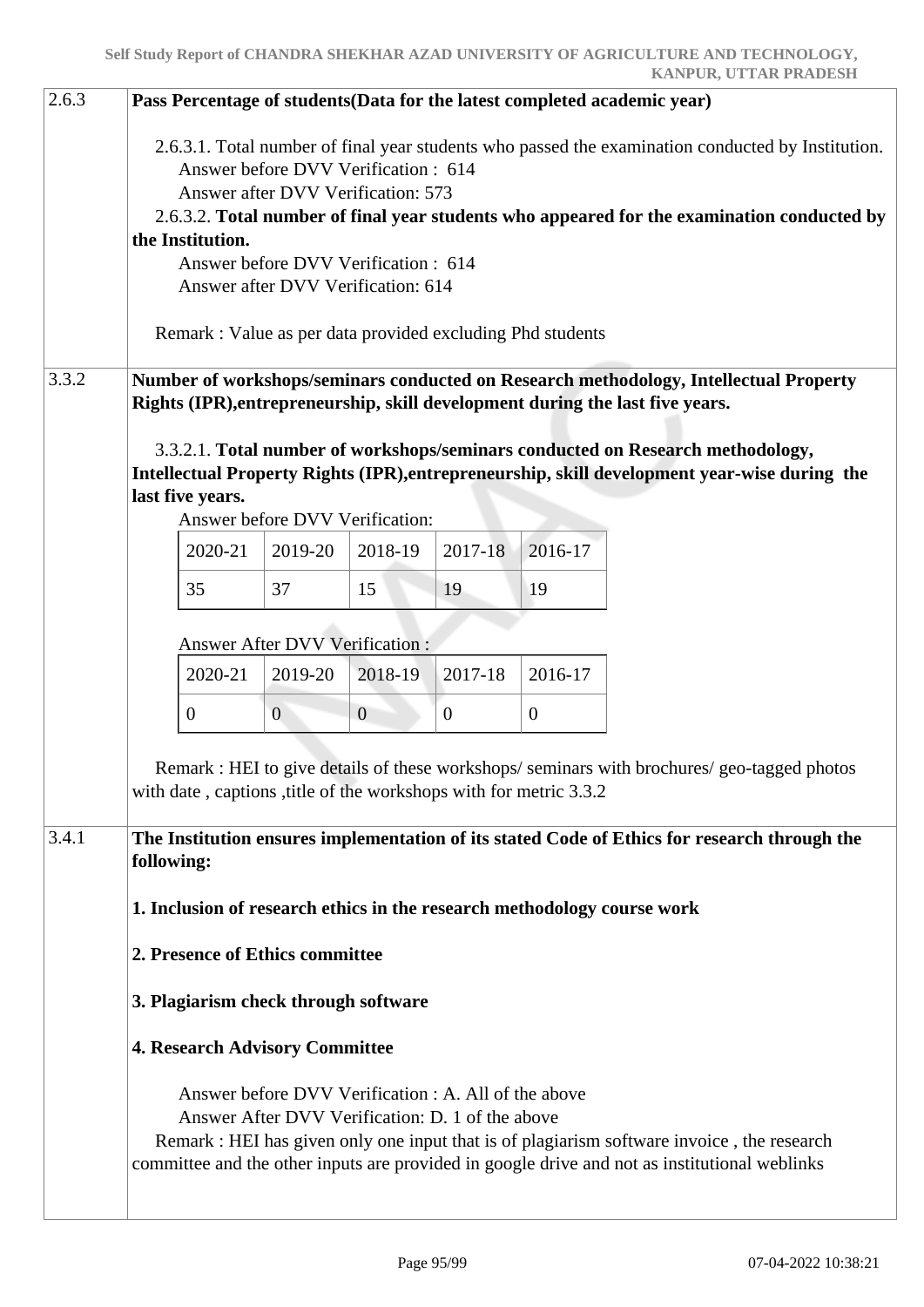| 3.4.2 | The institution provides incentives to teachers who receive state, national and international<br>recognitions/awards                                                                                                                                                                                                                                                                                                                                                                                                                 |                                                                                                                |  |  |  |  |  |  |
|-------|--------------------------------------------------------------------------------------------------------------------------------------------------------------------------------------------------------------------------------------------------------------------------------------------------------------------------------------------------------------------------------------------------------------------------------------------------------------------------------------------------------------------------------------|----------------------------------------------------------------------------------------------------------------|--|--|--|--|--|--|
|       | 1. Commendation and monetary incentive at a University function                                                                                                                                                                                                                                                                                                                                                                                                                                                                      |                                                                                                                |  |  |  |  |  |  |
|       | 2. Commendation and medal at a University function                                                                                                                                                                                                                                                                                                                                                                                                                                                                                   |                                                                                                                |  |  |  |  |  |  |
|       | 3. Certificate of honor                                                                                                                                                                                                                                                                                                                                                                                                                                                                                                              |                                                                                                                |  |  |  |  |  |  |
|       | <b>4. Announcement in the Newsletter / website</b>                                                                                                                                                                                                                                                                                                                                                                                                                                                                                   |                                                                                                                |  |  |  |  |  |  |
|       | Remark : As per data provided                                                                                                                                                                                                                                                                                                                                                                                                                                                                                                        | Answer before DVV Verification : A., All of the above<br>Answer After DVV Verification: C. 2 of the above      |  |  |  |  |  |  |
| 3.4.7 | <b>E-content is developed by teachers :</b>                                                                                                                                                                                                                                                                                                                                                                                                                                                                                          |                                                                                                                |  |  |  |  |  |  |
|       | 1. For e-PG-Pathshala<br>2. For CEC (Under Graduate)<br>3. For SWAYAM<br>4. For other MOOCs platform<br>5. Any other Government Initiatives<br><b>6. For Institutional LMS</b>                                                                                                                                                                                                                                                                                                                                                       | Answer before DVV Verification : A. Any 5 of the above<br>Answer After DVV Verification: D. Any 2 of the above |  |  |  |  |  |  |
| 6.2.3 | Institution Implements e-governance covering following areas of operation<br>1. Administration<br><b>2. Finance and Accounts</b><br><b>3. Student Admission and Support</b><br>4. Examination<br>Remark : As per data provided by the HEI                                                                                                                                                                                                                                                                                            | Answer before DVV Verification : A. All of the above<br>Answer After DVV Verification: D. 1 of the above       |  |  |  |  |  |  |
| 6.3.2 | Average percentage of teachers provided with financial support to attend conferences /<br>workshops and towards membership fee of professional bodies during the last five years.<br>6.3.2.1. Number of teachers provided with financial support to attend<br>conferences/workshops and towards membership fee of professional bodies year wise during<br>the last five years<br>Answer before DVV Verification:<br>2019-20<br>2018-19<br>2017-18<br>2016-17<br>2020-21<br>500000<br>700000<br>500000<br>3400000<br>$\boldsymbol{0}$ |                                                                                                                |  |  |  |  |  |  |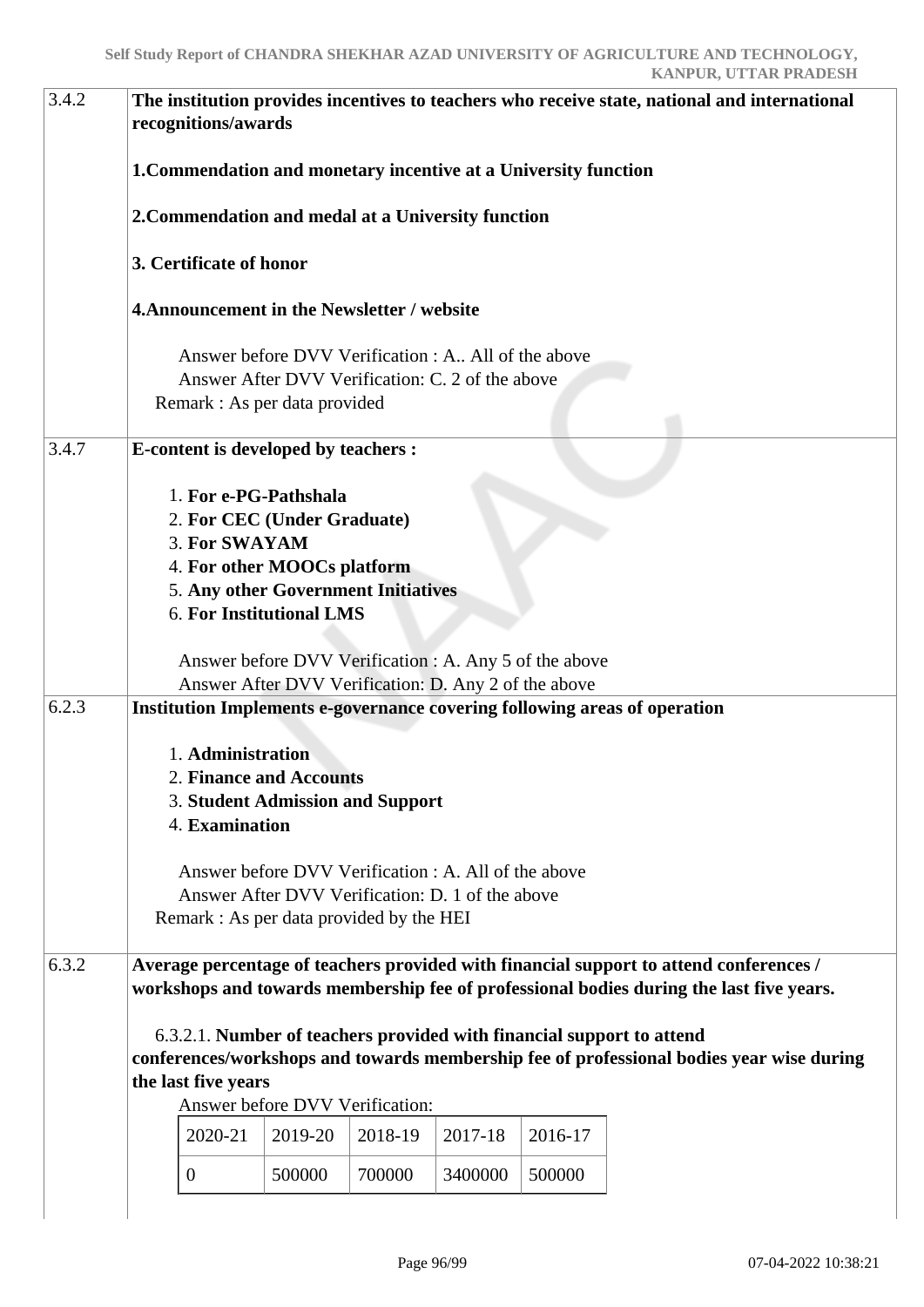|       |          |                                                           | <b>Answer After DVV Verification:</b>                                                                                                                                                                                                                                                                                     |                |                |                                                         |                                                                                                                                                                                                                                                                                                                                                                                                                                  |
|-------|----------|-----------------------------------------------------------|---------------------------------------------------------------------------------------------------------------------------------------------------------------------------------------------------------------------------------------------------------------------------------------------------------------------------|----------------|----------------|---------------------------------------------------------|----------------------------------------------------------------------------------------------------------------------------------------------------------------------------------------------------------------------------------------------------------------------------------------------------------------------------------------------------------------------------------------------------------------------------------|
|       |          | 2020-21                                                   | 2019-20                                                                                                                                                                                                                                                                                                                   | 2018-19        | 2017-18        | 2016-17                                                 |                                                                                                                                                                                                                                                                                                                                                                                                                                  |
|       |          | $\overline{0}$                                            | $\overline{0}$                                                                                                                                                                                                                                                                                                            | $\overline{0}$ | $\overline{0}$ | $\mathbf{0}$                                            |                                                                                                                                                                                                                                                                                                                                                                                                                                  |
| 6.3.4 |          |                                                           | Programmes year wise during last five years                                                                                                                                                                                                                                                                               |                |                |                                                         | Average percentage of teachers undergoing online/face-to-face Faculty Development<br>Programmes (FDP) during the last five years (Professional Development Programmes,<br>Orientation / Induction Programmes, Refresher Course, Short Term Course).<br>6.3.4.1. Total number of teachers attending professional development Programmes, viz.,<br>Orientation Programme, Refresher Course, Short Term Course, Faculty Development |
|       |          | 2020-21                                                   | Answer before DVV Verification:<br>2019-20                                                                                                                                                                                                                                                                                | 2018-19        | 2017-18        | 2016-17                                                 |                                                                                                                                                                                                                                                                                                                                                                                                                                  |
|       |          | 120                                                       | 163                                                                                                                                                                                                                                                                                                                       | 70             | 21             | 28                                                      |                                                                                                                                                                                                                                                                                                                                                                                                                                  |
|       |          |                                                           | <b>Answer After DVV Verification:</b>                                                                                                                                                                                                                                                                                     |                |                |                                                         |                                                                                                                                                                                                                                                                                                                                                                                                                                  |
|       |          | 2020-21                                                   | 2019-20                                                                                                                                                                                                                                                                                                                   | 2018-19        | 2017-18        | 2016-17                                                 |                                                                                                                                                                                                                                                                                                                                                                                                                                  |
|       |          | 33                                                        | 35                                                                                                                                                                                                                                                                                                                        | 23             | 15             | 20                                                      |                                                                                                                                                                                                                                                                                                                                                                                                                                  |
| 7.1.2 | measures | 1. Solar energy<br>2. Biogas plant                        | assessment year as per NAAC regulation<br>3. Wheeling to the Grid<br>4. Sensor-based energy conservation<br>5. Use of LED bulbs/ power efficient equipment<br>Answer before DVV Verification : B. 3 of the above<br>Answer After DVV Verification: C. 2 of the above<br>Remark : As per geo-tagged photos provided by HEI |                |                |                                                         | The Institution has facilities for alternate sources of energy and energy conservation                                                                                                                                                                                                                                                                                                                                           |
| 7.1.6 |          | 1. Green audit<br>2. Energy audit<br>3. Environment audit | awards received for such green campus initiatives:<br>4. Clean and green campus recognitions / awards                                                                                                                                                                                                                     |                |                | 5. Beyond the campus environmental promotion activities | Quality audits on environment and energy are regularly undertaken by the Institution and any                                                                                                                                                                                                                                                                                                                                     |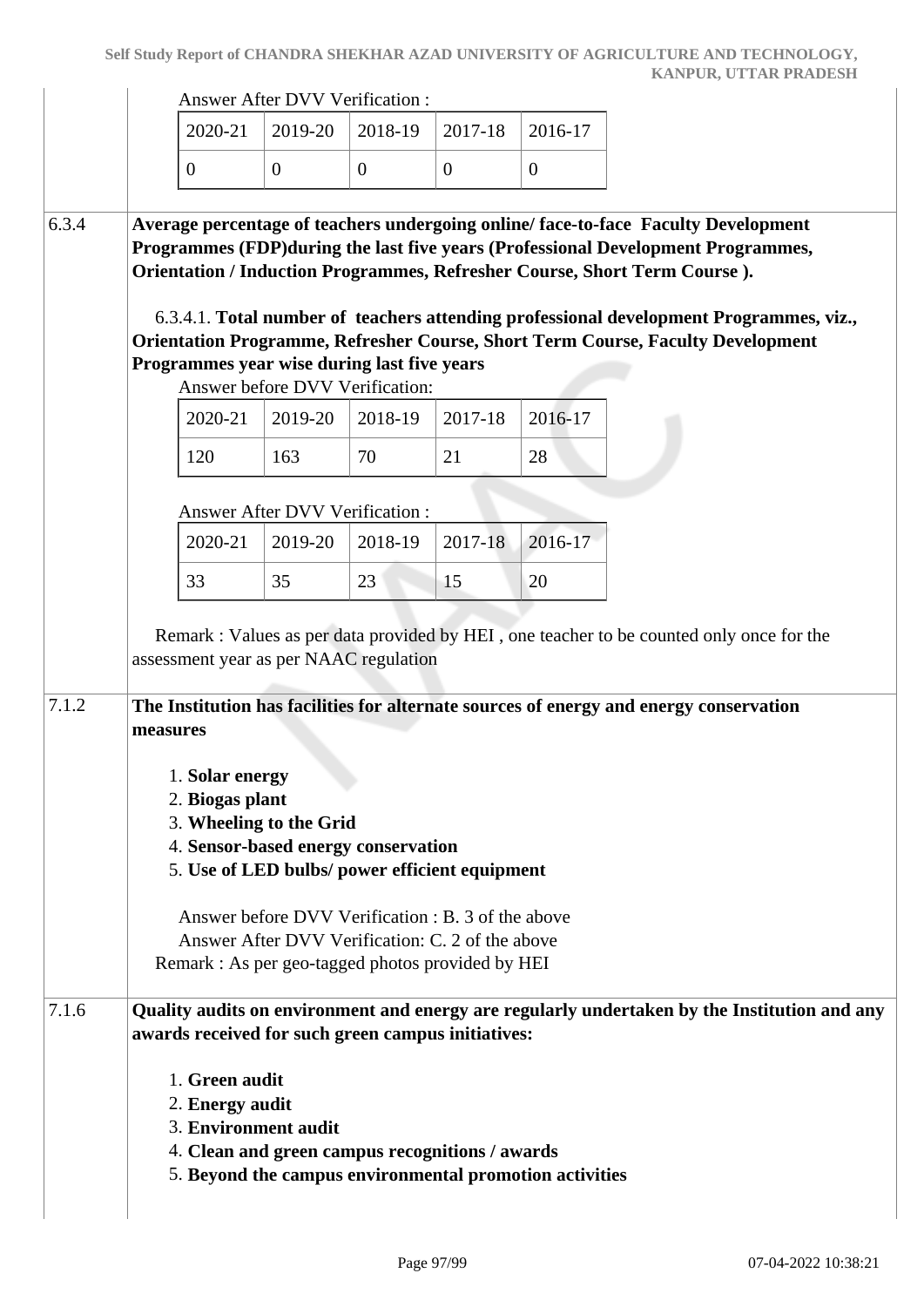|        | Answer before DVV Verification : A. Any 4 or all of the above<br>Answer After DVV Verification: C. 2 of the above<br>Remark : As per data provided taking S No.4 and S. No. 5 we take selection C .2 of the above                                                                                                                            |
|--------|----------------------------------------------------------------------------------------------------------------------------------------------------------------------------------------------------------------------------------------------------------------------------------------------------------------------------------------------|
| 7.1.7  | The Institution has disabled-friendly, barrier free environment                                                                                                                                                                                                                                                                              |
|        | 1. Built environment with ramps/lifts for easy access to classrooms.<br>2. Divyangjan friendly washrooms                                                                                                                                                                                                                                     |
|        | 3. Signage including tactile path, lights, display boards and signposts                                                                                                                                                                                                                                                                      |
|        | 4. Assistive technology and facilities for Divyangjan accessible website, screen-reading<br>software, mechanized equipment                                                                                                                                                                                                                   |
|        | 5. Provision for enquiry and information : Human assistance, reader, scribe, soft copies of<br>reading material, screen reading                                                                                                                                                                                                              |
|        | Answer before DVV Verification : A. Any 4 or all of the above                                                                                                                                                                                                                                                                                |
|        | Answer After DVV Verification: E. None of the above                                                                                                                                                                                                                                                                                          |
| 7.1.10 | The Institution has a prescribed code of conduct for students, teachers, administrators and<br>other staff and conducts periodic programmes in this regard.                                                                                                                                                                                  |
|        | 1. The Code of Conduct is displayed on the website                                                                                                                                                                                                                                                                                           |
|        | 2. There is a committee to monitor adherence to the Code of Conduct                                                                                                                                                                                                                                                                          |
|        | 3. Institution organizes professional ethics programmes for students, teachers,                                                                                                                                                                                                                                                              |
|        | administrators and other staff                                                                                                                                                                                                                                                                                                               |
|        | 4. Annual awareness programmes on Code of Conduct are organized                                                                                                                                                                                                                                                                              |
|        | Answer before DVV Verification : A. All of the above<br>Answer After DVV Verification: B. 3 of the above<br>Remark : Selection as per data provided by the HEI, only S.No 2 S No 3SNo. 4 for selection B<br>though the information provided does not carry the signature of the vice-chancellor / Dean,<br>(academic) / Registrar (academic) |

## **2.Extended Profile Deviations**

| 2020-21 | Answer before DVV Verification:<br>2019-20 | 2018-19 | 2017-18 | 2016-17 |  |
|---------|--------------------------------------------|---------|---------|---------|--|
| 48      | 48                                         | 48      | 48      | 48      |  |
|         | Answer After DVV Verification:<br>2019-20  | 2018-19 | 2017-18 | 2016-17 |  |
| 2020-21 |                                            |         |         |         |  |